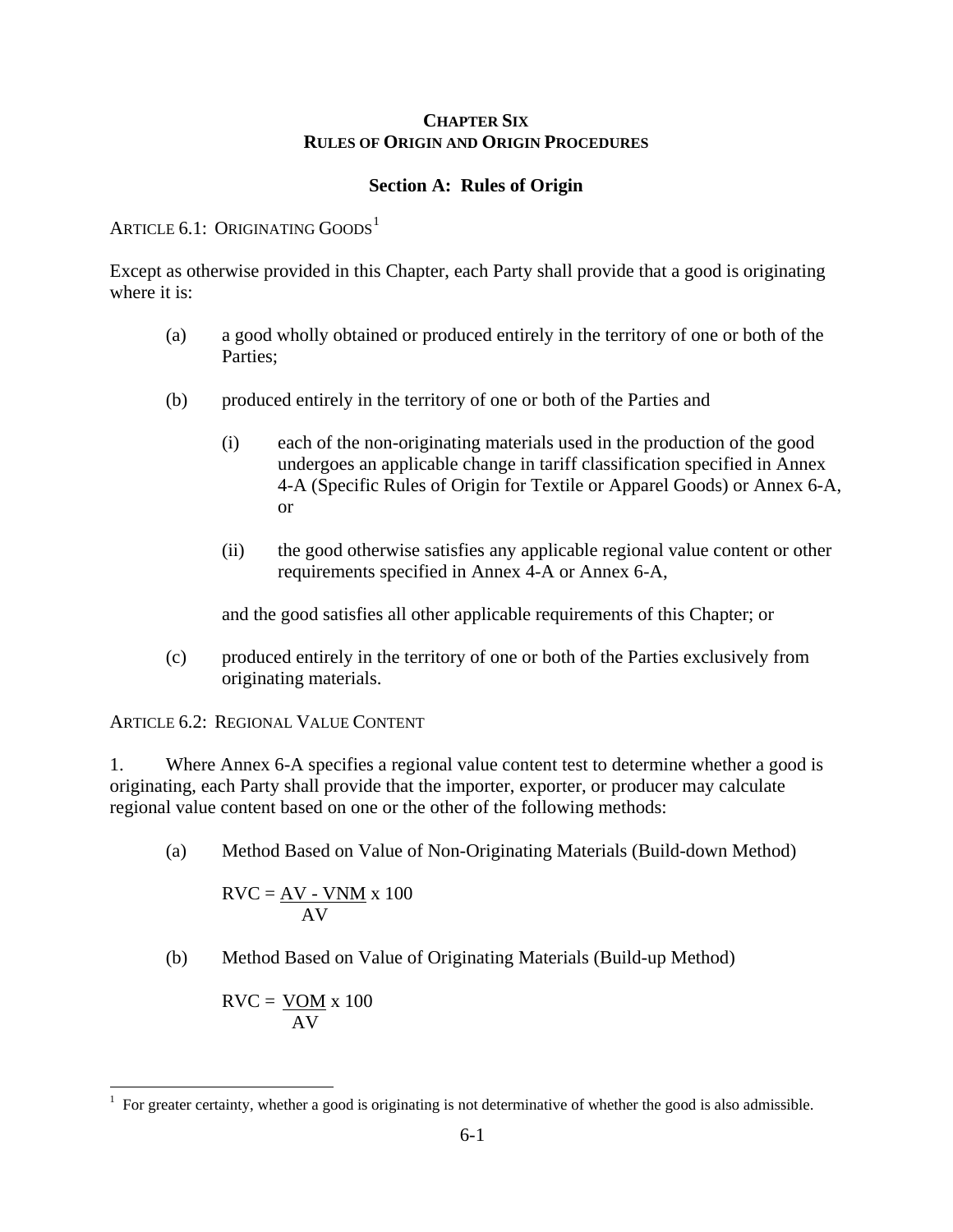where,

| RVC is the regional value content, expressed as a percentage; |  |  |
|---------------------------------------------------------------|--|--|
|                                                               |  |  |

- AV is the adjusted value of the good;
- VNM is the value of non-originating materials, other than indirect materials, acquired and used by the producer in the production of the good; VNM does not include the value of a material that is self-produced; and
- VOM is the value of originating materials, other than indirect materials, acquired or selfproduced and used by the producer in the production of the good.

2. Each Party shall provide that all costs considered for the calculation of regional value content shall be recorded and maintained in conformity with the Generally Accepted Accounting Principles applicable in the territory of the Party where the good is produced.

3. Where Annex 6-A specifies a regional value content test to determine if an automotive good<sup>[2](#page-1-0)</sup> is originating, each Party shall provide that the importer, exporter, or producer may calculate the regional value content of that good as provided in paragraph 1 or based on the following method:

Net Cost Method (for Automotive Goods)

$$
RVC = \frac{NC - VNM}{NC} \times 100
$$

where,

 $\overline{a}$ 

- RVC is the regional value content, expressed as a percentage;
- NC is the net cost of the good; and
- VNM is the value of non-originating materials, other than indirect materials, acquired and used by the producer in the production of the good; VNM does not include the value of a material that is self-produced**.**

4. Each Party shall provide that, for purposes of the regional value content method in paragraph 3, the importer, exporter, or producer may use a calculation averaged over the producer's fiscal year, using any one of the following categories, on the basis of all motor vehicles in the category or only those motor vehicles in the category that are exported to the territory of the other Party:

<span id="page-1-0"></span><sup>&</sup>lt;sup>2</sup> Paragraph 3 applies solely to goods classified under the following HS headings and subheadings: 8407.31 through 8407.34 (engines), 8408.20 (diesel engines for vehicles), 84.09 (parts of engines), 87.01 through 87.05 (motor vehicles), 87.06 (chassis), 87.07 (bodies), and 87.08 (motor vehicle parts).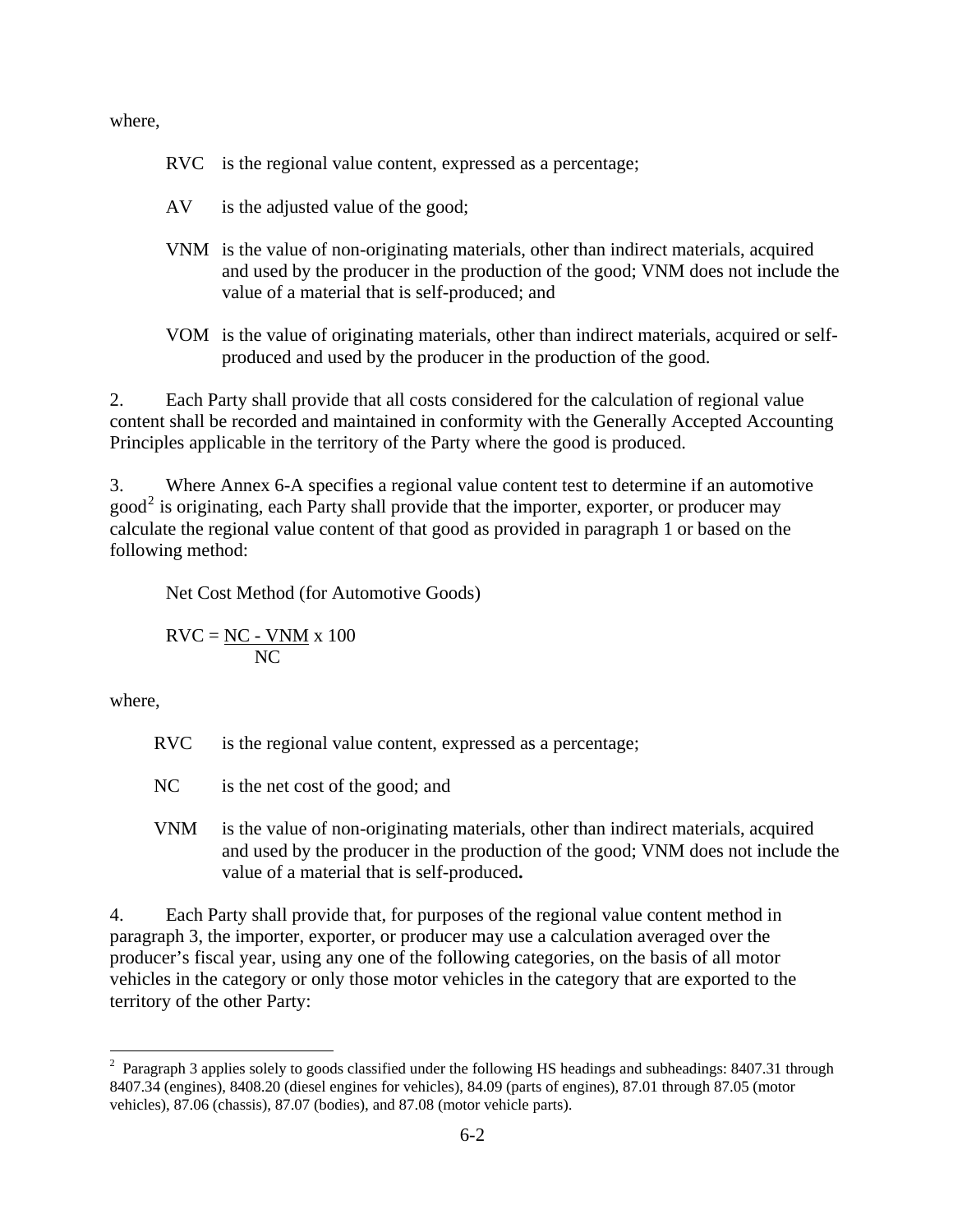- (a) the same model line of motor vehicles in the same class of vehicles produced in the same plant in the territory of a Party;
- (b) the same class of motor vehicles produced in the same plant in the territory of a Party; or
- (c) the same model line of motor vehicles produced in the territory of a Party.

5. Each Party shall provide that, for purposes of calculating regional value content under paragraph [3](#page-2-0) for automotive materials<sup>3</sup> produced in the same plant, an importer, exporter, or producer may use a calculation:

- (a) averaged,
	- (i) over the fiscal year of the motor vehicle producer to whom the good is sold;
	- (ii) over any quarter or month; or
	- (iii) over the fiscal year of the automotive materials producer,

provided that the good was produced during the fiscal year, quarter, or month forming the basis for the calculation;

- (b) in which the average in subparagraph (a) is calculated separately for such goods sold to one or more motor vehicle producers; or
- (c) in which the average in subparagraph (a) or (b) is calculated separately for those goods that are exported to the territory of the other Party.

ARTICLE 6.3: VALUE OF MATERIALS

Each Party shall provide that, for purposes of Articles 6.2 and 6.6, the value of a material shall be:

- (a) for a material imported by the producer of the good, the adjusted value of the material;
- (b) for a material acquired by the producer in the territory where the good is produced, the value, determined in accordance with Articles 1 through 8, Article 15, and the corresponding interpretative notes of the Customs Valuation Agreement, *i.e.*, in the same manner as for imported goods, with such reasonable modifications as may be required due to the absence of an importation by the producer; or

<span id="page-2-0"></span> $\overline{a}$ 3 Paragraph 5 applies solely to automotive materials classified in the following HS headings and subheadings: 8407.31 through 8407.34 (engines), 8408.20 (diesel engines for vehicles), 84.09 (parts of engines), 87.06 (chassis), 87.07 (bodies), and 87.08 (motor vehicle parts).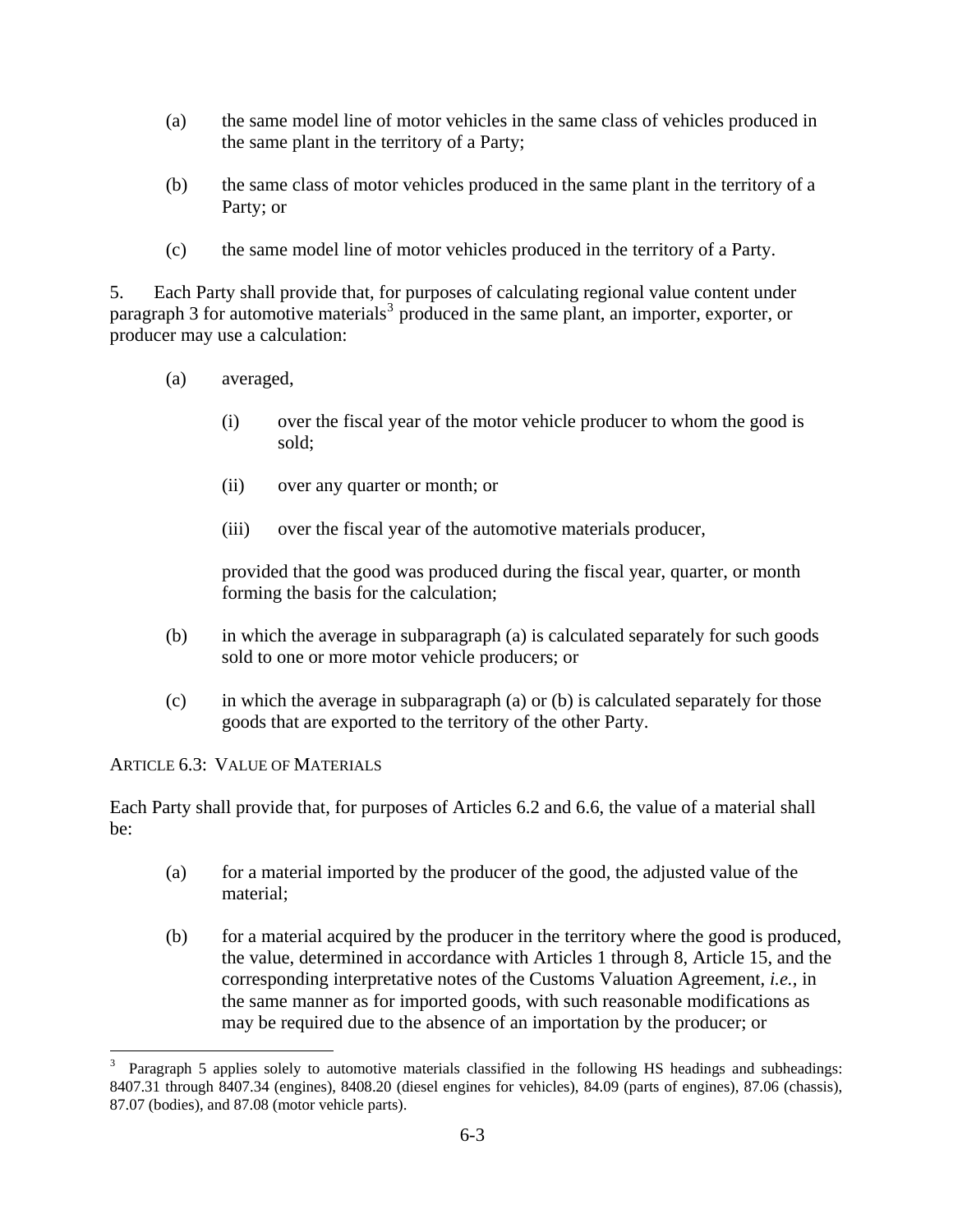- (c) for a material that is self-produced,
	- (i) all the costs incurred in the production of the material, including general expenses; and
	- (ii) an amount for profit equivalent to the profit added in the normal course of trade.

ARTICLE 6.4: FURTHER ADJUSTMENTS TO THE VALUE OF MATERIALS

1. Each Party shall provide that, for originating materials, the following expenses, where not included under Article 6.3, may be added to the value of the material:

- (a) the costs of freight, insurance, packing, and all other costs incurred in transporting the material within a Party's territory or between the territories of the Parties to the location of the producer;
- (b) duties, taxes, and customs brokerage fees on the material paid in the territory of one or both of the Parties, other than duties and taxes that are waived, refunded, refundable, or otherwise recoverable, including credit against duty or tax paid or payable; and
- (c) the cost of waste and spoilage resulting from the use of the material in the production of the good, less the value of renewable scrap or by-product.

2. Each Party shall provide that, for non-originating materials, the following expenses, where included under Article 6.3, may be deducted from the value of the material:

- (a) the costs of freight, insurance, packing, and all other costs incurred in transporting the material within a Party's territory or between the territories of the Parties to the location of the producer;
- (b) duties, taxes, and customs brokerage fees on the material paid in the territory of one or both of the Parties, other than duties and taxes that are waived, refunded, refundable, or otherwise recoverable, including credit against duty or tax paid or payable;
- (c) the cost of waste and spoilage resulting from the use of the material in the production of the good, less the value of renewable scrap or by-product; and
- (d) the cost of originating materials used in the production of the non-originating material in the territory of a Party.<sup>[4](#page-3-0)</sup>

<span id="page-3-0"></span> $\overline{a}$ <sup>4</sup> For greater certainty and for purposes of paragraphs  $1(a)$  and  $2(a)$  of Article 6.4, "costs of freight" includes the costs of all types of freight, including in-land freight incurred within a Party's territory, regardless of the mode of transportation.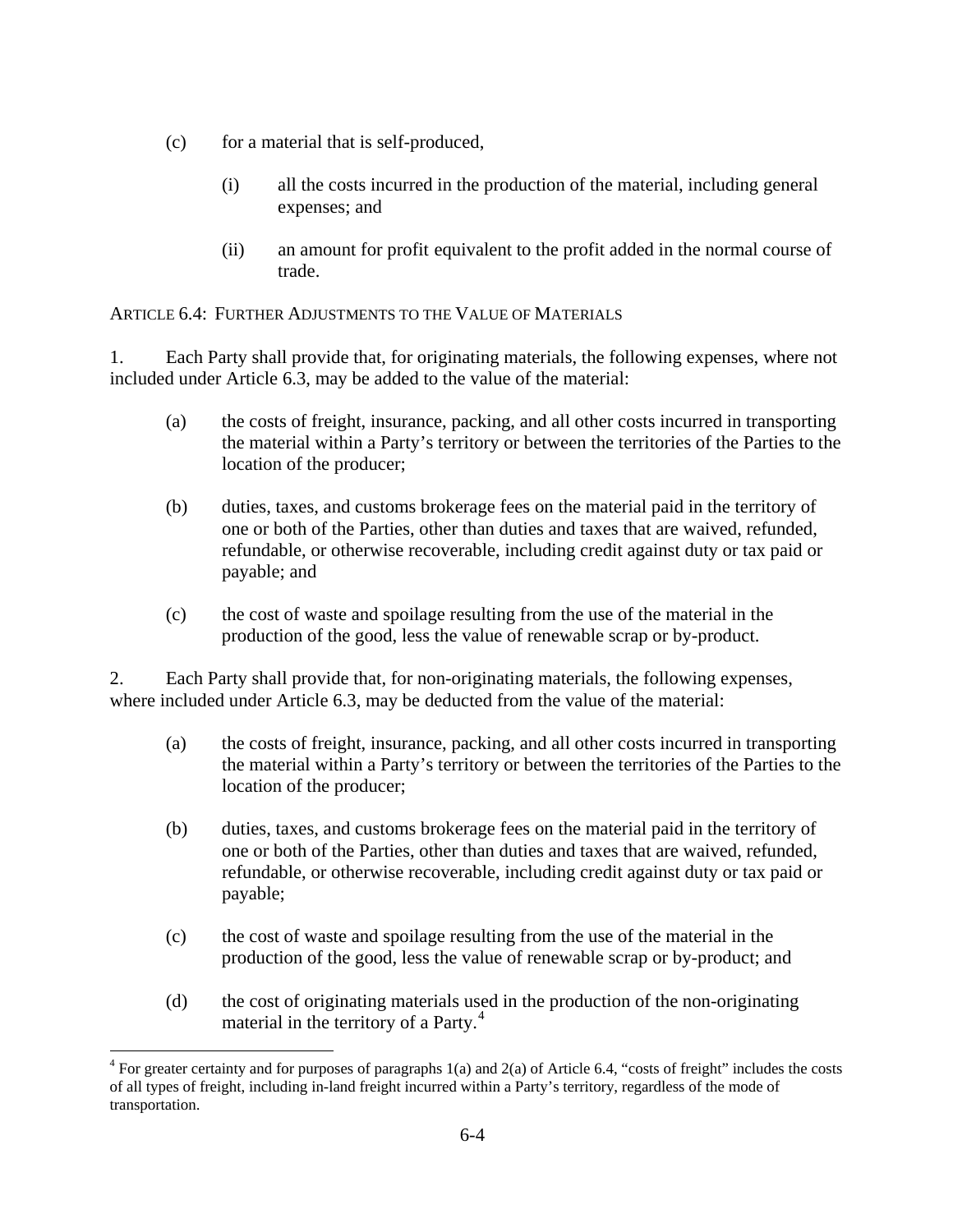## ARTICLE 6.5: ACCUMULATION

1. Each Party shall provide that originating goods or materials of one Party, incorporated into a good in the territory of the other Party, shall be considered to originate in the territory of the other Party.

2. Each Party shall provide that a good is originating where the good is produced in the territory of one or both of the Parties by one or more producers, provided that the good satisfies the requirements in Article 6.1 and all other applicable requirements in this Chapter.

# ARTICLE 6.6: DE MINIMIS

1. Except as provided in Annex 6-B, each Party shall provide that a good that does not undergo a change in tariff classification pursuant to Annex 6-A is nonetheless originating if the value of all non-originating materials that have been used in the production of the good and do not undergo the applicable change in tariff classification does not exceed ten percent of the adjusted value of the good, provided that the value of such non-originating materials shall be included in the value of non-originating materials for any applicable regional value content requirement and that the good meets all other applicable requirements in this Chapter.

2. With respect to a textile or apparel good, Article 4.2.7 (Rules of Origin and Related Matters) applies in place of paragraph 1.

# ARTICLE 6.7: FUNGIBLE GOODS AND MATERIALS<sup>[5](#page-4-0)</sup>

1. Each Party shall provide that an importer claiming preferential tariff treatment for a good may claim that a fungible good or material is originating where the importer, exporter, or producer has:

- (a) physically segregated each fungible good or material; or
- (b) used any inventory management method, such as averaging, last-in-first-out (LIFO) or first-in-first-out (FIFO), recognized in the Generally Accepted Accounting Principles of the Party in which the production is performed or otherwise accepted by the Party in which the production is performed.

2. Each Party shall provide that the inventory management method selected under paragraph 1 for a particular fungible good or material shall continue to be used for that good or material throughout the fiscal year of the person that selected the inventory management method.

ARTICLE 6.8: ACCESSORIES, SPARE PARTS, AND TOOLS

 $\overline{a}$ 

<span id="page-4-0"></span> $<sup>5</sup>$  Nothing in Article 6.7 shall be construed to prevent a Party from requiring an importer to identify by percentage the</sup> country or countries of origin of fungible goods.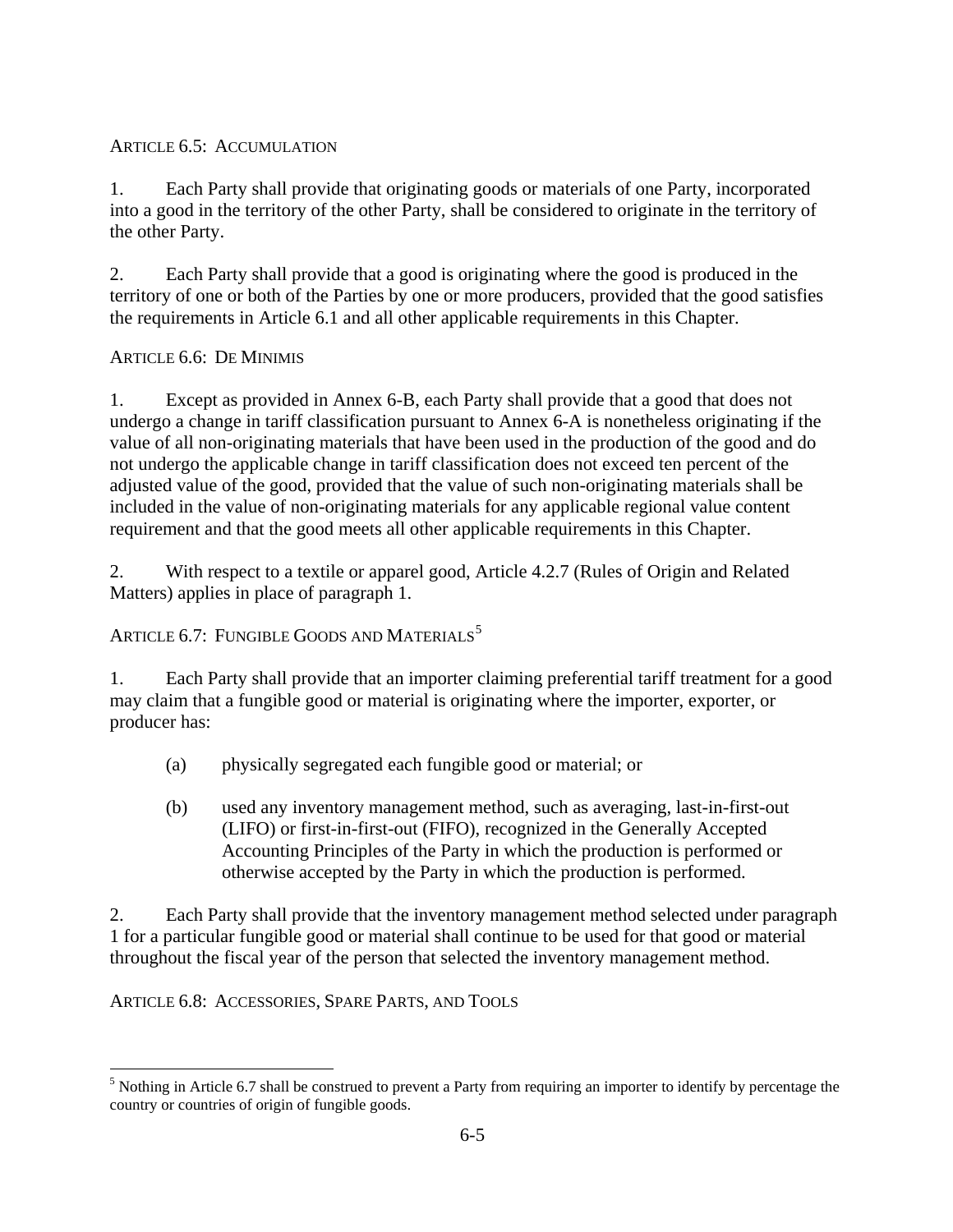1. Each Party shall provide that a good's standard accessories, spare parts, or tools delivered with the good shall be considered originating goods if the good is an originating good and shall be disregarded in determining whether all the non-originating materials used in the production of the good undergo the applicable change in tariff classification, provided that:

- (a) the accessories, spare parts, or tools are classified with and not invoiced separately from the good; and
- (b) the quantities and value of the accessories, spare parts, or tools are customary for the good.

2. If a good is subject to a regional value content requirement, the value of the accessories, spare parts, or tools described in paragraph 1 shall be taken into account as originating or nonoriginating materials, as the case may be, in calculating the regional value content of the good.

### ARTICLE 6.9: SETS OF GOODS

1. Each Party shall provide that if goods are classified as a set as a result of the application of rule 3 of the General Rules of Interpretation of the Harmonized System, the set is originating only if each good in the set is originating.

2. Notwithstanding paragraph 1, a set of goods is originating if the value of all the nonoriginating goods in the set does not exceed 15 percent of the adjusted value of the set.

3. With respect to a textile or apparel good, Article 4.2.8 (Rules of Origin and Related Matters) applies in place of paragraphs 1 and 2.

ARTICLE 6.10: PACKAGING MATERIALS AND CONTAINERS FOR RETAIL SALE

1. Each Party shall provide that packaging materials and containers in which a good is packaged for retail sale shall, if classified with the good, be disregarded in determining whether all the non-originating materials used in the production of the good undergo the applicable change in tariff classification set out in Annex 4-A (Specific Rules of Origin for Textile or Apparel Goods) or Annex 6-A.

2. If a good is subject to a regional value content requirement, the value of packaging materials and containers described in paragraph 1 shall be taken into account as originating or non-originating materials, as the case may be, in calculating the regional value content of the good.

ARTICLE 6.11: PACKING MATERIALS AND CONTAINERS FOR SHIPMENT

Each Party shall provide that packing materials and containers for shipment shall be disregarded in determining whether a good is originating.

ARTICLE 6.12: INDIRECT MATERIALS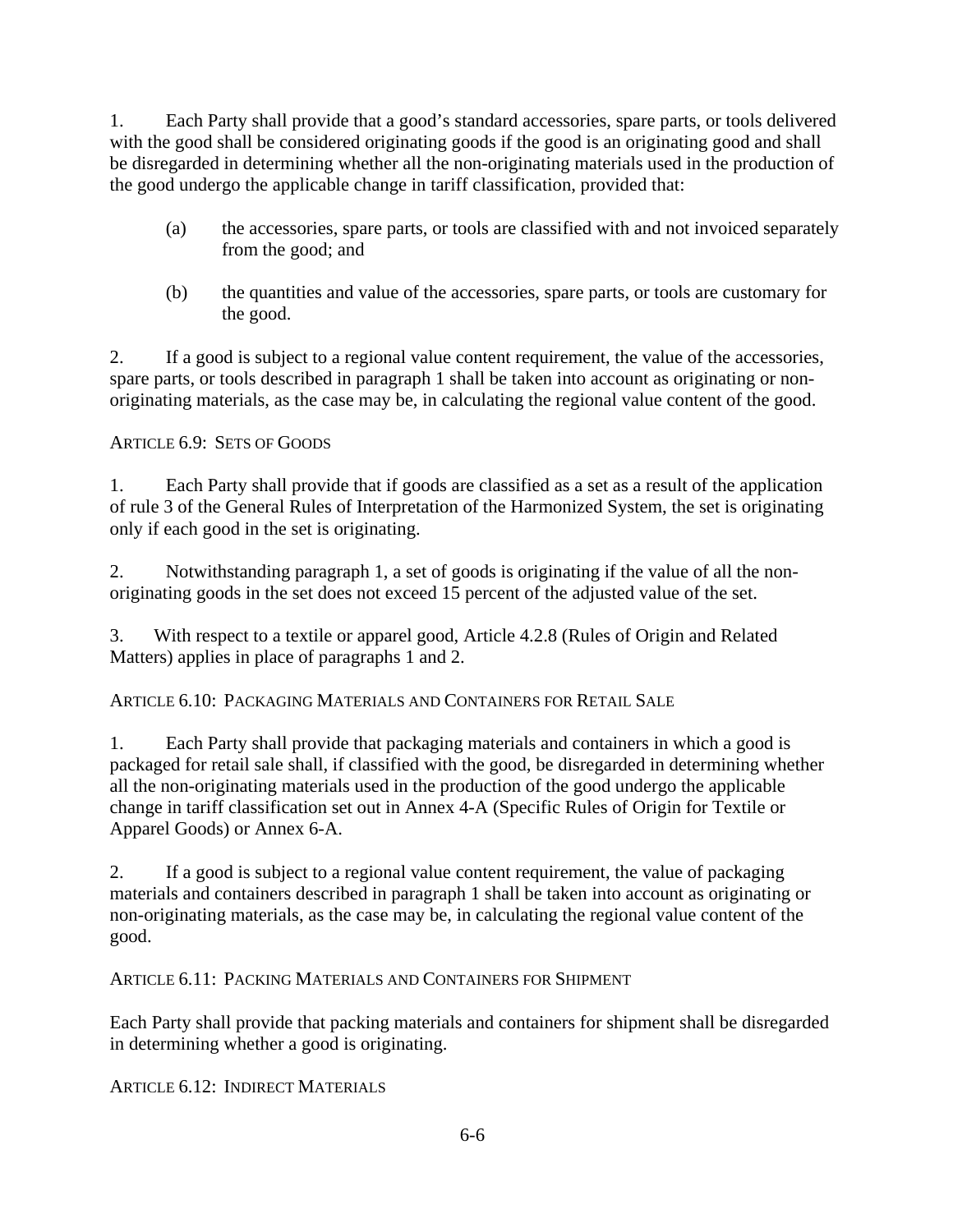Each Party shall provide that an indirect material shall be disregarded for the purpose of determining whether a good is originating pursuant to subparagraphs (a), (b)(i), and (c) of Article 6.1.

### ARTICLE 6.13: TRANSIT AND TRANSSHIPMENT

Each Party shall provide that a good shall not be considered to be an originating good if the good:

- (a) undergoes subsequent production or any other operation outside the territories of the Parties, other than unloading, reloading, or any other operation necessary to preserve the good in good condition or to transport the good to the territory of a Party; or
- (b) does not remain under the control of customs authorities in the territory of a non-Party.

ARTICLE 6.14: CONSULTATION AND MODIFICATION

1. The Parties shall consult regularly to ensure that this Chapter is administered effectively, uniformly, and consistently with the spirit and objectives of this Agreement, and shall cooperate in the administration of this Chapter.

2. The Parties shall consult regularly pursuant to Article 22.2.3(c) (Joint Committee) to discuss possible amendments or modifications to this Chapter and its Annex, taking into account developments in technology, production processes, or other related matters.

3. With respect to a textile or apparel good, paragraphs 3 through 5 of Article 4.2 (Rules of Origin and Related Matters) apply in place of paragraph 2.

### **Section B: Origin Procedures**

#### ARTICLE 6.15: CLAIMS FOR PREFERENTIAL TARIFF TREATMENT

1. Each Party shall provide that an importer may make a claim for preferential tariff treatment based on either:

- (a) a written or electronic certification by the importer, exporter, or producer; or
- (b) the importer's knowledge that the good is an originating good, including reasonable reliance on information in the importer's possession that the good is an originating good.

2. Each Party shall provide that a certification need not be made in a prescribed format, provided that the certification is in written or electronic form, including but not limited to the following elements: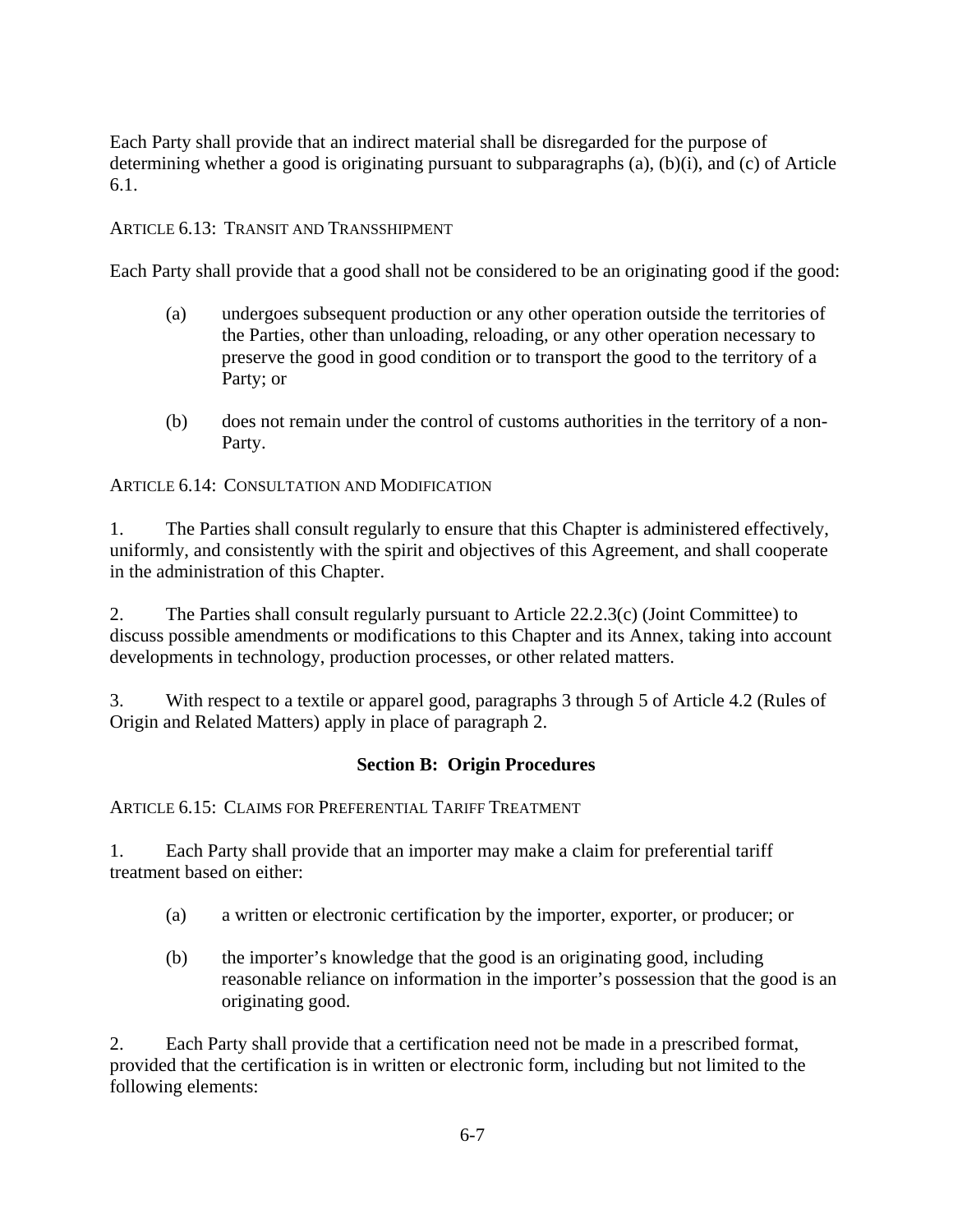- (a) the name of the certifying person, including as necessary contact or other identifying information;
- (b) the importer of the good (if known);
- (c) the exporter of the good (if different from the producer);
- (d) the producer of the good (if known);
- (e) tariff classification under the Harmonized System and a description of the good;
- (f) information demonstrating that the good is originating;
- (g) date of the certification; and
- (h) in the case of a blanket certification issued as set out in paragraph 4(b), the period that the certification covers.

3. Each Party shall provide that a certification by the producer or exporter of the good may be completed on the basis of:

- (a) the producer's or exporter's knowledge that the good is originating; or
- (b) in the case of an exporter, reasonable reliance on the producer's written or electronic certification that the good is originating.

Neither Party may require an exporter or producer to provide a written or electronic certification to another person.

- 4. Each Party shall provide that a certification may apply to:
	- (a) a single shipment of a good into the territory of a Party; or
	- (b) multiple shipments of identical goods within any period specified in the written or electronic certification, not exceeding 12 months from the date of the certification.

5. Each Party shall provide that a certification shall be valid for four years after the date it was issued.

6. Each Party shall allow an importer to submit a certification in the language of the importing Party or the exporting Party. In the latter case, the customs authority of the importing Party may require the importer to submit a translation of the certification in the language of the importing Party.

ARTICLE 6.16: WAIVER OF CERTIFICATION OR OTHER INFORMATION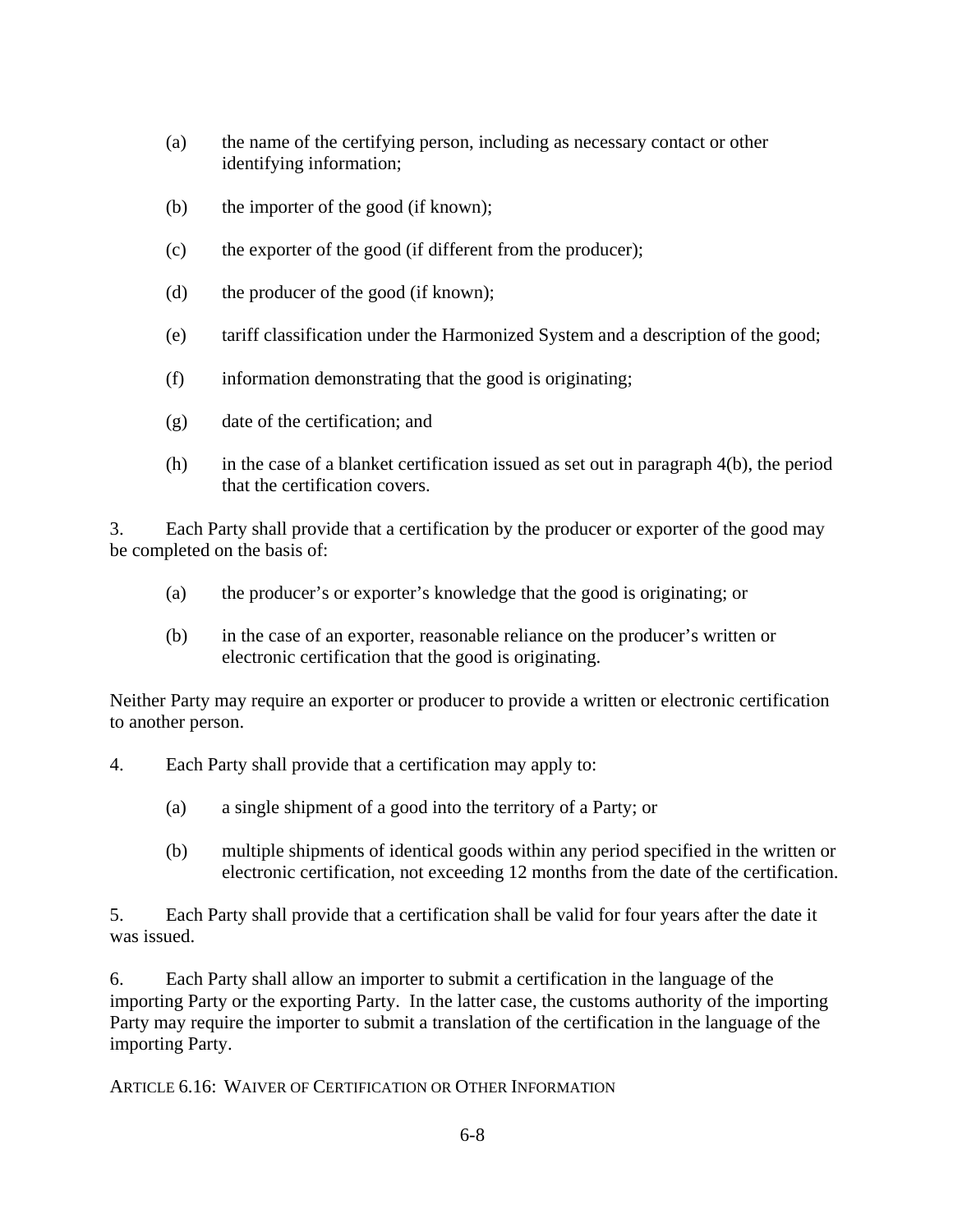Each Party shall provide that a certification or information demonstrating that a good is originating shall not be required where:

- (a) the customs value of the importation does not exceed 1,000 U.S. dollars or the equivalent amount in the currency of the importing Party, or such higher amount as may be established by the importing Party, unless the importing Party considers the importation to be part of a series of importations carried out or planned for the purpose of evading compliance with the Party's laws governing claims for preferential tariff treatment under this Agreement; or
- (b) it is a good for which the importing Party does not require the importer to present a certification or information demonstrating origin.

### ARTICLE 6.17: RECORD KEEPING REQUIREMENTS

1. Each Party shall provide that an exporter or a producer in its territory that provides a certification in accordance with Article 6.15 shall maintain, for a minimum of five years from the date the certification was issued, all records necessary to demonstrate that a good for which the producer or exporter provided a certification was an originating good, including records concerning:

- (a) the purchase of, cost of, value of, and payment for, the exported good;
- (b) the purchase of, cost of, value of, and payment for all materials, including indirect materials, used in the production of the exported good;
- (c) the production of the good in the form in which it was exported; and
- (d) such other documentation as the Parties may agree to require.

2. Each Party shall provide that an importer claiming preferential tariff treatment for a good imported into the territory of that Party based on the importer's certification or its knowledge that the good is an originating good shall maintain, for a minimum of five years from the date of importation of the good, all records necessary to demonstrate the good qualified for the preferential tariff treatment.

3. Each Party shall provide that an importer claiming preferential tariff treatment for a good imported into the territory of that Party based on a certification issued by the exporter or producer shall maintain, for a minimum of five years from the date of importation of the good, a copy of the certification that served as the basis for the claim. If the importer possesses records demonstrating that the good satisfies the requirements to remain originating under Article 6.13, the importer shall maintain such records for a minimum of five years from the date of importation of the good.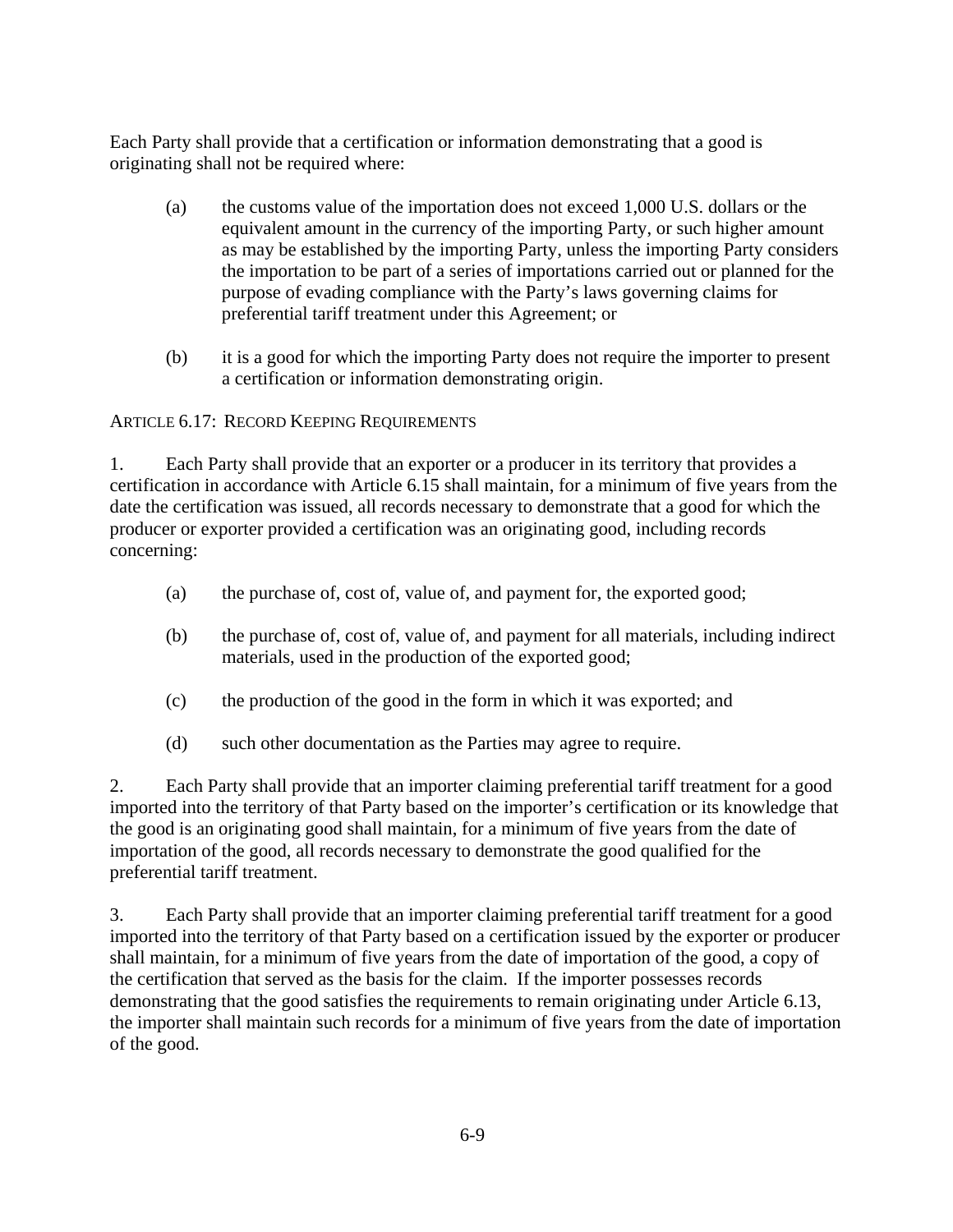4. Each Party shall provide that an importer, exporter, or producer may choose to maintain the records specified in paragraph 1, 2, or 3 in any medium that allows for prompt retrieval, including, but not limited to, digital, electronic, optical, magnetic, or written form.

ARTICLE 6.18: VERIFICATION

1. For purposes of determining whether a good imported into its territory from the territory of the other Party is an originating good, the importing Party may conduct a verification by means of:

- (a) written requests for information from the importer, exporter, or producer;
- (b) written questionnaires to the importer, exporter, or producer;
- (c) visits to the premises of an exporter or producer in the territory of the other Party, to review the records referred to in Article 6.17.1 or observe the facilities used in the production of the good;
- (d) for a textile or apparel good, the procedures set out in Article 4.3 (Customs Cooperation for Textile or Apparel Goods); or
- (e) such other procedures to which the importing and exporting Parties may agree.

Where an importing Party conducts verification by the means referred to in subparagraph (a) or (b), the importing Party may request that the importer arrange for the exporter or producer to provide information directly to the importing Party.

- 2. The Parties shall agree on procedures for conducting visits provided for in paragraph 1(c).
- 3. A Party may deny preferential tariff treatment to a good where:
	- (a) the importer, exporter, or producer fails to provide information that the Party requested under paragraph 1(a) or 1(b) demonstrating that the good is an originating good;
	- (b) after receiving a written notification for a visit pursuant to paragraph 1(c), the exporter or producer declines to provide access to the records referred to in Article 6.17 or to its facilities; or
	- (c) the Party finds a pattern of conduct indicating that an importer, exporter, or producer has provided false or unsupported declarations or certifications that a good imported into its territory is an originating good.

4. If, as a result of a verification, a Party finds that a good is not originating, the Party shall provide the importer with a proposed determination to that effect and an opportunity to submit additional information demonstrating that the good is originating. Each Party shall provide that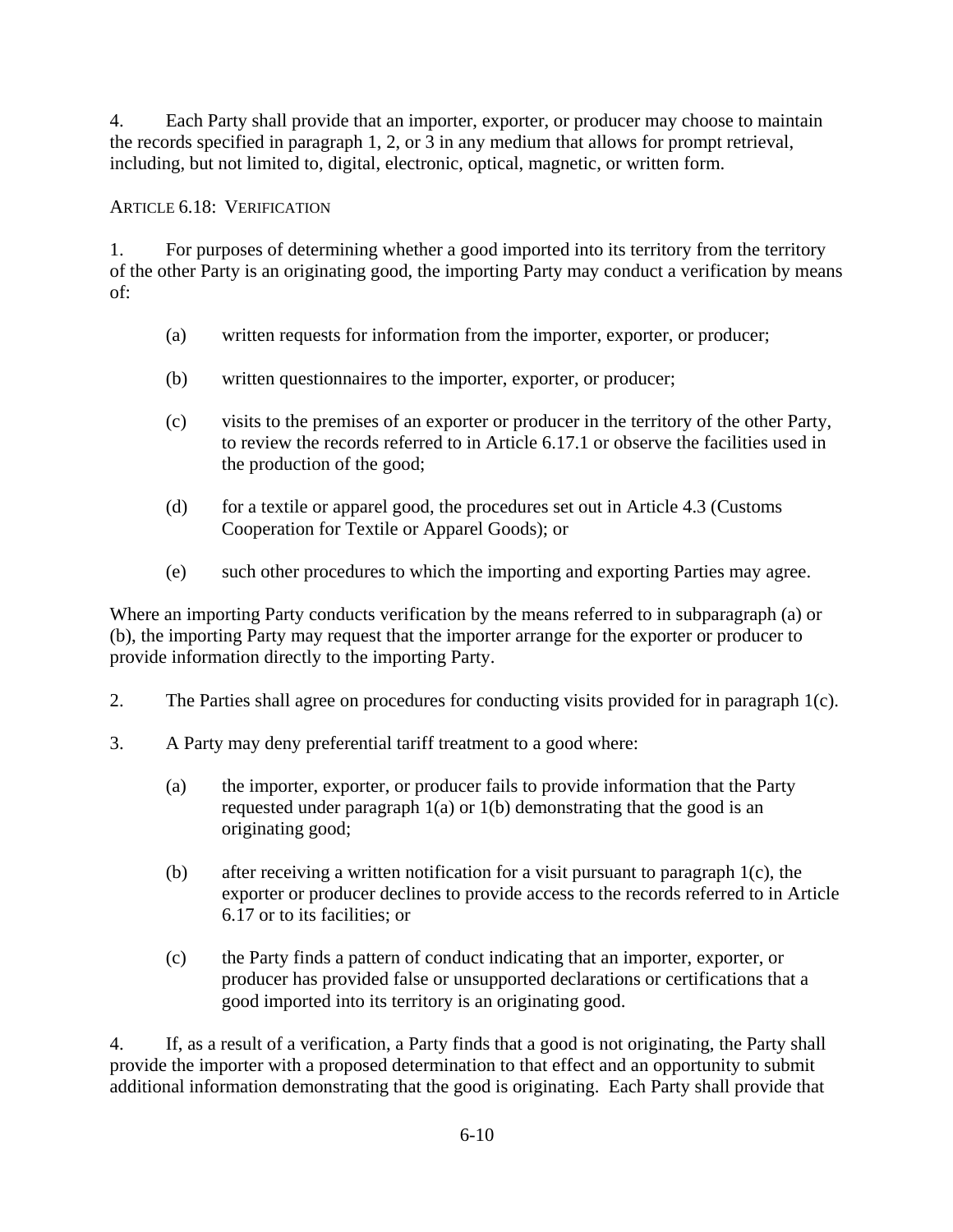the importer may arrange for the exporter or producer to provide pertinent information directly to the Party.

5. After providing the importer with an opportunity to submit additional information pursuant to paragraph 4, the Party that conducted the verification shall provide the importer a final determination, in writing, of whether the good is originating. The Party's determination shall include factual findings and the legal basis for the determination. Where the exporter or producer has provided information pursuant to paragraph 1 or 4 directly to the Party conducting the verification, that Party shall endeavor to provide a copy of the determination to the exporter or producer that provided the information.

6. Where an importing Party determines through verification that an importer, exporter, or producer has engaged in a pattern of conduct in providing false or unsupported statements, declarations, or certifications that a good imported into its territory is originating, the Party may suspend preferential tariff treatment to identical goods covered by subsequent statements, declarations, or certifications by that importer, exporter, or producer until the Party determines that the importer, exporter, or producer is in compliance with the requirements of this Chapter.

## ARTICLE 6.19: OBLIGATIONS RELATING TO IMPORTATIONS

1. Each Party shall grant any claim for preferential tariff treatment made in accordance with this Chapter, unless the Party issues a written determination that the claim is invalid as a matter of law or fact.

2. A Party may deny preferential tariff treatment to a good if the importer fails to comply with any requirement in this Chapter.

3. Neither Party may subject an importer to any penalty for making an invalid claim for preferential tariff treatment, if the importer:

- (a) did not engage in negligence, gross negligence, or fraud in making the claim and pays any customs duty owing; or
- (b) on becoming aware that such a claim is not valid, promptly and voluntarily corrects the claim and pays any customs duty owing.

4. Each Party may require that an importer who claims preferential tariff treatment for a good imported into its territory:

- (a) declare in the importation document that the good is an originating good;
- (b) identify the applicable tariff rate;
- (c) have in its possession at the time the declaration referred to in subparagraph (a) is made, a written or electronic certification as described in Article 6.15, if the certification forms the basis for the claim;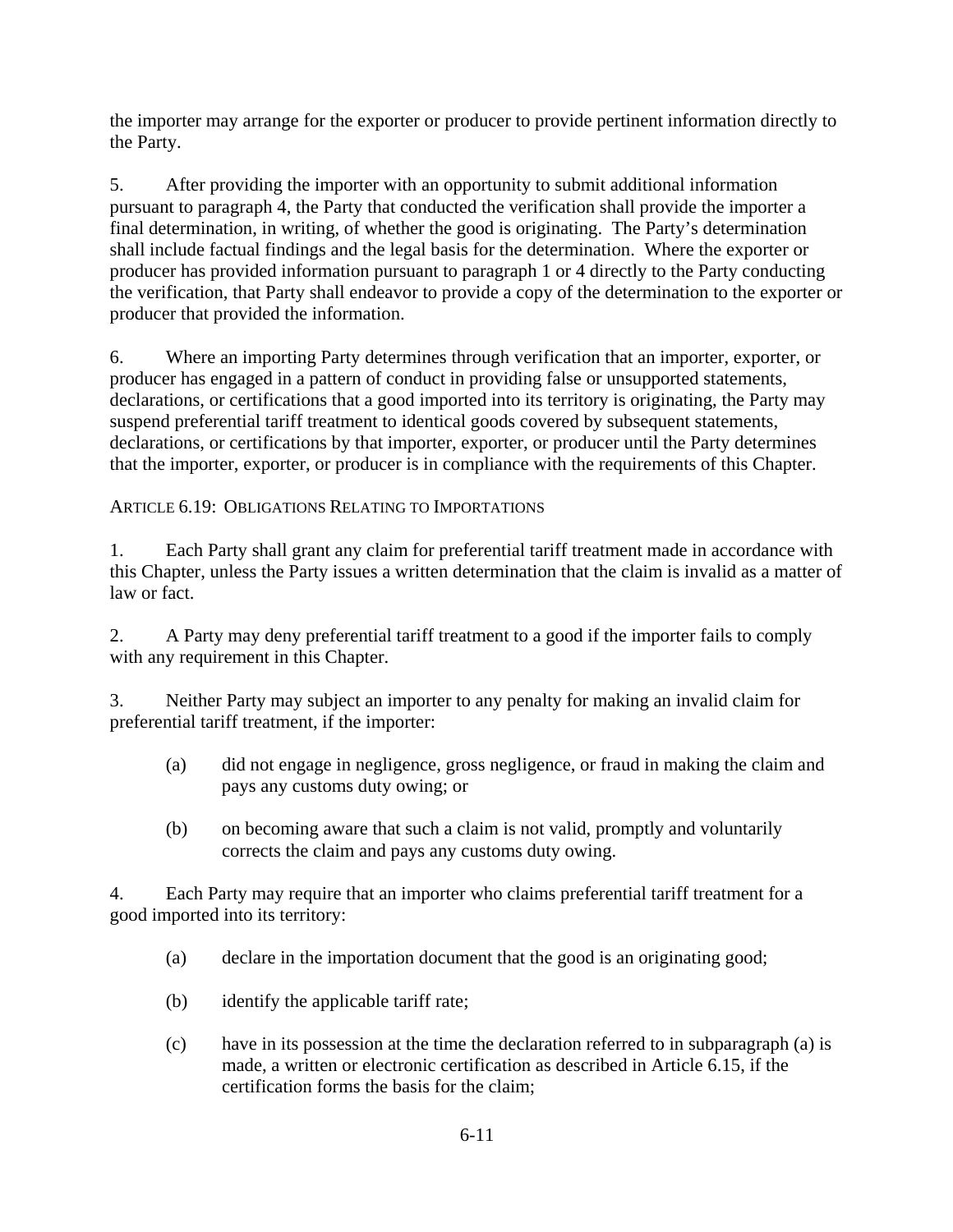- (d) provide a copy of the certification, on request, to the importing Party, if the certification forms the basis for the claim;
- (e) when the importer has reason to believe that the declaration in subparagraph (a) is based on inaccurate information, correct the importation document and pay any customs duty owing;
- (f) when a certification by the exporter forms the basis for the claim, have in place an arrangement to have the exporter provide, on request of the importing Party, all information relied on by such exporter in making such certification;
- (g) when a certification by the producer forms the basis for the claim, have in place, at the importer's option:
	- (i) an arrangement with the producer to provide; or
	- (ii) an arrangement with the exporter to have the producer provide,

all information relied on by the producer in making its certification; and

(h) when the importer's certification or knowledge forms the basis for the claim, demonstrate, on request of the importing Party, that the good is originating under Article 6.1, including that the good satisfies the requirements to remain originating under Article 6.13.

5. Each Party shall provide that, where a good was originating when it was imported into its territory, but the importer of the good did not make a claim for preferential tariff treatment at the time of importation, that importer may, no later than one year after the date of importation, make a claim for preferential tariff treatment and apply for a refund of any excess duties paid as a result of the good not having been accorded preferential tariff treatment, on presentation to the Party of:

- (a) a written or electronic declaration or statement that the good was originating at the time of importation;
- (b) a copy of a written or electronic certification if the certification forms the basis for the claim, or other information demonstrating that the good was originating; and
- (c) such other documentation relating to the importation of the good as the importing Party may require.

6. Nothing in this Article shall prevent a Party from taking action under Article 4.3 (Customs Cooperation for Textile or Apparel Goods).

ARTICLE 6.20: OBLIGATIONS RELATING TO EXPORTATIONS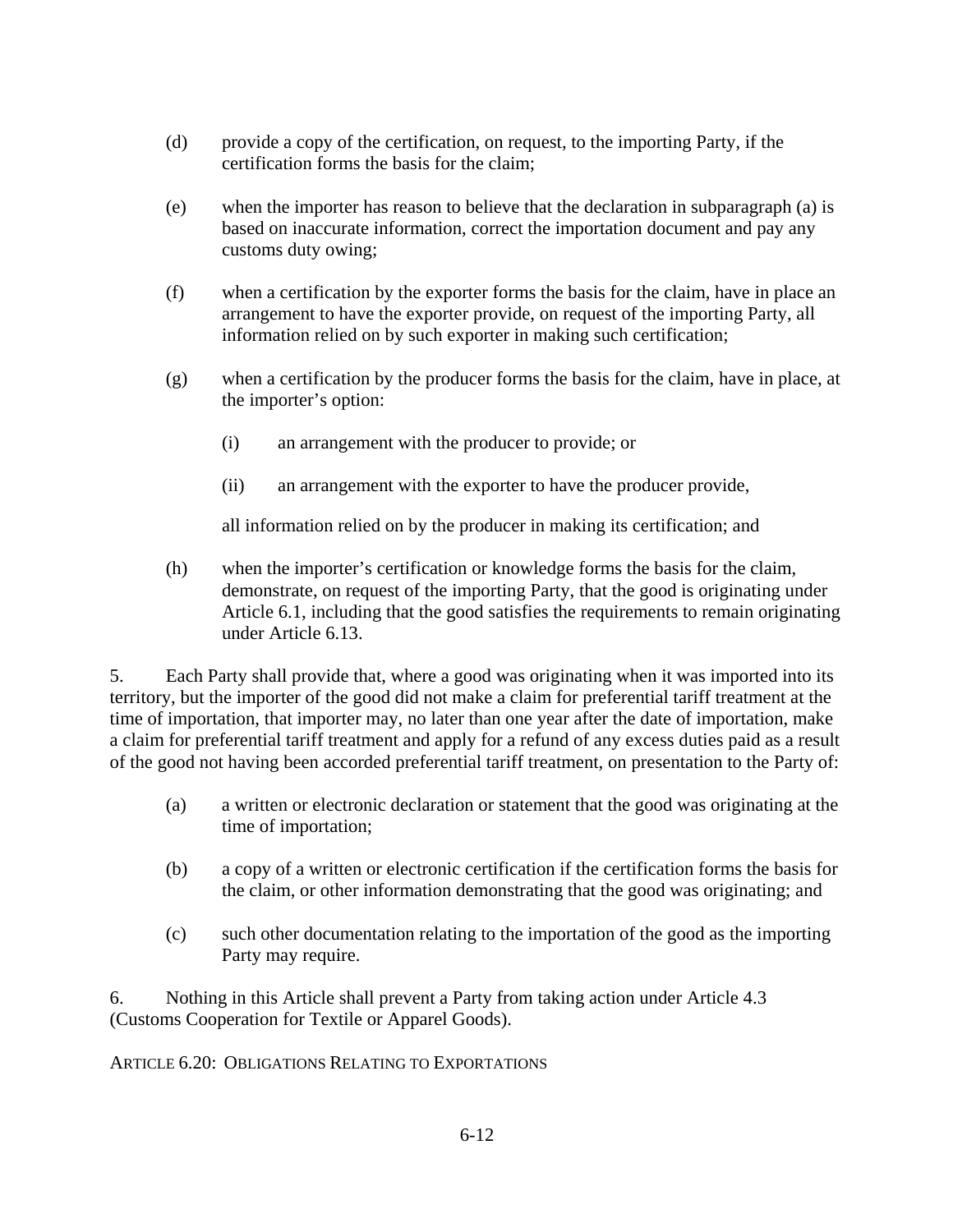- 1. Each Party shall provide that:
	- (a) an exporter or a producer in its territory that has provided a written or electronic certification in accordance with Article 6.15 shall, on request, provide a copy to the exporting Party;
	- (b) a false certification by an exporter or a producer in its territory that a good to be exported to the territory of the other Party is originating shall be subject to penalties equivalent to those that would apply to an importer in its territory that makes a false statement or representation in connection with an importation, with appropriate modifications; and
	- (c) when an exporter or a producer in its territory has provided a certification and has reason to believe that the certification contains or is based on incorrect information, the exporter or producer shall promptly notify in writing every person to whom the exporter or producer provided the certification of any change that could affect the accuracy or validity of the certification.

2. Neither Party may impose penalties on an exporter or a producer for providing an incorrect certification if the exporter or producer voluntarily notifies in writing all persons to whom it has provided the certification that it was incorrect.

ARTICLE 6.21: COMMON GUIDELINES

Within six months of the date this Agreement enters into force, the Parties shall meet to discuss whether to develop common guidelines for the interpretation, application, and administration of this Chapter and Chapter Seven (Customs Administration and Trade Facilitation).

ARTICLE 6.22: DEFINITIONS

For purposes of this Chapter:

**adjusted value** means the value determined in accordance with Articles 1 through 8, Article 15, and the corresponding interpretative notes of the Customs Valuation Agreement, adjusted, if necessary, to exclude any costs, charges, or expenses incurred for transportation, insurance, and related services incident to the international shipment of the merchandise from the country of exportation to the place of importation;

**class of motor vehicles** means any one of the following categories of motor vehicles:

(a) motor vehicles classified under HS subheading 8701.20, motor vehicles for the transport of 16 or more persons classified under subheading 8702.10 or 8702.90, and motor vehicles classified under subheading 8704.10, 8704.22, 8704.23, 8704.32, or 8704.90, or heading 87.05 or 87.06;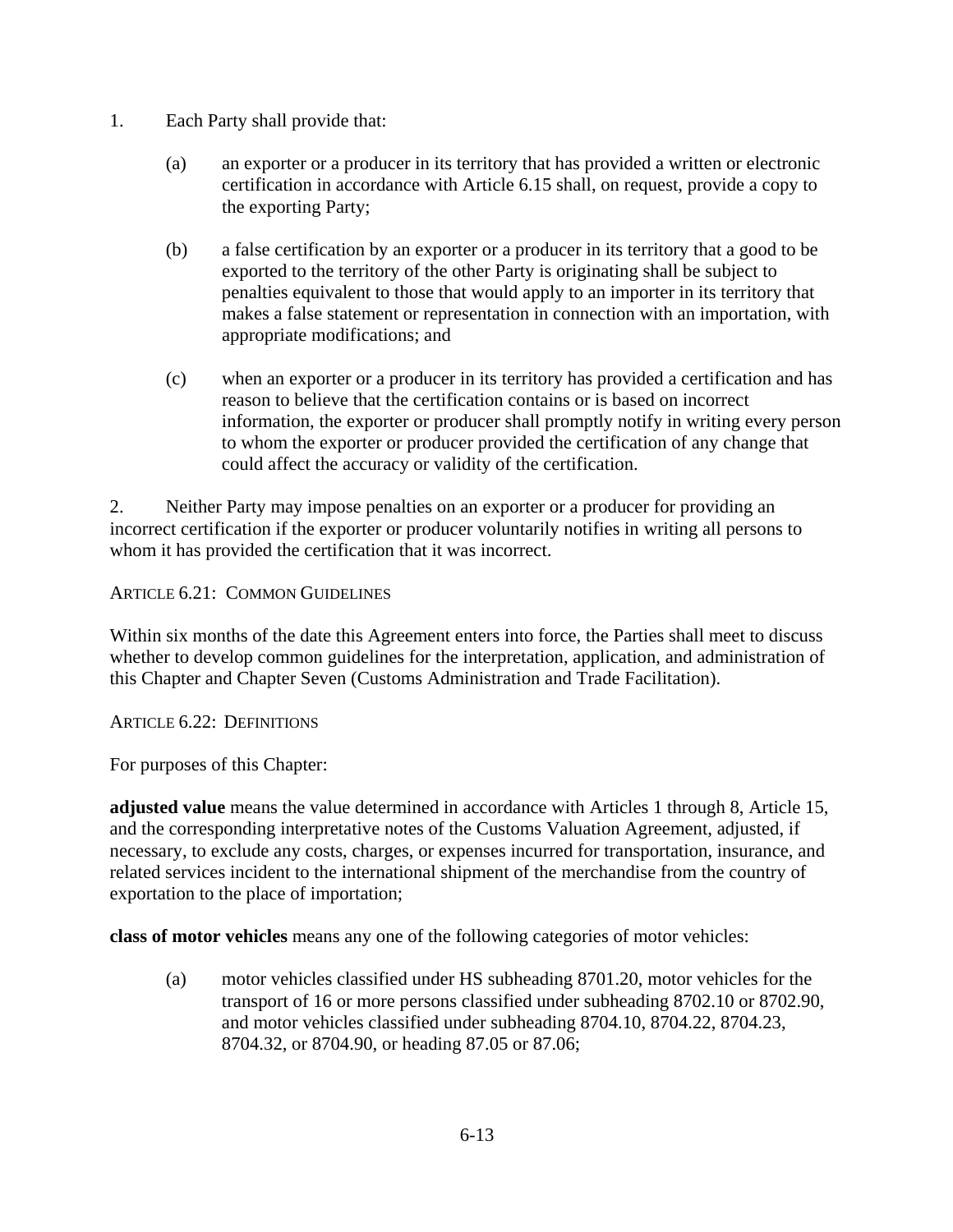- (b) motor vehicles classified under subheading 8701.10 or subheading 8701.30 through 8701.90;
- (c) motor vehicles for the transport of 15 or fewer persons classified under subheading 8702.10 or 8702.90, and motor vehicles classified under subheading 8704.21 or 8704.31; or
- (d) motor vehicles classified under subheading 8703.21 through 8703.90;

**fungible goods or materials** means goods or materials that are interchangeable for commercial purposes and whose properties are essentially identical;

**Generally Accepted Accounting Principles** means recognized consensus or substantial authoritative support given in the territory of a Party with respect to the recording of revenues, expenses, costs, assets, and liabilities, the disclosure of information, and the preparation of financial statements. Generally Accepted Accounting Principles may encompass broad guidelines for general application, as well as detailed standards, practices, and procedures;

**good** means any merchandise, product, article, or material;

#### **goods wholly obtained or produced entirely in the territory of one or both of the Parties**  means:

- (a) plants and plant products grown, and harvested or gathered, in the territory of one or both of the Parties;
- (b) live animals born and raised in the territory of one or both of the Parties;
- (c) goods obtained in the territory of one or both of the Parties from live animals;
- (d) goods obtained from hunting, trapping, fishing, or aquaculture conducted in the territory of one or both of the Parties;
- (e) minerals and other natural resources not included in subparagraphs (a) through (d) extracted or taken from the territory of one or both of the Parties;
- (f) fish, shellfish, and other marine life taken from the sea, seabed, or subsoil outside the territory of one or both of the Parties by vessels registered or recorded with a Party and flying its flag;
- (g) goods produced on board factory ships from the goods referred to in subparagraph (f), provided such factory ships are registered or recorded with that Party and fly its flag;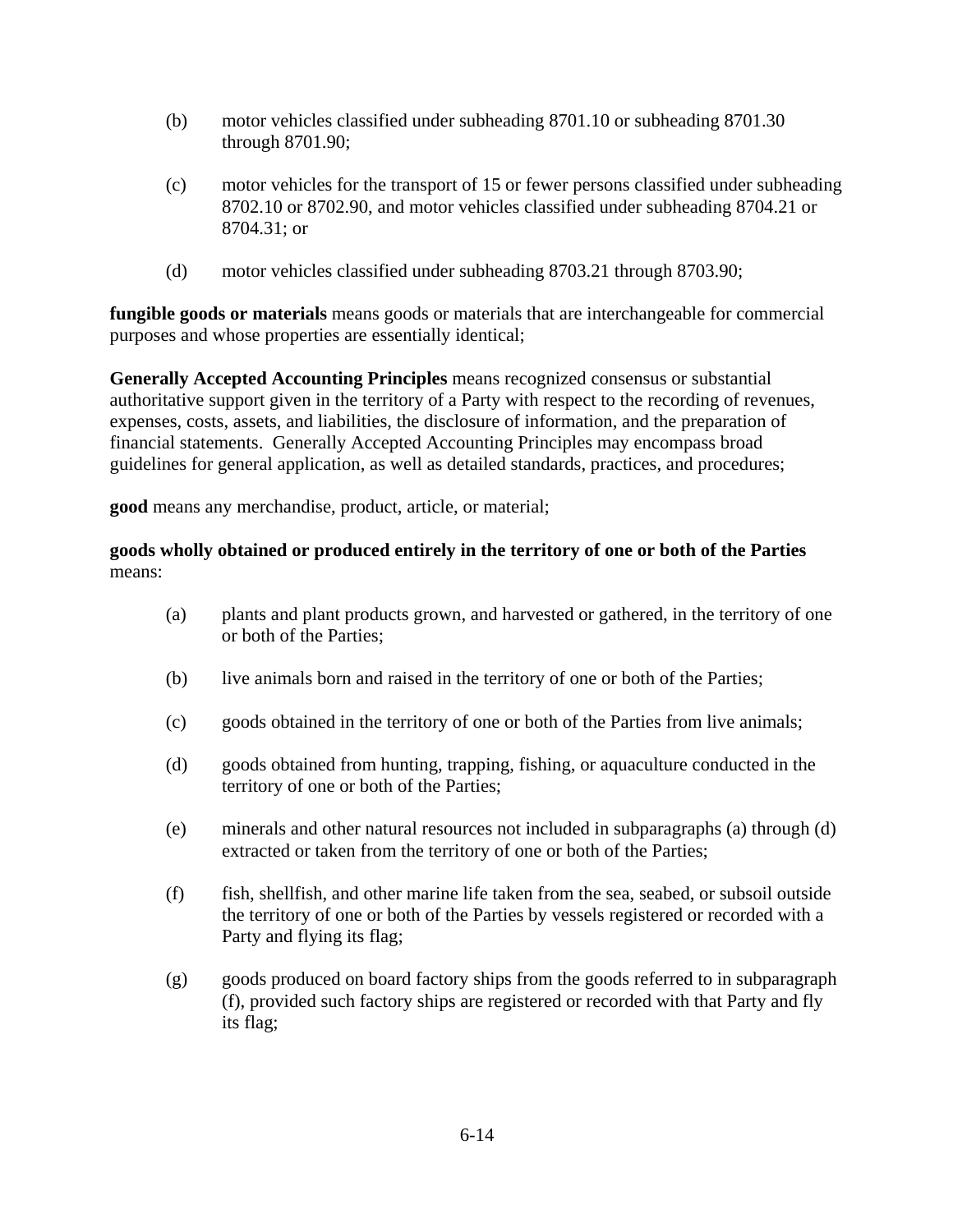- (h) goods taken by a Party or a person of a Party from the seabed or subsoil outside the territory of one or both of the Parties, provided that Party has rights to exploit such seabed or subsoil;
- (i) goods taken from outer space, provided they are obtained by a Party or a person of a Party and not processed in the territory of a non-Party;
- (j) waste and scrap derived from:
	- (i) manufacturing or processing operations in the territory of one or both of the Parties; or
	- (ii) used goods collected in the territory of one or both of the Parties, provided such goods are fit only for the recovery of raw materials;
- (k) recovered goods derived in the territory of one or both of the Parties from used goods and utilized in the territory of one or both of the Parties in the production of remanufactured goods; and
- (l) goods produced in the territory of one or both of the Parties exclusively from goods referred to in subparagraphs (a) through (j), or from their derivatives, at any stage of production;

**identical goods** means goods that are the same in all respects relevant to the particular rule of origin that qualifies the goods as originating;

**indirect material** means a good used in the production, testing, or inspection of a good but not physically incorporated into the good, or a good used in the maintenance of buildings or the operation of equipment associated with the production of a good, including:

- (a) fuel and energy;
- (b) tools, dies, and molds;
- (c) spare parts and materials used in the maintenance of equipment and buildings;
- (d) lubricants, greases, compounding materials, and other materials used in production or used to operate equipment and buildings;
- (e) gloves, glasses, footwear, clothing, safety equipment, and supplies;
- (f) equipment, devices, and supplies used for testing or inspecting the good;
- (g) catalysts and solvents; and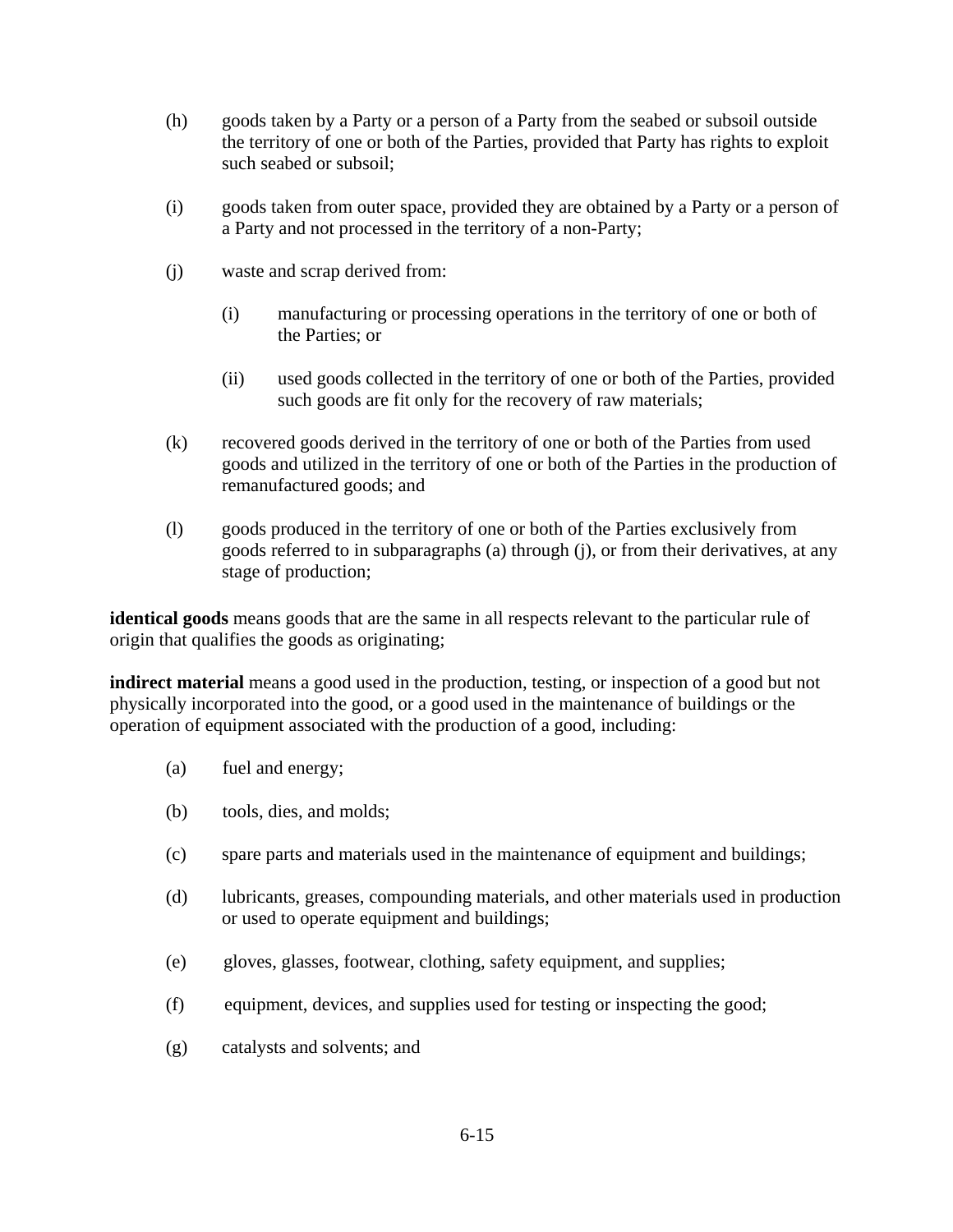(h) any other goods that are not incorporated into the good but whose use in the production of the good can reasonably be demonstrated to be a part of that production;

**material** means a good that is used in the production of another good, including a part or an ingredient;

**material that is self-produced** means an originating material that is produced by a producer of a good and used in the production of that good;

**model line** means a group of motor vehicles having the same platform or model name;

**net cost** means total cost minus sales promotion, marketing, and after-sales service costs, royalties, shipping and packing costs, and non-allowable interest costs that are included in the total cost;

**net cost of the good** means the net cost that can be reasonably allocated to the good under one of the following methods:

- (a) calculating the total cost incurred with respect to all goods produced by that producer, subtracting any sales promotion, marketing, and after-sales service costs, royalties, shipping and packing costs, and non-allowable interest costs that are included in the total cost of all such goods, and then reasonably allocating the resulting net cost of those goods to the good;
- (b) calculating the total cost incurred with respect to all goods produced by that producer, reasonably allocating the total cost to the good, and then subtracting any sales promotion, marketing, and after-sales service costs, royalties, shipping and packing costs, and non-allowable interest costs that are included in the portion of the total cost allocated to the good; or
- (c) reasonably allocating each cost that forms part of the total cost incurred with respect to the good so that the aggregate of these costs does not include any sales promotion, marketing, and after-sales service costs, royalties, shipping and packing costs, and non-allowable interest costs,

provided that the allocation of all such costs is consistent with the provisions regarding the reasonable allocation of costs set out in Generally Accepted Accounting Principles;

**non-allowable interest costs** means interest costs incurred by a producer that exceed 700 basis points above the yield on debt obligations of comparable maturities issued by the central level of government of the Party in which the producer is located;

**non-originating good** or **non-originating material** means a good or material that does not qualify as originating under this Chapter;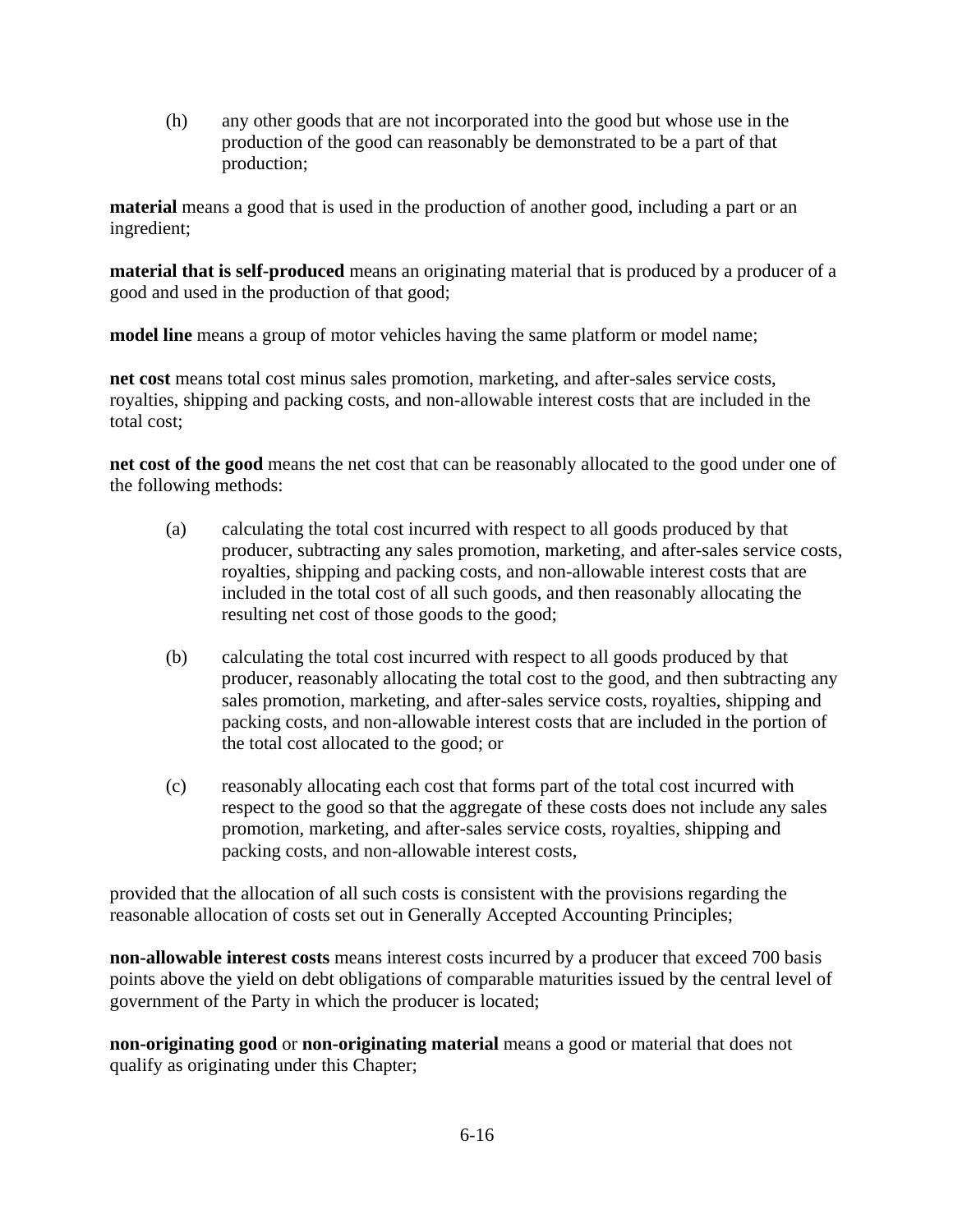**packing materials and containers for shipment** means the goods used to protect a good during its transportation and does not include the packaging materials and containers in which a good is packaged for retail sale;

**producer** means a person who engages in the production of a good in the territory of a Party;

**production** means growing, mining, harvesting, fishing, breeding, raising, trapping, hunting, manufacturing, processing, assembling, or disassembling a good;

**reasonably allocate** means to apportion in a manner appropriate under Generally Accepted Accounting Principles;

**recovered goods** means materials in the form of individual parts that are the result of:

- (a) the disassembly of used goods into individual parts; and
- (b) cleaning, inspecting, testing, or other processes as necessary for improvement to sound working condition;

**total cost** means all product costs, period costs, and other costs for a good incurred in the territory of one or both of the Parties. Product costs are costs that are associated with the production of a good and include the value of materials, direct labor costs, and direct overhead. Period costs are costs, other than product costs, that are expensed in the period in which they are incurred, such as selling expenses and general and administrative expenses. Other costs are all costs recorded on the books of the producer that are not product costs or period costs, such as interest. Total cost does not include profits that are earned by the producer, regardless of whether they are retained by the producer or paid out to other persons as dividends, or taxes paid on those profits, including capital gains taxes;

**used** means utilized or consumed in the production of goods; and

**value** means the value of a good or material for purposes of calculating customs duties or for purposes of applying this Chapter.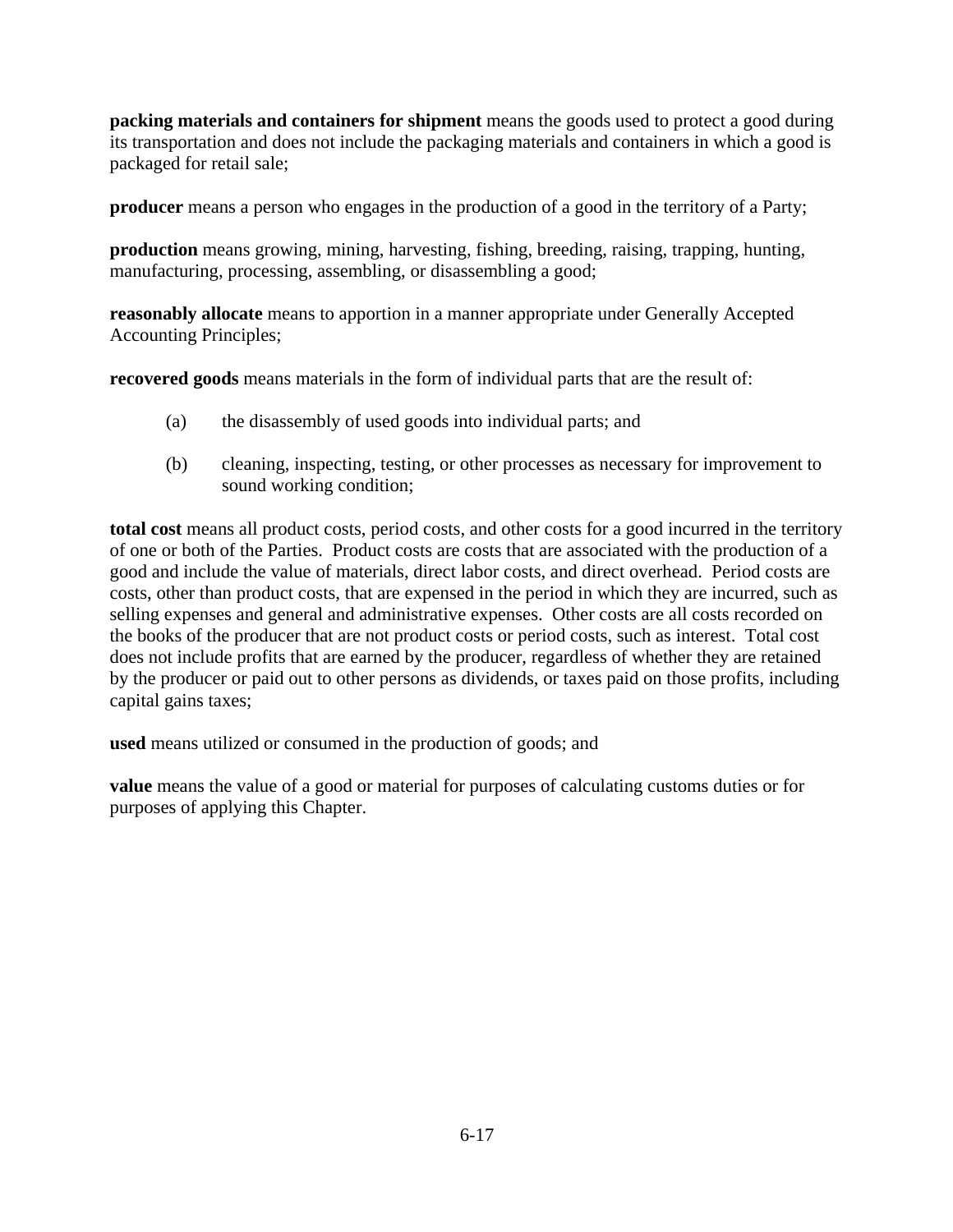#### **ANNEX 6-A SPECIFIC RULES OF ORIGIN**

## **Part I – General Interpretative Notes**

- 1. For purposes of interpreting the rules of origin set forth in this Annex:
	- (a) the specific rule, or specific set of rules, that applies to a particular heading or subheading is set out immediately adjacent to the heading or subheading;
	- (b) the requirement of a change in tariff classification applies only to non-originating materials;
	- (c) where a specific rule of origin is defined using the criterion of a change in tariff classification, and it is written to exclude tariff provisions at the level of a chapter, heading, or subheading of the Harmonized System, it shall be construed to mean that the rule of origin requires that materials classified in those excluded provisions be originating for the good to qualify as originating;
	- (d) when a heading or subheading is subject to alternative specific rules of origin, the rule will be considered to be met if a good satisfies one of the alternatives;
	- (e) when a single rule of origin is applicable to a group of **headings** or **subheadings** and that rule of origin specifies a change of **heading** or **subheading**, it shall be understood that the change in **heading** or **subheading** may occur from any other **heading** or **subheading**, as the case may be, including from any other **heading** or **subheading** within a designated group. When, however, a rule refers to a change in **heading or subheading** "outside that group" this shall be understood to require that the change in **heading or subheading** must occur from a **heading or subheading** that is outside the group of **headings** or **subheadings** set out in the rule;
	- (f) reference to weight in the rules for goods provided for in Chapter 1 through 24 of the Harmonized System means dry weight unless otherwise specified in the Harmonized System; and
	- (g) for Chapters 1 to 40, a good shall not be considered to be originating solely by reason of mere dilution with water or another substance that does not materially alter the characteristics of the good.
- 2. The following definitions apply:

**chapter** means a chapter of the Harmonized System;

**heading** means the first four digits in the tariff classification number under the Harmonized System;

**section** means a section of the Harmonized System;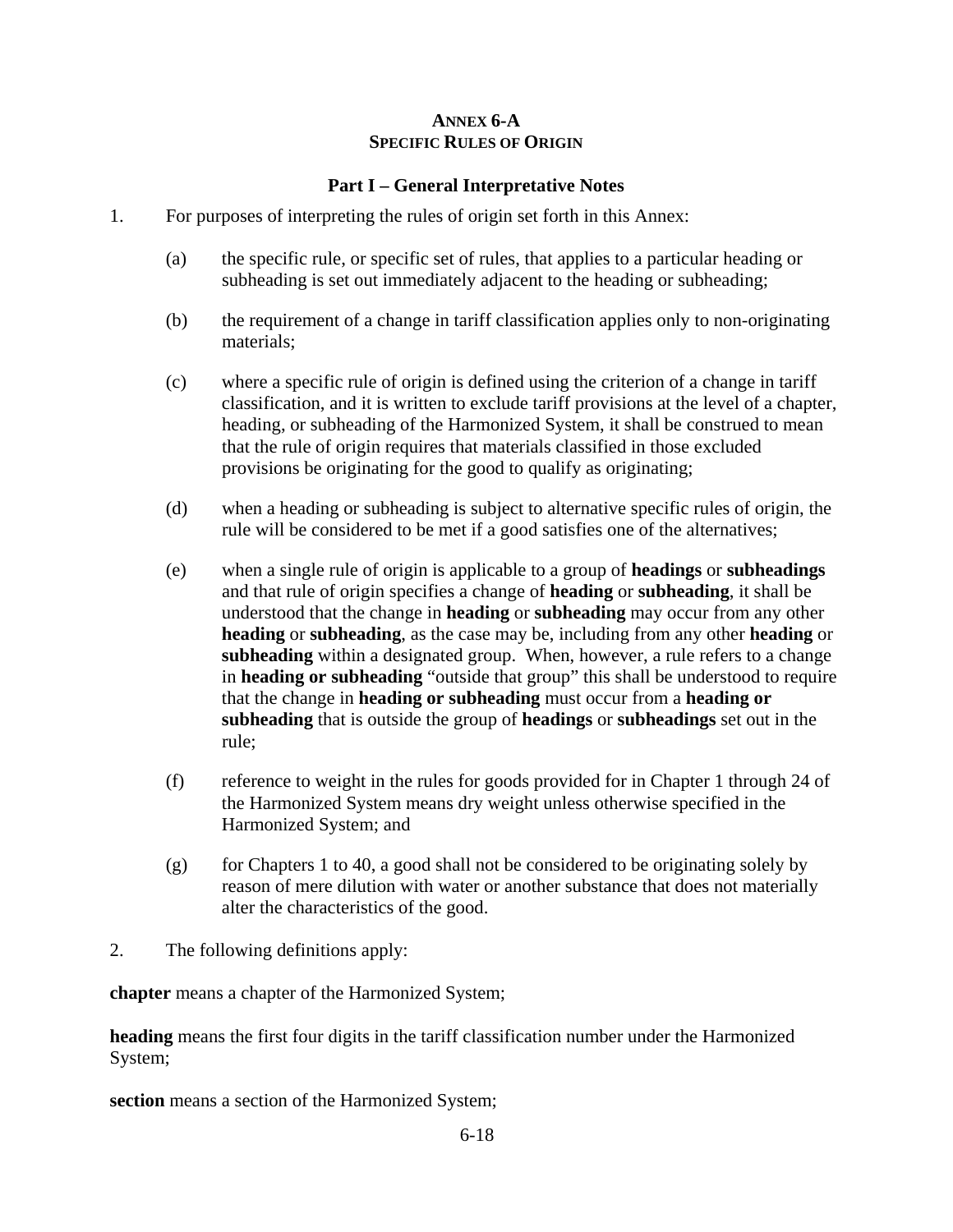**subheading** means the first six digits in the tariff classification number under the Harmonized System.

## **Part II -- Specific Rules of Origin**

**Section I Live Animals; Animal Products (Chapter 1-5)** 

#### **Chapter 1 Live Animals**

01.01-01.06 A change to heading 01.01 through 01.06 from any other chapter.

## **Chapter 2 Meat and Edible Meat Offal**

### 02.01 - 02.10

A change to heading 02.01 through 02.10 from any other chapter, except from fowls of the species G*allus domesticus* (chickens) of heading 01.05.

### **Chapter 3**

**Fish and Crustaceans, Molluscs and Other Aquatic Invertebrates** 

### **Note to Chapter 3:**

Fish, crustaceans, molluscs, and other aquatic invertebrates shall be deemed originating even if they were cultivated from non originating  $\text{fry}^6$  $\text{fry}^6$  or larvae.

#### 03.01-03.07

A change to heading 03.01 through 03.07 from any other chapter.

#### **Chapter 4**

## **Dairy Produce; Birds Eggs; Natural Honey; Edible Products of Animal Origin, Not Elsewhere Specified or Included**

04.01-04.10 A change to heading 04.01 through 04.10 from any other chapter, except from subheadings 1901.90 and 2106.90.

# **Chapter 5**

### **Products of Animal Origin, Not Elsewhere Specified or Included**

05.01-05.11

 $\overline{a}$ 

<span id="page-18-0"></span><sup>6</sup> **Fry** means immature fish at a post-larval stage and includes fingerlings, parr, smolts, and elvers.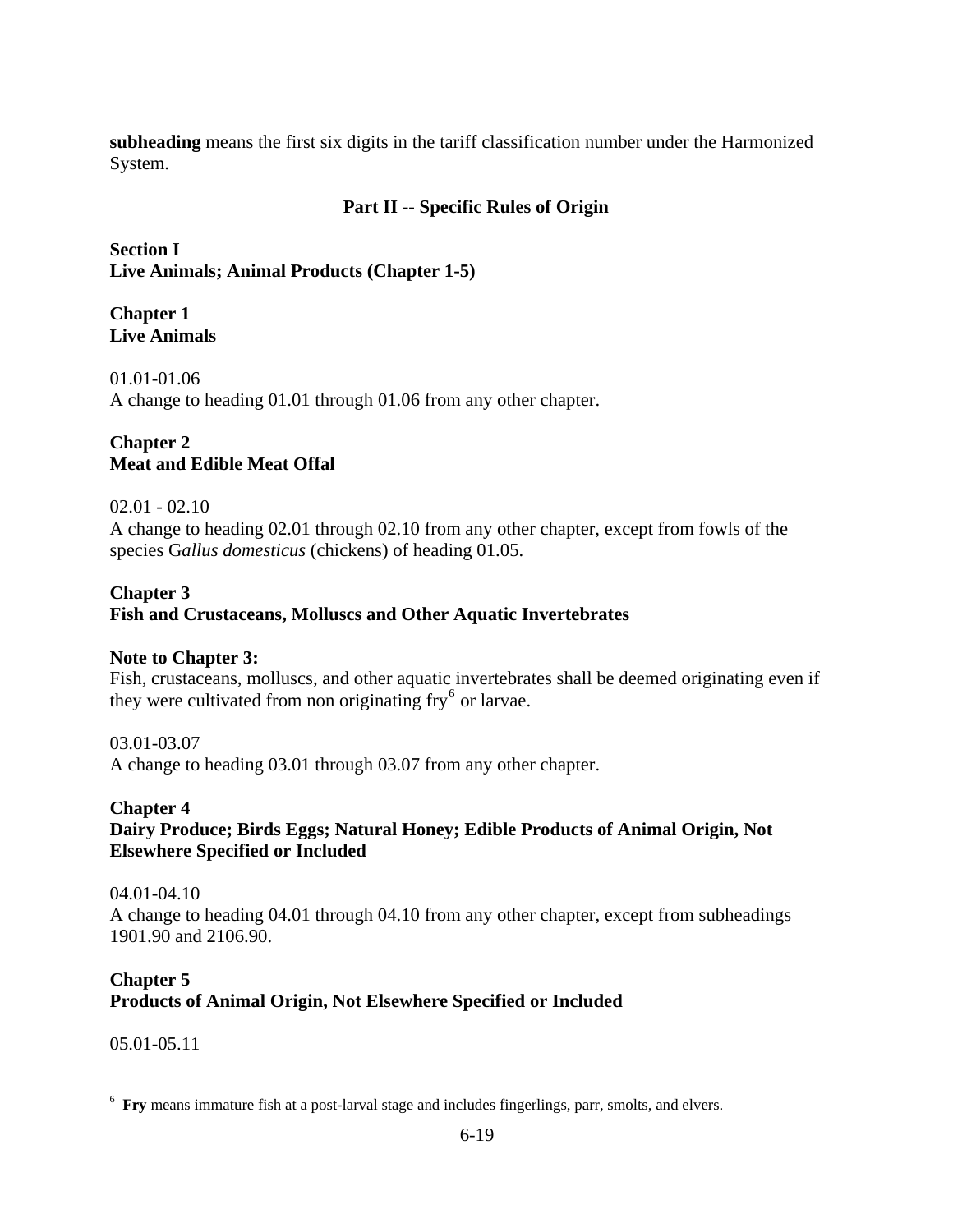A change to heading 05.01 through 05.11 from any other chapter.

#### **Section II Vegetable Products (Chapter 6-14)**

### **Note to Section II:**

Agricultural and horticultural goods grown in the territory of a Party shall be treated as originating even if grown from seeds, bulbs, rootstock, cuttings, grafts, shoots, buds or other live parts of plants imported from a non-Party.

#### **Chapter 6**

**Live Trees and Other Plants; Bulbs, Roots and the Like; Cut Flowers and Ornamental Foliage** 

06.01-06.04

A change to heading 06.01 through 06.04 from any other chapter.

#### **Chapter 7 Edible Vegetables and Certain Roots and Tubers**

07.01-07.14

A change to heading 07.01 through 07.14 from any other chapter.

# **Chapter 8**

### **Edible Fruit and Nuts; Peel of Citrus Fruit or Melons**

08.01-08.14 A change to heading 08.01 through 08.14 from any other chapter.

#### **Chapter 9 Coffee, Tea, Maté and Spices**

0901.11 – 0901.12 A change to subheading 0901.11 through 0901.12 from any other chapter.

0901.21 A change to subheading 0901.21 from any other subheading.

## 0901.22 A change to subheading 0901.22 from any other subheading, except from subheading 0901.21.

0901.90 A change to subheading 0901.90 from any other chapter.

 $09.02 - 09.03$ A change to heading 09.02 through 09.03 from any other chapter.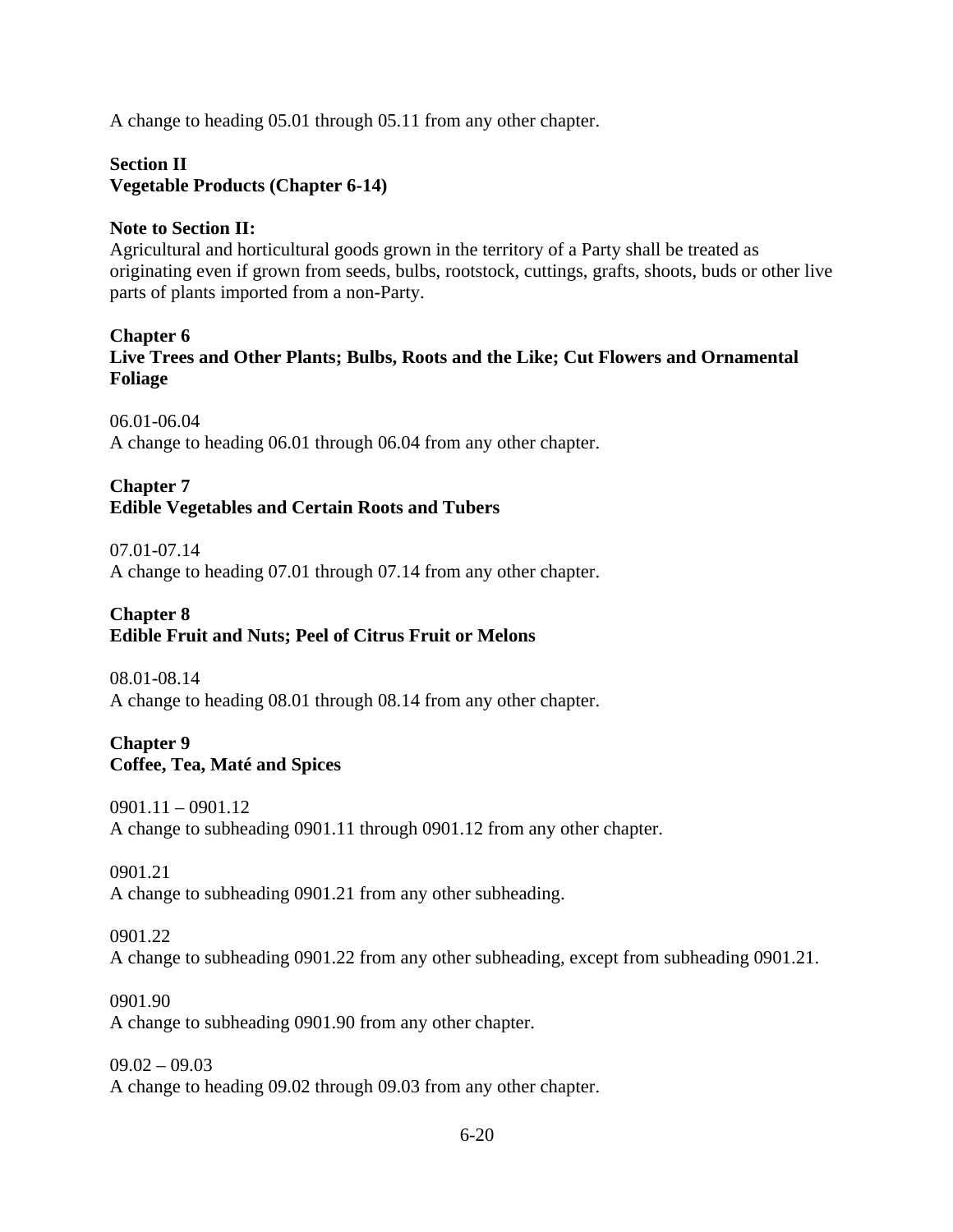#### 0904.11-0904.12

A change to crushed, ground, or powdered spices of subheadings 0904.11 through 0904.12 from spices that are not crushed, ground, or powdered of subheadings 0904.11 through 0904.12, or from any other subheading; or

A change to mixtures of spices or any good of subheadings 0904.11 through 0904.12 other than crushed, ground, or powdered spices from any other subheading.

0904.20

A change to subheading 0904.20 from any other chapter.

#### 09.05-09.09

A change to crushed, ground, or powdered spices of headings 09.05 through 09.09 from spices that are not crushed, ground, or powdered of headings 09.05 through 09.09, or from any other subheading; or

A change to mixtures of spices or any good of headings 09.05 through 09.09 other than crushed, ground, or powdered spices from any other subheading.

0910.10 A change to subheading 0910.10 from any other chapter.

#### 0910.20 – 0910.99

A change to crushed, ground, or powdered spices of subheadings 0910.20 through 0910.99 from spices that are not crushed, ground, or powdered of subheadings 0910.20 through 0910.99, or from any other subheading; or

A change to mixtures of spices or any good of subheadings 0910.20 through 0910.99 other than crushed, ground, or powdered spices from any other subheading.

**Chapter 10 Cereals** 

10.01-10.08

A change to heading 10.01 through 10.08 from any other chapter.

#### **Chapter 11 Products of the Milling Industry; Malt; Starches; Inulin; Wheat Gluten**

### 11.01

A change to heading 11.01 from any other chapter.

#### 11.02-11.04

A change to heading 11.02 through 11.04 from any other chapter, except from heading 10.06.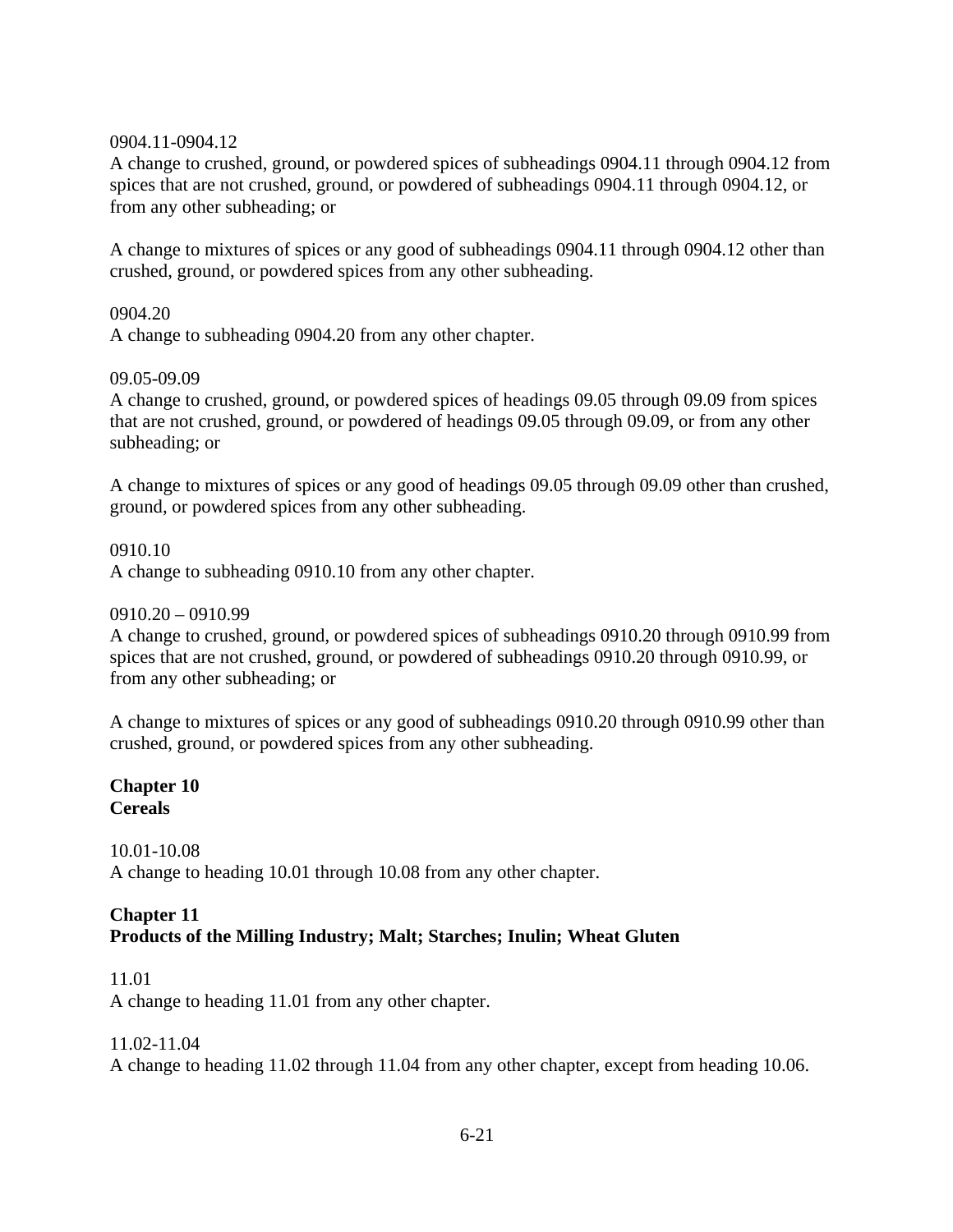11.05 A change to heading 11.05 from any other chapter, except from heading 07.01.

# 11.06 – 11.09

A change to heading 11.06 through 11.09 from any other chapter.

# **Chapter 12**

**Oil Seeds and Oleaginous Fruits; Miscellaneous Grains, Seeds and Fruit; Industrial or Medicinal Plants; Straw and Fodder** 

12.01-12.14 A change to heading 12.01 through 12.14 from any other chapter.

# **Chapter 13 Lac; Gums, Resins and Other Vegetable Saps and Extracts**

13.01 A change to heading 13.01 from any other chapter.

1302.11 – 1302.14 A change to subheading 1302.11 through 1302.14 from any other chapter.

1302.19

A change to subheading 1302.19 from any other chapter, except from subheading 1211.20.

1302.20 – 1302.32 A change to subheading 1302.20 through 1302.32 from any other chapter.

1302.39

A change to carrageenan of subheading 1302.39 from within that subheading or any other chapter, provided the non-originating materials of subheading 1302.39 do not exceed 50 percent by weight of the good;

A change to any other good of subheading 1302.39 from any other chapter.

# **Chapter 14 Vegetable Plaiting Materials; Vegetable Products Not Elsewhere Specified or Included**

14.01-14.04 A change to heading 14.01 through 14.04 from any other chapter.

# **Section III**

**Animal or Vegetable Fats and Oils and Their Cleavage Products; Prepared Edible Fats; Animal or Vegetable Waxes (Chapter 15)** 

**Chapter 15**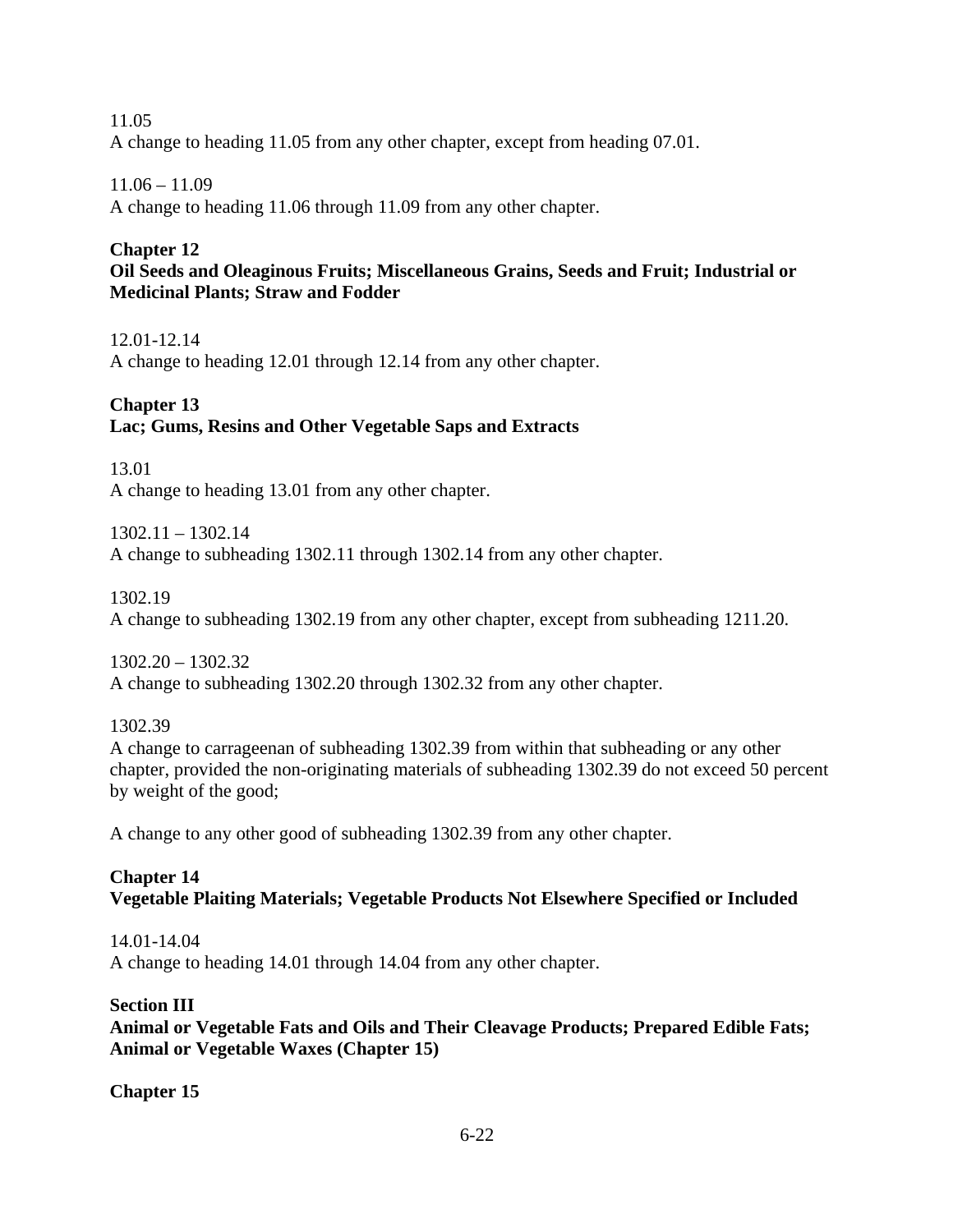### **Animal or Vegetable Fats and Oils and Their Cleavage Products; Prepared Edible Fats; Animal or Vegetable Waxes**

15.01-15.18

A change to heading 15.01 through 15.18 from any other chapter.

15.20

A change to heading 15.20 from any other heading.

15.21-15.22

A change to heading 15.21 through 15.22 from any other chapter.

**Section IV** 

**Prepared Foodstuffs; Beverages, Spirits and Vinegar; Tobacco and Manufactured Tobacco Substitutes (Chapter 16-24)**

**Chapter 16 Preparations of Meat, of Fish or of Crustaceans, Molluscs or Other Aquatic Invertebrates**

16.01-16.03 A change to heading 16.01 through 16.03 from any other chapter.

 $1604.11 - 1604.13$ A change to subheading 1604.11 through 1604.13 from any other chapter.

1604.14 A change to subheading 1604.14 from any other chapter, except from chapter 3.

 $1604.15 - 1604.30$ A change to subheading 1604.15 through 1604.30 from any other chapter.

16.05

A change to heading 16.05 from any other chapter.

# **Chapter 17 Sugars and Sugar Confectionery**

 $17.01 - 17.03$ A change to heading 17.01 through 17.03 from any other chapter.

17.04 A change to heading 17.04 from any other heading.

## **Chapter 18 Cocoa and Cocoa Preparations**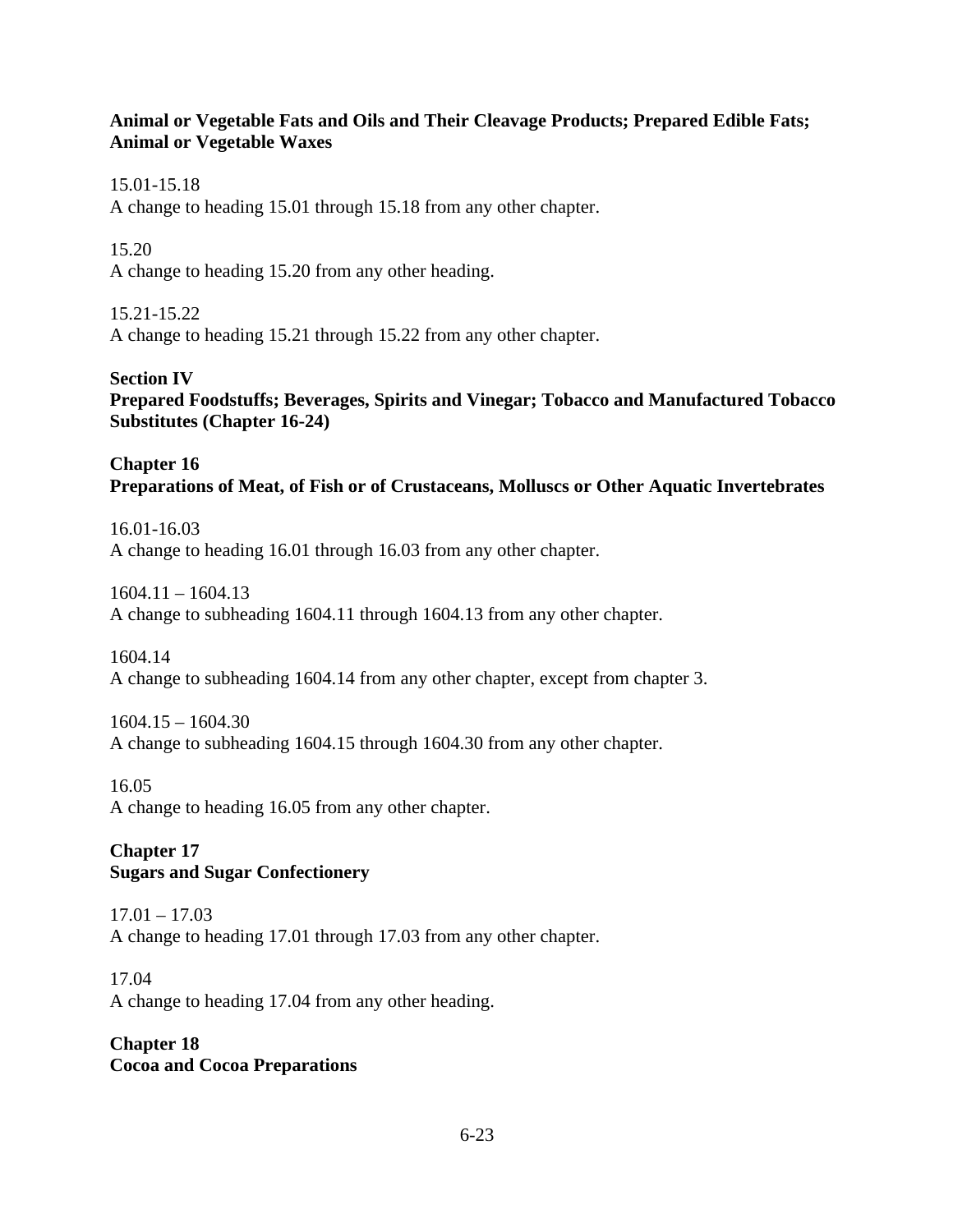#### 18.01-18.02

A change to heading 18.01 through 18.02 from any other chapter.

#### 18.03 – 18.05

A change to heading 18.03 through 18.05 from any other heading.

#### 1806.10

A change to subheading 1806.10 from any other heading, provided that such goods of 1806.10 containing 90% or more by dry weight of sugar do not contain non-originating sugar of Chapter 17 and that goods of 1806.10 containing less than 90% by dry weight of sugar do not contain more than 35% by weight of non-originating sugar of Chapter 17.

#### 1806.20

A change to subheading 1806.20 from any other heading.

1806.31 – 1806.90

A change to subheadings 1806.31 through 1806.90 from any other subheading.

### **Chapter 19 Preparations of Cereals, Flour, Starch or Milk; Pastry Cooks Products**

#### 1901.10

A change to subheading 1901.10 from any other chapter, except from heading 10.06, subheading 1102.30, and rice products of subheadings 1103.19, 1103.20, 1104.19, 1104.29, and 1104.30, and provided that goods of subheading 1901.10 containing over 10 percent by weight of milk solids do not contain non-originating dairy goods of Chapter 4.

#### 1901.20

A change to subheading 1901.20 from any other chapter, except from heading 10.06, subheading 1102.30, and rice products of subheadings 1103.19, 1103.20, 1104.19, 1104.29, and 1104.30, and provided that goods of 1901.20 containing over 25 percent by weight of butterfat, not put up for retail sale, do not contain non-originating dairy goods of Chapter 4.

#### 1901.90

A change to subheading 1901.90 from any other chapter, except from heading 10.06, subheading 1102.30, and rice products of subheadings 1103.19, 1103.20, 1104.19, 1104.29, and 1104.30, and provided that goods of 1901.90 containing over 10 percent by weight of milk solids do not contain non-originating dairy goods of Chapter 4.

#### 19.02 – 1904.30

A change to heading 19.02 through subheading 1904.30 from any other chapter.

#### 1904.90

A change to subheadings 1904.90 from any other chapter, except from heading 10.06.

### 19.05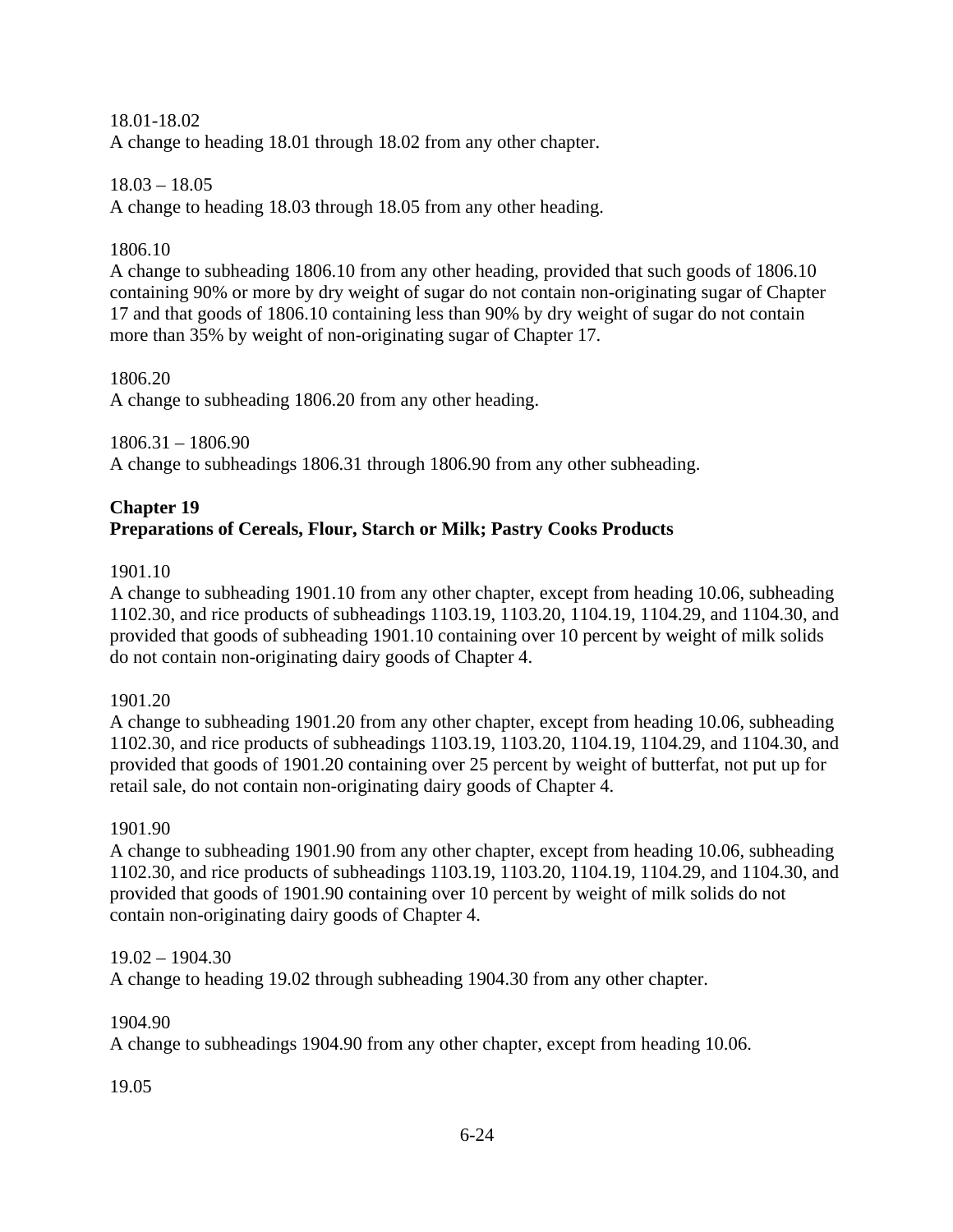A change to heading 19.05 from any other chapter.

## **Chapter 20 Preparations of Vegetables, Fruit, Nuts or Other Parts of Plants**

### **Note:**

Fruit, nut and vegetable preparations of headings 20.01 through 20.08 that have been prepared or preserved by freezing, by packing (including canning) in water, brine, or natural juices, or by roasting, either dry or in oil (including processing incidental to freezing, packing, or roasting) shall be treated as originating only if the fresh good were wholly obtained or produced entirely in the territory of one or both of the Parties. Furthermore, fruit preparations of heading 2008 that contain peaches, pears, or apricots, either alone or mixed with other fruits shall be treated as originating only if the peaches, pears, or apricots were wholly obtained or produced entirely in the territory of one or both of the Parties.

 $20.01 - 20.07$ A change to heading 20.01 through 20.07 from any other chapter, except as provided for in the Note to Chapter 20 and except from heading 07.01.

2008.11 A change to subheading 2008.11 from any other chapter except from heading 12.02.

2008.19 – 2008.99 A change to subheading 2008.19 through 2008.99 from any other chapter, except as provided for in the Note to Chapter 20.

2009.11- 2009.39 A change to subheading 2009.11 through 2009.39 from any other chapter, except from heading 08.05.

2009.41 - 2009.80 A change to subheading 2009.41 through 2009.80 from any other chapter.

2009.90 A change to subheading 2009.90 from any other chapter; or

A change to cranberry juice mixtures of subheading 2009.90 from any other subheading within Chapter 20, except from subheading 2009.11 through 2009.39 or from cranberry juice of subheading 2009.80, whether or not there is also a change from any other chapter, provided there is a regional value content of not less than:

- (a) 35 percent under the build-up method, or
- (b) 45 percent under the build-down method; or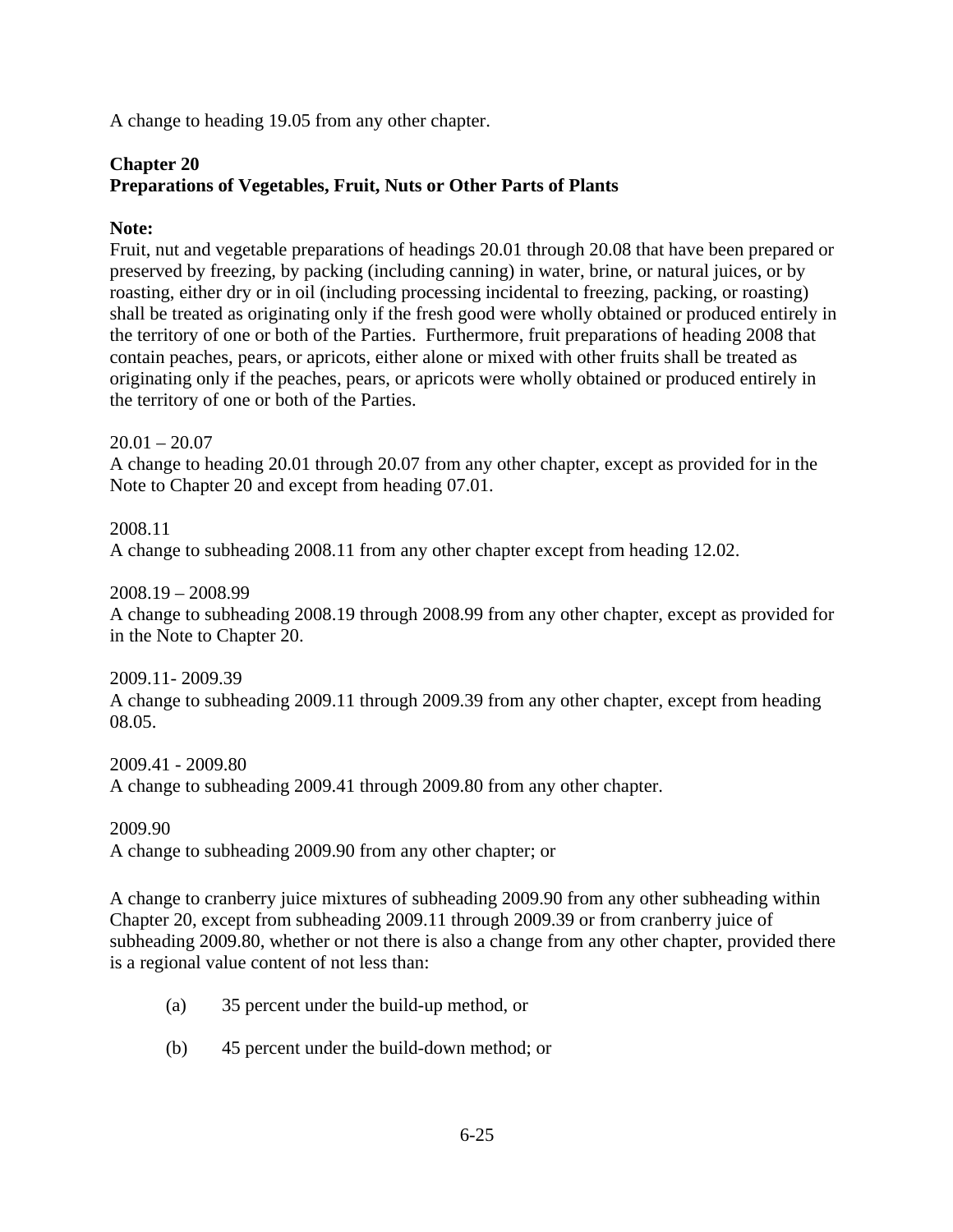A change to any other good of subheading 2009.90 from any other subheading within Chapter 20, whether or not there is also a change from any other chapter, provided that a single juice ingredient, or juice ingredients from a single non-Party, constitute in single strength form not more than 60 percent by volume of the good.

# **Chapter 21 Miscellaneous Edible Preparations**

21.01-21.02

A change to headings 21.01 through 21.02 from any other chapter.

2103.10

A change to subheading 2103.10 from any other chapter.

## 2103.20

A change to subheading 2103.20 from any other chapter, provided that tomato ketchup of heading 2103.20 does not contain non-originating goods from subheading 2002.90.

2103.30

A change to subheading 2103.30 from any other chapter.

2103.90

A change to subheading 2103.90 from any other heading.

21.04

A change to heading 21.04 from any other chapter.

21.05

A change to heading 21.05 from any other heading, except from heading 04.01 through 04.05 and from dairy preparations containing over 10% by weight of milk solids of subheading 1901.90.

# 21.06

A change to concentrated juice of any single fruit or vegetable fortified with vitamins or minerals of subheading 2106.90 from any other chapter, except from heading 08.05 or 20.09 or subheading 2202.90.

A change to mixtures of juices fortified with vitamins or minerals of subheading 2106.90:

- (a) from any other chapter, except from heading 08.05 or 20.09 or from mixtures of juices of subheading 2202.90; or
- (b) from any other subheading within Chapter 21, heading 20.09, or from mixtures of juices of subheading 2202.90, whether or not there is also a change from any other chapter, provided that the juice of a single fruit or vegetable, or juice ingredients from a single non-party, constitute in single strength form not more than 60 percent by volume of the good;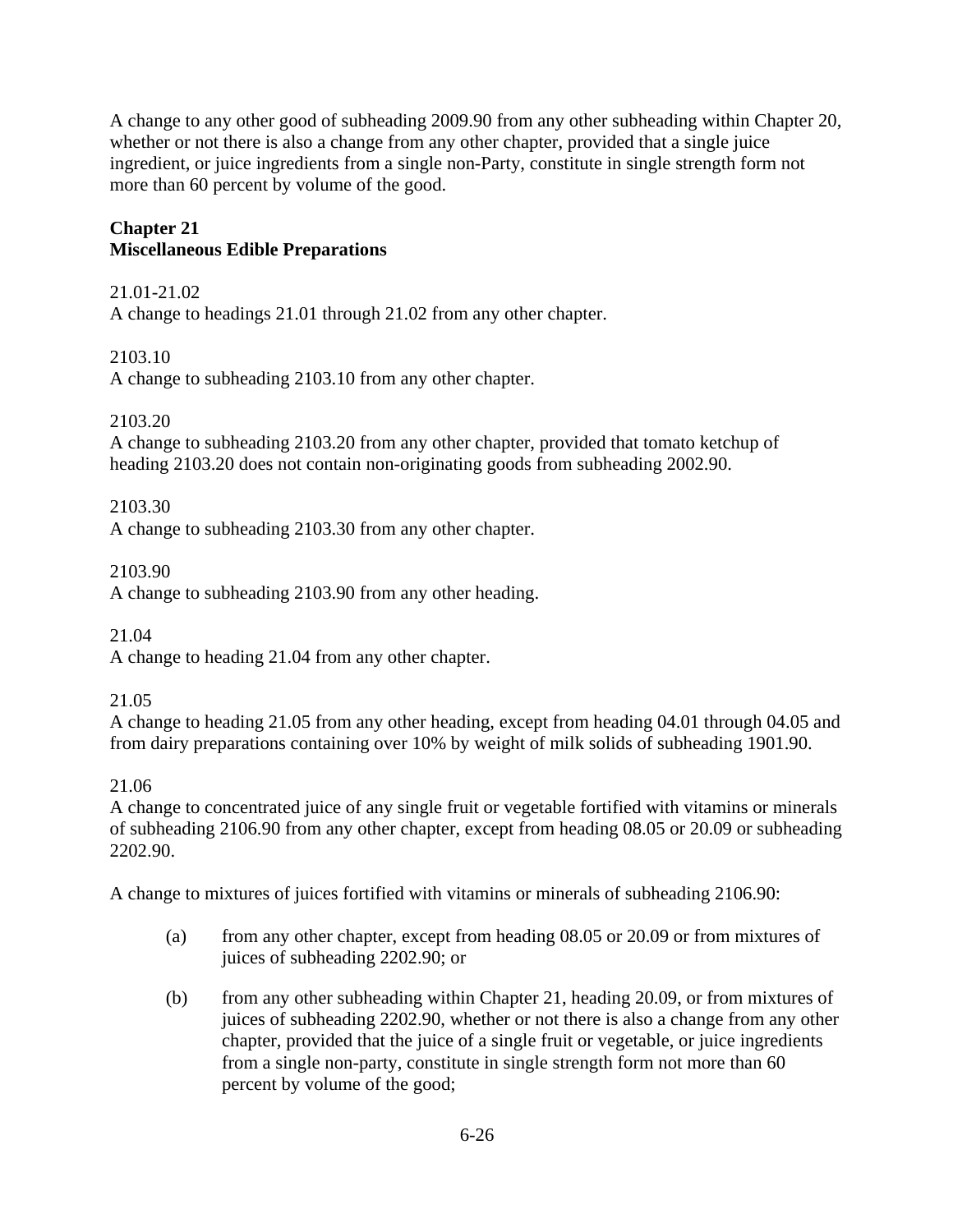A change to compound alcoholic preparations of subheading 2106.90 from any other subheading, except from heading 22.03 through 22.09;

A change to sugar syrups of subheading 2106.90 from any other chapter, except from Chapter 17;

A change to goods containing over 10 percent by weight of milk solids of subheading 2106.90 from any other chapter, except from Chapter 4, or from dairy preparations containing over 10 percent by weight of milk solids of subheading 1901.90; or

A change to fruit packed in gelatin containing more than 20 percent by weight of fruit of subheading 2106.90 from any other chapter, except from Chapter 20; or

A change to ginseng preparations of subheading 2106.90 from any other heading, except from subheadings 1211.20 and 1302.19.

A change to any other good of heading 21.06 from any other chapter.

## **Chapter 22 Beverages, Spirits and Vinegar**

22.01

A change to heading 22.01 from any other chapter.

2202.10 A change to subheading 2202.10 from any other chapter.

### 2202.90

A change to juice of any single fruit or vegetable fortified with vitamins or minerals of subheading 2202.90 from any other chapter, except from heading 08.05 or 20.09, or from juice concentrates of subheading 2106.90;

A change to mixtures of juices fortified with vitamins or minerals of subheading 2202.90:

- (a) from any other chapter, except from heading 08.05 or 20.09 or from mixtures of juices of subheading 2106.90; or
- (b) from any other subheading within Chapter 22, heading 20.09 or from mixtures of juices of subheading 2106.90, whether or not there is also a change from any other chapter, provided that the juice of a single fruit or vegetable, or juice ingredients from a single non-party constitute in single strength form not more than 60 percent by volume of the good;

A change to beverages containing milk from any other chapter, except from Chapter 4 or from dairy preparations containing over 10 percent by weight of milk solids of subheading 1901.90; or

A change to ginseng preparations of subheading 2202.90 from any other heading, except from subheadings 1211.20 and 1302.19.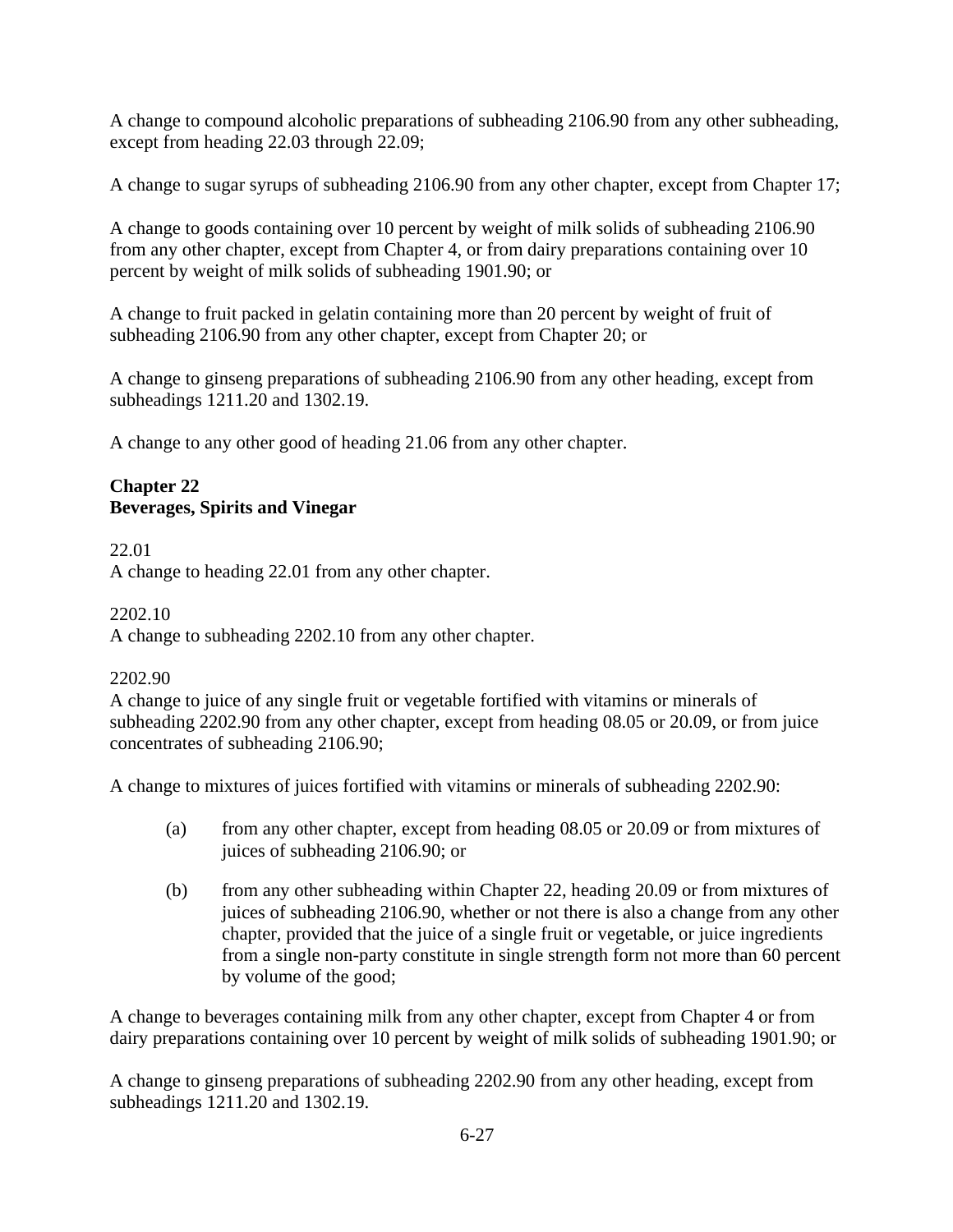A change to any other good of subheading 2202.90 from any other chapter.

## 22.03-22.05

A change to heading 22.03 through 22.05 from any other chapter, except from compound alcoholic preparations of subheading 2106.90.

# 22.06

A change to *cheongju* of heading 22.06 from any other heading; or

A change to any other good of heading 22.06 from any other chapter, except from compound alcoholic preparations of subheading 2106.90.

# 22.07

A change to heading 22.07 from any other chapter, except from compound alcoholic preparations of subheading 2106.90.

## 22.08

A change to *soju* of subheading 2208.90 from any other heading; or

A change to any other good of heading 2208 from any other chapter, except from compound alcoholic preparations of subheading 2106.90.

## 22.09

A change to heading 22.09 from any other heading.

## **Chapter 23 Residues and Waste from the Food Industries; Prepared Animal Fodder**

### 23.01-23.08

A change to heading 23.01 through 23.08 from any other chapter.

# 2309.10

A change to subheading 2309.10 from any other heading.

# 2309.90

A change to subheading 2309.90 from any other heading, except from headings 04.01 through 04.05 or subheading 1901.90.

# **Chapter 24**

# **Tobacco and Manufactured Tobacco Substitutes**

## 24.01 A change to heading 24.01 from any other chapter.

# 24.02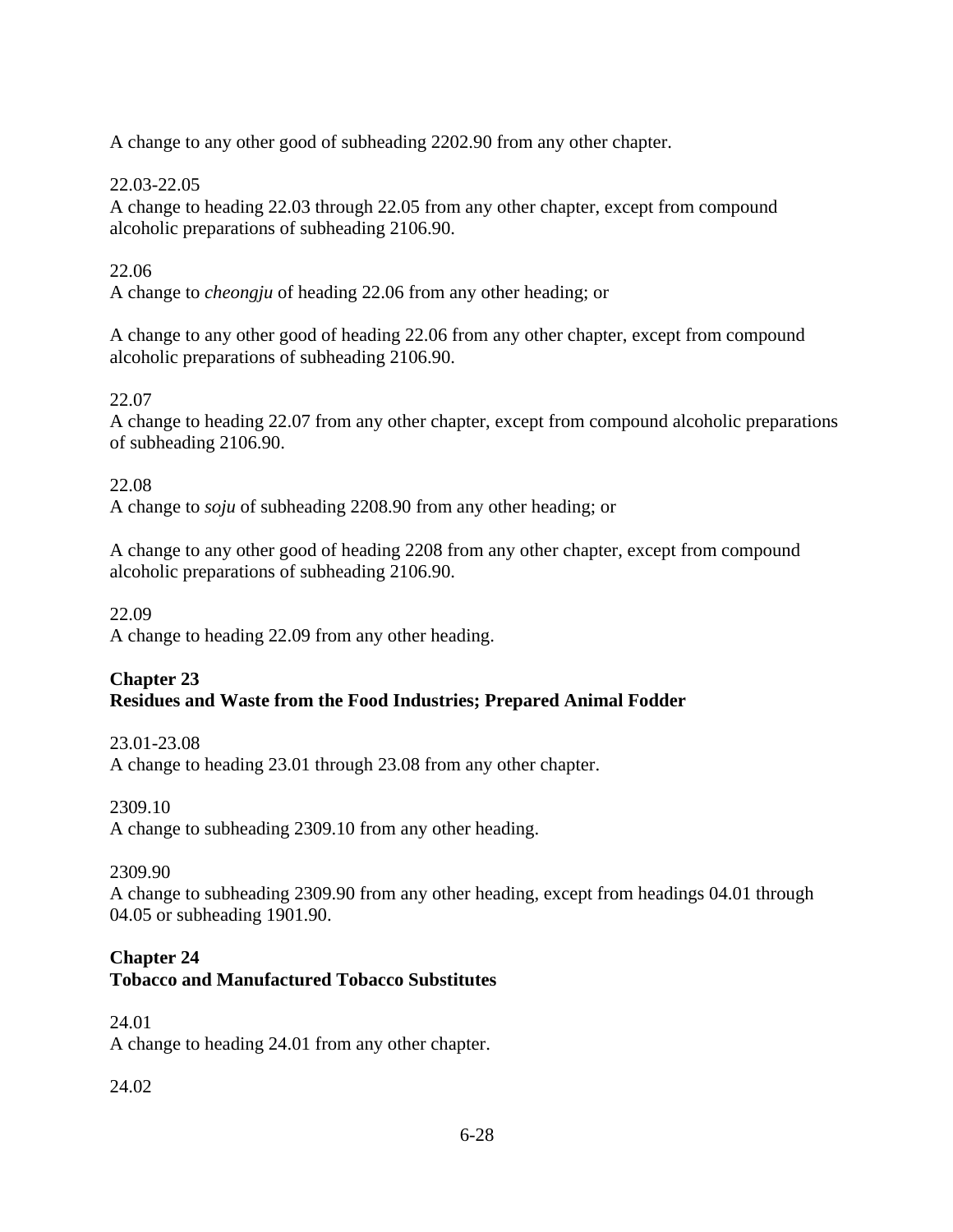A change to heading 24.02 from any other chapter or from wrapper tobacco not threshed or similarly processed of heading 24.01, or from homogenized or reconstituted tobacco suitable for use as wrapper tobacco of heading 24.03.

## **Note:**

Subject to the annual quantitative limitations set out below, each Party shall treat as originating any good of subheading 2402.20 that contains non-originating tobacco of heading 24.01, provided that:

- (a) leaf tobacco of heading 24.01 that has been grown and harvested in the United States constitutes not less than 30 percent by weight of the tobacco contained in such good; or
- (b) originating leaf tobacco of heading 24.01 constitutes not less than 60 percent by weight of the tobacco contained in such good.

The quantitative limitations provided for in year 7 shall apply to all subsequent years.

| Year           | <b>Quantity</b>  |  |  |
|----------------|------------------|--|--|
|                | (million pieces) |  |  |
| 1              | 1,100            |  |  |
| $\overline{2}$ | 1,350            |  |  |
| 3              | 1,600            |  |  |
| $\overline{4}$ | 1,850            |  |  |
| 5              | 2,100            |  |  |
| 6              | 2,300            |  |  |
| 7              | 2,500            |  |  |

### 24.03

A change to homogenized or reconstituted tobacco for use as cigar wrapper of subheading 2403.91 from any other heading; or

A change to any other good of heading 24.03 from any other chapter.

# **Section V Mineral Products (Chapter 25-27)**

### **Chapter 25 Salt; Sulphur; Earths and Stone; Plastering Materials, Lime and Cement**

#### $25.01 - 25.16$

A change to heading 25.01 through 25.16 from any other heading.

### $2517.10 - 2517.20$

A change to subheading 2517.10 through 2517.20 from any other heading.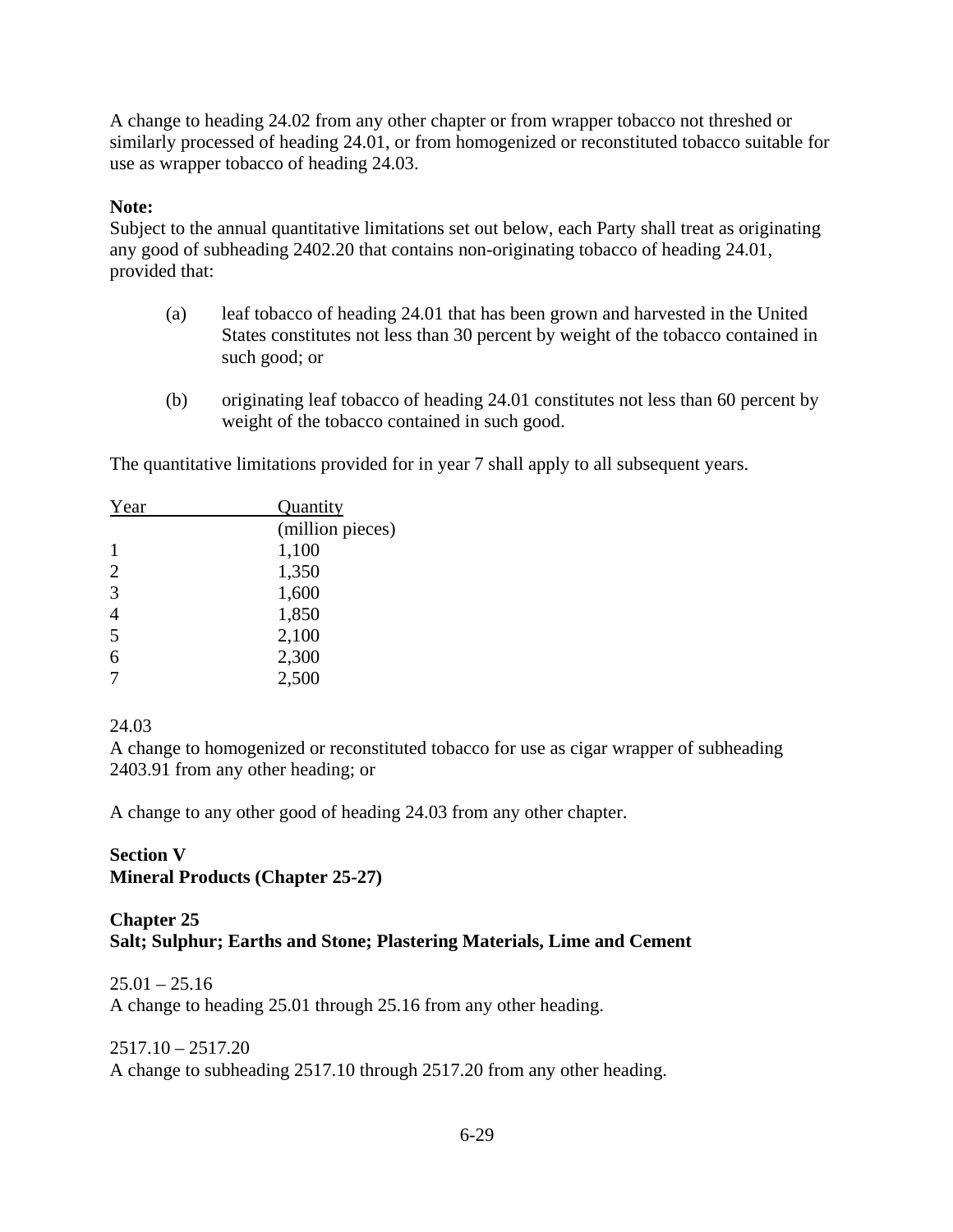2517.30 A change to subheading 2517.30 from any other subheading.

2517.41 – 2517.49 A change to subheading 2517.41 through 2517.49 from any other heading.

 $25.18 - 25.22$ A change to heading 25.18 through 25.22 from any other heading.

25.23 A change to heading 25.23 from any other chapter.

 $25.24 - 25.30$ A change to heading 25.24 through 25.30 from any other heading.

## **Chapter 26 Ores, Slag and Ash**

 $26.01 - 26.21$ A change to heading 26.01 through 26.21 from any other heading.

### **Chapter 27 Mineral Fuels, Mineral Oils and Products of their Distillation; Bituminous Substances; Mineral Waxes**

# **Note:**

For purposes of this chapter, a "chemical reaction" is a process (including a biochemical process) that results in a molecule with a new structure by breaking intramolecular bonds and by forming new intramolecular bonds, or by altering the spatial arrangement of atoms in a molecule.

The following are not considered to be chemical reactions for the purposes of this definition:

- (a) dissolving in water or other solvents;
- (b) the elimination of solvents, including solvent water; or
- (c) the addition or elimination of water of crystallization.

For purposes of heading 27.10, the following processes confer origin:

- (a) Atmospheric distillation: A separation process in which petroleum oils are converted, in a distillation tower, into fractions according to boiling point and the vapor then condensed into different liquefied fractions.
- (b) Vacuum distillation: Distillation at a pressure below atmospheric but not so low that it would be classed as molecular distillation.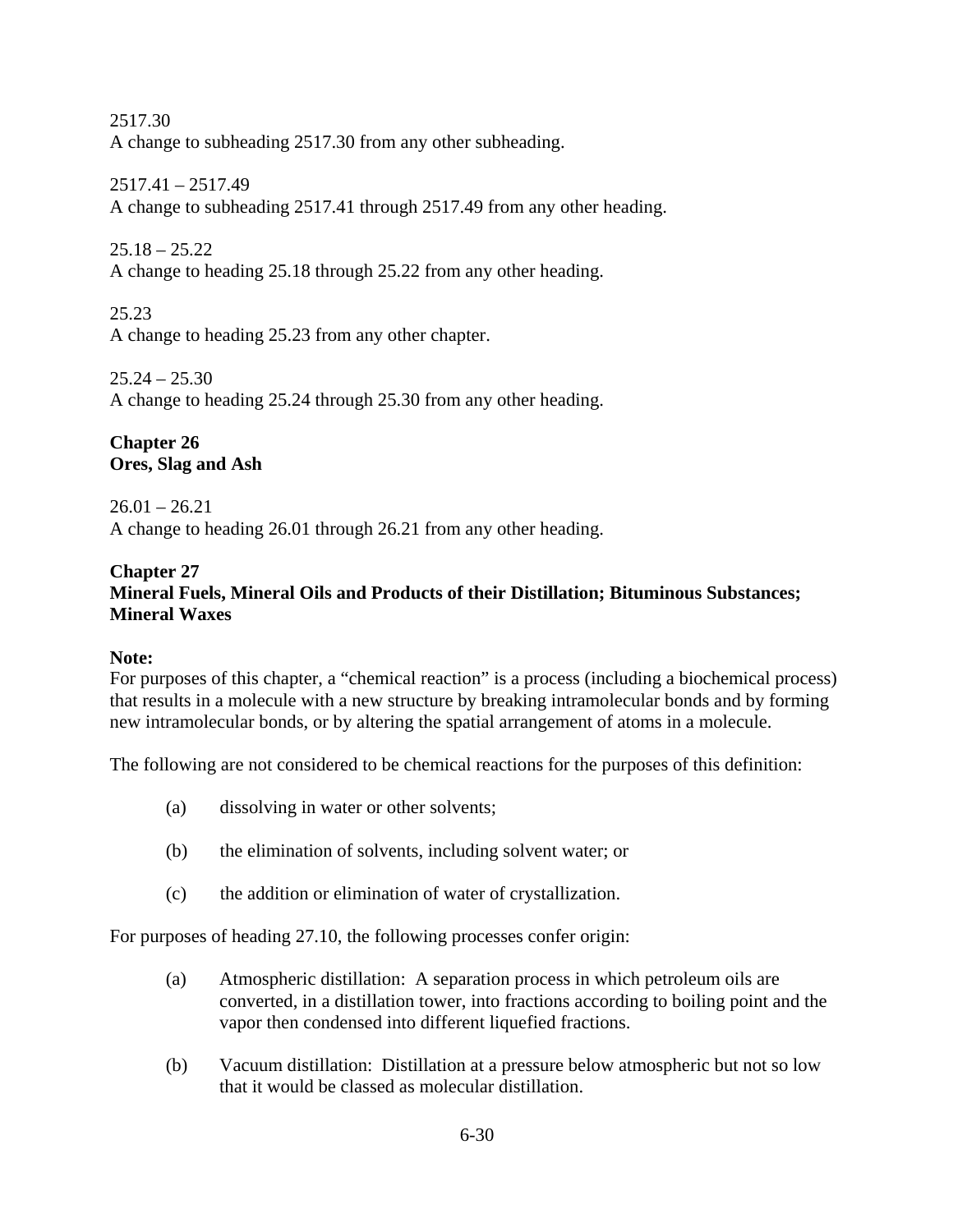27.01-27.06 A change to heading 27.01 through 27.06 from any other heading.

2707.10 – 2707.99 A change to subheading 2707.10 through 2707.99 from any other heading; or

A change to subheading 2707.10 through 2707.99 from any other subheading, provided that the good resulting from such change is the product of a chemical reaction.

27.08-27.09 A change to heading 27.08 through 27.09 from any other heading.

27.10

A change to any good of heading 27.10 from any other good of heading 27.10, provided that the good resulting from such change is the product of a chemical reaction, atmospheric distillation or vacuum distillation; or

A change to heading 27.10 from any other heading except from heading 22.07.

2711.11 A change to subheading 2711.11 from any other subheading, except from subheading 2711.21.

2711.12 – 2711.19 A change to subheading 2711.12 through 2711.19 from any other subheading, except from subheading 2711.29.

2711.21 A change to subheading 2711.21 from any other subheading, except from subheading 2711.11.

2711.29 A change to subheading 2711.29 from any other subheading, except from subheading 2711.12 through 2711.21.

 $27.12 - 27.16$ A change to heading 27.12 through 27.16 from any other heading.

## **Section VI Products of the Chemical or Allied Industries (Chapter 28-38)**

# **Note 1:**

A good of any chapter or heading in Section VI that satisfies one or more of Rules 1 through 7 of this Section shall be treated as an originating good, except as otherwise specified in those rules.

**Note 2:**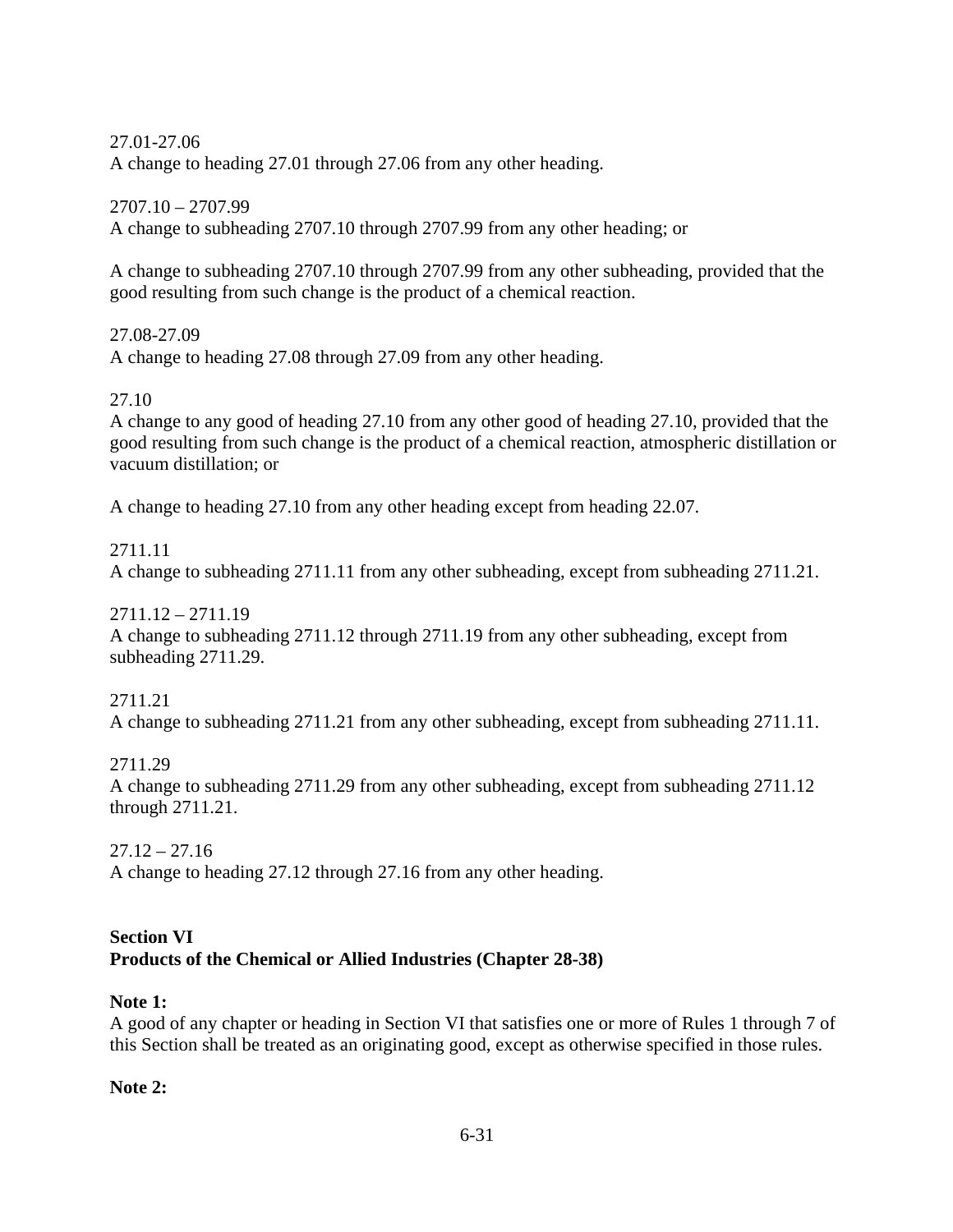Notwithstanding Note 1, a good is an originating good if it meets the applicable change in tariff classification or satisfies the applicable value content requirement specified in the rules of origin in this Section.

## **Rule 1: Chemical Reaction Origin**

A good of Chapters 28 through 38, except goods of heading 38.23, that results from a chemical reaction in the territory of one or both of the Parties shall be treated as an originating good.

## **Note:**

For purposes of this section, a "chemical reaction" is a process (including a biochemical process) that results in a molecule with a new structure by breaking intramolecular bonds and by forming new intramolecular bonds, or by altering the spatial arrangement of atoms in a molecule.

The following are not considered to be chemical reactions for the purposes of determining whether a good is an originating good:

- (a) dissolution in water or in another solvent;
- (b) the elimination of solvents including solvent water; or
- (c) the addition or elimination of water of crystallization.

### **Rule 2: Purification**

A good of Chapters 28 through 38 that is subject to purification shall be treated as an originating good provided that the purification occurs in the territory of one or both of the Parties and results in the following:

- (a) the elimination of not less than 80 percent of the impurities; or
- (b) the reduction or elimination of impurities resulting in a good suitable:
	- (i) as a pharmaceutical, medicinal, cosmetic, veterinary, or food grade substance;
	- (ii) as a chemical product or reagent for analytical, diagnostic, or laboratory uses;
	- (iii) as an element or component for use in micro-elements;
	- (iv) for specialized optical uses;
	- (v) for non-toxic uses for health and safety;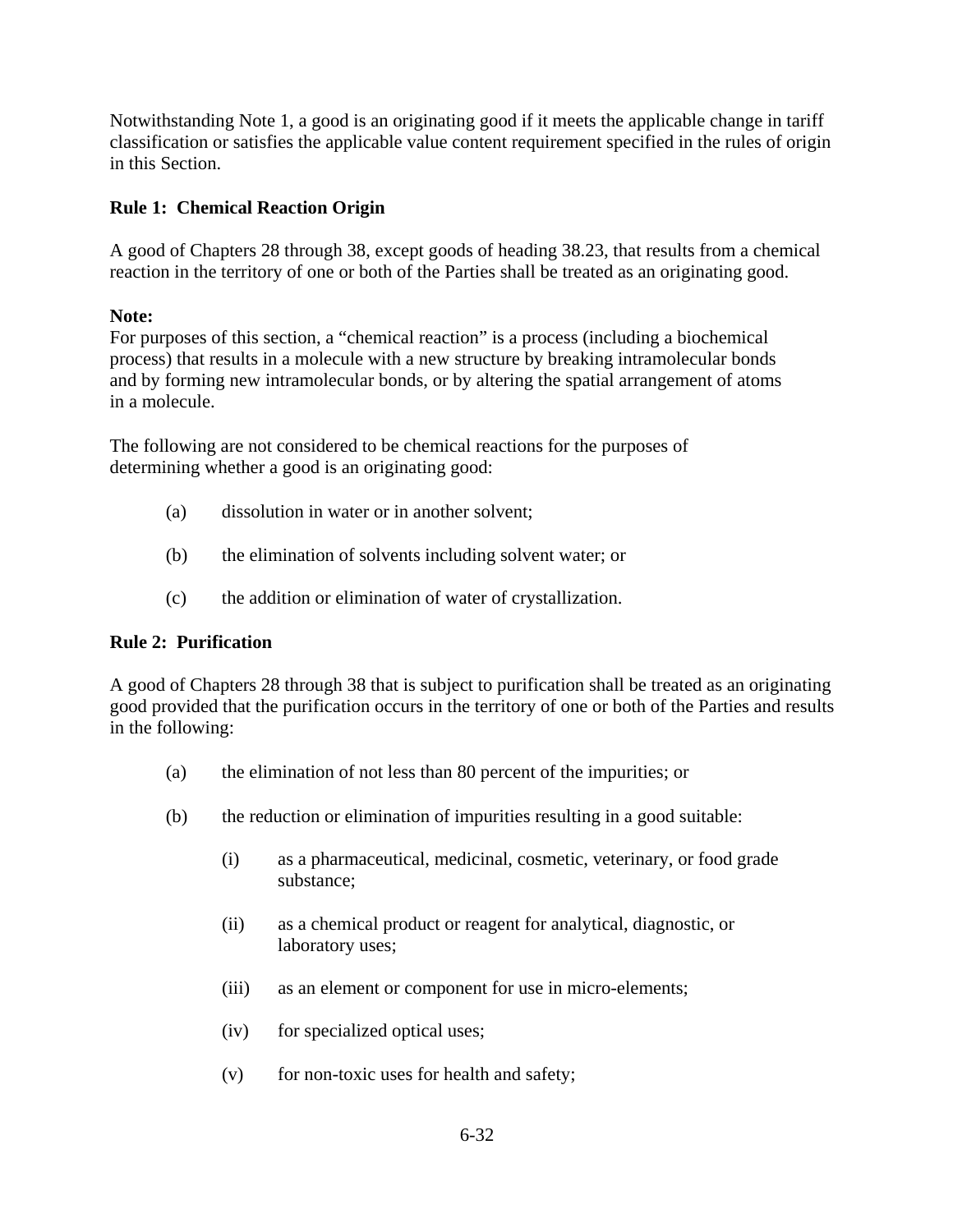- (vi) for biotechnical use;
- (vii) as a carrier used in a separation process; or
- (viii) for nuclear grade uses.

#### **Rule 3: Mixtures and Blends**

A good of Chapters 30, 31, or 33 through 38, except for heading 38.08, shall be treated as an originating good if the deliberate and proportionally controlled mixing or blending (including dispersing) of materials to conform to predetermined specifications, resulting in the production of a good having different essential physical or chemical characteristics that are relevant to the purposes or uses of the good and are different from the input materials, occurs in the territory of one or both of the Parties.

### **Rule 4: Change in Particle Size**

A good of Chapters 30, 31, or 33, shall be treated as an originating good if the deliberate and controlled modification in particle size of the good, including micronizing by dissolving a polymer and subsequent precipitation, other than by merely crushing or pressing, resulting in a good having a defined particle size, defined particle size distribution, or defined surface area, which is relevant to the purposes of the resulting good and having different essential physical or chemical characteristics from the input materials, occurs in the territory of one or both of the Parties.

### **Rule 5: Standards Materials**

A good of Chapters 28 through 38 shall be treated as an originating good if the production of standards materials occurs in the territory of one or both of the Parties.

For the purposes of this rule "standards materials" (including standard solutions) are preparations suitable for analytical, calibrating, or referencing uses, having precise degrees of purity or proportions that are certified by the manufacturer.

### **Rule 6: Isomer Separation**

A good of Chapters 28 through 38 shall be treated as an originating good if the isolation or separation of isomers from mixtures of isomers occurs in the territory of one or both of the Parties.

### **Rule 7: Separation Prohibition**

A good of Chapters 28 through 38 that undergoes a change from one classification to another in the territory of one or more of the Parties as a result of the separation of one or more materials from a man-made mixture shall not be treated as an originating good unless the isolated material underwent a chemical reaction in the territory of one or both of the Parties.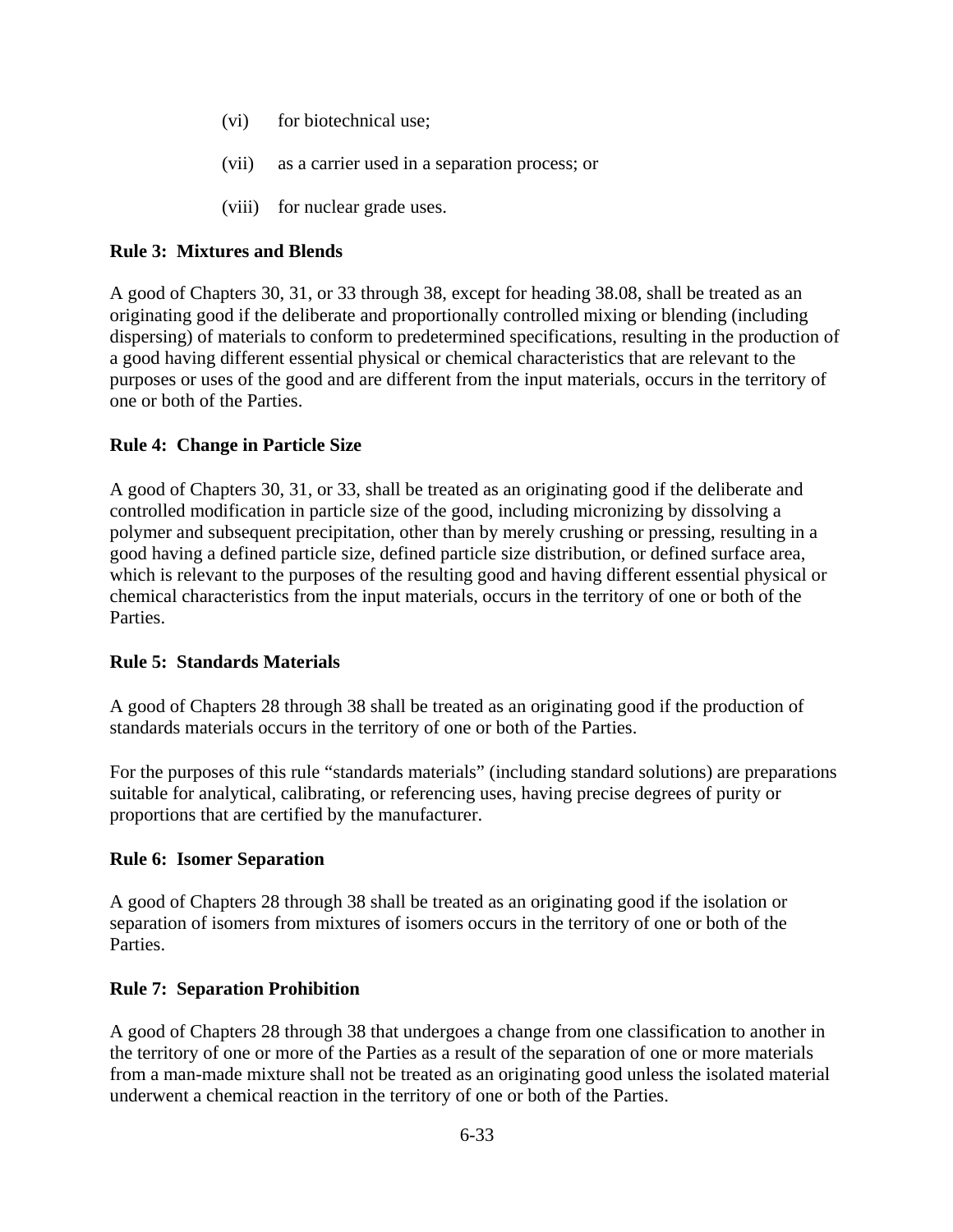#### **Chapter 28 Inorganic Chemicals; Organic or Inorganic Compounds of Precious Metals, of Rare-Earth Metals, of Radioactive Elements or of Isotopes**

 $28.01 - 28.08$ A change to heading 28.01 through 28.08 from any other heading.

2809.10 – 2809.20 A change to subheading 2809.10 through 2809.20 from any other subheading.

 $28.10 - 28.51$ A change to heading 28.10 through 28.51 from any other heading.

## **Chapter 29 Organic Chemicals**

2901.10 – 2901.29 A change to subheading 2901.10 through 2901.29 from any other subheading.

 $29.02 - 29.35$ A change to heading 29.02 through 29.35 from any other heading.

2936.10-2941.90 A change to subheading 2936.10 through 2941.90 from any other subheading.

29.42 A change to heading 29.42 from any other heading.

## **Chapter 30 Pharmaceutical Products**

3001.10 - 3002.90 A change to subheading 3001.10 through 3002.90 from any other subheading.

30.03

A change to heading 30.03 from any other heading.

# 30.04 A change to heading 30.04 from any other heading, except from heading 30.03.

3005.10 - 3006.80 A change to subheading 3005.10 through 3006.80 from any other subheading.

**Chapter 31 Fertilizers**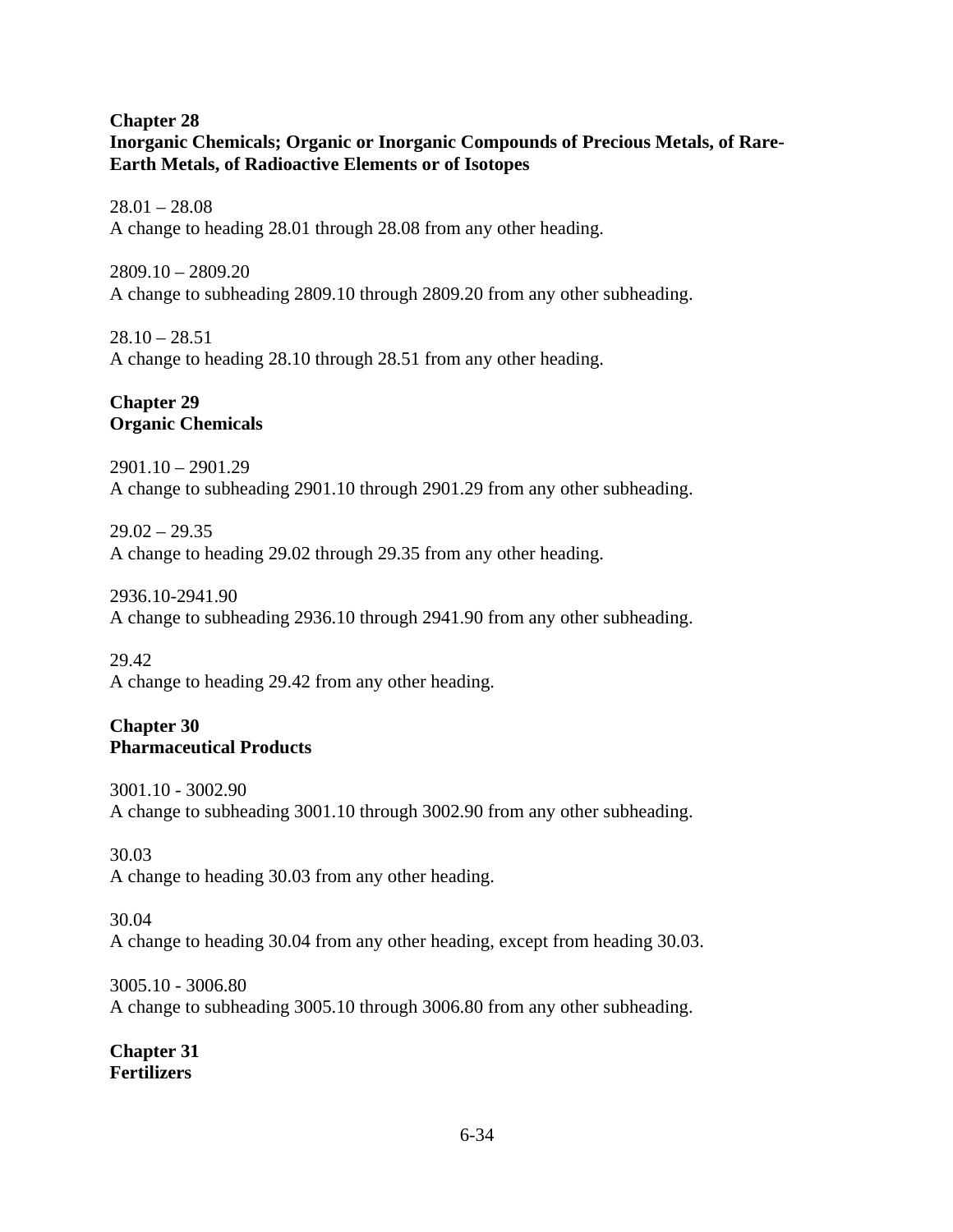$31.01 - 31.05$ A change to heading 31.01 through 31.05 from any other heading.

#### **Chapter 32**

## **Tanning or Dyeing Extracts; Tannins and Their Derivatives; Dyes, Pigments and Other Coloring Matter; Paints and Varnishes; Putty and Other Mastics; Inks.**

3201.10 – 3202.90 A change to subheading 3201.10 through 3202.90 from any other subheading.

32.03 A change to heading 32.03 from any other heading.

3204.11 – 3204.90 A change to subheading 3204.11 through 3204.90 from any other subheading.

32.05 A change to heading 32.05 from any other chapter.

 $3206.11 - 3206.50$ A change to subheading 3206.11 through 3206.50 from any other subheading.

32.07 – 32.12 A change to heading 32.07 through 32.12 from any other chapter.

32.13-32.14 A change to heading 32.13 through 32.14 from any other heading.

#### 32.15

A change to heading 32.15 from any other chapter.

#### **Chapter 33**

# **Essential Oils and Resinoids; Perfumery, Cosmetic or Toilet Preparations**

3301.11-3301.30 A change to subheading 3301.11 through 3301.30 from any other subheading.

3301.90 A change to subheading 3301.90 from any other heading, except from subheading 1211.20 and 1302.19.

33.02 – 33.07 A change to heading 33.02 through 33.07 from any other heading.

# **Chapter 34 Soap, Organic Surface-active Agents, Washing Preparations, Lubricating Preparations,**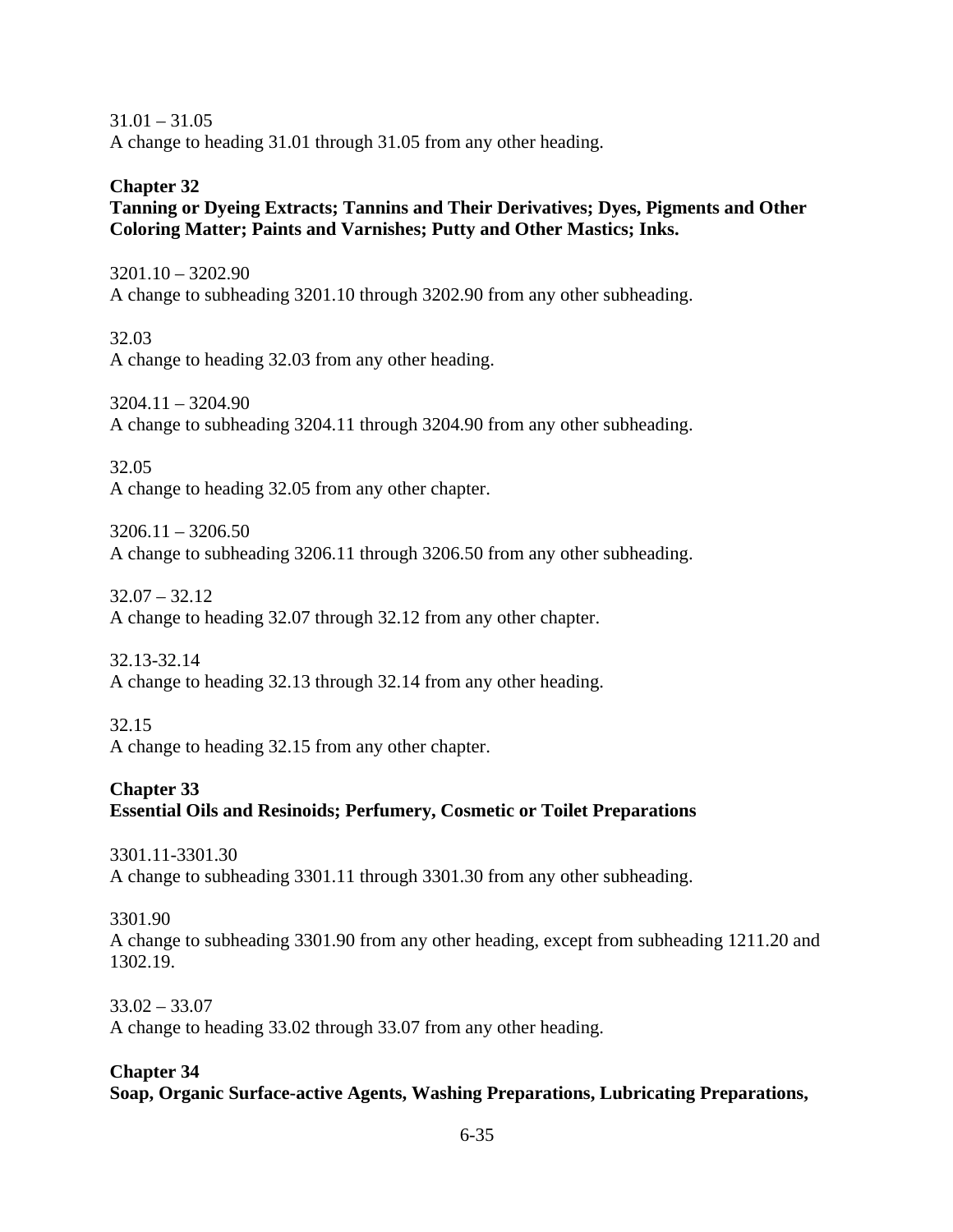### **Artificial Waxes, Prepared Waxes, Polishing or Scouring Preparations, Candles and Similar Articles, Modeling Pastes, Dental Waxes and Dental Preparations with a Basis of Plaster**

 $34.01 - 34.07$ A change to heading 34.01 through 34.07 from any other heading.

## **Chapter 35 Albuminoidal Substances; Modified Starches; Glues, Enzymes**

 $3501.10 - 3501.90$ A change to subheading 3501.10 through 3501.90 from any other subheading.

 $3502.11 - 3502.19$ A change to subheading 3502.11 through 3502.19 from any other heading, except from heading 04.07.

3502.20 – 3502.90 A change to subheading 3502.20 through 3502.90 from any other subheading.

35.03-35.04 A change to heading 35.03 through 35.04 from any other heading.

35.05 A change to heading 35.05 from any other heading, except from heading 11.08.

35.06 A change to heading 35.06 from any other heading, except from heading 35.01, 35.03, and 35.05.

35.07 A change to heading 35.07 from any other heading.

**Chapter 36 Explosives; Pyrotechnic Products; Matches; Pyrophoric Alloys; Certain Combustible Preparations** 

36.01-36.06 A change to heading 36.01 through 36.06 from any other heading.

### **Chapter 37 Photographic or Cinematographic Goods**

37.01 – 37.03 A change to heading 37.01 through 37.03 from any other heading outside that group.

37.04 – 37.07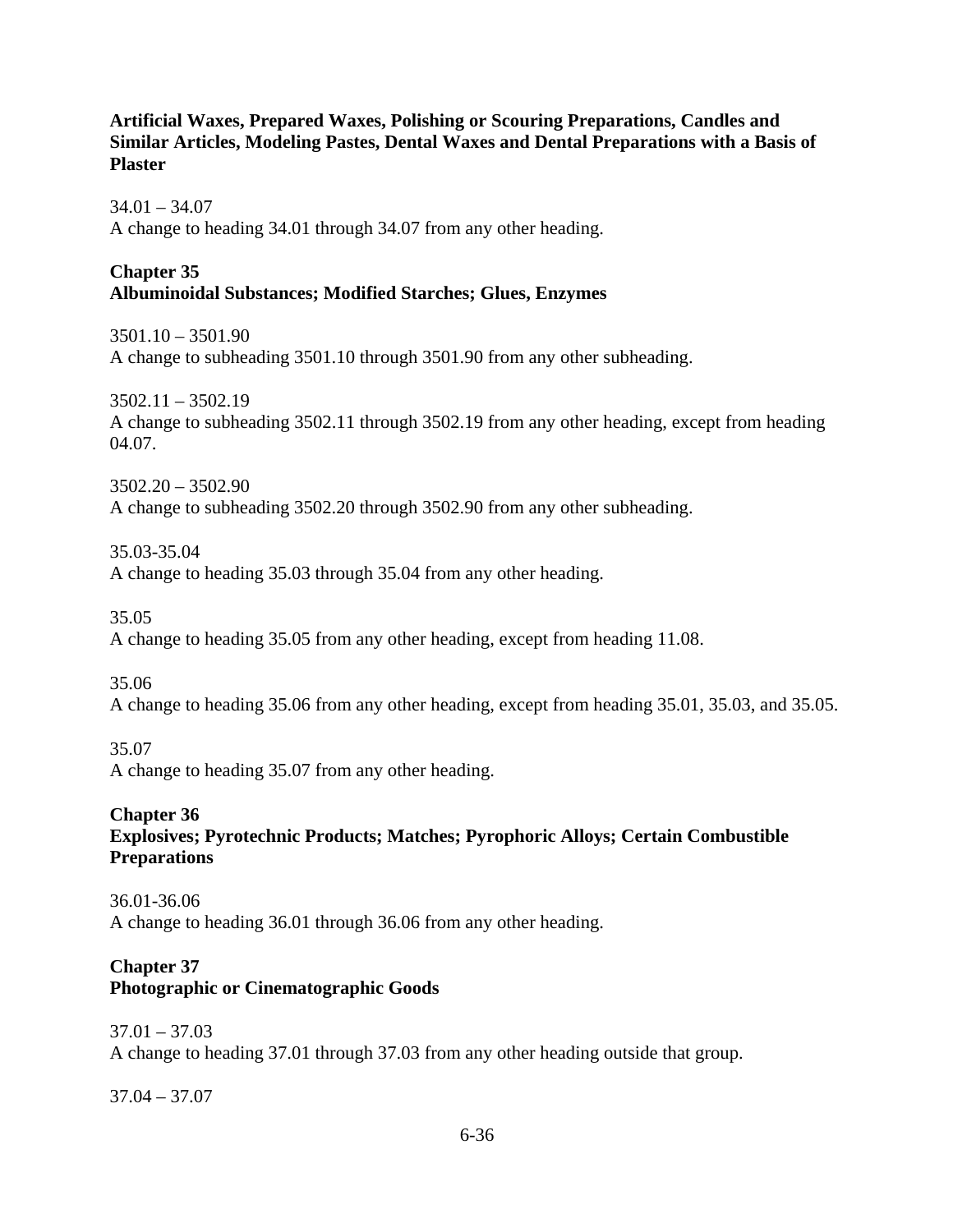A change to heading 37.04 through 37.07 from any other heading.

# **Chapter 38 Miscellaneous Chemical Products**

38.01 – 38.07 A change to heading 38.01 through 38.07 from any other heading.

3808.10 – 3808.90 A change to subheading 3808.10 through 3808.90 from any other subheading provided that not less than 50 percent by weight of the total active ingredient or ingredients is originating.

38.09-38.24 A change to heading 38.09 through 38.24 from any other heading.

38.25

A change to heading 38.25 from any other chapter, except from Chapters 28 through 37, 40, or 90.

# **Section VII Plastics and Articles Thereof; Rubber and Articles Thereof (Chapter 39-40)**

# **Notes to Section VII:**

#### **Note 1:**

A good of any chapter or heading in Section VII that satisfies one or more of Rules 1 through 5 of this Section shall be treated as an originating good, except as otherwise specified in those rules.

#### **Note 2:**

Notwithstanding Note 1, a good is an originating good if it meets the applicable change in tariff classification or satisfies the applicable regional value content specified in the rules of origin in this Section.

#### **Rule 1: Chemical Reaction**

A good of Chapters 39 and 40 that results from a chemical reaction in the territory of one or both of the Parties shall be treated as an originating good.

For purposes of this section, a "chemical reaction" is a process (including a biochemical process) that results in a molecule with a new structure by breaking intramolecular bonds and by forming new intramolecular bonds, or by altering the spatial arrangement of atoms in a molecule.

The following are not considered to be chemical reactions for the purposes of determining whether a good is an originating good:

(a) dissolution in water or another solvent;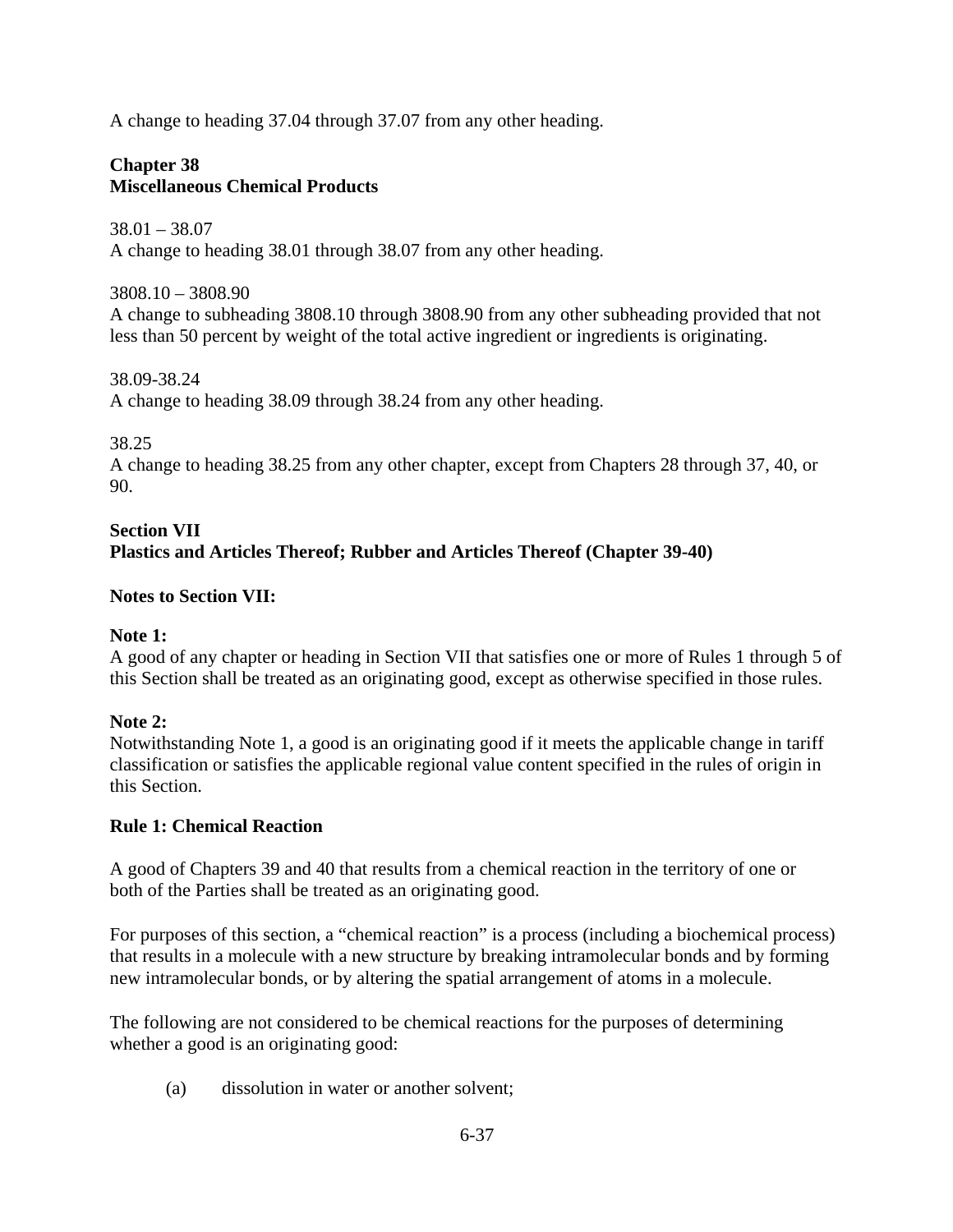- (b) the elimination of solvents including solvent water; or
- (c) the addition or elimination of water of crystallization.

### **Rule 2: Mixtures and Blends Origin**

A good of Chapters 39 and 40 shall be treated as an originating good if the deliberate and proportionally controlled mixing or blending (including dispersing) of materials to conform to predetermined specifications, resulting in the production of a good having different essential physical or chemical characteristics that are relevant to the purposes or uses of the good and are different from the input materials, occurs in the territory of one or both of the Parties.

#### **Rule 3: Purification**

A good of Chapters 39 and 40 that is subject to purification shall be treated as an originating good provided that the purification occurs in the territory of one or both of the Parties and results in the following:

- (a) the elimination of not less than 80 percent of the content of existing impurities; or
- (b) the reduction or elimination of impurities resulting in a good suitable:
	- (i) as a pharmaceutical, medicinal, cosmetic, veterinary, or food grade substances;

 (ii) as a chemical product or reagent for analytical, diagnostic, or laboratory uses;

- (iii) as an element or component for use in micro-elements;
- (iv) for specialized optical uses;
- $(v)$  for non toxic uses for health and safety;
- (vi) for biotechnical use;
- (vii) for carriers used in a separation process; or
- (viii) for nuclear grade uses.

#### **Rule 4: Change in Particle Size**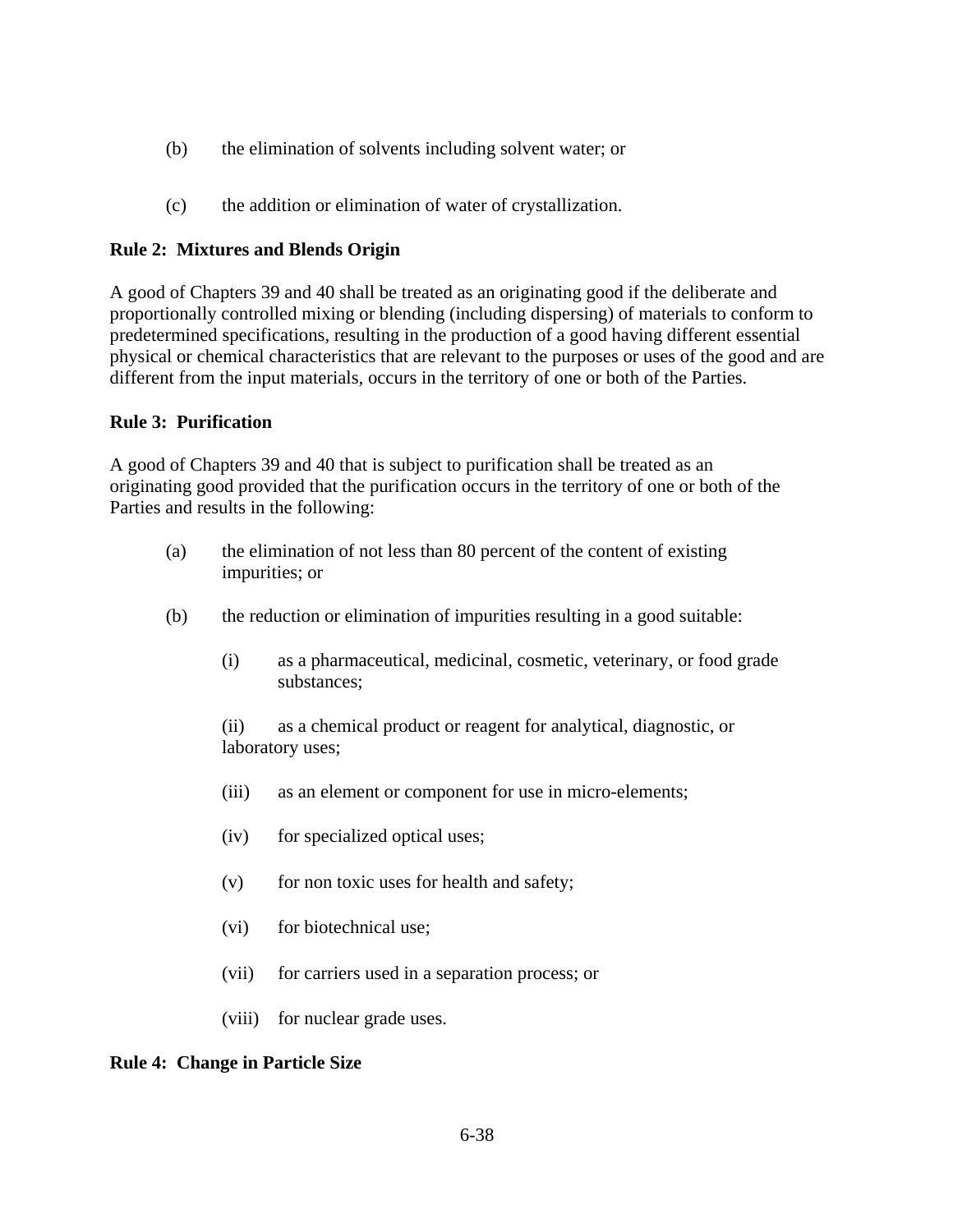A good of Chapter 39 shall be treated as an originating good if the deliberate and controlled modification in particle size of a good, including micronizing by dissolving a polymer and subsequent precipitation, other than by merely crushing or pressing, resulting in a good having a defined particle size, defined particle size distribution or defined surface area, which is relevant to the purposes of the resulting good and having different essential physical or chemical characteristics from the input materials, occurs in the territory of one or both of the Parties.

# **Rule 5: Isomer Separation**

A good of Chapter 39 shall be treated as an originating good if the isolation or separation of isomers from mixtures of isomers occurs in the territory of one of both of the Parties.

## **Chapter 39 Plastics and Articles Thereof**

 $39.01 - 39.15$ A change to heading 39.01 through 39.15 from any other heading, provided that the originating polymer content in heading 39.01 through 39.15 is not less than 50 percent by weight of the total polymer content.

39.16 – 39.26 A change to subheading 39.16 through 39.26 from any other heading.

# **Chapter 40 Rubber and Articles Thereof**

40.01 A change to heading 40.01 from any other heading; or

A change to subheading 4001.10 through 4001.30 from any other subheading, provided that there is a regional value content of not less than 30 percent under the build-down method.

 $40.02 - 40.05$ A change to heading 40.02 through 40.05 from any other heading.

40.06 A change to heading 40.06 from any other heading, except from heading 40.01; or

A change to heading 40.06 from heading 40.01 or from any other heading, provided that there is a regional value content of not less than 30 percent under the build-down method.

 $40.07 - 40.17$ A change to heading 40.07 through 40.17 from any other heading.

# **Section VIII**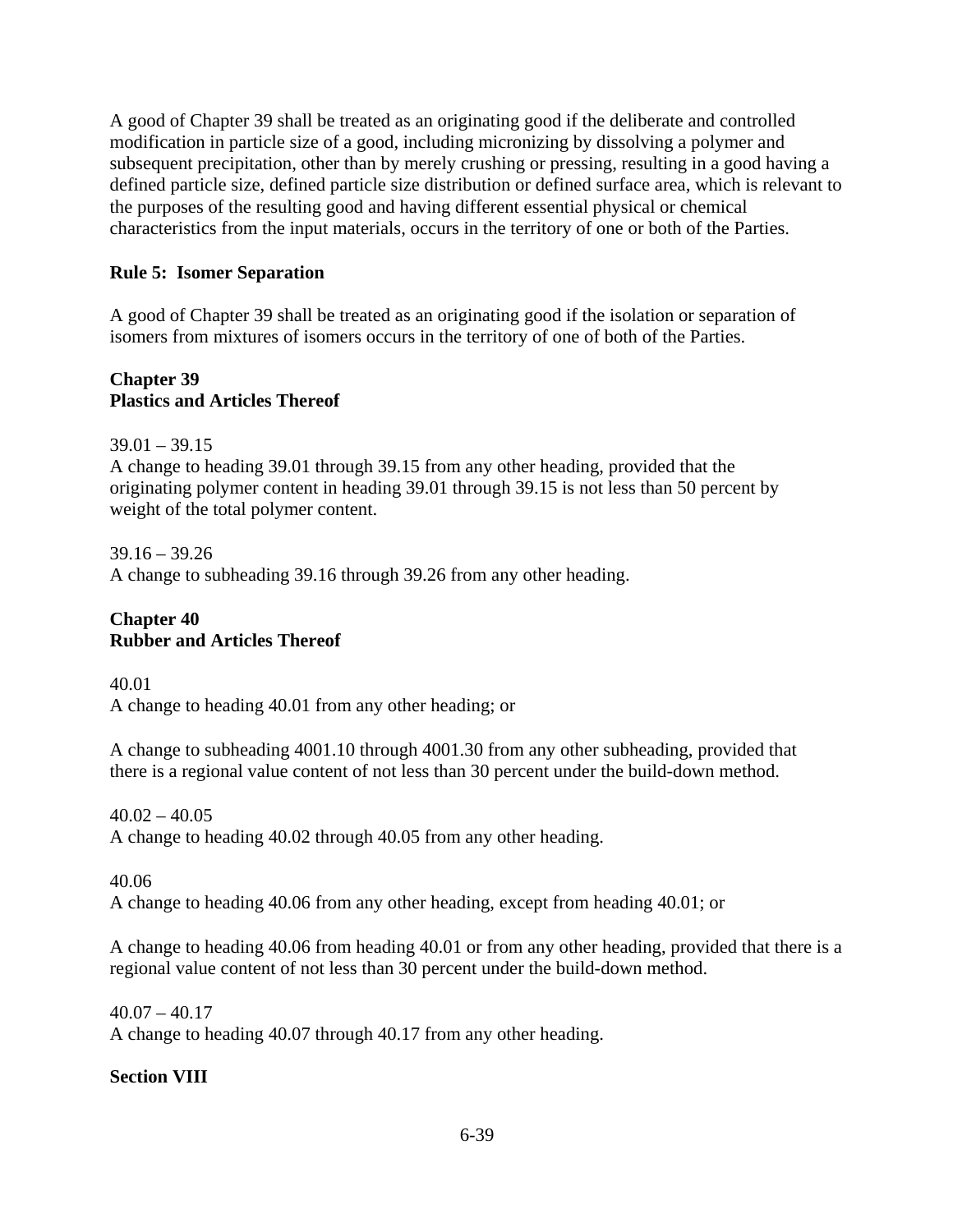**Raw Hides and Skins, Leather, Furskins and Articles Thereof; Saddlery and Harness; Travel Goods, Handbags and Similar Containers; Articles of Animal Gut (Other Than Silkworm Gut) (Chapter 41-43)** 

# **Chapter 41**

**Raw Hides and Skins (Other Than Furskins) and Leather** 

4101.20 – 4103.10 A change to subheading 4101.20 through 4103.10 from any other subheading.

4103.20 – 4103.90 A change to subheading 4103.20 through 4103.90 from any other heading.

4104.11 – 4104.49

A change to subheading 4104.11 through 4104.49 from any other subheading.

## 41.05

A change to heading 41.05 from any other heading, except from hides or skins of heading 41.02 that have undergone a tanning (including a pre-tanning) process which is reversible, or from heading 41.12; or

A change to heading 41.05 from wet blues of 4105.10.

## 41.06

A change to heading 41.06 from any other heading, except from hides or skins of heading 41.03 that have undergone a tanning (including a pre-tanning) process which is reversible, or from heading 41.13; or

A change to heading 41.06 from wet blues of 4106.21, 4106.31, or 4106.91.

# 41.07

A change to heading 41.07 from any other heading.

# 41.12

A change to heading 41.12 from any other heading except from hides or skins of heading 41.02 which have undergone a tanning (including a pre-tanning) process which is reversible, or from heading 41.05; or

A change to heading 41.12 from wet blues of 4105.10.

# 41.13

A change to heading 41.13 from any other heading, except from hides or skins of heading 41.03 that have undergone a tanning (including a pre-tanning) process which is reversible, or from heading 41.06; or

A change to heading 41.13 from wet blues of subheading 4106.21, 4106.31 or 4106.91.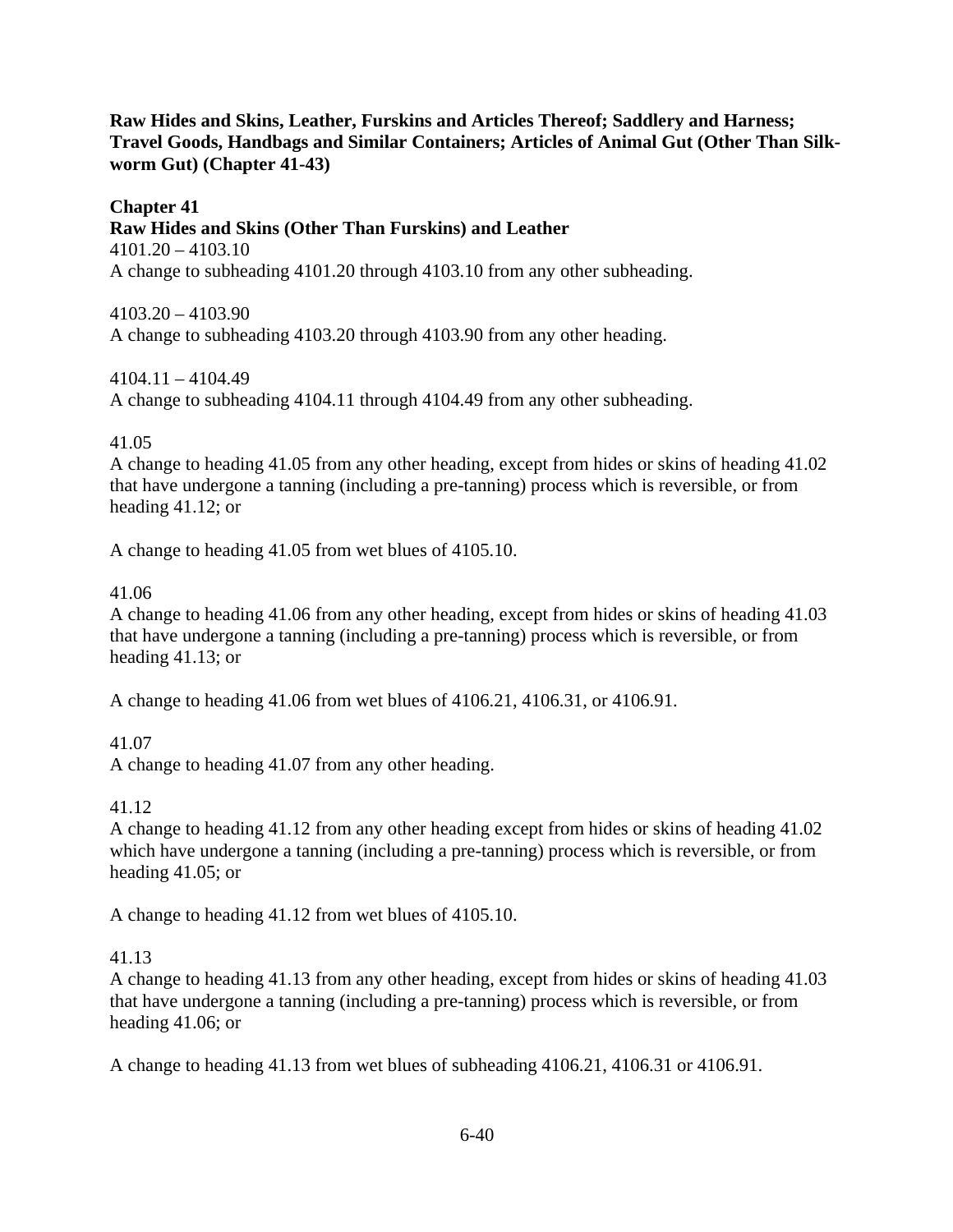4114.10 -4115.20 A change to subheading 4114.10 through 4115.20 from any other subheading.

# **Chapter 42**

**Articles of Leather; Saddlery and Harness; Travel Goods, Handbags and Similar Containers; Articles of Animal Gut (Other Than Silk-worm Gut)** 

# 42.01

A change to heading 42.01 from any other heading.

# 4202.11

A change to subheading 4202.11 from any other chapter.

# 4202.12

See Annex 4-A (Specific Rules of Origin for Textile or Apparel Goods) for goods with an outer surface of textile materials.

A change to any other good of subheading 4202.12 from any other heading.

4202.19 – 4202.21 A change to subheading 4202.19 through 4202.21 from any other chapter.

# 4202.22

See Annex 4-A (Specific Rules of Origin for Textile or Apparel Goods) for goods with an outer surface of textile materials.

A change to any other good of subheading 4202.22 from any other heading.

4202.29 - 4202.31 A change to subheading 4202.29 through 4202.31 from any other chapter.

# 4202.32

See Annex 4-A (Specific Rules of Origin for Textile or Apparel Goods) for goods with an outer surface of textile materials.

A change to any other good of subheading 4202.32 from any other heading.

4202.39 – 4202.91 A change to subheading 4202.39 through 4202.91 from any other chapter.

# 4202.92

See Annex 4-A (Specific Rules of Origin for Textile or Apparel Goods) for goods with an outer surface of textile materials.

A change to any other good of subheading 4202.92 from any other heading.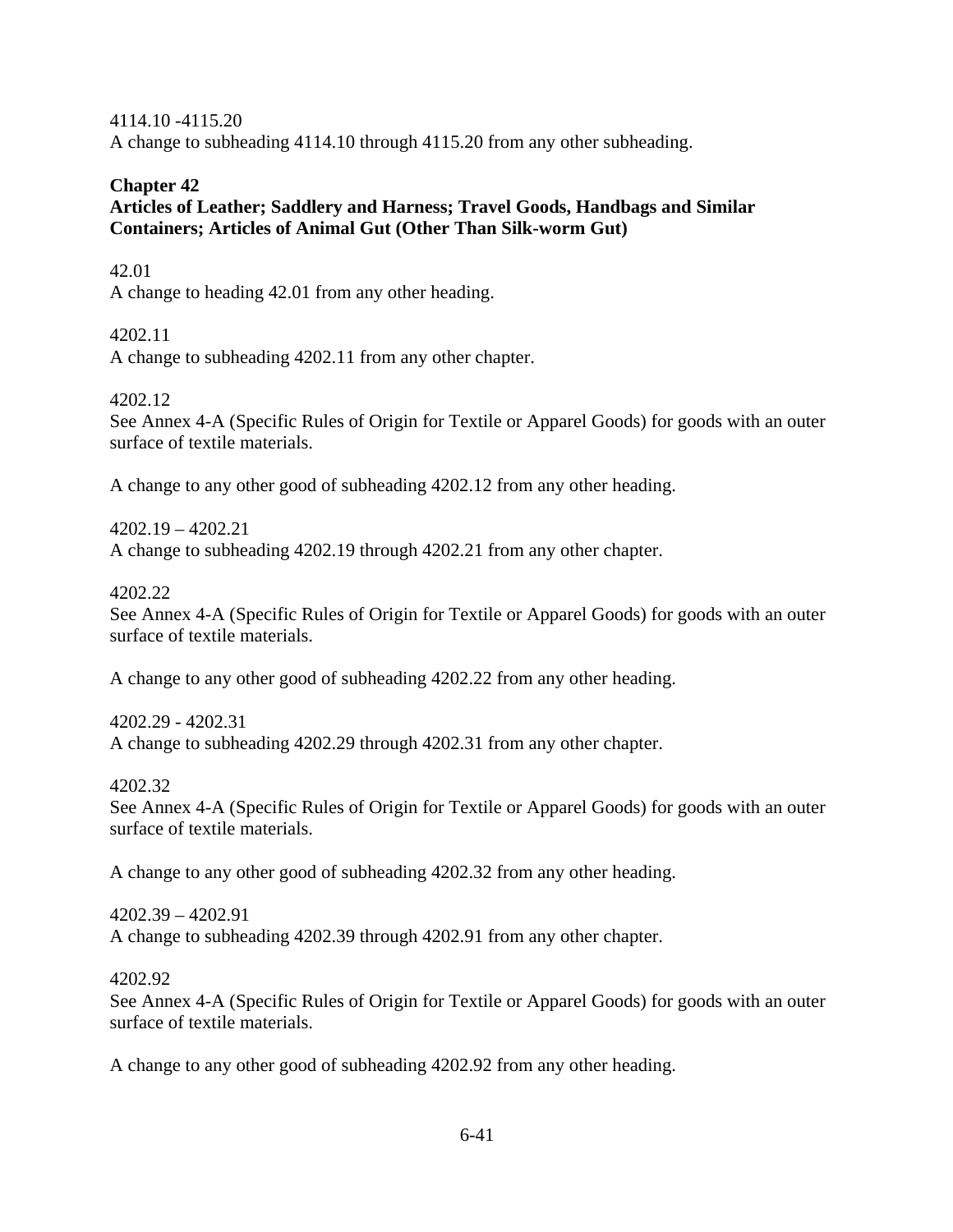4202.99 A change to subheading 4202.99 from any other chapter.

 $42.03 - 42.06$ 

A change to heading 42.03 through 42.06 from any other heading.

# **Chapter 43**

# **Furskins and Artificial Fur; Manufactures Thereof**

43.01 A change to heading 43.01 from any other chapter.

43.02 – 43.04 A change to heading 43.02 through 43.04 from any other heading.

# **Section IX**

**Wood and Articles of Wood; Wood Charcoal; Cork and Articles of Cork; Manufactures of Straw, of Esparto or of Other Plaiting Materials; Basketware and Wickerwork (Chapter 44-46)** 

# **Chapter 44 Wood and Articles of Wood; Wood Charcoal**

44.01-44.21 A change to heading 44.01 through 44.21 from any other heading.

**Chapter 45 Cork and Articles of Cork** 

# 45.01-45.04

A change to heading 45.01 through 45.04 from any other heading.

# **Chapter 46**

# **Manufactures of Straw, of Esparto or of Other Plaiting Materials; Basketware and Wickerwork**

46.01 A change to heading 46.01 from any other chapter.

46.02 A change to heading 46.02 from any other heading.

# **Section X**

**Pulp of Wood or of Other Fibrous Cellulosic Material; Recovered (Waste and Scrap) Paper or Paperboard; Paper and Paperboard and Articles Thereof (Chapter 47-49)**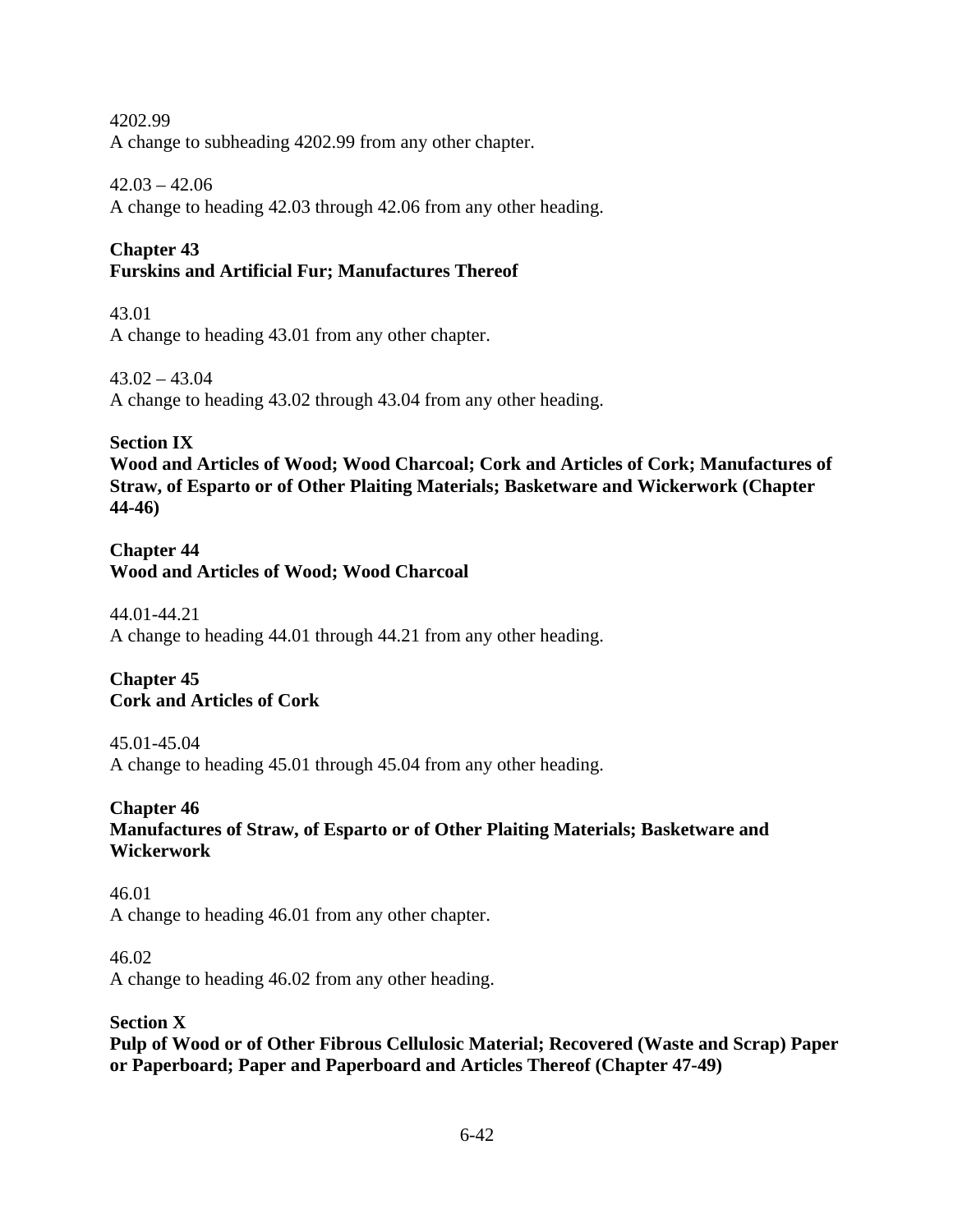## **Chapter 47 Pulp of Wood or of Other Fibrous Cellulosic Material; Recovered (Waste and Scrap) Paper or Paperboard**

## 47.01-47.07

A change to heading 47.01 through 47.07 from any other heading.

### **Chapter 48**

# **Paper and Paperboard; Articles of Paper Pulp, of Paper or of Paperboard**

48.01 – 48.07 A change to heading 48.01 through 48.07 from any other chapter.

 $48.08 - 48.23$ A change to heading 48.08 through 48.23 from any other heading.

## **Chapter 49**

## **Printed Books, Newspapers, Pictures and Other Products of the Printing Industry; Manuscripts, Typescripts and Plans**

 $49.01 - 49.11$ 

A change to heading 49.01 through 49.11 from any other chapter.

#### **Section XI**

**Textiles and Textile Articles (Chapter 50 through 63)**

See Annex 4-A (Specific Rules of Origin for Textile or Apparel Goods)

**Section XII Footwear, Headgear, Umbrellas, Sun Umbrellas, Walking-Sticks, Seat-Sticks, Whips, Riding-Crops and Parts Thereof; Prepared Feathers and Articles Made Therewith; Artificial Flowers; Articles of Human Hair (Chapter 64-67)** 

## **Chapter 64 Footwear, Gaiters and the Like; Parts of Such Articles**

# $64.01 - 64.06$

 $\overline{a}$ 

A change to subheadings 6401.10 or 6401.91 or tariff items 6401.92.aa, 6401.99.aa, 6401.99.bb, 6401.99.cc, 6402.30.aa 6402.30.bb, 6402.30.cc, 6402.91.aa, 6402.91.bb, 6402.91.cc, 6402.99.aa, 6402.99.bb, 6402.99.cc, 6404.11.aa, or 6404.19.aa from any other heading outside heading 64.01 through 64.05, except from subheading 6406.10, provided that there is a regional value content of not less than 55 percent under the build-up method<sup>[7](#page-42-0)</sup>; or

A change to any other good of Chapter 64 from any other subheading.

<span id="page-42-0"></span><sup>&</sup>lt;sup>7</sup> See Correlation Table in Appendix 6-A-1.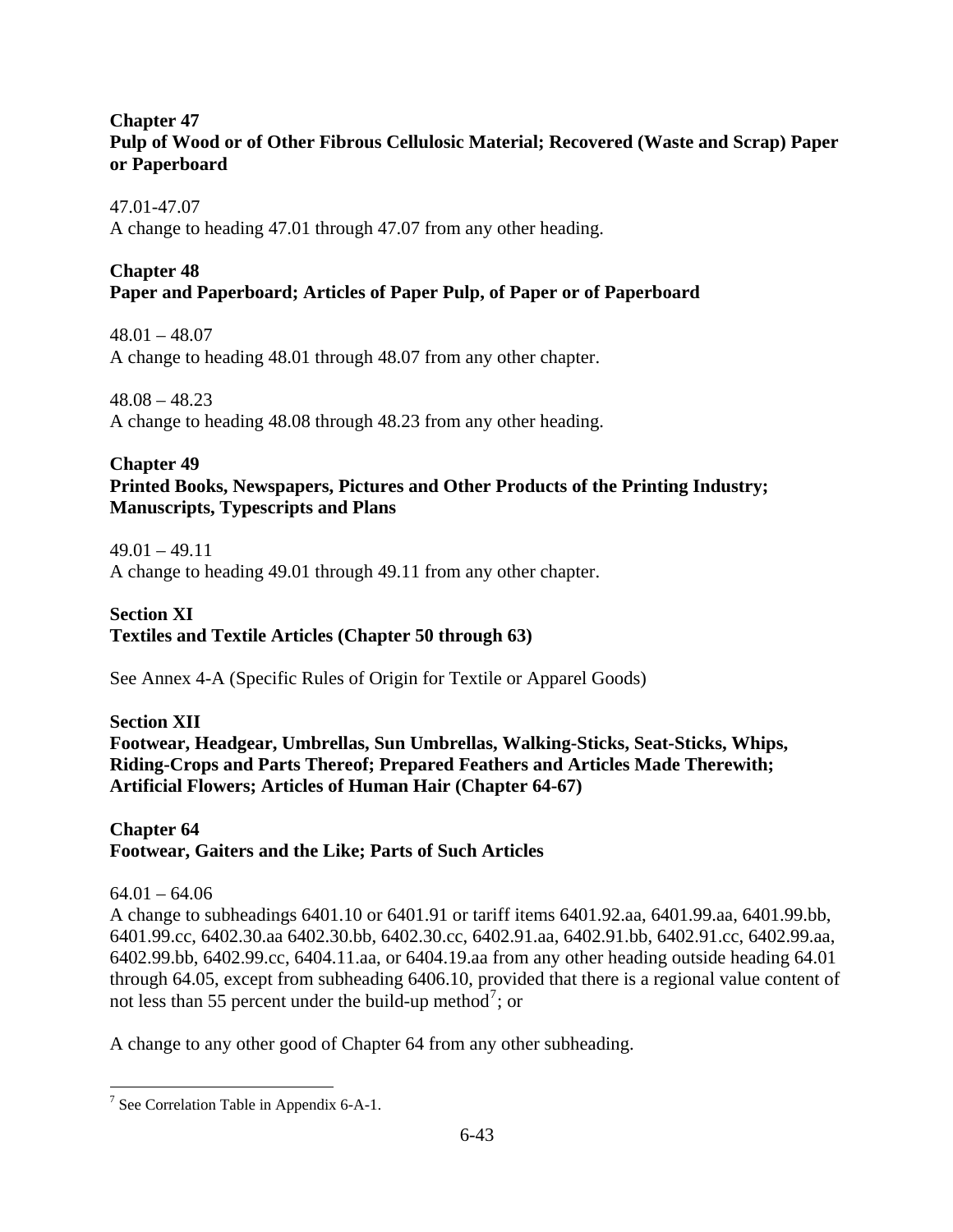# **Chapter 65 Headgear and Parts Thereof**

#### $65.01 - 65.02$

A change to heading 65.01 through 65.02 from any other chapter.

 $65.03 - 65.06$ 

A change to heading 65.03 through 65.06 from any other heading, except from heading 65.03 through 65.07.

# 65.07

A change to heading 65.07 from any other heading.

#### **Chapter 66 Umbrellas, Sun Umbrellas, Walking Sticks, Seat-Sticks, Whips, Riding-Crops and Parts Thereof**

 $66.01 - 66.02$ A change to heading 66.01 through 66.02 from any other heading.

66.03

A change to heading 66.03 from any other chapter.

#### **Chapter 67 Prepared Feathers and Down and Articles Made of Feathers or of Down; Artificial Flowers; Articles of Human Hair**

67.01

A change to heading 67.01 from any other heading; or

A change to articles of feather or down of heading 67.01 from any other good, including a good in that heading.

# $67.02 - 67.04$

A change to heading 67.02 through 67.04 from any other heading.

#### **Section XIII**

**Articles of Stone, Plaster, Cement, Asbestos, Mica or Similar Materials; Ceramic Products; Glass and Glassware (Chapter 68-70)** 

#### **Chapter 68 Articles of Stone, Plaster, Cement, Asbestos, Mica or Similar Materials**

 $68.01 - 68.11$ A change to heading 68.01 through 68.11 from any other heading.

# 6812.50

A change to subheading 6812.50 from any other subheading.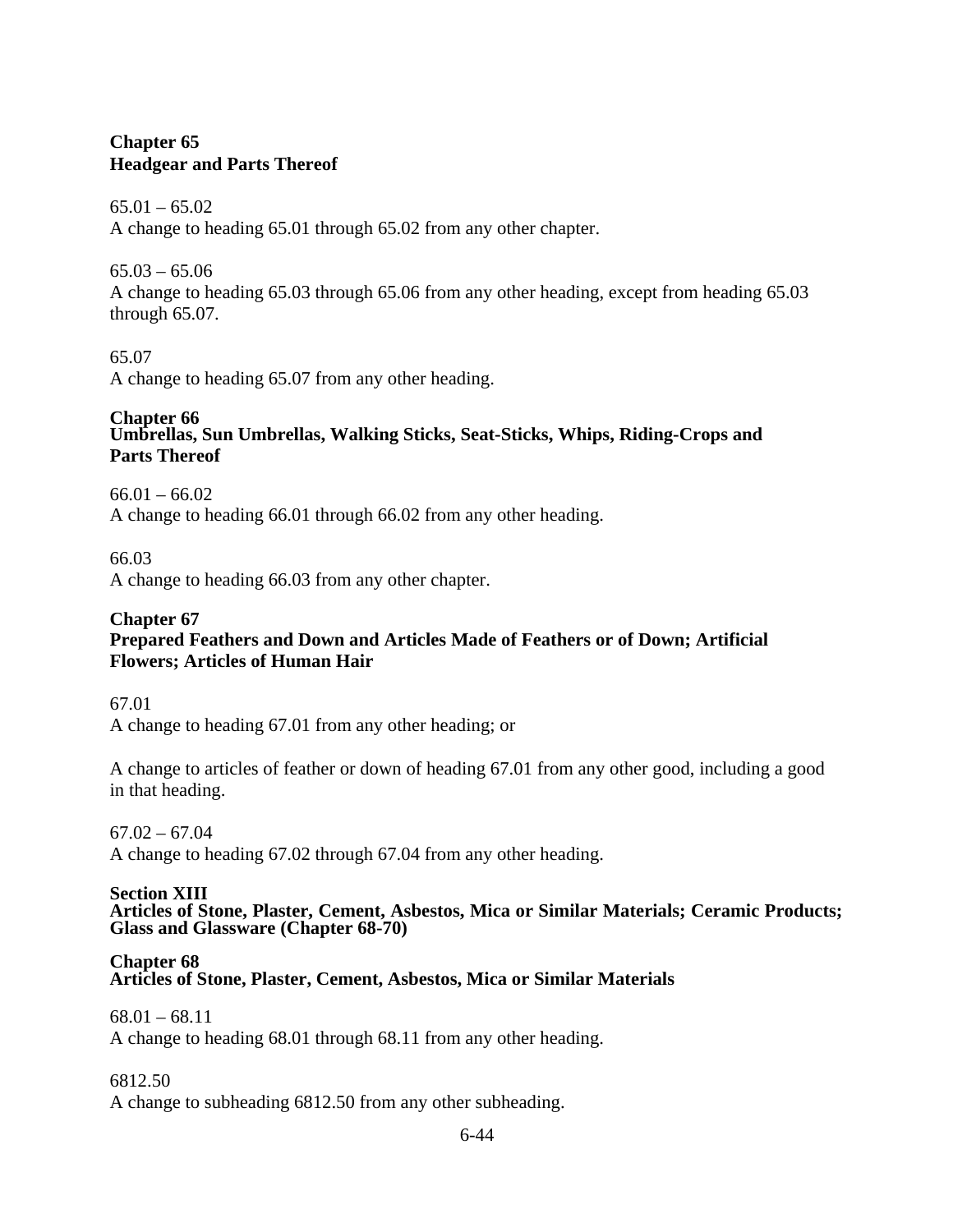6812.60 – 6812.90 A change to subheading 6812.60 through 6812.90 from any other heading.

68.13 – 68.15

A change to heading 68.13 through 68.15 from any other heading.

### **Chapter 69 Ceramic Products**

 $69.01 - 69.14$ A change to heading 69.01 through 69.14 from any other chapter.

#### **Chapter 70 Glass and Glassware**

70.01 – 70.02 A change to heading 70.01 through 70.02 from any other heading.

70.03 – 70.07

A change to heading 70.03 through 70.07 from any other heading outside that group.

70.08

A change to heading 70.08 from any other heading.

70.09 – 70.18

A change to heading 70.09 through 70.18 from any other heading outside that group, except from heading 70.07 through 70.08.

70.19 See Annex 4-A (Specific Rules of Origin for Textile or Apparel Goods).

70.20

A change to heading 70.20 from any other heading.

# **Section XIV**

**Natural or Cultured Pearls, Precious or Semi-Precious Stones, Precious Metals, Metals Clad with Precious Metal and Articles Thereof; Imitation Jewelry; Coin (Chapter 71)** 

**Chapter 71 Natural or Cultured Pearls, Precious or Semi-Precious Stones, Precious Metals, Metals Clad with Precious Metal and Articles Thereof, Imitation Jewelry; Coin** 

71.01

A change to heading 71.01 from any other heading.

71.02 – 71.03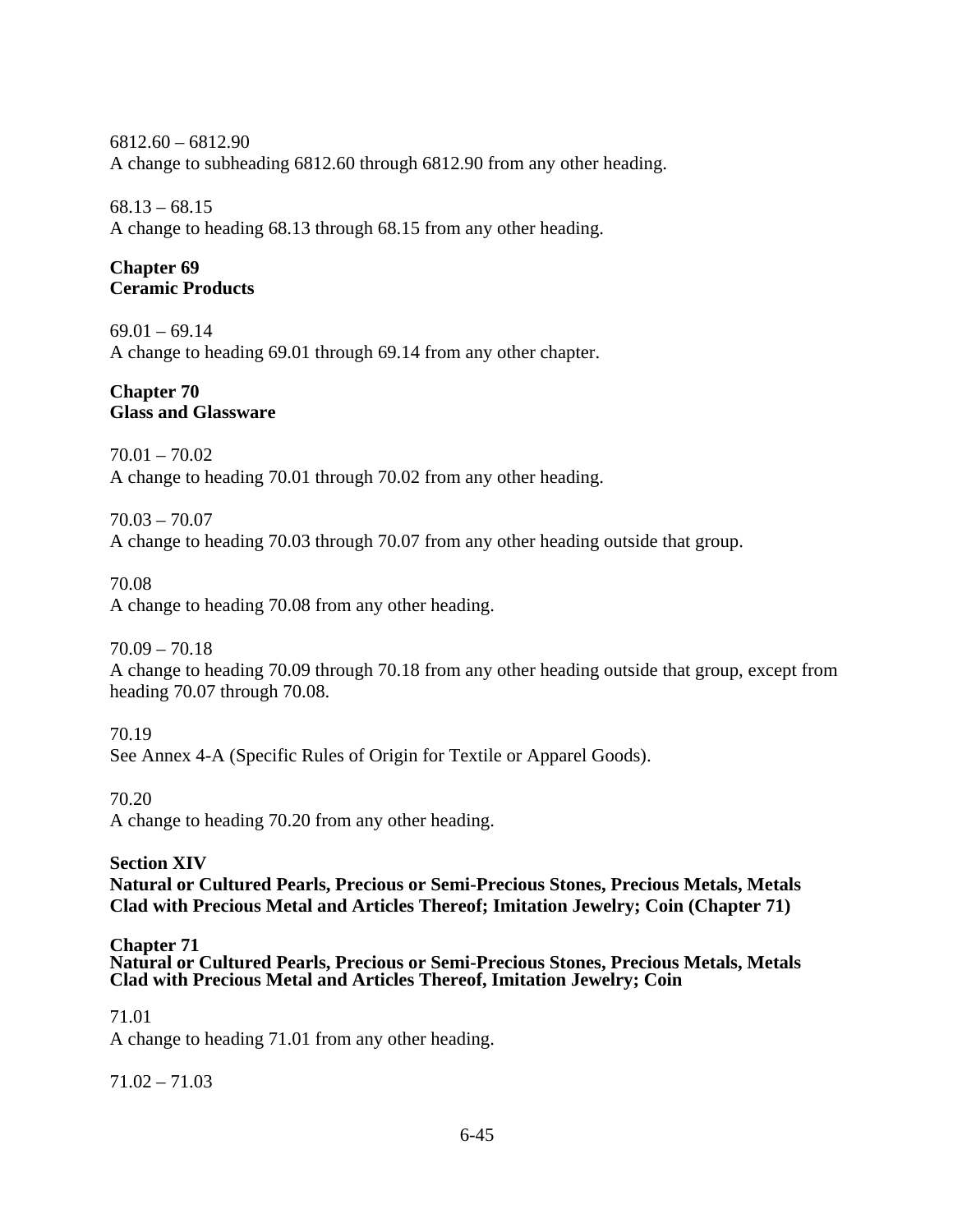A change to heading 71.02 through 71.03 from any other chapter.

71.04 – 71.05 A change to heading 71.04 through 71.05 from any other heading.

71.06 – 71.08 A change to heading 71.06 through 71.08 from any other chapter.

71.09 A change to heading 71.09 from any other heading.

71.10 – 71.11 A change to heading 71.10 through 71.11 from any other chapter.

71.12 A change to heading 71.12 from any other heading.

71.13 A change to heading 71.13 from any other heading, except from heading 71.16.

 $71.14 - 71.15$ A change to heading 71.14 through 71.15 from any other heading.

71.16 A change to heading 71.16 from any other heading, except from heading 71.13.

71.17 – 71.18 A change to heading 71.17 through 71.18 from any other heading.

# **Section XV Base Metals and Articles of Base Metal (Chapter 72-83)**

**Chapter 72 Iron and Steel** 

72.01 – 72.03 A change to heading 72.01 through 72.03 from any other chapter.

72.04 – 72.05 A change to heading 72.04 through 72.05 from any other heading.

72.06 – 72.07 A change to heading 72.06 through 72.07 from any heading outside that group.

72.08 – 72.29 A change to heading 72.08 through 72.29 from any other heading.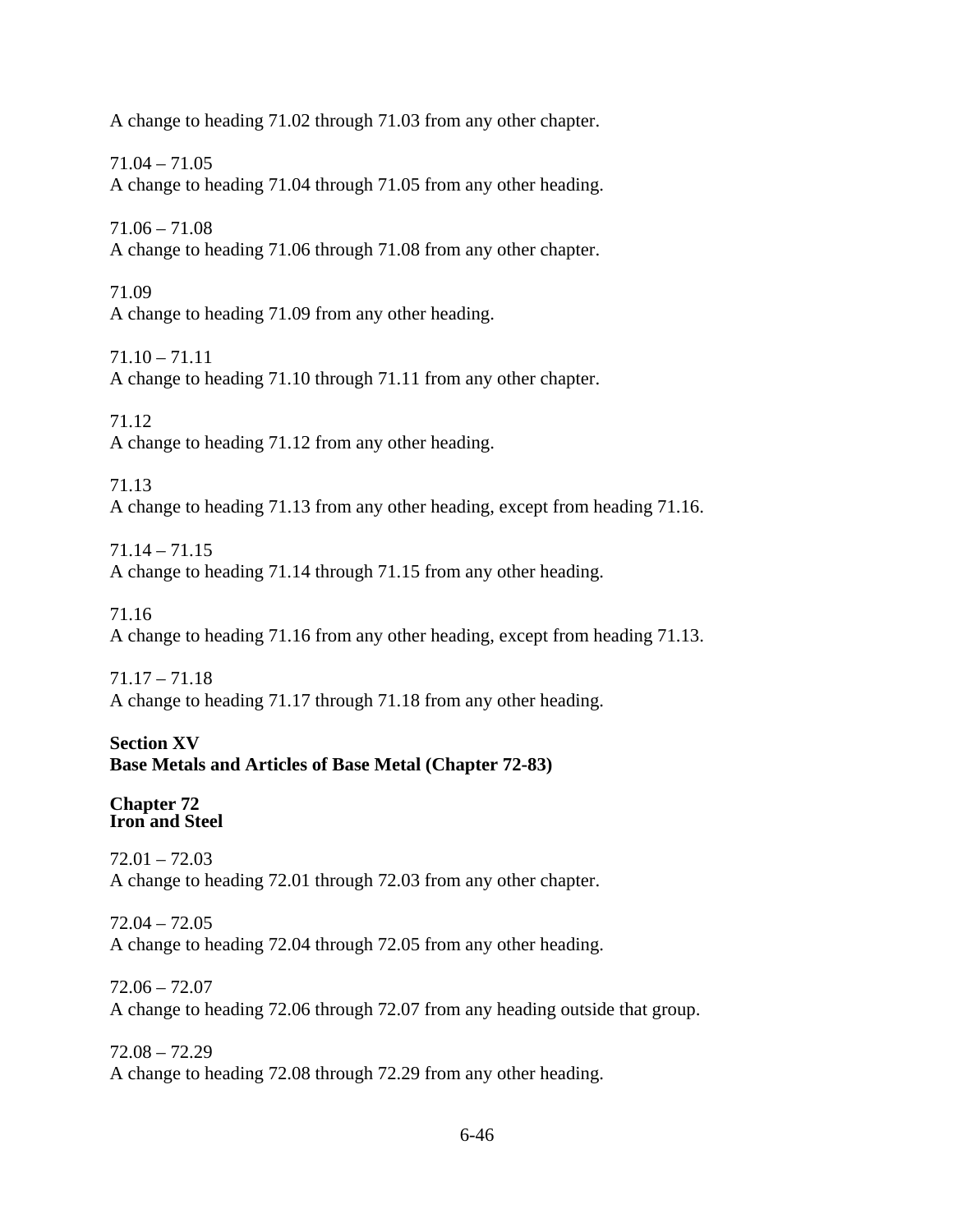#### **Chapter 73 Articles of Iron or Steel**

## 73.01 – 73.07

A change to heading 73.01 through 73.07 from any other chapter; or

A change to a good of subheading 7304.41 having an external diameter of less than 19 mm from subheading 7304.49.

## 73.08

A change to heading 73.08 from any other heading, except for changes resulting from the following processes performed on angles, shapes, or sections classified in heading 72.16:

- (a) drilling, punching, notching, cutting, cambering, or sweeping, whether performed individually or in combination;
- (b) adding attachments or weldments for composite construction;
- (c) adding attachments for handling purposes;
- (d) adding weldments, connectors or attachments to H-sections or I-sections; provided that the maximum dimension of the weldments, connectors or attachments is not greater than the dimension between the inner surfaces of the flanges of the Hsections or I-sections;
- (e) painting, galvanizing, or otherwise coating; or
- (f) adding a simple base plate without stiffening elements, individually or in combination with drilling, punching, notching, or cutting, to create an article suitable as a column.

73.09 – 73.11 A change to heading 73.09 through 73.11 from any other heading outside that group.

73.12 – 73.14 A change to heading 73.12 through 73.14 from any other heading.

7315.11 – 7315.12 A change to subheading 7315.11 through 7315.12 from any other heading; or

A change to subheading 7315.11 through 7315.12 from subheading 7315.19, whether or not there is also a change from any other heading, provided that there is a regional value content of not less than:

- (a) 35 percent under the build-up method, or
- (b) 45 percent under the build-down method.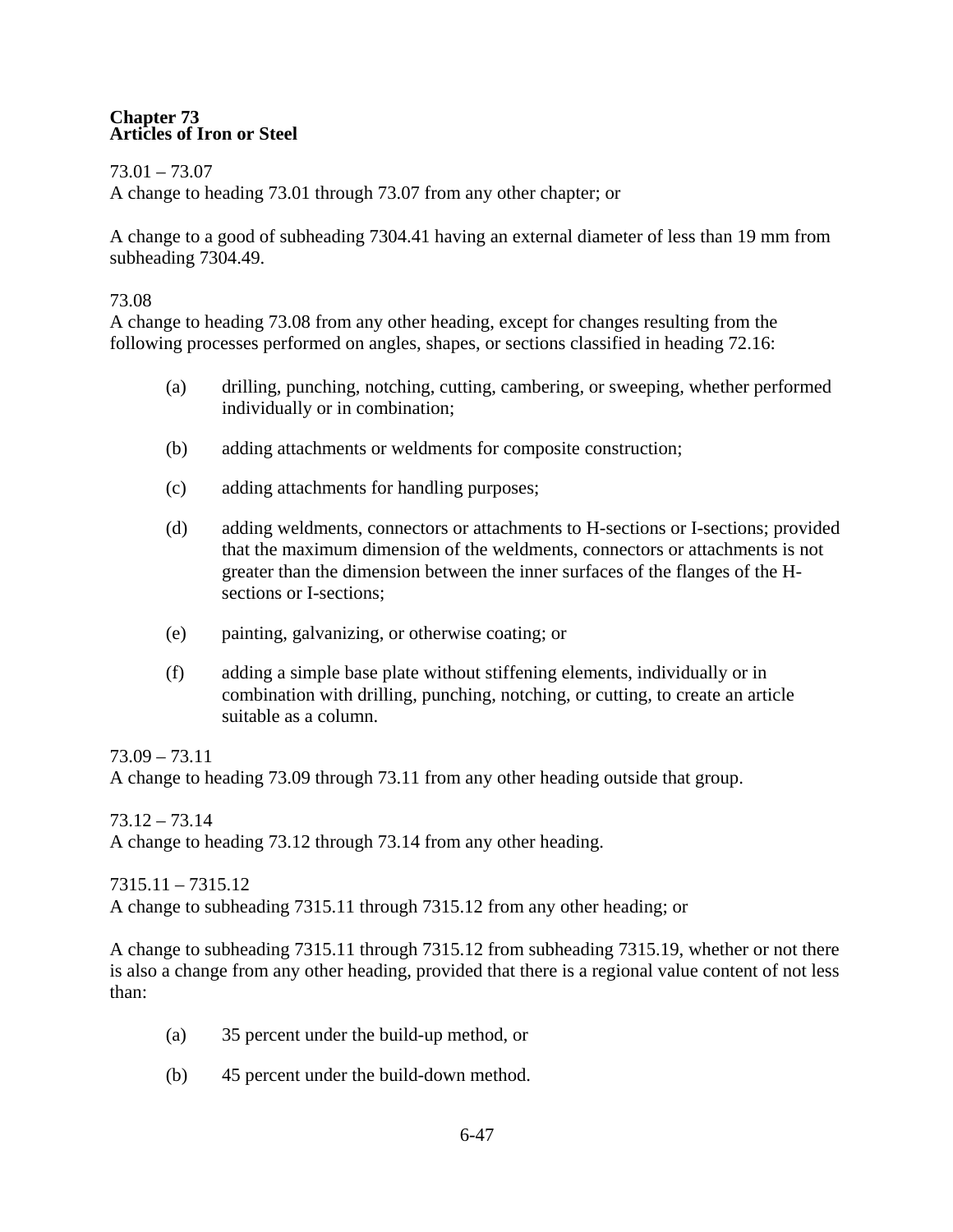## 7315.19 A change to subheading 7315.19 from any other heading.

7315.20 –7315.89

A change to subheading 7315.20 through 7315.89 from any other heading; or

A change to subheading 7315.20 through 7315.89 from subheading 7315.90, whether or not there is also a change from any other heading, provided that there is a regional value content of not less than:

- (a) 35 percent under the build-up method, or
- (b) 45 percent under the build-down method.

# 7315.90

A change to subheading 7315.90 from any other heading.

73.16

A change to heading 73.16 from any other heading, except from heading 73.12 or 73.15.

73.17

A change to heading 73.17 from any other heading.

73.18

A change to heading 73.18 from any other heading, except from heading 73.17.

73.19 - 73.20

A change to heading 73.19 through 73.20 from any other heading.

7321.11

A change to subheading 7321.11 from any other subheading, except cooking chambers, whether or not assembled, the upper panels, whether or not with controls or burners, or door assemblies, which includes more than one of the following components: inside panel, external panel, window, or isolation of subheading 7321.90; or

A change to subheading 7321.11 from subheading 7321.90, whether or not there is also a change from any other heading, provided that there is a regional value content of not less than:

- (a) 35 percent under the build-up method, or
- (b) 45 percent under the build-down method.

7321.12 – 7321.83 A change to subheading 7321.12 through 7321.83 from any other heading; or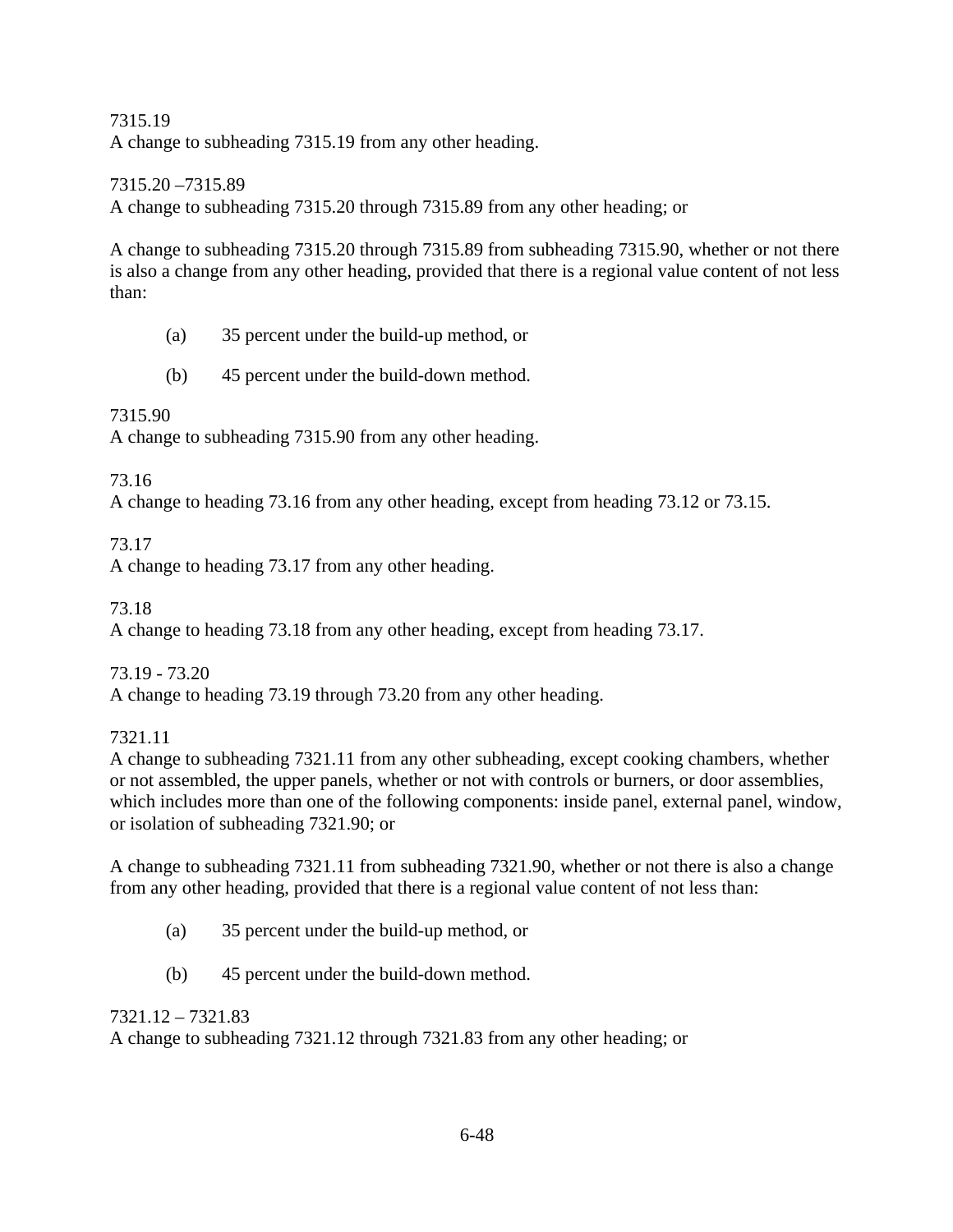A change to subheading 7321.12 through 7321.83 from subheading 7321.90, whether or not there is also a change from any other heading, provided that there is a regional value content of not less than:

- (a) 35 percent under the build-up method, or
- (b) 45 percent under the build-down method.

#### 7321.90

A change to subheading 7321.90 from any other heading, or

No change in tariff classification is required, provided that there is regional value content of not less than:

- (a) 35 percent under the build-up method, or
- (b) 45 percent under the build-down method.

73.22

A change to heading 73.22 from any other heading.

73.23

A change to heading 73.23 from any heading, except from heading 73.22.

7324.10 – 7324.29

A change to subheading 7324.10 through 7324.29 from any other heading; or

No change in tariff classification is required, provided that there is a regional value content of not less than:

- (a) 35 percent under the build-up method, or
- (b) 45 percent under the build-down method.

#### 7324.90

A change to subheading 7324.90 from any other heading.

7325.10 – 7326.20 A change to subheading 7325.10 through 7326.20 from any subheading outside that group.

7326.90

A change to subheading 7326.90 from any other heading, except from heading 73.25.

## **Chapter 74 Copper and Articles Thereof**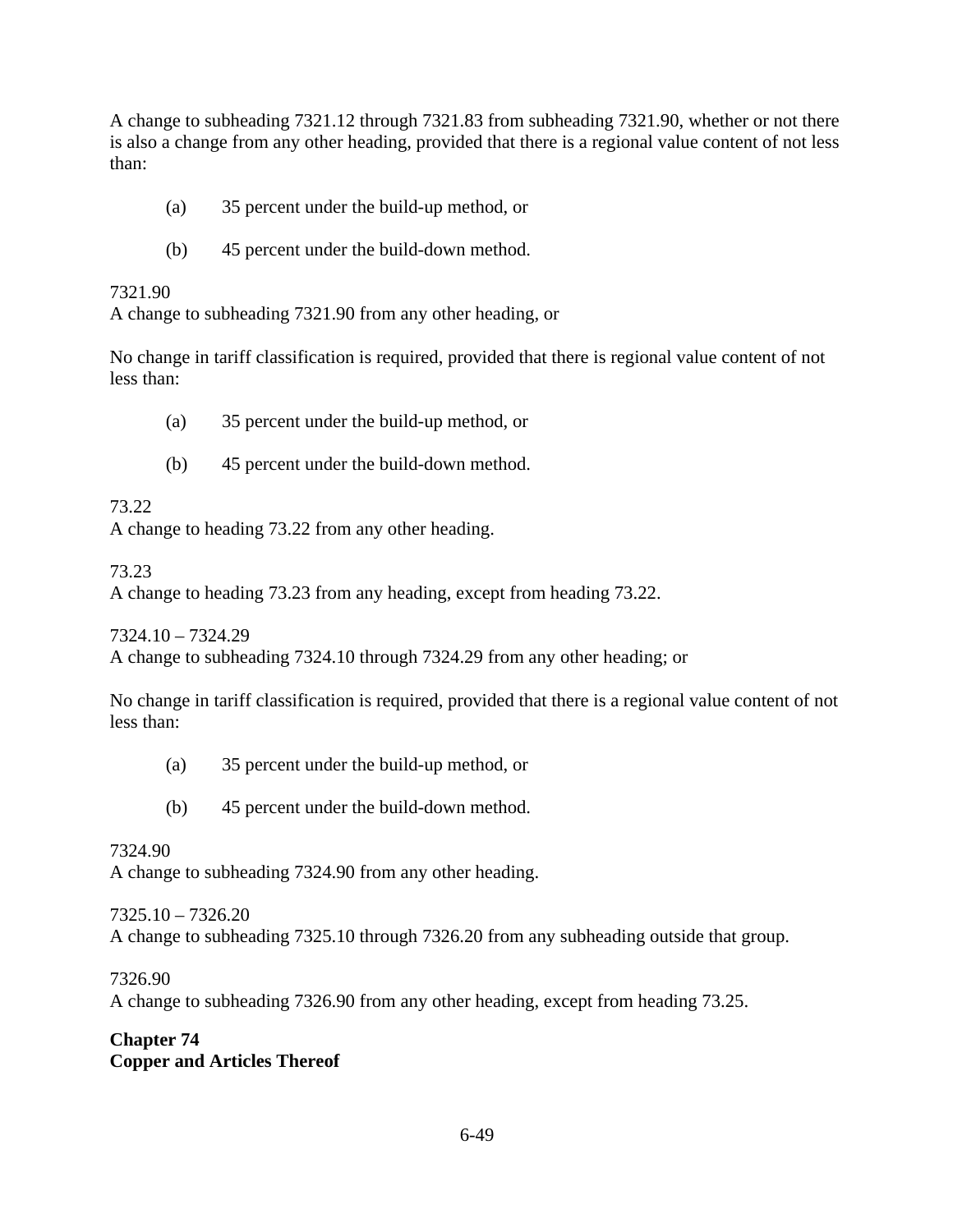74.01-74.07 A change to heading 74.01 through 74.07 from any other heading.

74.08

A change to heading 74.08 from any other heading except from heading 74.07.

74.09

A change to heading 74.09 from any other heading.

# 74.10

A change to heading 74.10 from any other heading, except from plate, sheet, or strip of heading 74.09 of a thickness less than 5 mm.

74.11 – 74.19 A change to heading 74.11 through 74.19 from any other heading.

# **Chapter 75 Nickel and Articles Thereof**

75.01 – 75.05 A change to heading 75.01 through 75.05 from any other heading.

75.06

A change to heading 75.06 from any other heading; or

A change to foil, not exceeding 0.15 mm in thickness, from any other good of heading 75.06, provided that there has been a reduction in thickness of not less than 50 percent.

7507.11 – 7508.90 A change to subheading 7507.11 through 7508.90 from any other subheading.

# **Chapter 76 Aluminum and Articles Thereof**

 $76.01 - 76.03$ A change to heading 76.01 through 76.03 from any other heading.

76.04

A change to heading 76.04 from any other heading, except from heading 76.05 through 76.06.

76.05

A change to heading 76.05 from any other heading, except from heading 76.04.

7606.11 A change to subheading 7606.11 from any other heading.

7606.12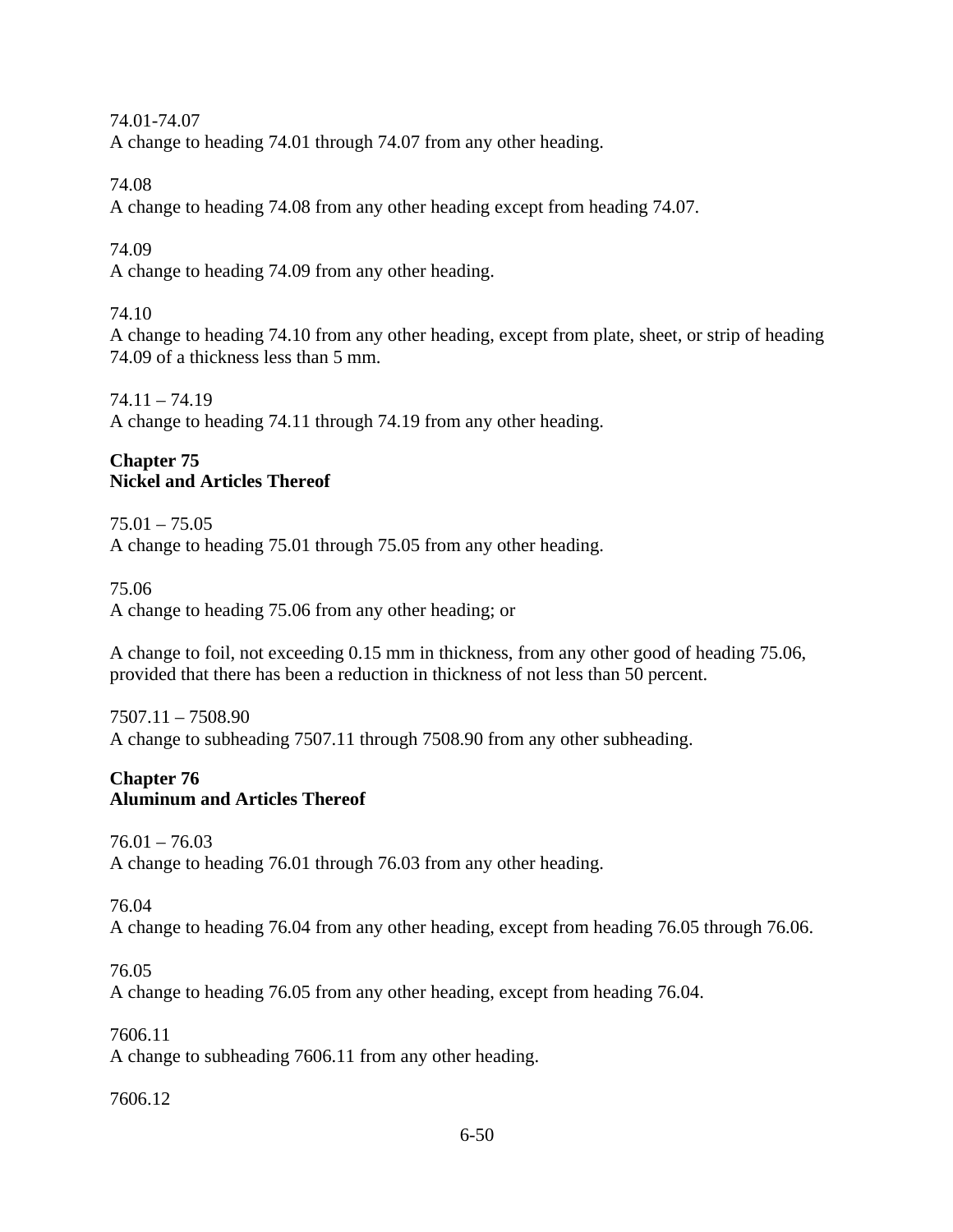A change to subheading 7606.12 from any other heading, except from heading 76.04 through 76.06.

7606.91

A change to subheading 7606.91 from any other heading.

7606.92

A change to subheading 7606.92 from any other heading, except from heading 76.04 through 76.06.

7607.11 A change to subheading 7607.11 from any other heading.

7607.19 – 7607.20

A change to subheading 7607.19 through 7607.20 from any other heading; or

No change in a tariff classification is required, provided that there is a regional value content of not less than:

- (a) 35 percent under the build-up method, or
- (b) 45 percent under the build-down method.

76.08 – 76.09 A change to heading 76.08 through 76.09 from any other heading outside that group.

 $76.10 - 76.15$ A change to heading 76.10 through 76.15 from any other heading.

7616.10 A change to subheading 7616.10 from any other heading.

7616.91 – 7616.99 A change to subheading 7616.91 through 7616.99 from any other subheading.

# **Chapter 78 Lead and Articles Thereof**

78.01 – 78.06 A change to heading 78.01 through 78.06 from any other heading.

## **Chapter 79 Zinc and Articles Thereof**

79.01 – 79.02 A change to heading 79.01 through 79.02 from any other chapter.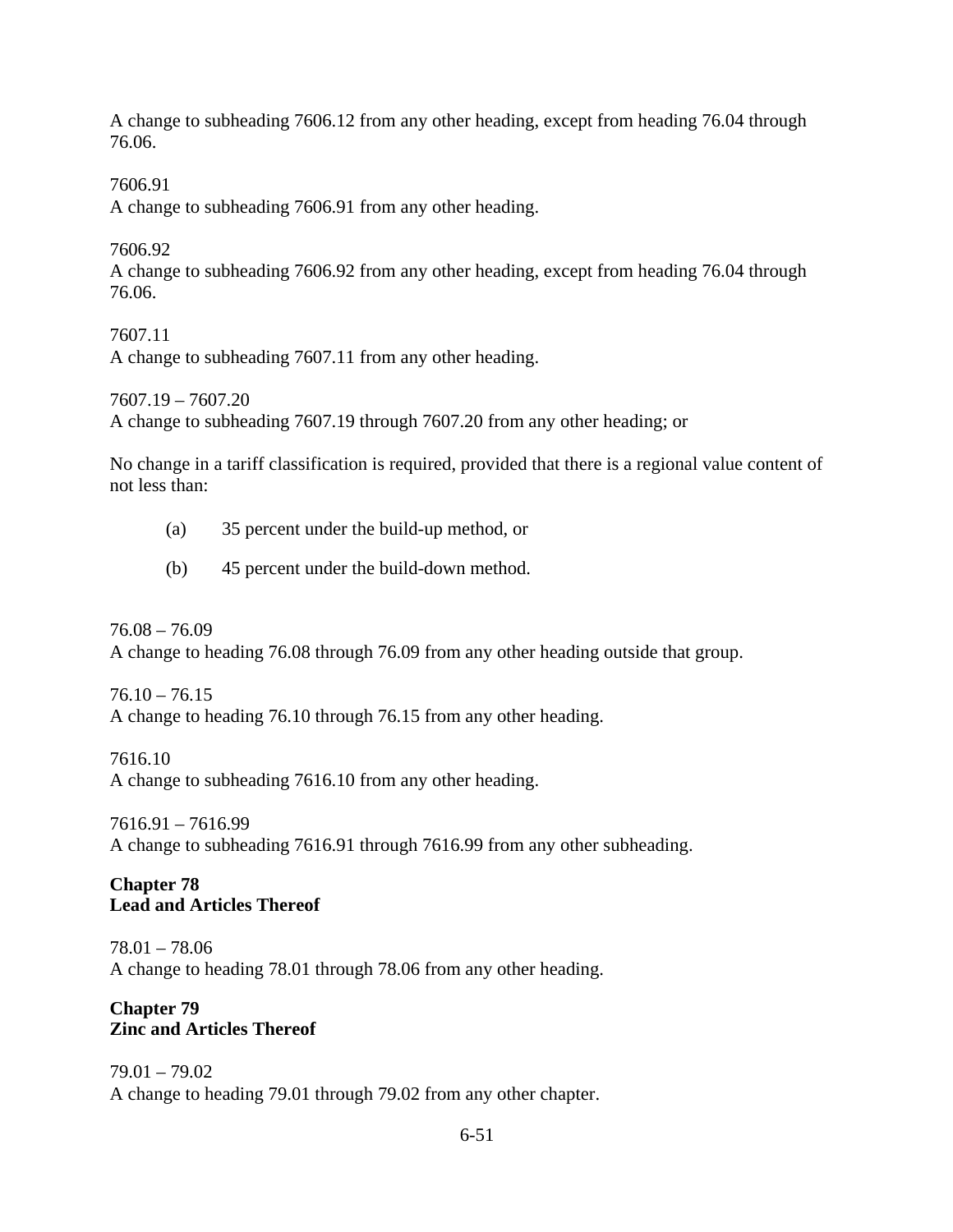7903.10 A change to subheading 7903.10 from any other chapter.

7903.90

A change to subheading 7903.90 from any other heading.

79.04 – 79.07

A change to heading 79.04 through 79.07 from any other heading.

# **Chapter 80 Tin and Articles Thereof**

80.01 – 80.04 A change to heading 80.01 through 80.04 from any other heading.

80.05

A change to heading 80.05 from any other heading, except from heading 80.04.

 $80.06 - 80.07$ 

A change to heading 80.06 through 80.07 from any other heading.

## **Chapter 81 Other Base Metals; Cermets; Articles Thereof**

8101.10 – 8101.95 A change to subheading 8101.10 through 8101.95 from any other subheading.

8101.96 A change to subheading 8101.96 from any other subheading, except from subheading 8101.95.

8101.97 – 8101.99 A change to subheading 8101.97 through 8101.99 from any other subheading.

8102.10-8102.95 A change to subheading 8102.10 through 8102.95 from any other subheading.

8102.96 A change to subheading 8102.96 from any other subheading, except from subheading 8102.95.

8102.97 – 8102.99 A change to subheading 8102.97 through 8102.99 from any other subheading.

8103.20 – 8105.90 A change to subheading 8103.20 through 8105.90 from any other subheading.

81.06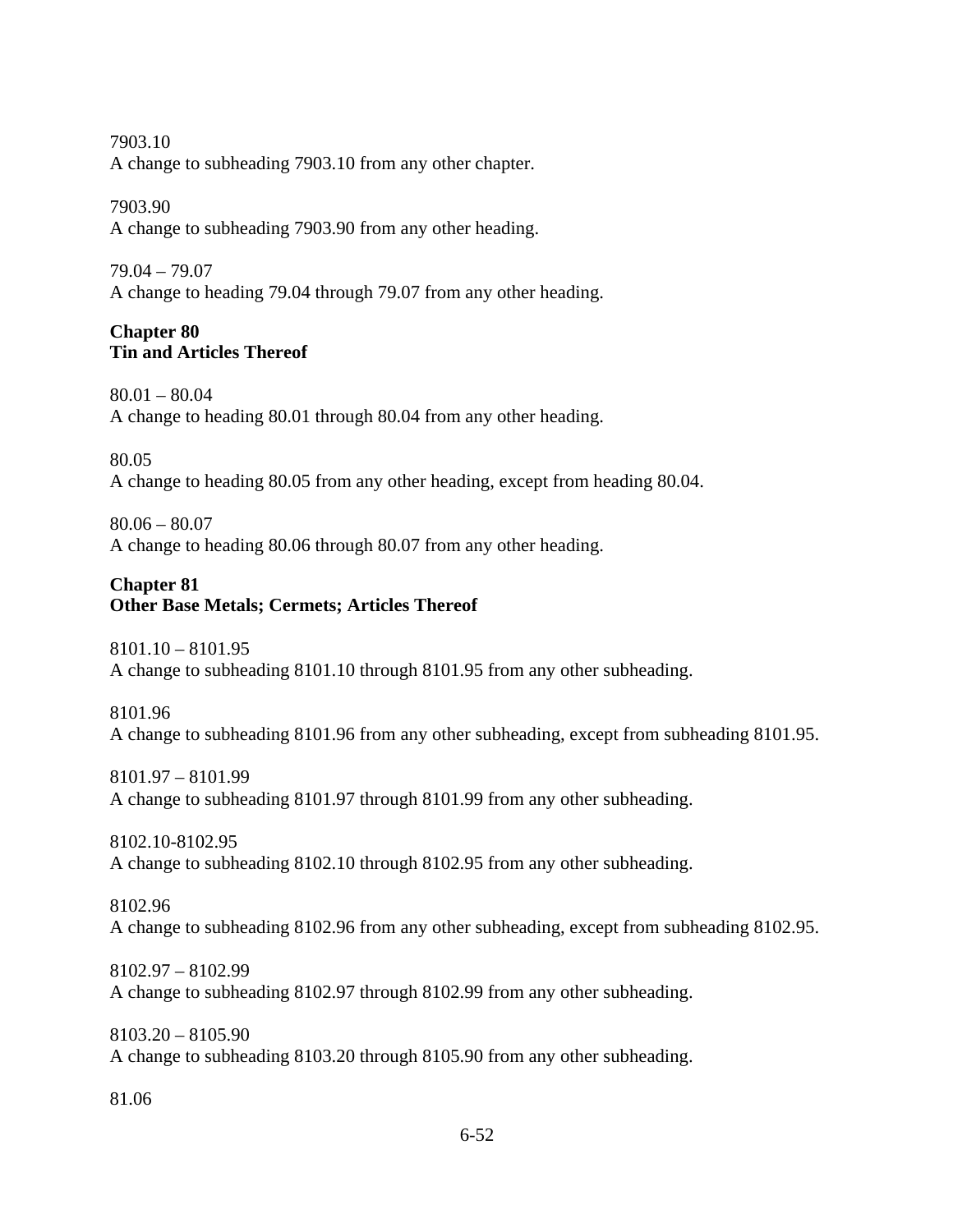A change to heading 81.06 from any other chapter, or

No change in tariff classification is required, provided that there is a regional value content of not less than:

- (a) 35 percent under the build-up method, or
- (b) 45 percent under the build-down method.

8107.20 – 8107.90 A change to subheading 8107.20 through 8107.90 from any other subheading.

8108.20 – 8108.30 A change to subheading 8108.20 through 8108.30 from any other chapter.

8108.90

A change to subheading 8108.90 from any other subheading.

8109.20 – 8109.90

A change to subheading 8109.20 through 8109.90 from any other subheading.

81.10

A change to heading 81.10 from any other subheading, or

No change in tariff classification is required, provided that there is a regional value content of not less than:

- (a) 35 percent under the build-up method, or
- (b) 45 percent under the build-down method.

## 81.11

A change to heading 81.11 from any other chapter; or

No change in tariff classification is required, provided that there is a regional value content of not less than:

- (a) 35 percent under the build-up method, or
- (b) 45 percent under the build-down method.

8112.12 – 8112.19

A change to subheading 8112.12 through 8113.19 from any other subheading.

8112.21 – 8112.59 A change to subheading 8112.21 through 8112.59 from any other chapter, or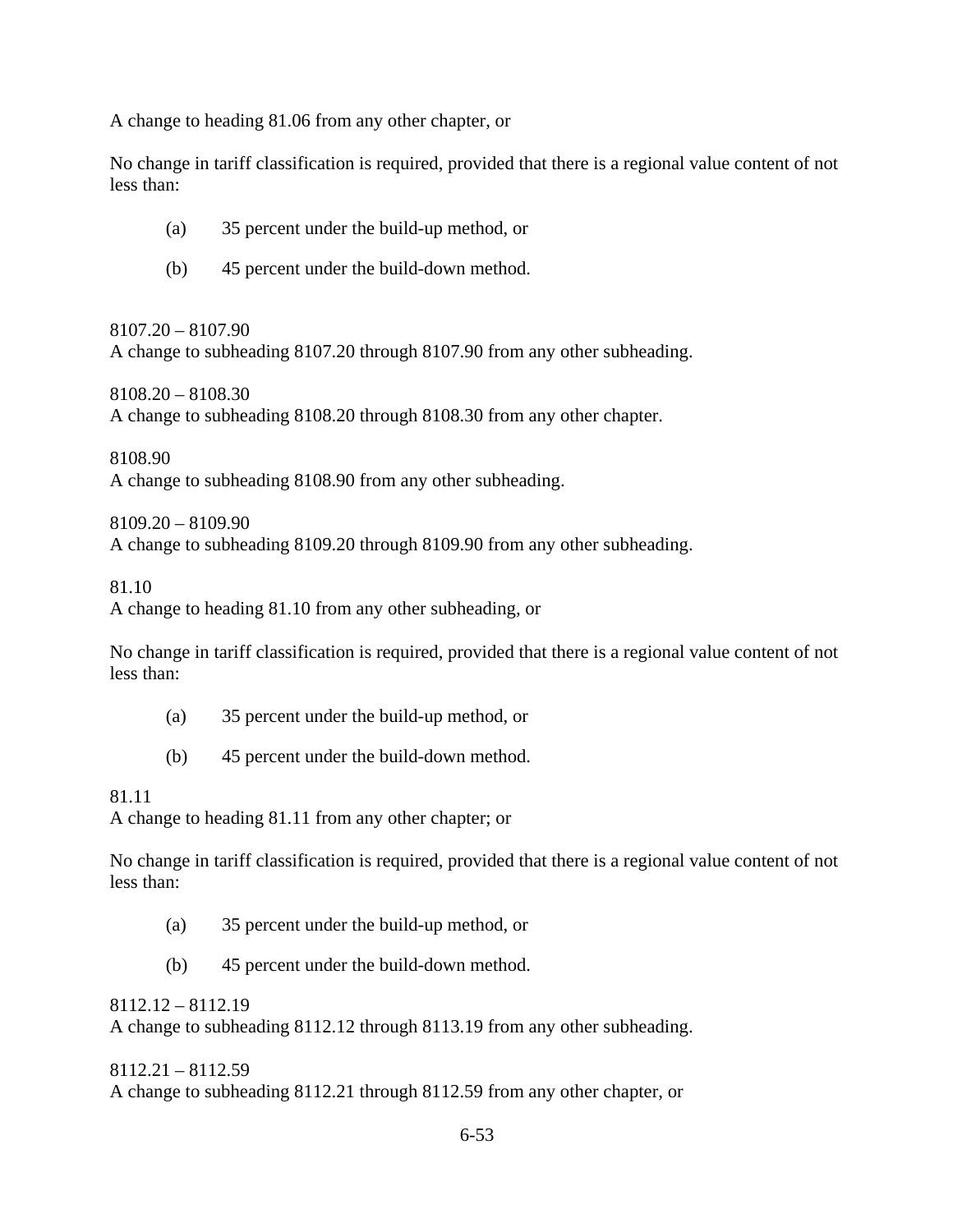No change in tariff classification is required, provided that there is a regional value content of not less than:

- (a) 35 percent under the build-up method, or
- (b) 45 percent under the build-down method.

#### 8112.92

A change to subheading 8112.92 from any other chapter.

## 8112.99

A change to subheading 8112.99 from any other subheading.

81.13

A change to heading 81.13 from any other chapter, or

No change in tariff classification is required, provided that there is a regional value content of not less than:

- (a) 35 percent under the build-up method, or
- (b) 45 percent under the build-down method.

# **Chapter 82**

# **Tools, Implements, Cutlery, Spoons and Forks, of Base Metal; Parts Thereof of Base Metal**

 $82.01 - 82.06$ 

A change to heading 82.01 through 82.06 from any other chapter.

8207.13

A change to subheading 8207.13 from any other chapter; or

A change to subheading 8207.13 from heading 82.09 or subheading 8207.19, whether or not there is also a change from any other chapter, provided that there is a regional value content of not less than:

- (a) 35 percent under the build-up method, or
- (b) 45 percent under the build-down method.

# 8207.19 – 8207.30

A change to subheading 8207.19 through 8207.30 from any other chapter.

8207.40 – 8207.50 A change to subheading 8207.40 through 8207.50 from any other heading.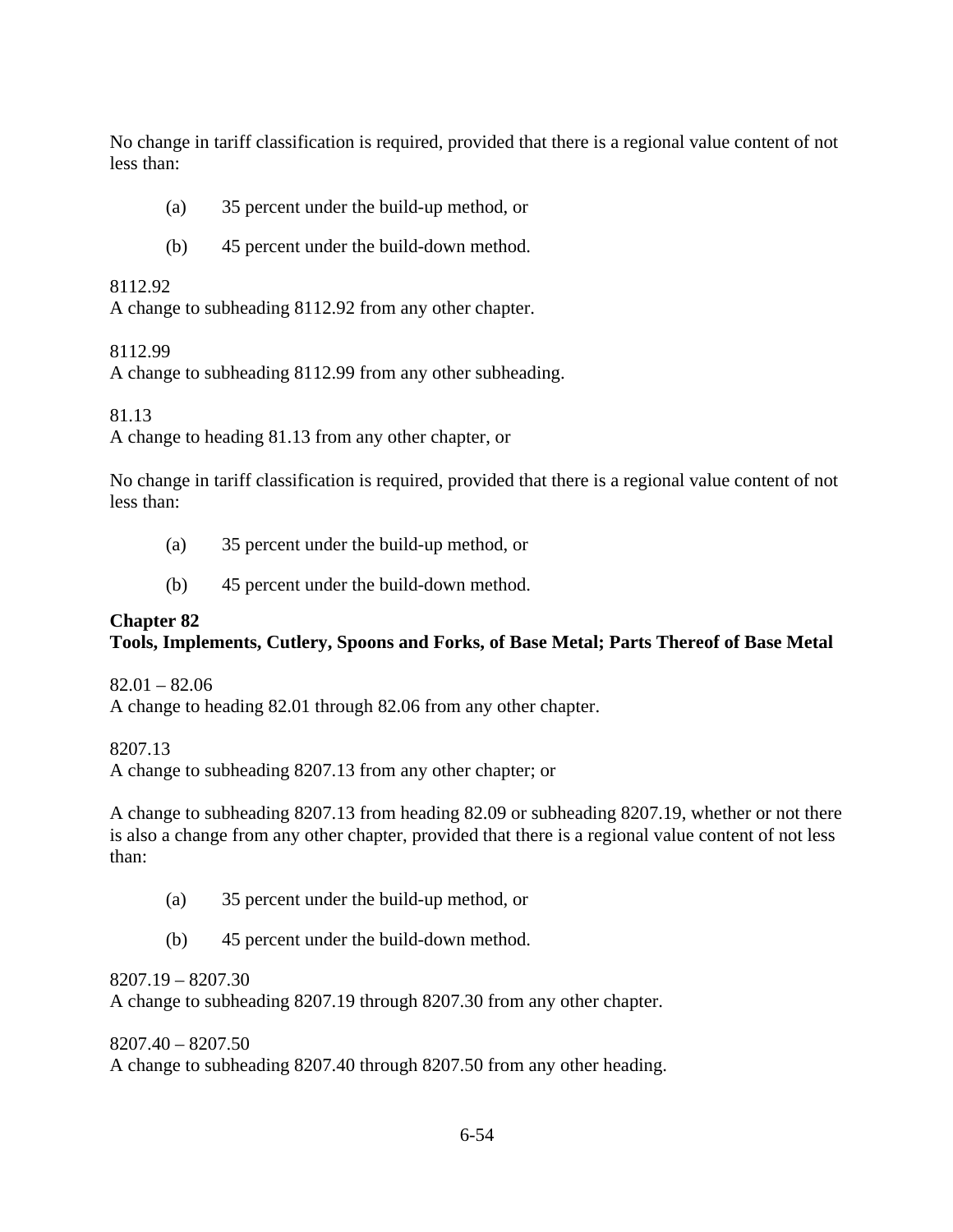8207.60 A change to subheading 8207.60 from any other chapter.

8207.70

A change to subheading 8207.70 from any other heading.

8207.80

A change to subheading 8207.80 from any other chapter.

8207.90

A change to subheading 8207.90 from any other heading.

 $82.08 - 82.15$ 

A change to heading 82.08 through 82.15 from any other chapter; or

A change to subheading 8211.91 through 8211.93 from subheading 8211.95, whether or not there is also a change from another chapter, provided that there is a regional value content of not less than:

- (a) 35 percent under the build-up method, or
- (b) 45 percent under the build-down method.

## **Chapter 83 Miscellaneous Articles of Base Metal**

8301.10 – 8301.40 A change to subheading 8301.10 through 8301.40 from any other chapter; or

A change to subheading 8301.10 through 8301.40 from subheading 8301.60, whether or not there is also a change from any other chapter, provided that there is a regional value content of not less than:

- (a) 35 percent under the build-up method, or
- (b) 45 percent under the build-down method.

8301.50

A change to subheading 8301.50 from any other chapter; or

A change to subheading 8301.50 from any other subheading, provided that there is a regional value content of not less than:

- (a) 35 percent under the build-up method, or
- (b) 45 percent under the build-down method.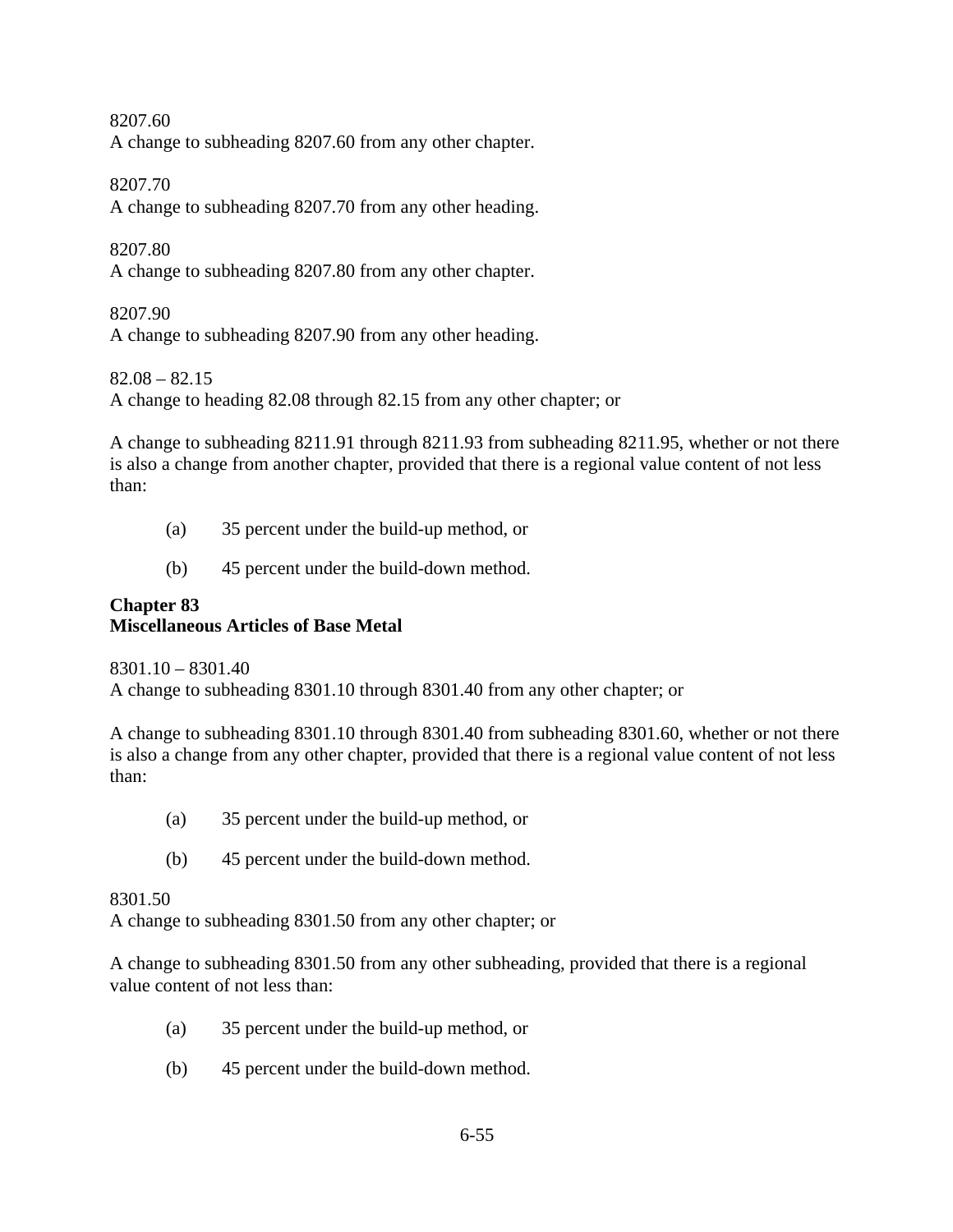8301.60 – 8301.70 A change to subheading 8301.60 through 8301.70 from any other chapter.

83.02 – 83.04

A change to heading 83.02 through 83.04 from any other heading.

8305.10 - 8305.20

A change to subheading 8305.10 through 8305.20 from any other chapter; or

A change to subheading 8305.10 through 8305.20 from any other subheading, provided that there is a regional value content of not less than:

- (a) 35 percent under the build-up method, or
- (b) 45 percent under the build-down method.

8305.90

A change to subheading 8305.90 from any other heading.

8306.10

A change to subheading 8306.10 from any other chapter.

8306.21 - 8306.30

A change to subheading 8306.21 through 8306.30 from any other heading.

83.07

A change to heading 83.07 from any other heading.

8308.10 – 8308.20 A change to subheading 8308.10 through 8308.20 from any other heading; or

A change to subheading 8308.10 through 8308.20 from any other subheading, provided that there is a regional value content of not less than:

- (a) 35 percent under the build-up method, or
- (b) 45 percent under the build-down method.

# 8308.90

A change to subheading 8308.90 from any other heading.

83.09-83.10

A change to heading 83.09 through 83.10 from any other heading.

8311.10 – 8311.30 A change to subheading 8311.10 through 8311.30 from any other heading; or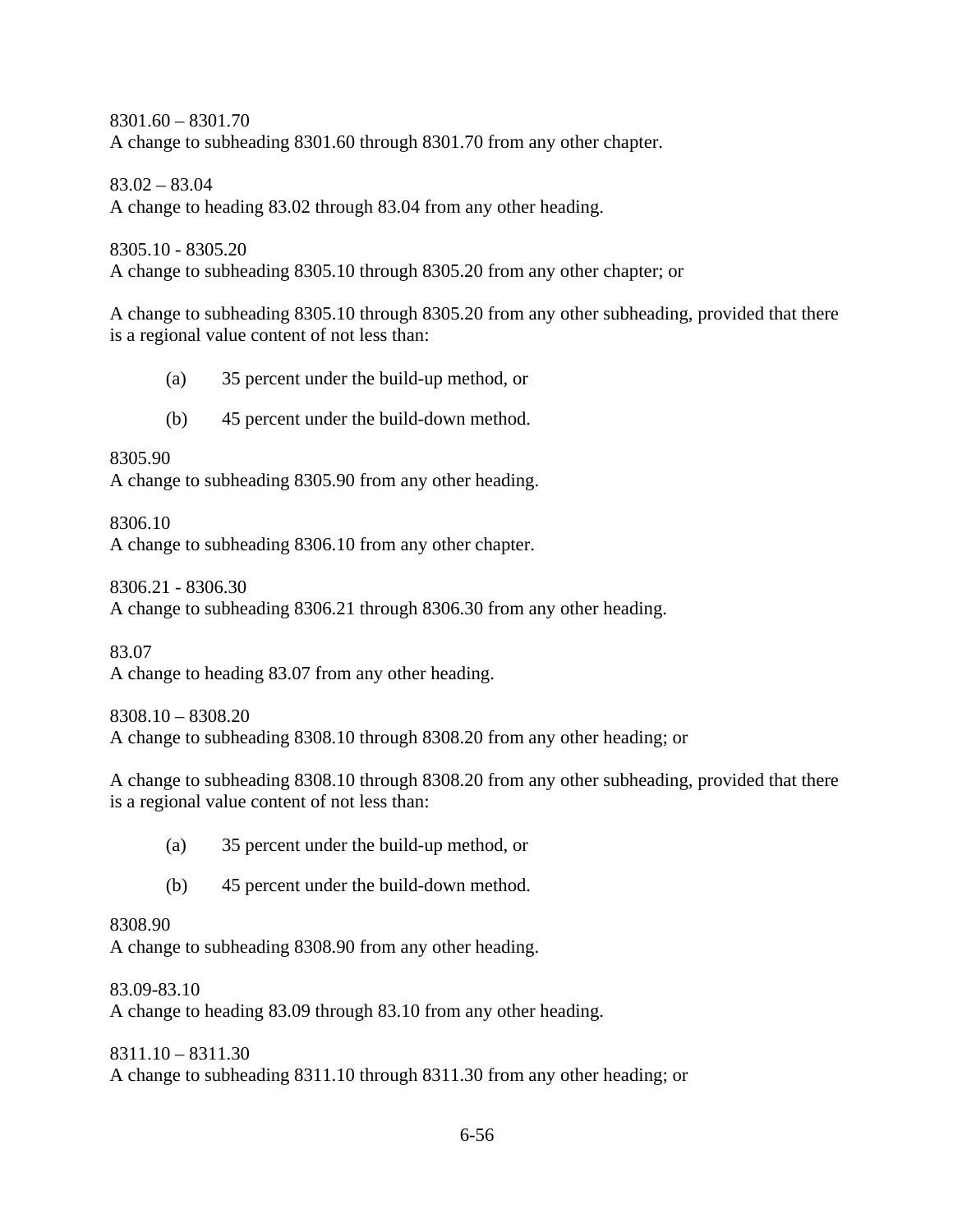A change to subheading 8311.10 through 8311.30 from any other subheading, provided that there is a regional value content of not less than:

- (a) 35 percent under the build-up method, or
- (b) 45 percent under the build-down method.

## 8311.90

A change to subheading 8311.90 from any other heading.

# **Section XVI**

**Machinery and Mechanical Appliances; Electrical Equipment; Parts Thereof; Sound Recorders and Reproducers, Television Image and Sound Recorders and Reproducers, and Parts and Accessories of Such Articles (Chapter 84-85)** 

## **Chapter 84 Nuclear Reactors, Boilers, Machinery and Mechanical Appliances; Parts Thereof**

8401.10-8401.30 A change to subheading 8401.10 through 8401.30 from any other subheading.

# 8401.40

A change to subheading 8401.40 from any other heading.

8402.11

A change to subheading 8402.11 from any other heading; or

A change to subheading 8402.11 from subheading 8402.90, whether or not there is also a change from any other heading, provided that there is a regional value content of not less than:

- (a) 35 percent under the build-up method, or
- (b) 45 percent under the build-down method.

#### 8402.12

A change to subheading 8402.12 from any other heading; or

A change to subheading 8402.12 from any other subheading, provided that there is a regional value content of not less than:

- (a) 35 percent under the build-up method, or
- (b) 45 percent under the build-down method.

# 8402.19

A change to subheading 8402.19 from any other heading; or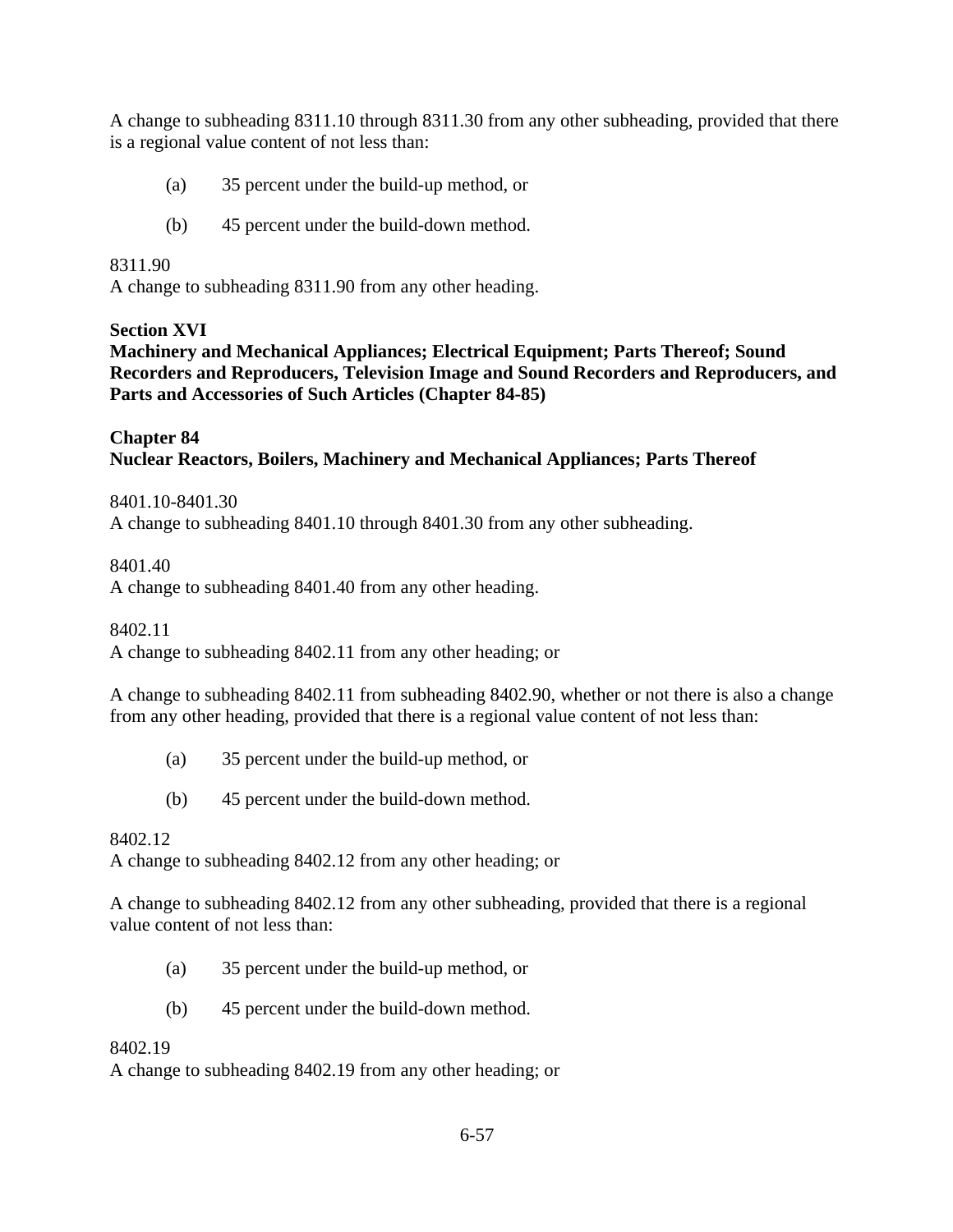A change to subheading 8402.19 from subheading 8402.90, whether or not there is also a change from any other heading, provided that there is a regional value content of not less than:

- (a) 35 percent under the build-up method, or
- (b) 45 percent under the build-down method.

8402.20

A change to subheading 8402.20 from any other heading; or

A change to subheading 8402.20 from any other subheading, provided that there is a regional value content of not less than:

- (a) 35 percent under the build-up method, or
- (b) 45 percent under the build-down method.

8402.90

A change to subheading 8402.90 from any other heading, or

No change in tariff classification is required, provided that there is a regional value content of not less than:

- (a) 35 percent under the build-up method, or
- (b) 45 percent under the build-down method.

8403.10

A change to subheading 8403.10 from any other subheading.

8403.90

A change to subheading 8403.90 from any other heading.

8404.10

A change to subheading 8404.10 from any other subheading.

8404.20

A change to subheading 8404.20 from any other heading; or

A change to subheading 8404.20 from subheading 8404.90, whether or not there is also a change from any other heading, provided that there is a regional value content of not less than:

- (a) 35 percent under the build-up method, or
- (b) 45 percent under the build-down method.

# 8404.90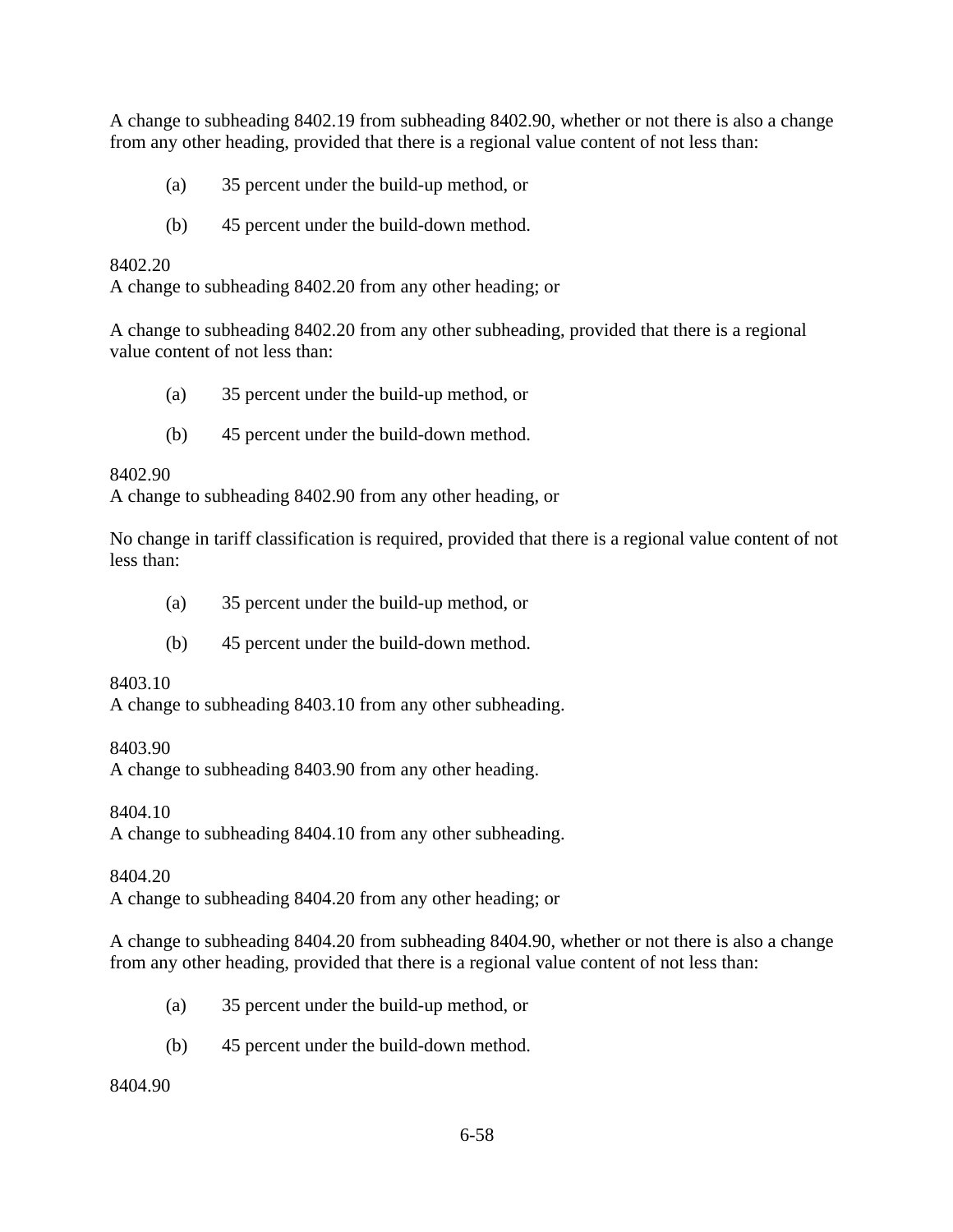A change to subheading 8404.90 from any other heading.

# 8405.10

A change to subheading 8405.10 from any other subheading.

# 8405.90

A change to subheading 8405.90 from any other heading.

# 8406.10

A change to subheading 8406.10 from any other subheading.

# 8406.81 – 8406.82

A change to subheading 8406.81 through 8406.82 from any other subheading outside that group.

## 8406.90

A change to subheading 8406.90 from any other heading; or,

No change in tariff classification is required, provided that there is a regional value content of not less than:

- (a) 35 percent under the build-up method; or
- (b) 45 percent under the build-down method.

8407.10 – 8407.29 A change to subheading 8407.10 though 8407.29 from any other heading.

8407.31 - 8407.34

A change to subheading 8407.31 through 8407.34 from any other heading; or

No change in tariff classification is required, provided that there is a regional value content of not less than:

- (a) 35 percent under the build-up method; or
- (b) 55 percent under the build-down method; or
- (c) 35 percent under the net cost method.

# 8407.90

A change to subheading 8407.90 from any other heading.

8408.10

A change to subheading 8408.10 from any other heading.

8408.20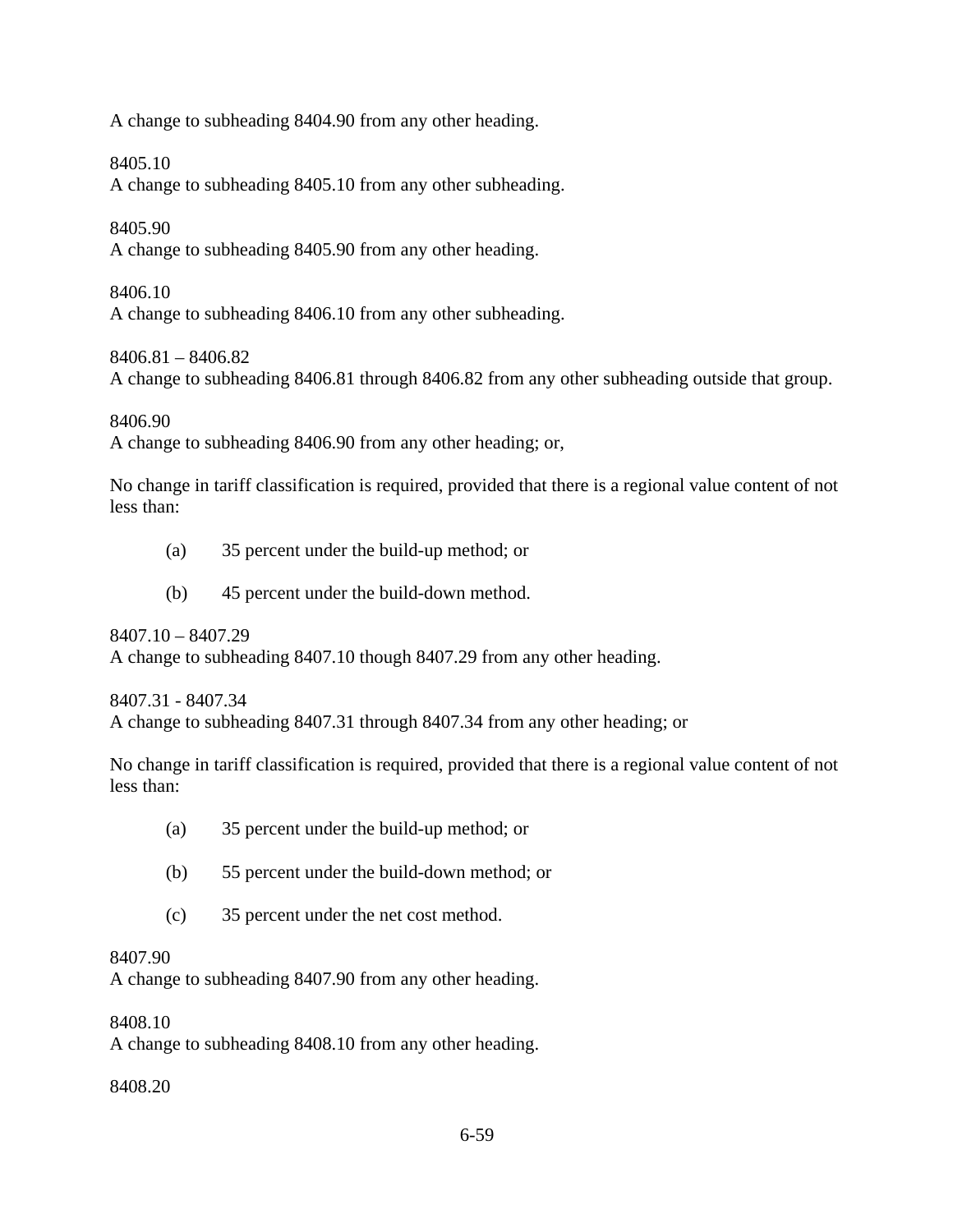A change to subheading 8408.20 from any other heading; or

No change in tariff classification is required, provided that there is a regional value content of not less than:

- (a) 35 percent under the build-up method; or
- (b) 55 percent under the build-down method; or
- (c) 35 percent under the net cost method.

## 8408.90

A change to subheading 8408.90 from any other heading.

## 84.09

No change in tariff classification is required, provided that there is a regional value content of not less than:

- (a) 35 percent under the build-up method; or
- (b) 55 percent under the build-down method; or
- (c) 35 percent under the net cost method.

8410.11– 8410.13

A change to subheading 8410.11 through 8410.13 from any other subheading outside that group.

# 8410.90

A change to subheading 8410.90 from any other heading.

# 8411.11-8411.82

A change to subheading 8411.11 through 8411.82 from any other subheading outside that group.

8411.91

A change to subheading 8411.91 from any other heading.

8411.99

A change to subheading 8411.99 from any other heading; or

No change in tariff classification is required, provided that there is a regional value content of not less than:

- (a) 35 percent under the build-up method; or
- (b) 45 percent under the build-down method.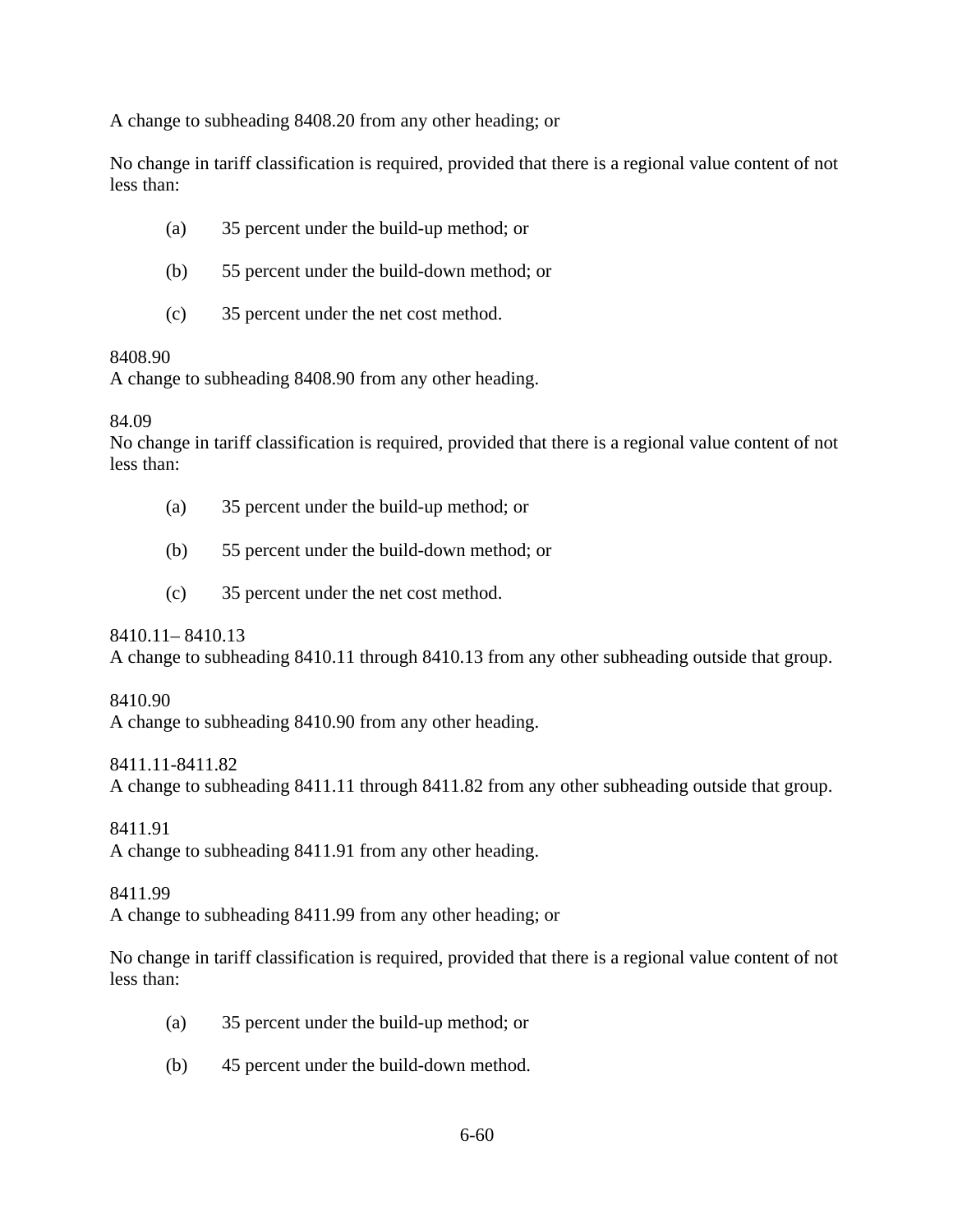8412.10-8412.80 A change to subheading 8412.10 through 8412.80 from any other subheading.

8412.90 A change to subheading 8412.90 from any other heading.

8413.11 - 8413.82 A change to subheading 8413.11 through 8413.82 from any other subheading.

8413.91-8413.92

A change to subheading 8413.91 through 8413.92 from any other heading; or

For subheading 8413.92, no change in tariff classification is required, provided that there is a regional value content of not less than:

- (a) 35 percent under the build-up method, or
- (b) 45 percent under the build-down method.

8414.10 – 8414.80

A change to subheading 8414.10 through 8414.80 from any other heading; or

A change to subheading 8414.10 through 8414.80 from subheading 8414.90, whether or not there is also a change from any other heading, provided that there is a regional value content of not less than:

- (a) 35 percent under the build-up method, or
- (b) 45 percent under the build-down method.

# 8414.90

A change to subheading 8414.90 from any other heading, or

No change in tariff classification is required, provided that there is a regional value content of not less than:

- (a) 35 percent under the build-up method, or
- (b) 45 percent under the build-down method.

# 8415.10-8415.83

A change to subheading 8415.10 through 8415.83 from any other subheading.

# 8415.90

A change to subheading 8415.90 from any other heading; or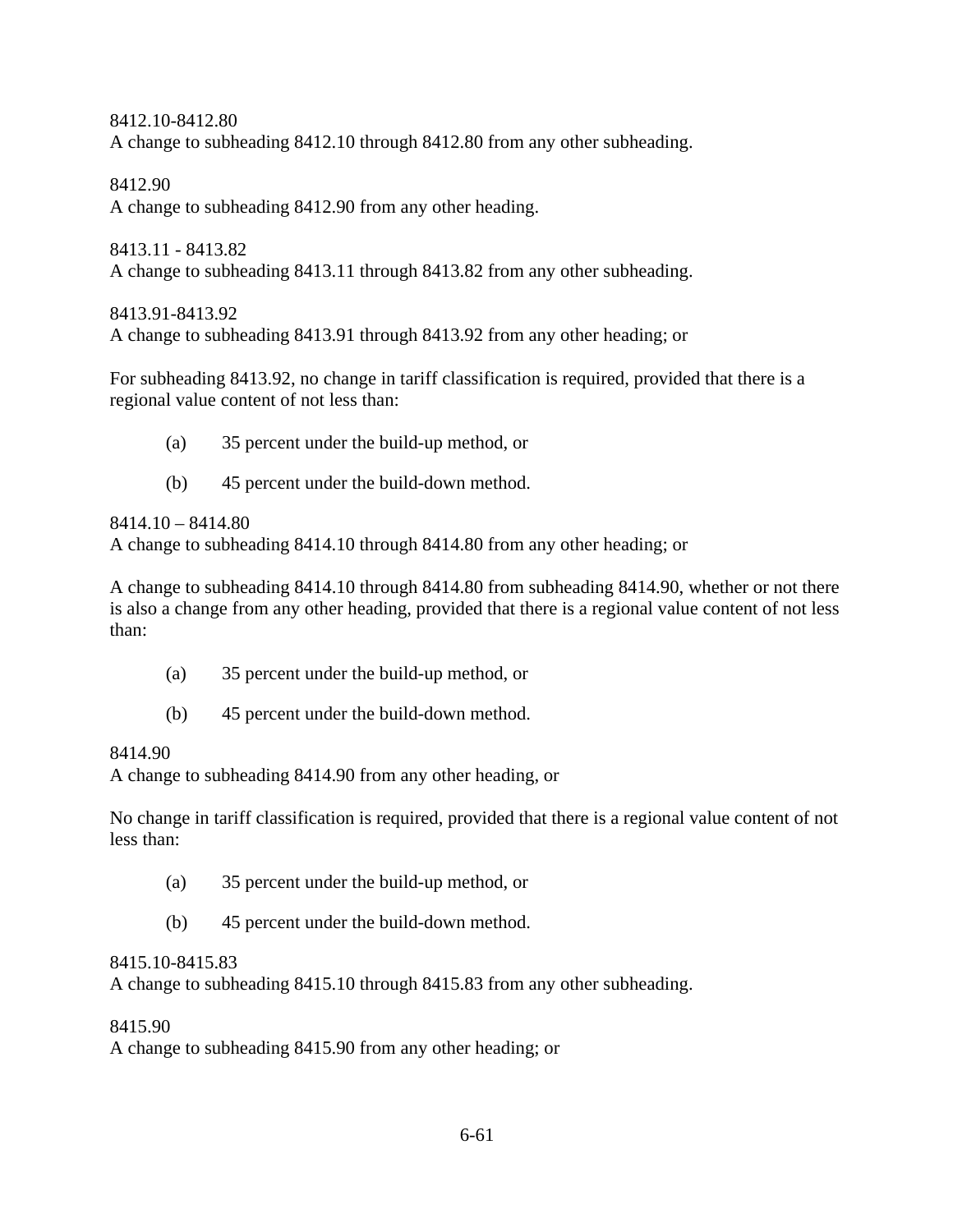A change to chassis, chassis blades, and outer cabinets of subheading 8415.90 from any other good, including a good in that subheading.

8416.10-8416.90 A change to subheading 8416.10 through 8416.90 from any other subheading.

8417.10-8417.80 A change to subheading 8417.10 through 8417.80 from any other subheading.

8417.90 A change to subheading 8417.90 from any other heading.

8418.10 – 8418.69 A change to subheading 8418.10 through 8418.69 from any other subheading outside that group, except from subheading 8418.91.

8418.91 –8418.99 A change to subheading 8418.91 through 8418.99 from any other heading.

8419.11 – 8419.89 A change to subheading 8419.11 through 8419.89 from any other subheading.

8419.90

A change to subheading 8419.90 any other heading; or

No change in tariff classification is required, provided that there is a regional value content of not less than:

- (a) 35 percent under the build-up method, or
- (b) 45 percent under the build-down method.

8420.10

A change to subheading 8420.10 from any other subheading.

8420.91-8420.99 A change to subheading 8420.91 through 8420.99 from any other heading.

8421.11 – 8421.39 A change to subheading 8421.11 through 8421.39 from any other subheading.

8421.91

A change to subheading 8421.91 from any other heading, or

No change in tariff classification is required, provided that there is a regional value content of not less than: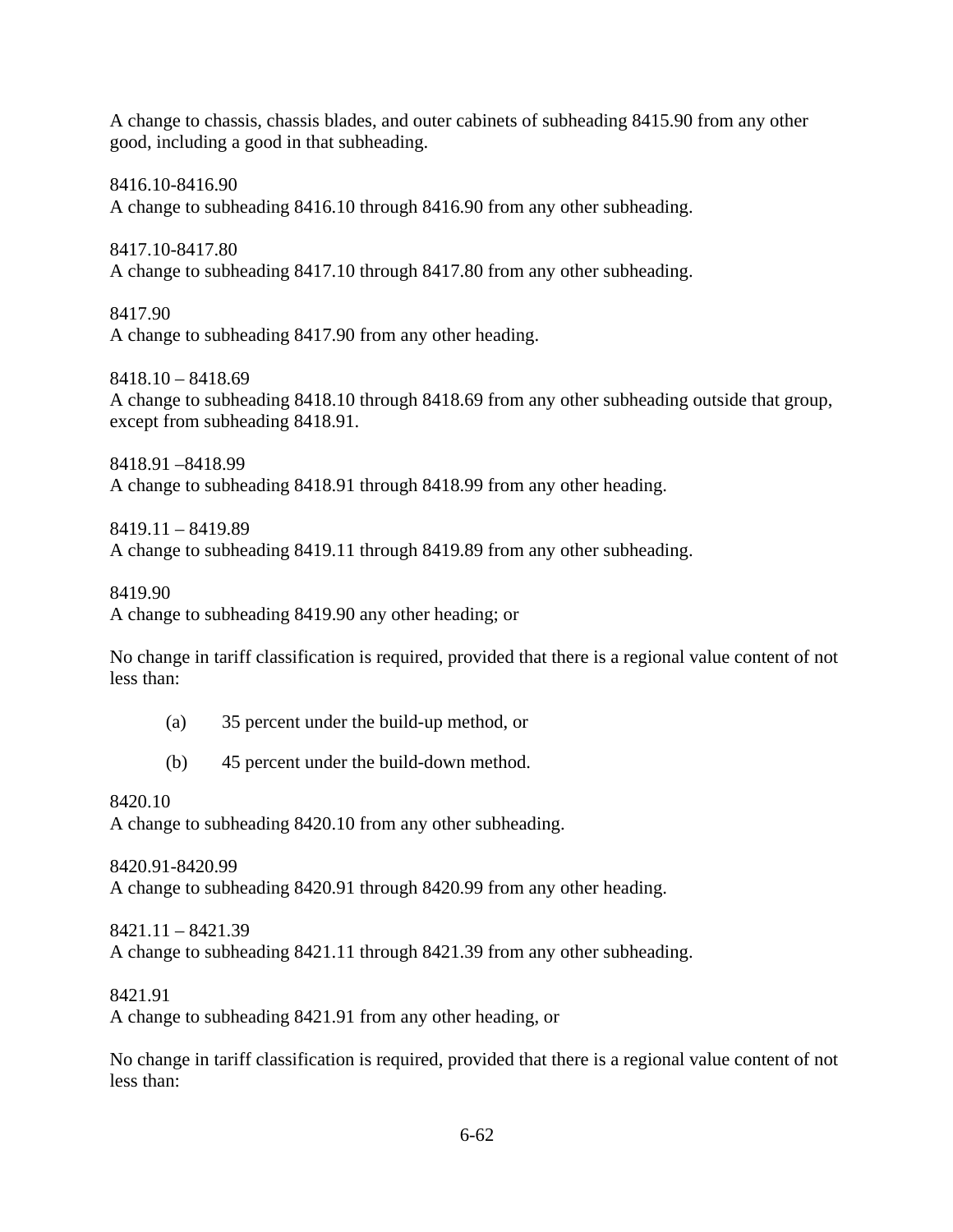- (a) 35 percent under the build-up method, or
- (b) 45 percent under the build-down method.

#### 8421.99

A change to subheading 8421.99 from any other heading, or

No change in tariff classification is required, provided that there is a regional value content of not less than:

- (a) 35 percent under the build-up method, or
- (b) 45 percent under the build-down method.

8422.11 – 8422.40

A change to subheading 8422.11 through 8422.40 from any other subheading.

8422.90

A change to subheading 8422.90 from any other heading, or

No change in tariff classification is required, provided that there is a regional value content of not less than:

- (a) 35 percent under the build-up method, or
- (b) 45 percent under the build-down method.

8423.10 – 8423.89

A change to subheading 8423.10 through 8423.89 from any other subheading.

8423.90 A change to subheading 8423.90 from any other heading.

8424.10 – 8430.69 A change to subheading 8424.10 through 8430.69 from any other subheading.

84.31

A change to heading 84.31 from any other heading; or

For subheading 8431.10, 8431.31, 8431.39, 8431.43, or 8431.49, no change in tariff classification is required, provided that there is a regional value content of not less than:

- (a) 35 percent under the build-up method, or
- (b) 45 percent under the build-down method.

8432.10 – 8437.90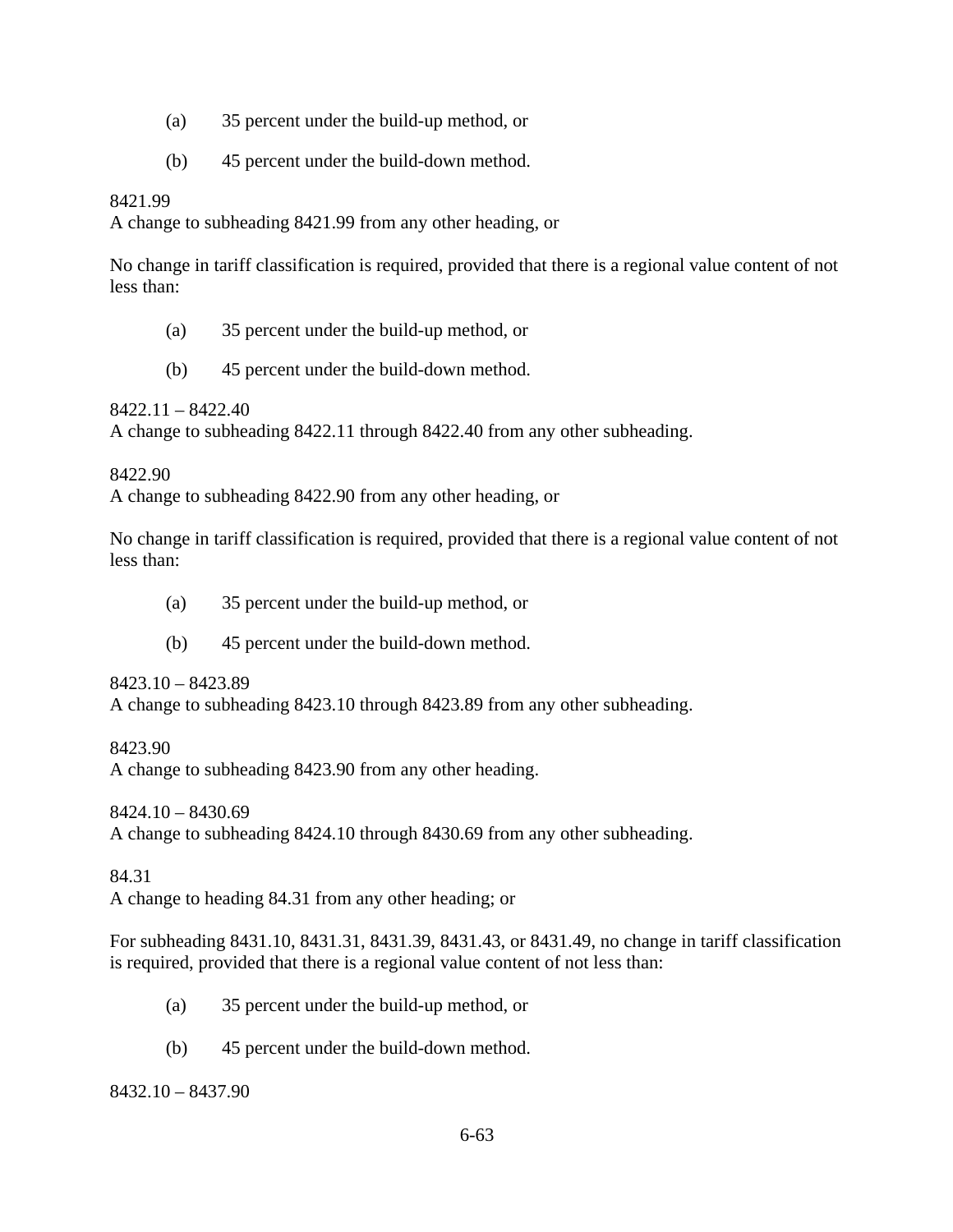A change to subheading 8432.10 through 8437.90 from any other subheading.

8438.10 – 8438.80

A change to subheading 8438.10 through 8438.80 from any other subheading.

8438.90

A change to subheading 8438.90 from any other heading.

8439.10 – 8440.90 A change to subheading 8439.10 through 8440.90 from any other subheading.

8441.10 – 8441.80

A change to subheading 8441.10 through 8441.80 from any other subheading.

8441.90

A change to subheading 8441.90 from any other heading, or

No change in tariff classification is required, provided that there is a regional value content of not less than:

- (a) 35 percent under the build-up method, or
- (b) 45 percent under the build-down method.

8442.10 – 8442.30 A change to subheading 8442.10 through 8442.30 from any other subheading outside that group.

8442.40 – 8442.50 A change to subheading 8442.40 through 8442.50 from any other heading.

8443.11-8443.59

A change to subheading 8443.11 through 8443.59 from any other subheading outside that group, except from subheading 8443.60; or

A change to subheading 8443.11 through 8443.59 from subheading 8443.60, whether or not there is also a change from any other heading, provided that there is a regional value content of not less than:

- (a) 35 percent under the build-up method, or
- (b) 45 percent under the build-down method.

8443.60

A change to subheading 8443.60 from any other subheading, except from subheading 8443.11 through 8443.59.

8443.90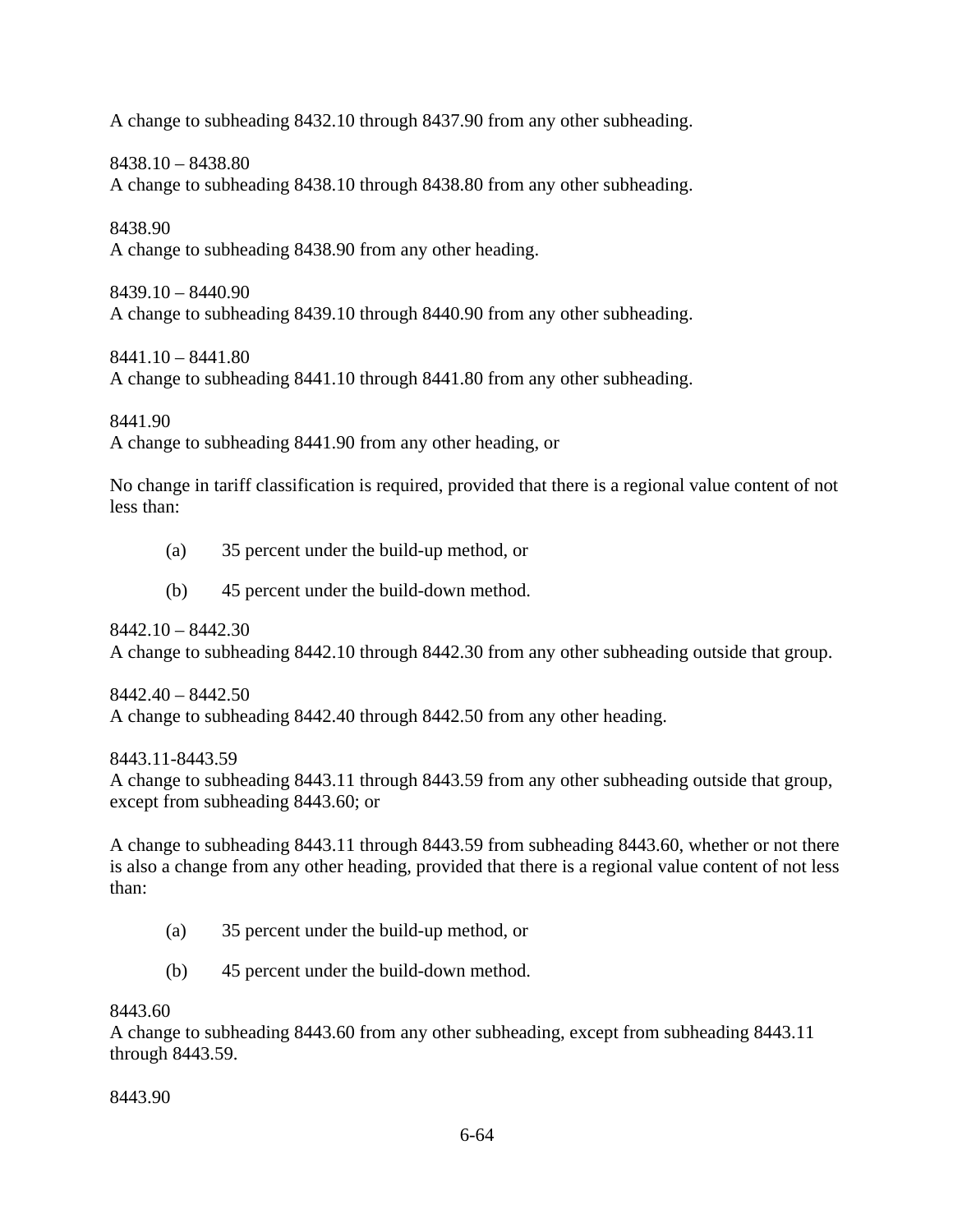A change to subheading 8443.90 from any other heading.

84.44 A change to heading 84.44 from any other heading.

 $84.45 - 84.47$ A change to heading 84.45 through 84.47 from any other heading outside that group.

8448.11 – 8448.19 A change to subheading 8448.11 through 8448.19 from any other subheading.

8448.20 – 8448.59 A change to subheading 8448.20 through 8448.59 from any other heading.

84.49 A change to heading 84.49 from any other heading.

8450.11 – 8450.20 A change to subheading 8450.11 through 8450.20 from any other subheading.

8450.90 A change to subheading 8450.90 from any other heading.

8451.10 – 8451.80 A change to subheading 8451.10 through 8451.80 from any other subheading.

8451.90 A change to subheading 8451.90 from any other heading.

8452.10 – 8452.29 A change to subheading 8452.10 through 8452.29 from any other subheading outside that group.

8452.30 – 8452.40 A change to subheading 8452.30 through 8452.40 from any other subheading.

8452.90 A change to subheading 8452.90 from any other heading.

8453.10 – 8453.80 A change to subheading 8453.10 through 8453.80 from any other subheading.

8453.90 A change to subheading 8453.90 from any other heading.

 $8454.10 - 8454.30$ A change to subheading 8454.10 through 8454.30 from any other subheading.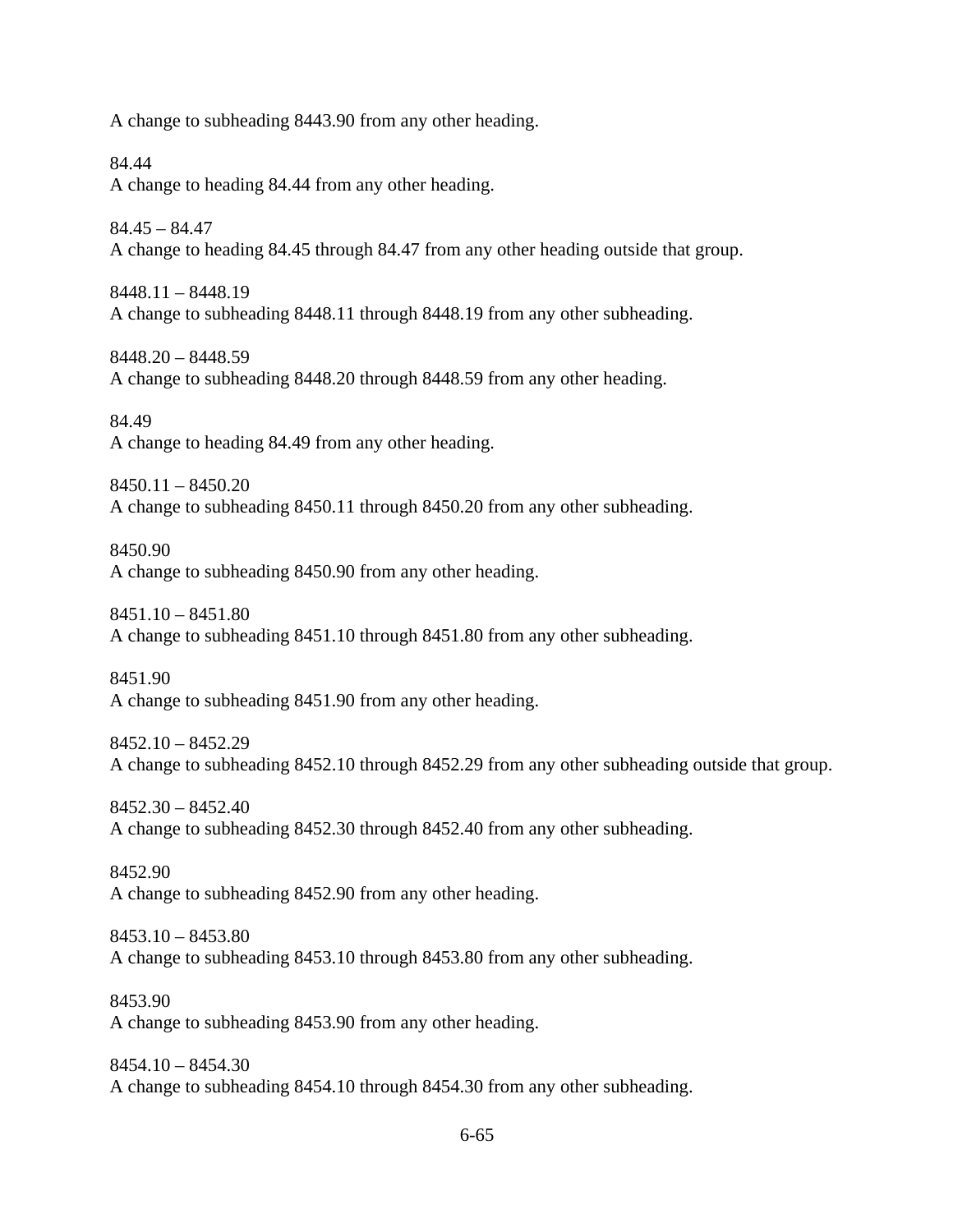### 8454.90

A change to subheading 8454.90 from any other heading.

## 8455.10 – 8455.90

A change to subheading 8455.10 through 8455.90 from any other subheading.

## 84.56

A change to heading 84.56 from any other heading, provided that there is a regional value content of not less than 60 percent under the build-down method.

## $84.57 - 84.61$

A change to heading 84.57 through 84.61 from any other heading, provided that there is a regional value content of not less than 55 percent under the build-down method.

## 84.62

A change to heading 84.62 from any other heading, provided that there is a regional value content of not less than 60 percent under the build down-method.

#### 84.63

A change to heading 84.63 from any other heading, provided that there is a regional value content of not less than 55 percent under the build down-method.

#### $84.64 - 84.65$

A change to heading 84.64 through 84.65 from any other heading.

#### 84.66

A change to heading 84.66 from any other heading, provided that there is a regional value content of not less than:

- (a) 35 percent under the build-up method, or
- (b) 45 percent under the build-down method.

#### 8467.11 – 8467.89

A change to subheading 8467.11 through 8467.89 from any other subheading.

#### 8467.91

A change to subheading 8467.91 from any other heading.

#### 8467.92 – 8467.99

A change to subheading 8467.92 through 8467.99 from any other heading, except from heading 84.07.

8468.10-8468.80 A change to subheading 8468.10 through 8468.80 from any other subheading.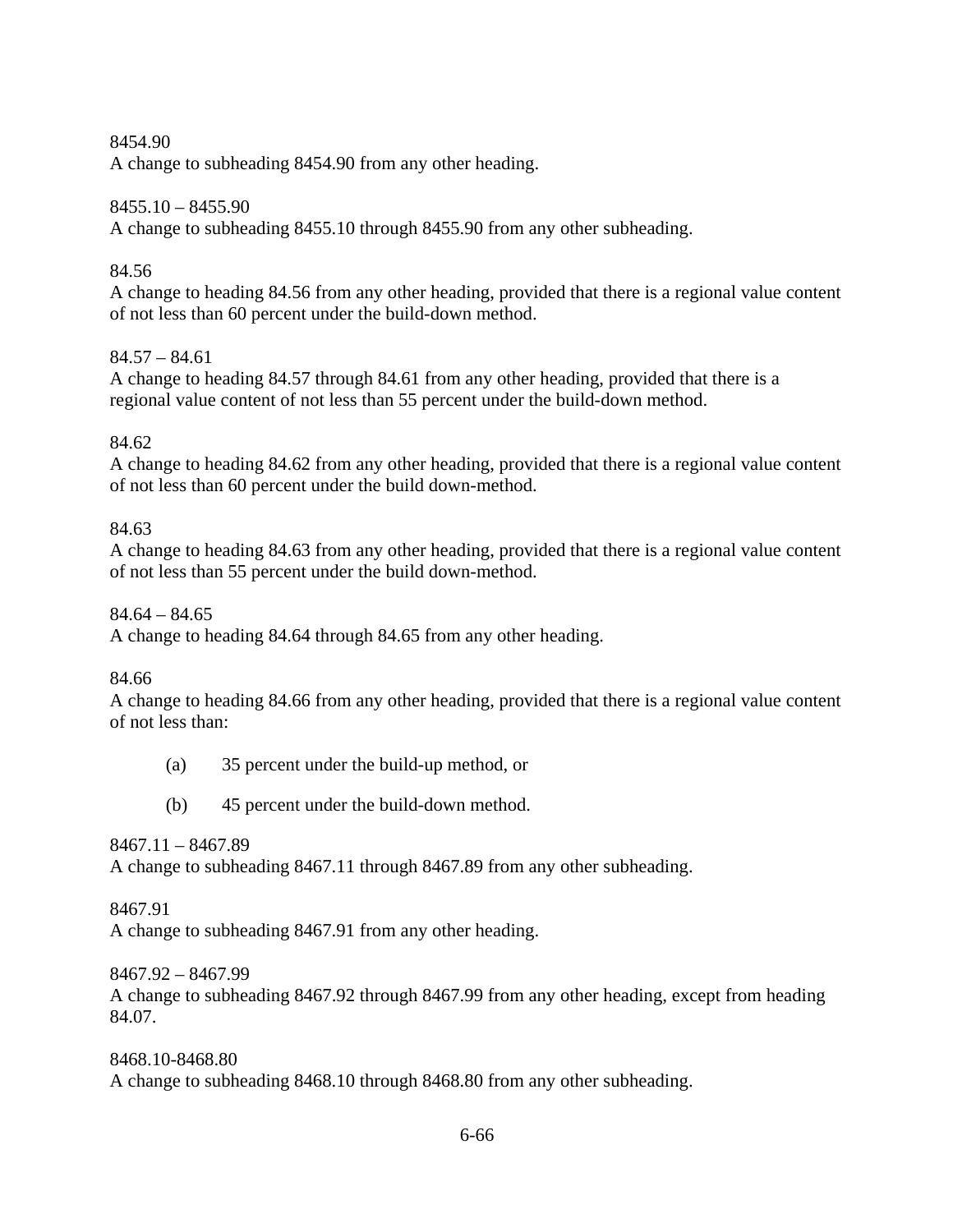8468.90 A change to subheading 8468.90 from any other heading.

8469.11 – 8469.12 A change to subheading 8469.11 through 8469.12 from any other subheading outside that group.

8469.20 – 8469.30 A change to subheading 8469.20 through 8469.30 from any other subheading outside that group.

8470.10 – 8472.90 A change to subheading 8470.10 through 8472.90 from any other subheading.

8473.10 – 8473.50 A change to subheading 8473.10 through 8473.50 from any other subheading; or

No change in tariff classification is required, provided that there is a regional value content of not less than:

- (a) 30 percent under the build-up method, or
- (b) 35 percent when the build-down method.

8474.10 – 8474.80

A change to subheading 8474.10 through 8474.80 from any other subheading.

8474.90

A change to subheading 8474.90 from any other heading, or

No change in tariff classification is required, provided that there is a regional value content of not less than:

- (a) 35 percent under the build-up method, or
- (b) 45 percent under the build-down method.

8475.10

A change to subheading 8475.10 from any other subheading.

8475.21 – 8475.29 A change to subheading 8475.21 through 8475.29 from any other subheading outside that group.

8475.90

A change to subheading 8475.90 from any other heading.

8476.21 – 8476.89 A change to subheading 8476.21 through 8476.89 from any other subheading outside that group.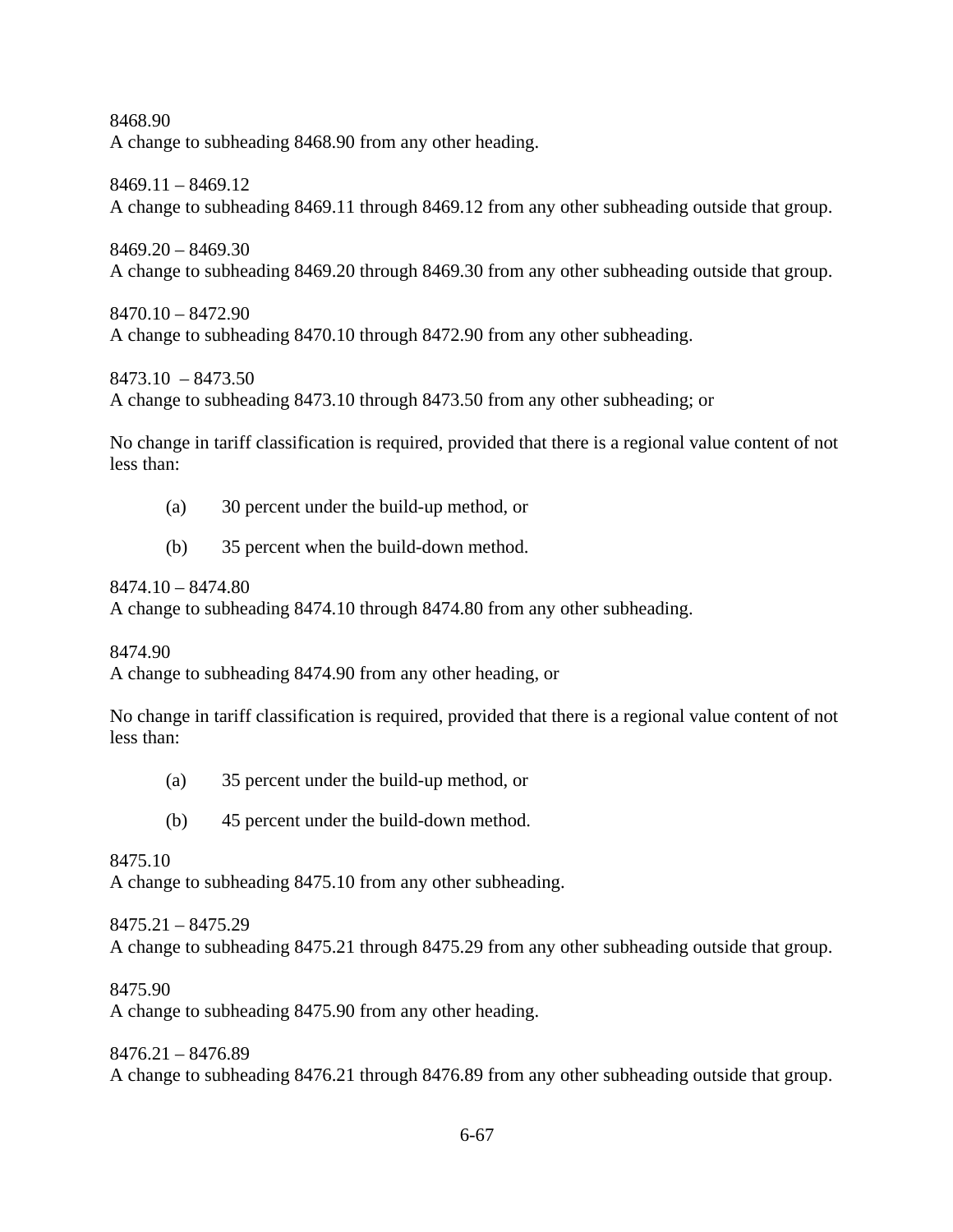8476.90 A change to subheading 8476.90 from any other heading.

84.77

A change to heading 84.77 from any other heading, provided that there is a regional value content of not less than:

- (a) 35 percent under the build-up method, or
- (b) 45 percent under the build-down method; or

A change to subheadings 8477.10 through 8477.80 from subheading 8477.90, whether or not there is also a change from any other heading, provided that there is a regional value content of not less than:

- (a) 35 percent under the build-up method, or
- (b) 45 percent under the build-down method.

8478.10

A change to subheading 8478.10 from any other subheading.

8478.90

A change to subheading 8478.90 from any other heading.

8479.10 – 8479.90 A change to subheading 8479.10 through 8479.90 from any other subheading.

84.80

A change to heading 84.80 from any other heading.

8481.10 – 8481.80

A change to subheading 8481.10 through 8481.80 from any other heading; or

A change to subheading 8481.10 through 8481.80 from subheading 8481.90, whether or not there is also a change from any other heading, provided that there is a regional value content of not less than:

- (a) 35 percent under the build-up method, or
- (b) 45 percent under the build-down method.

8481.90

A change to subheading 8481.90 from any other heading.

8482.10-8482.80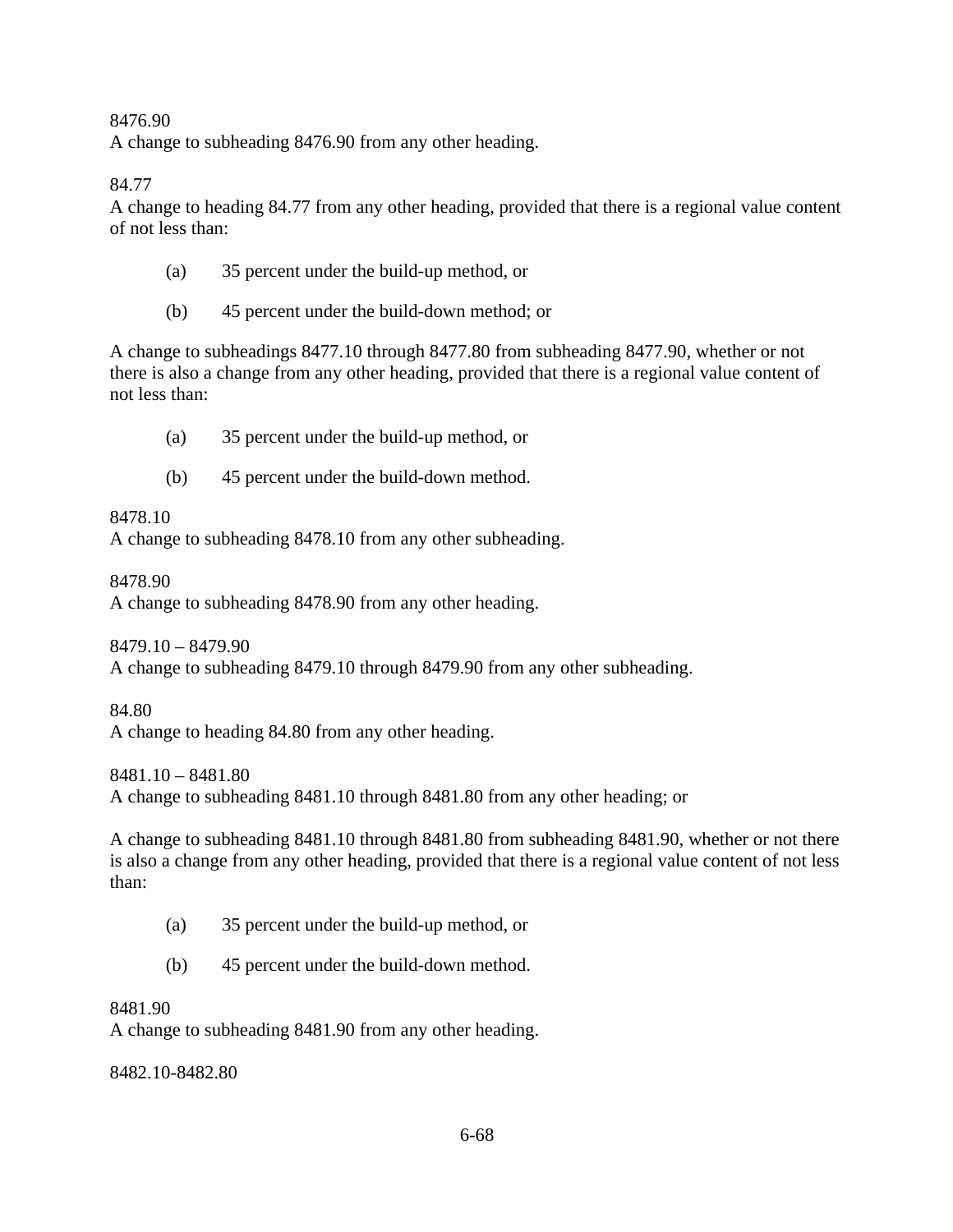A change to subheading 8482.10 through 8482.80 from any other subheading outside of that group, except from subheading 8482.99; or

A change to subheading 8482.10 through 8482.80 from subheading 8482.99, whether or not there is also a change from any other heading, provided that there is a regional value content of not less than:

- (a) 40 percent under the build-up method, or
- (b) 50 percent under the build-down method.

#### 8482.91-8482.99

A change to subheading 8482.91 through 8482.99 from any other heading.

#### 8483.10

A change to subheading 8483.10 from any other subheading.

#### 8483.20

A change to subheading 8483.20 from any other subheading, except from subheading 8482.10 through 8482.80.

#### 8483.30

A change to subheading 8483.30 from any other heading; or

A change to subheading 8483.30 from any other subheading, provided that there is a regional value content of not less than:

- (a) 40 percent under the build-up method; or
- (b) 50 percent under the build-down method.

#### 8483.40 – 8483.50

A change to subheading 8483.40 through 8483.50 from any subheading, except from subheading 8482.10 through 8482.80, 8482.99, 8483.10 through 8483.40, 8483.60, or 8483.90; or

A change to subheading 8483.40 through 8483.50 from subheading 8482.10 through 8482.80, 8482.99, 8483.10 through 8483.40, 8483.60, or 8483.90, provided that there is a regional value content of not less than:

- (a) 40 percent under the build-up method; or
- (b) 50 percent under the build-down method.

#### 8483.60

A change to subheading 8483.60 from any other subheading.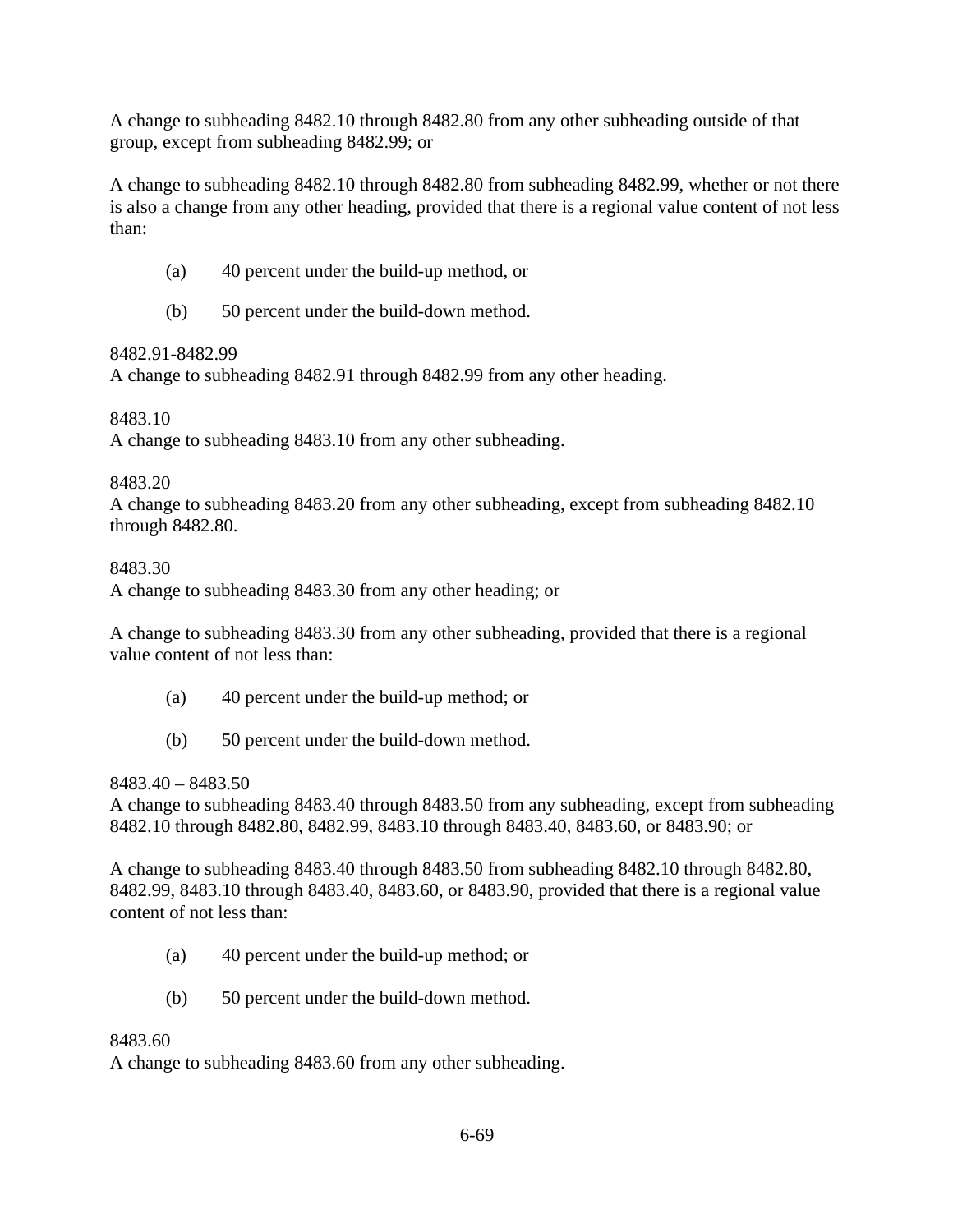8483.90

A change to subheading 8483.90 from any other heading.

8484.10 – 8484.90

A change to subheading 8484.10 through 8484.90 from any other subheading.

84.85

A change to heading 84.85 from any other heading.

## **Chapter 85**

# **Electrical Machinery and Equipment and Parts Thereof; Sound Recorders and Reproducers, Television Image and Sound Recorders and Reproducers, and Parts and Accessories of Such Articles**

8501.10

A change to subheading 8501.10 from any other heading, except from heading 85.03; or

A change to subheading 8501.10 from heading 85.03, whether or not there is also a change from any other heading, provided that there is a regional value content of not less than:

- (a) 35 percent under the build-up method, or
- (b) 45 percent under the build-down method.

8501.20 – 8501.64 A change to subheading 8501.20 through 8501.64 from any other heading.

 $85.02 - 85.03$ A change to heading 85.02 through 85.03 from any other heading.

 $8504.10 - 8504.23$ A change to subheading 8504.10 through 8504.23 from any subheading outside subheading 8504.10 through 8504.50.

8504.31 A change to subheading 8504.31 from any other heading; or

A change to subheading 8504.31 from subheading 8504.90, whether or not there is also a change from any other heading, provided that there is a regional value content of not less than:

- (a) 35 percent under the build-up method, or
- (b) 45 percent under the build-down method.

8504.32 – 8504.50

A change to subheading 8504.32 through 8504.50 from any subheading outside subheading 8504.10 through 8504.50.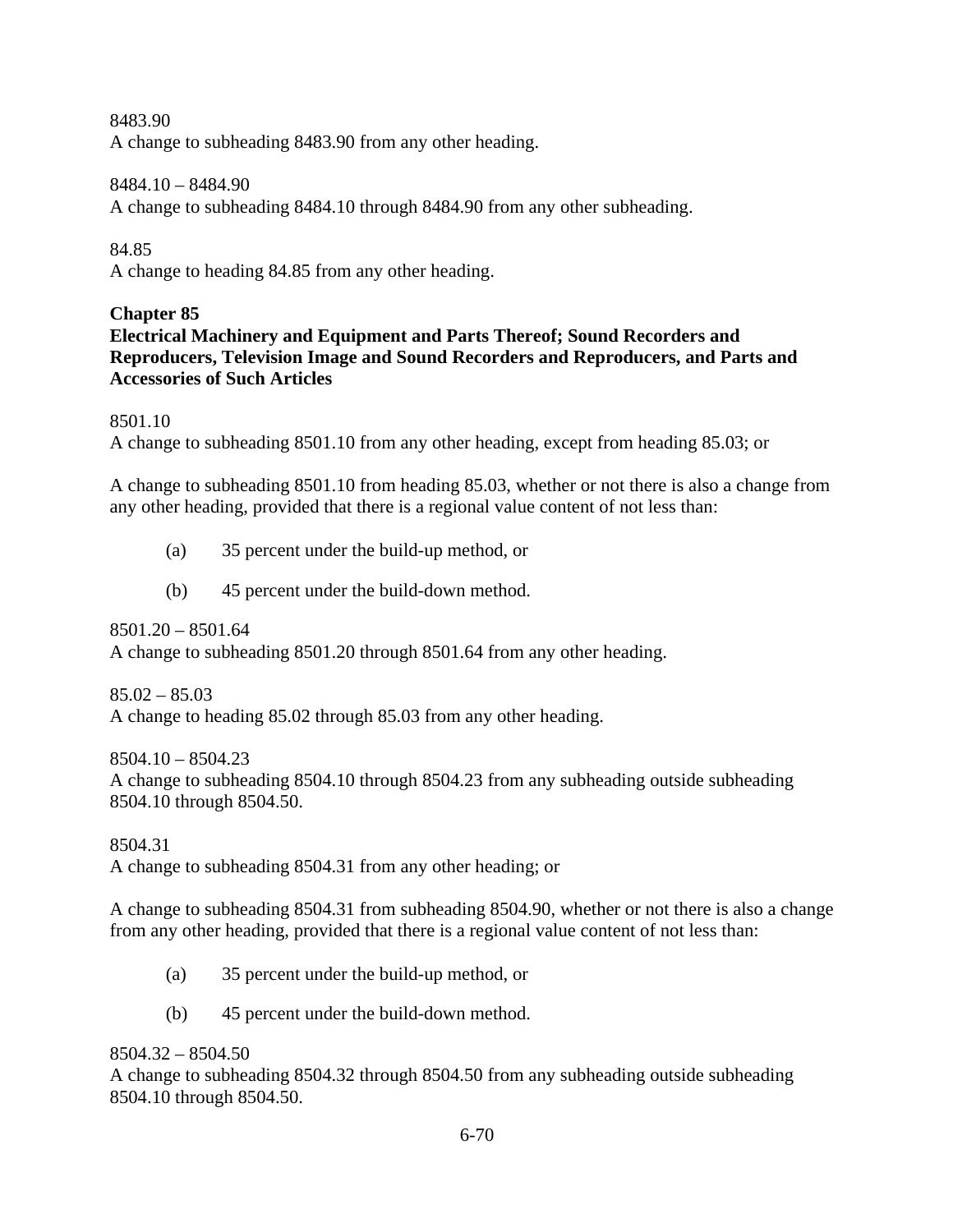8504.90 A change to subheading 8504.90 from any other heading.

8505.11-8505.30 A change to subheading 8505.11 through 8505.30 from any other subheading.

8505.90 A change to subheading 8505.90 from any other heading.

 $8506.10 - 8506.40$ A change to subheading 8506.10 through 8506.40 from any other subheading.

8506.50 – 8506.80 A change to subheading 8506.50 through 8506.80 from any other subheading outside that group.

8506.90 A change to subheading 8506.90 from any other heading.

8507.10 A change to subheading 8507.10 from any other heading; or

A change to subheading 8507.10 from any other subheading, provided that there is a regional value content of not less than:

- (a) 35 percent under the build-up method, or
- (b) 45 percent under the build-down method.

# 8507.20 – 8507.80

A change to subheading 8507.20 through 8507.80 from any other subheading.

8507.90

A change to subheading 8507.90 from any other heading.

8509.10-8509.80 A change to subheading 8509.10 through 8509.80 from any other heading; or

A change to subheading 8509.10 through 8509.80 from any other subheading, provided that there is a regional value content of not less than:

- (a) 35 percent under the build-up method, or
- (b) 45 percent under the build-down method.

# 8509.90

A change to subheading 8509.90 from any other heading.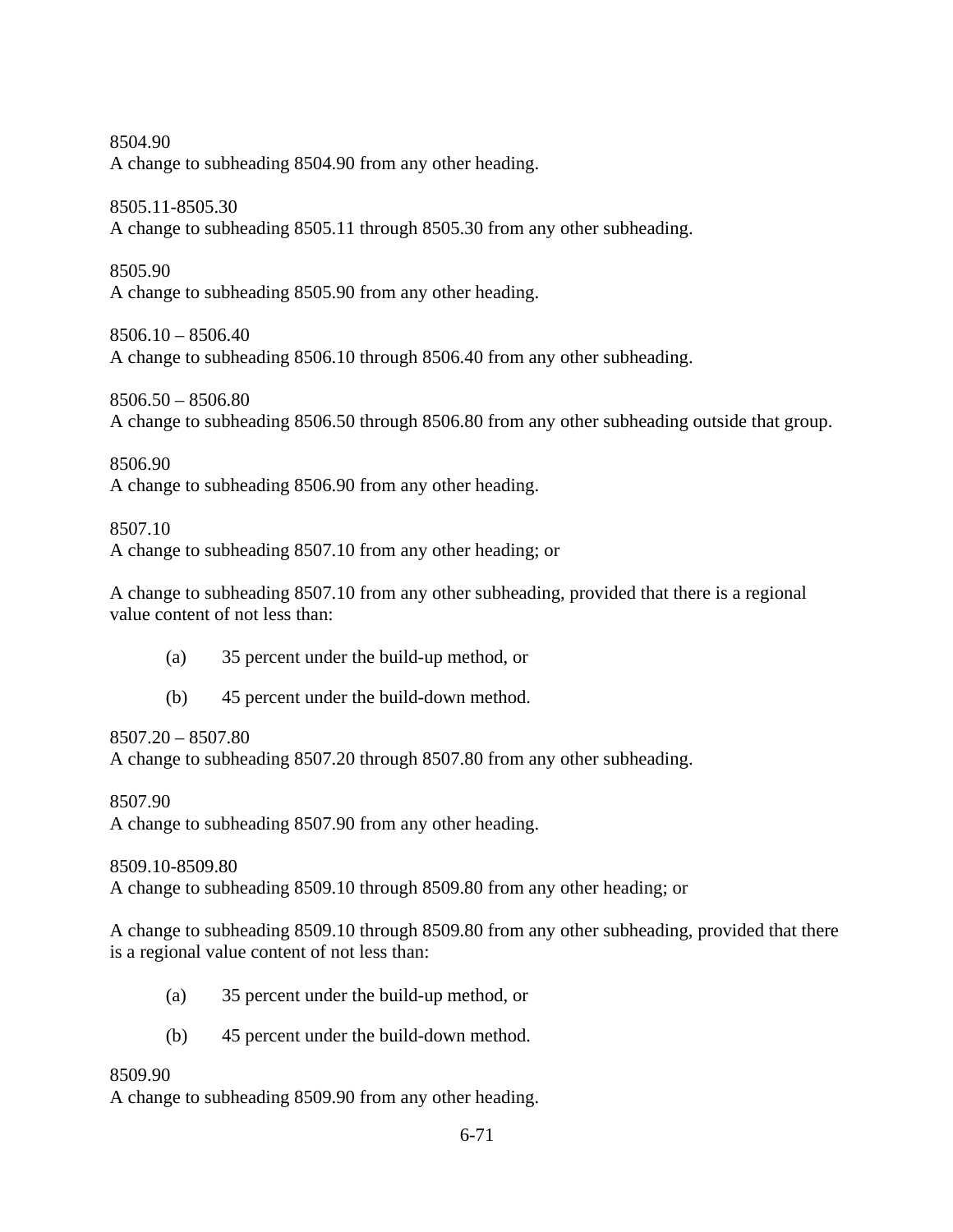# 8510.10 – 8510.30

A change to subheading 8510.10 through 8510.30 from any other subheading.

### 8510.90

A change to subheading 8510.90 from any other heading.

### 8511.10-8511.80

A change to subheading 8511.10 through 8511.80 from any other subheading.

# 8511.90

A change to subheading 8511.90 from any other heading.

# 8512.10 – 8512.20

A change to subheading 8512.10 through 8512.20 from any other subheading outside that group.

8512.30

A change to subheading 8512.30 from any other heading; or

A change to subheading 8512.30 from subheading 8512.90, whether or not there is also a change form any other heading, provided that there is a regional value content of not less than:

- (a) 35 percent under the build-up method, or
- (b) 45 percent under the build-down method.

# 8512.40

A change to subheading 8512.40 from any other heading; or

A change to subheading 8512.40 from subheading 8512.90, whether or not there is also a change from any other heading, provided that there is also a regional value content of not less than:

- (a) 35 percent under the build-up method, or
- (b) 45 percent under the build-down method.

# 8512.90

A change to subheading 8512.90 from any other heading.

# 8513.10

A change to subheading 8513.10 from any other heading; or

A change to subheading 8513.10 from subheading 8513.90, whether or not there is also a change from any other heading, provided that there is a regional value content of not less than:

(a) 35 percent under the build-up method, or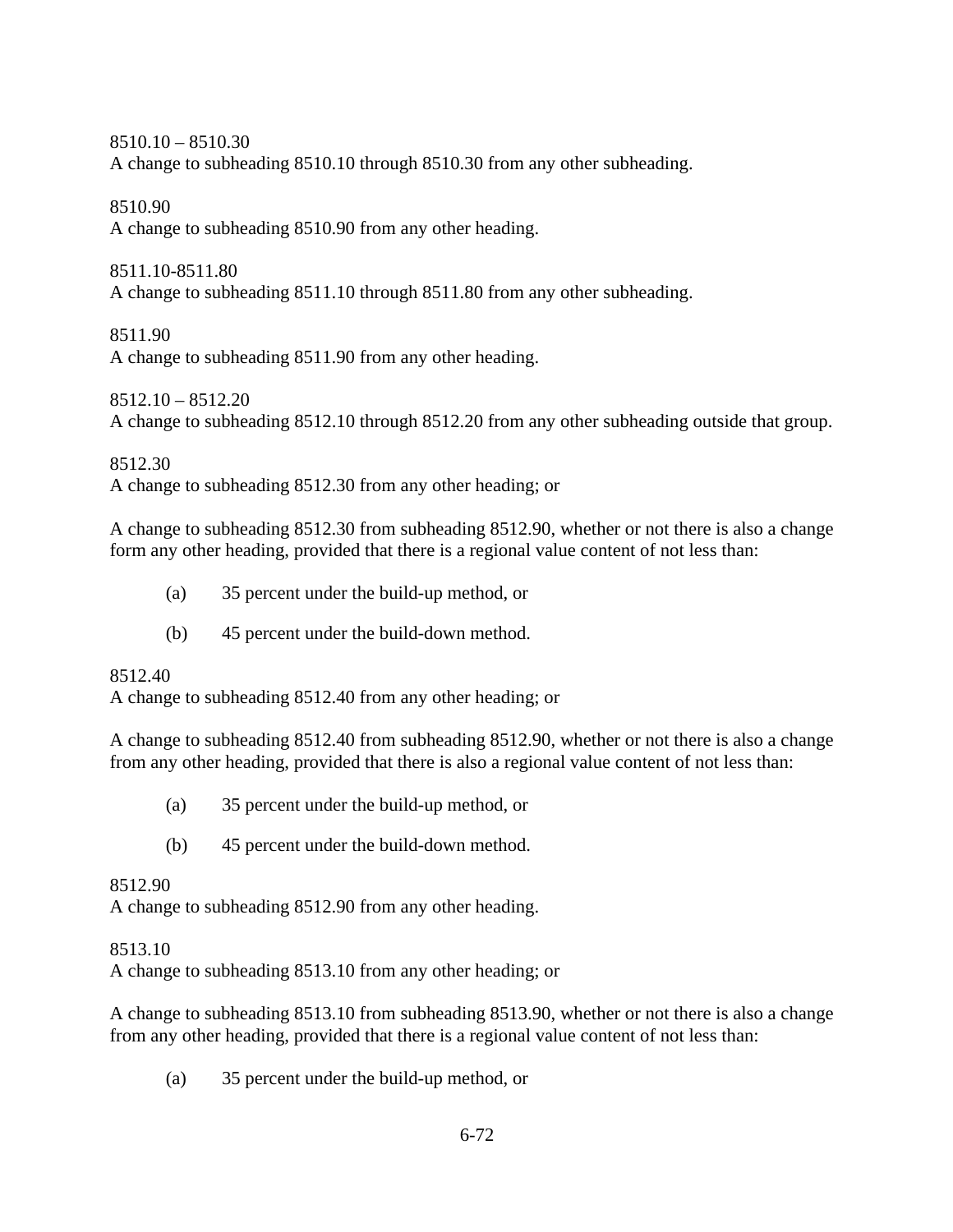(b) 45 percent under the build-down method.

8513.90

A change to subheading 8513.90 from any other heading.

8514.10 – 8514.40

A change to subheading 8514.10 through 8514.40 from any other subheading.

8514.90 A change to subheading 8514.90 from any other heading.

 $8515.11 - 8515.80$ A change to subheading 8515.11 through 8515.80 from any other subheading outside that group.

8515.90 A change to subheading 8515.90 from any other heading.

 $8516.10 - 8516.50$ A change to subheading 8516.10 through 8516.50 from any other subheading.

8516.60

A change to subheading 8516.60 from any other heading; or

A change to subheading 8516.60 from subheading 8516.90, whether or not there is also a change from any other heading, provided that there is a regional value content of not less than:

- (a) 35 percent under the build-up method, or
- (b) 45 percent under the build-down method.

## 8516.71

A change to subheading 8516.71 from any other subheading.

## 8516.72

A change to subheading 8516.72 from any other subheading, except from housings for toasters of subheading 8516.90 or from subheading 9032.10; or

A change to subheading 8516.72 from housings for toasters of subheading 8516.90 or from 9032.10, whether or not there is also a change from any other subheading, provided that there is a regional value content of not less than:

- (a) 35 percent under the build-up method, or
- (b) 45 percent under the build-down method.

## 8516.79

A change to subheading 8516.79 from any other subheading.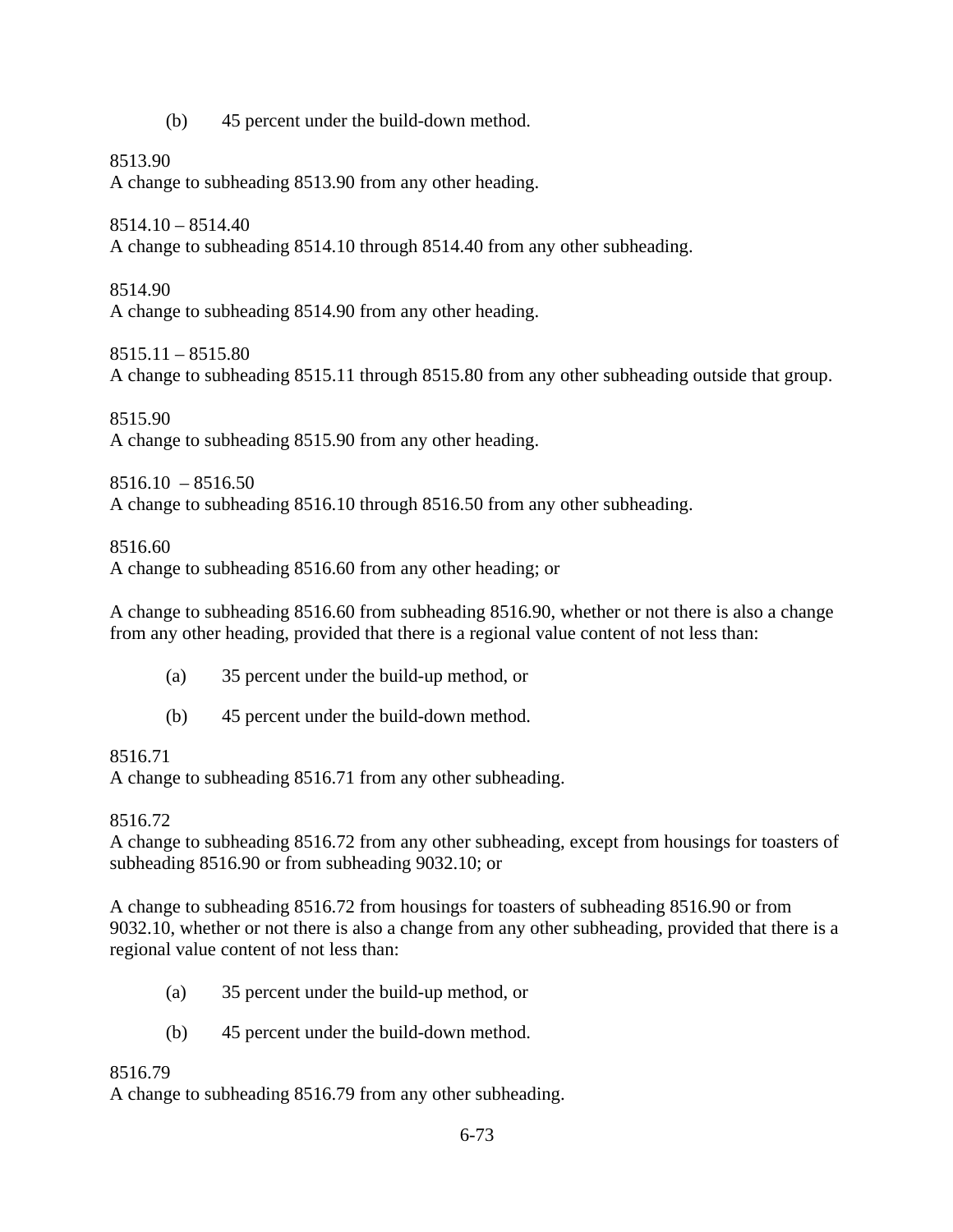### 8516.80 A change to subheading 8516.80 from any other heading; or

A change to subheading 8516.80 from subheading 8516.90, whether or not there is also a change from any other heading, provided that there is a regional value content of not less than:

- (a) 35 percent under the build-up method, or
- (b) 45 percent under the build-down method.

## 8516.90

A change to subheading 8516.90 from any other heading, or

No change in tariff classification is required, provided that there is a regional value content of not less than:

- (a) 35 percent under the build-up method, or
- (b) 45 percent under the build-down method.

8517.11 – 8517.90

A change to subheading 8517.11 through 8517.90 from any other subheading.

8518.10 – 8518.21

A change to subheading 8518.10 through 8518.21 from any other heading; or

A change to subheading 8518.10 through 8518.21 from subheading 8518.90, whether or not there is also a change from any other heading, provided that there is a regional value content of not less than:

- (a) 35 percent under the build-up method, or
- (b) 45 percent under the build-down method.

## 8518.22

A change to subheading 8518.22 from any other heading; or

A change to subheading 8518.22 from subheading 8518.29 or 8518.90, whether or not there is also a change from any other heading, provided that there is a regional value content of not less than:

- (a) 35 percent under the build-up method, or
- (b) 45 percent under the build-down method.

8518.29 – 8518.50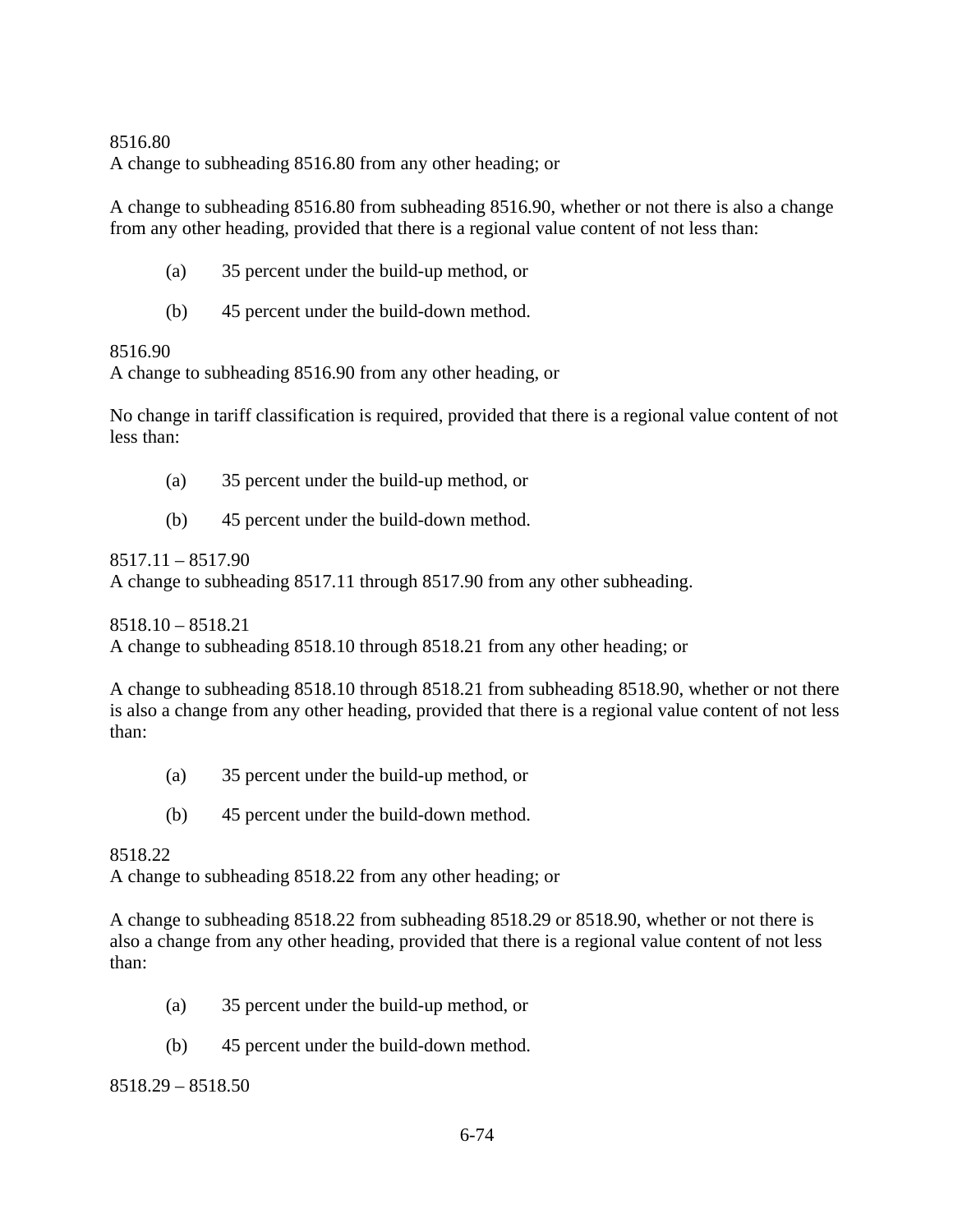A change to subheading 8518.29 through 8518.50 from any other heading; or

A change to subheading 8518.29 through 8518.50 from subheading 8518.90, whether or not there is also a change from any other heading, provided that there is a regional value content of not less than:

- (a) 35 percent under the build-up method, or
- (b) 45 percent under the build-down method.

#### 8518.90

A change to subheading 8518.90 from any other heading.

8519.10 – 8519.40

A change to subheading 8519.10 through 8519.40 from any other subheading.

8519.92 – 8519.93 A change to subheading 8519.92 through 8519.93 from any other subheading outside that group.

8519.99 A change to subheading 8519.99 from any other subheading.

8520.10 – 8520.20 A change to subheading 8520.10 through 8520.20 from any other subheading.

8520.32 – 8520.33 A change to subheading 8520.32 through 8520.33 from any other subheading outside that group.

8520.39 – 8520.90 A change to subheading 8520.39 through 8520.90 from any other subheading.

8521.10 – 8524.99 A change to subheading 8521.10 through 8524.99 from any other subheading.

8525.10 A change to subheading 8525.10 from any other subheading, except from subheading 8525.20.

8525.20 – 8525.40 A change to subheading 8525.20 through 8525.40 from any other subheading.

8526.10 – 8527.90 A change to subheading 8526.10 through 8527.90 from any other subheading.

#### 8528.12

A change to subheading 8528.12 from flat panel screen assemblies of subheading 8529.90 containing a digital micromirror device, or from any other heading, except from subheading 9013.80 or any other good of heading 85.29.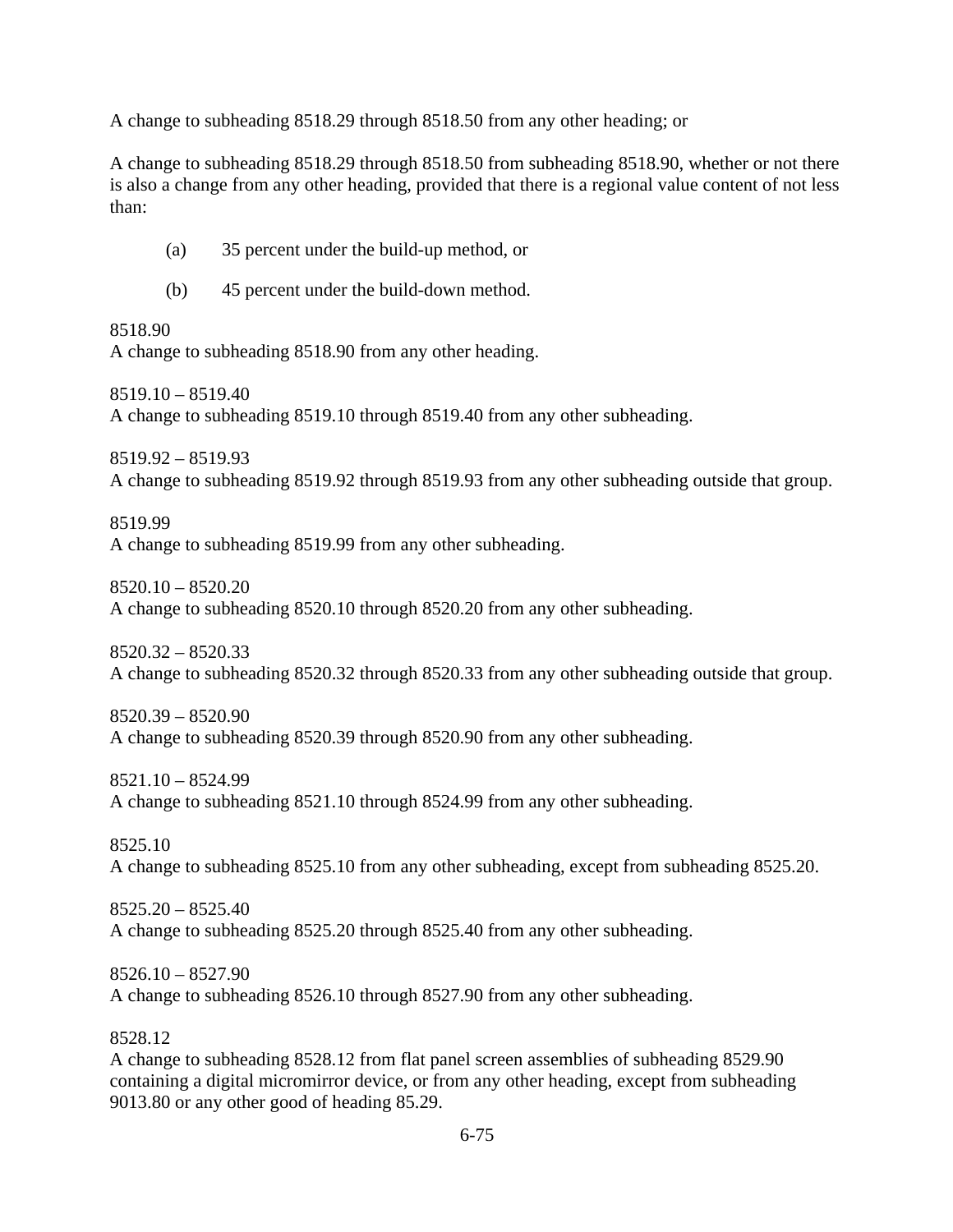A change to subheading 8528.12 from subheading 8529.90 or 9013.80, whether or not there is also a change from any other heading, provided that there is a regional value content of not less than:

- (a) 40 percent under the build-up method; or
- (b) 50 percent under the build-down method.

## 8528.13

A change to subheading 8528.13 from any other subheading.

### 8528.21

A change to subheading 8528.21 from flat panel screen assemblies of subheading 8529.90 containing a digital micromirror device, or from any other heading, except from subheading 9013.80 or any other good of heading 85.29.

A change to subheading 8528.21 from subheading 8529.90 or 9013.80, whether or not there is also a change from any other heading, provided that there is a regional value content of not less than:

- (a) 40 percent under the build-up method; or
- (b) 50 percent under the build-down method.

## 8528.22

A change to subheading 8528.22 from any other subheading.

## 8528.30

A change to subheading 8528.30 from flat panel screen assemblies of subheading 8529.90 containing a digital micromirror device, or from any other heading, except from subheading 9013.80 or any other good of heading 85.29.

A change to subheading 8528.30 from subheading 8529.90 or 9013.80, whether or not there is also a change from any other heading, provided that there is a regional value content of not less than:

- (a) 40 percent under the build-up method; or
- (b) 50 percent under the build-down method.

## 85.29

A change to heading 85.29 from any other heading; or

For subheading 8529.90, no change in tariff classification is required, provided that there is a regional value content of not less than: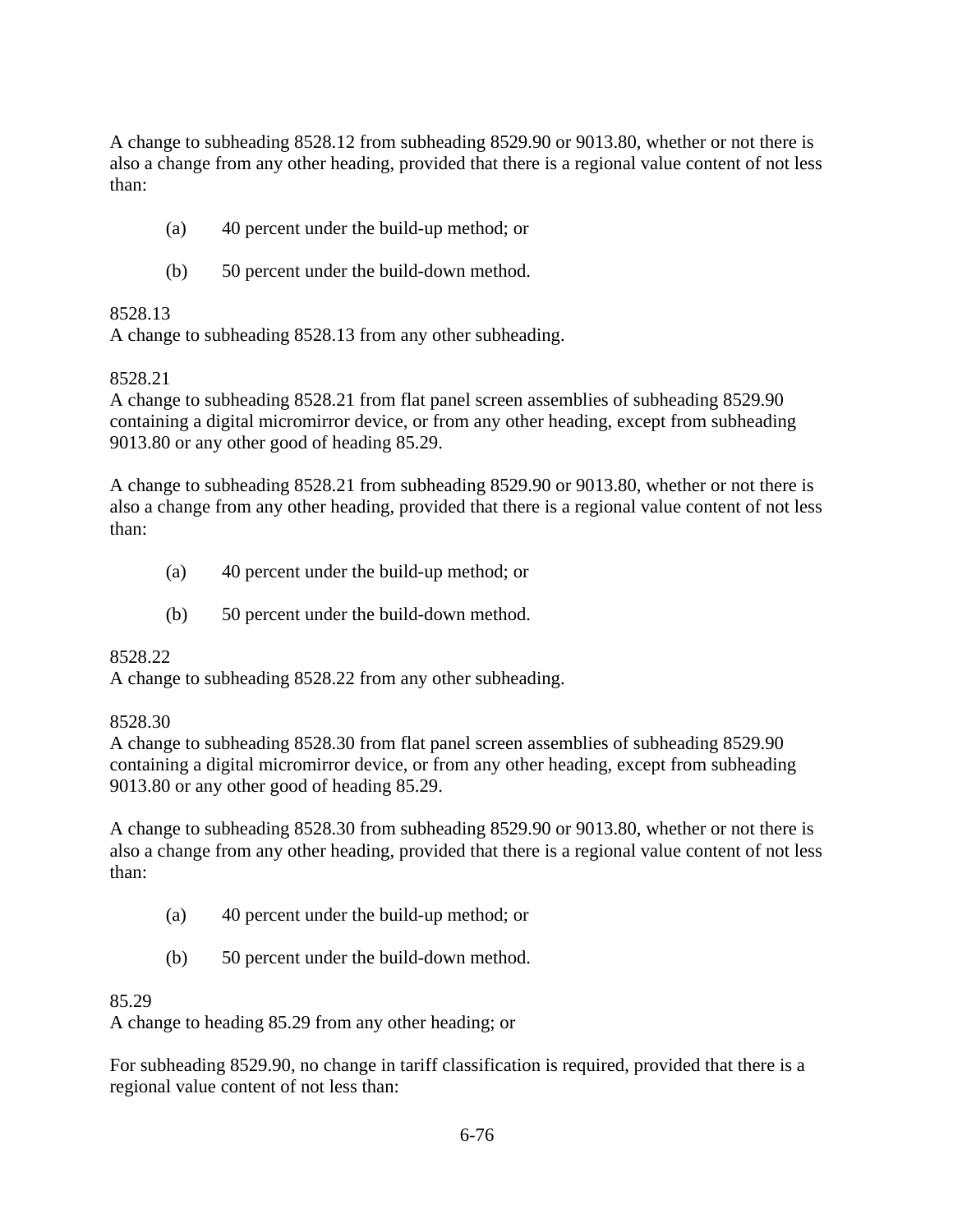- (a) 35 percent under the build-up method, or
- (b) 45 percent under the build-down method.

8530.10-8530.80

A change to subheading 8530.10 through 8530.80 from any other subheading.

8530.90 A change to subheading 8530.90 from any other heading.

8531.10 – 8531.80 A change to subheading 8531.10 through 8531.80 from any other subheading.

8531.90 A change to subheading 8531.90 from any other heading.

8532.10 – 8532.30 A change to subheading 8532.10 through 8532.30 from any other subheading.

8532.90

A change to subheading 8532.90 from any other heading.

8533.10 – 8533.40

A change to subheading 8533.10 through 8533.40 from any other subheading.

8533.90

A change to subheading 8533.90 from any other heading.

85.34

A change to heading 85.34 from any other heading; or

No change in tariff classification is required, provided that there is a regional value content of not less than:

- (a) 30 percent under the build-up method, or
- (b) 35 percent under the build-down method.

8535.10 – 8536.90

A change to subheading 8535.10 through 8536.90 from any other subheading.

 $85.37 - 85.38$ 

A change to heading 85.37 through 85.38 from any other heading.

8539.10 – 8539.49 A change to subheading 8539.10 through 8539.49 from any other subheading.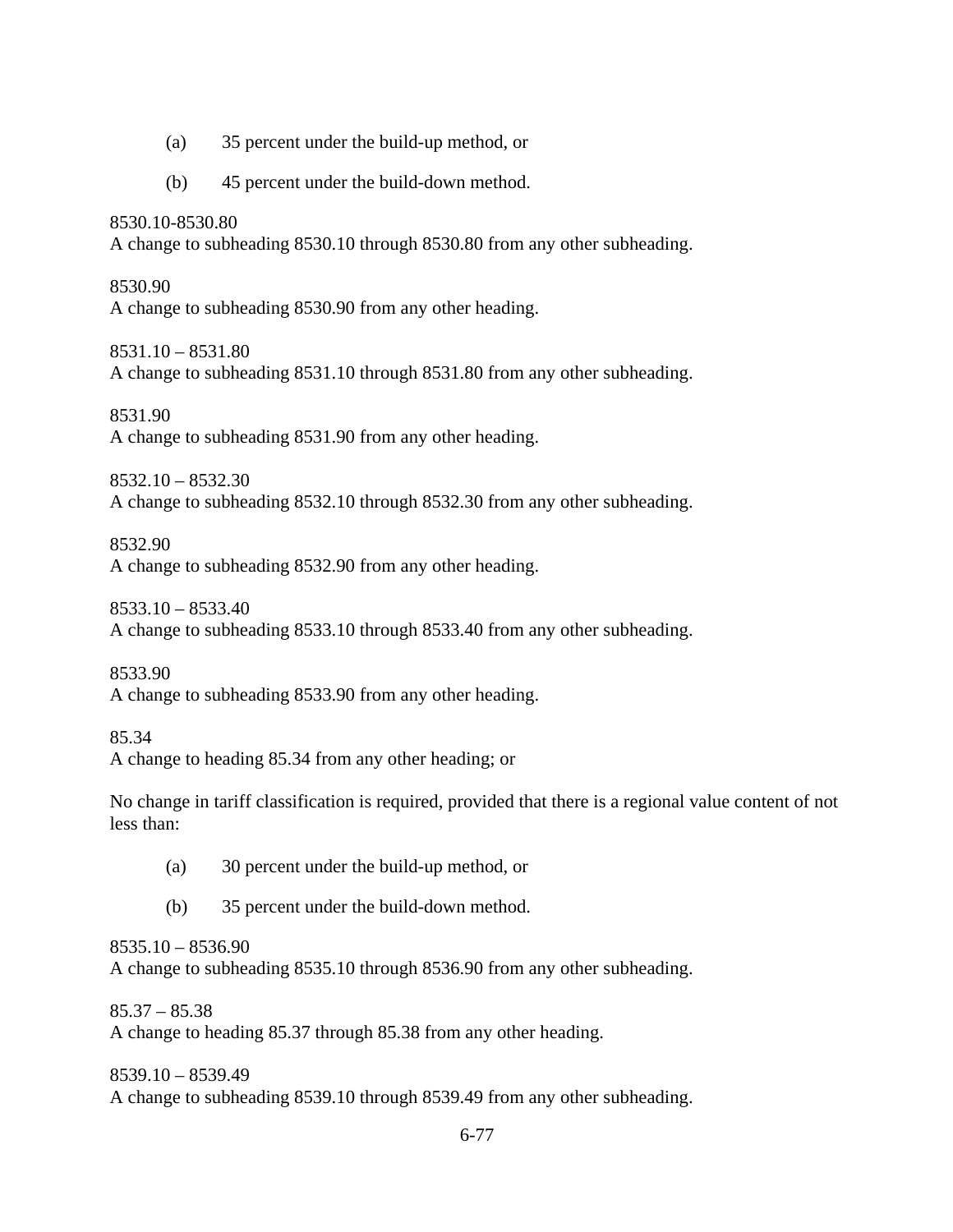#### 8539.90

A change to subheading 8539.90 from any other heading.

# 8540.11

A change to subheading 8540.11 from any other subheading, except from subheading 7011.20 or 8540.91

## 8540.12

A change to subheading 8540.12 from any other subheading.

# 8540.20

A change to subheading 8540.20 from any other heading; or

A change to subheading 8540.20 from subheading 8540.91 through 8540.99, whether or not there is also a change from any other heading, provided that there is a regional value content of not less than:

- (a) 35 percent under the build-up method, or
- (b) 45 percent under the build-down method.

8540.40 – 8540.60

A change to subheading 8540.40 through 8540.60 from any other subheading outside that group.

8540.71 – 8540.89 A change to subheading 8540.71 through 8540.89 from any other subheading.

8540.91

A change to subheading 8540.91 from any other heading.

8540.99

A change to subheading 8540.99 from any other subheading, or

No change in tariff classification is required, provided that there is a regional value content of not less than:

- (a) 35 percent under the build-up method, or
- (b) 45 percent under the build-down method.

# 8541.10- 8542.90

A change to assembled semiconductor devices, integrated circuits or microassemblies of subheading 8541.10 through 8542.90 from unmounted chips, wafers or dice of subheading 8541.10 through 8542.90 or from any other subheading; or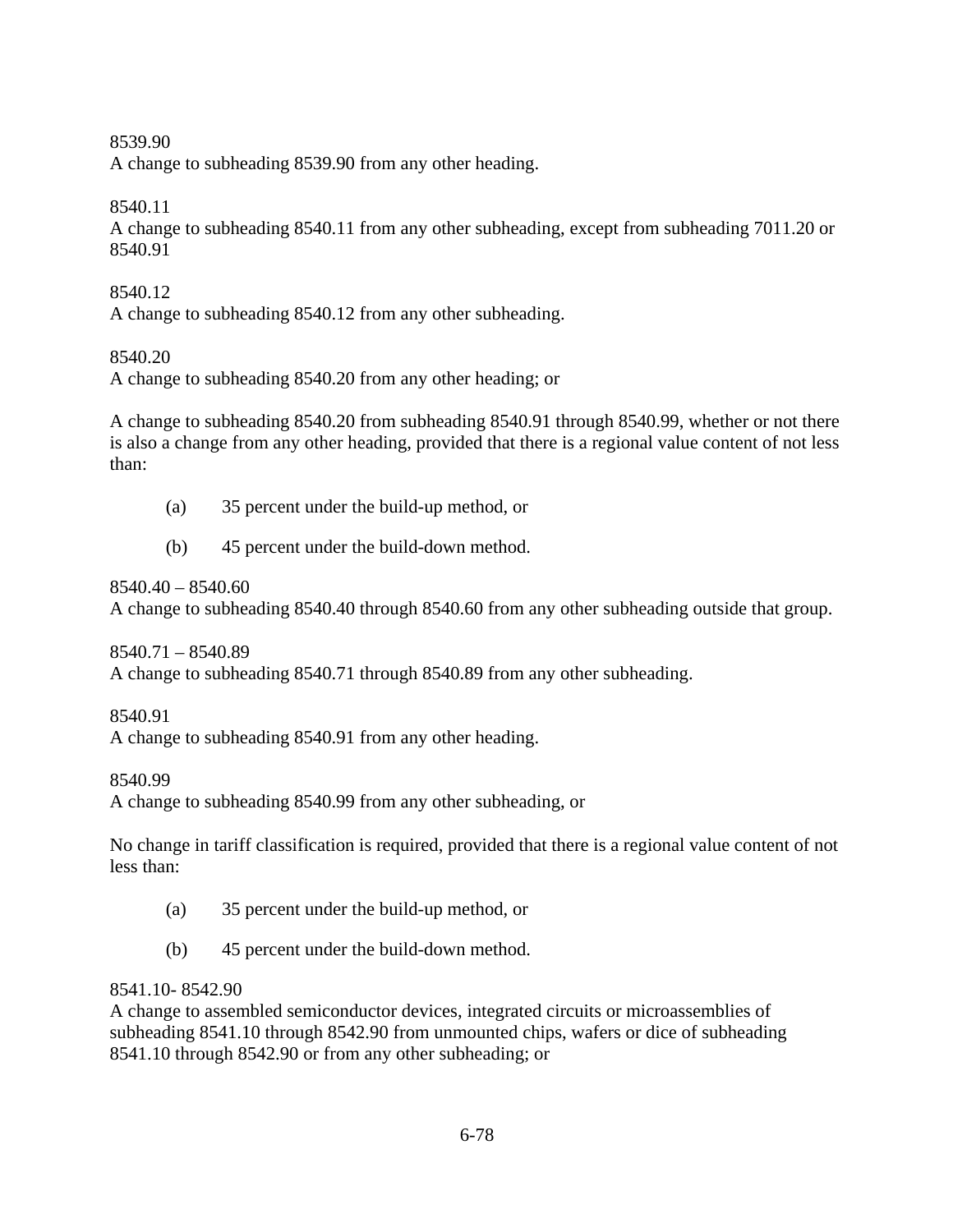A change to any other good of subheading 8541.10 through 8542.90 from any other subheading; or

No change in tariff classification is required, provided that there is a regional value content of not less than:

- (a) 30 percent under the build-up method, or
- (b) 35 percent under the build-down method.

## 8543.11

A change to subheading 8543.11 from any other subheading.

8543.19

A change to subheading 8543.19 from any other subheading, except from 8543.11.

8543.20 – 8543.30

A change to subheading 8543.20 through 8543.30 from any other subheading.

8543.40 – 8543.89

A change to subheading 8543.40 through 8543.89 from any other subheading outside that group.

8543.90

A change to subheading 8543.90 from any other heading.

8544.11

A change to subheading 8544.11 from any other subheading, provided that there is a regional value content of not less than:

- (a) 35 percent under the build-up method, or
- (b) 45 percent under the build-down method.

## 8544.19

A change to subheading 8544.19 from any other subheading, provided that there is a regional value content of not less than:

- (a) 35 percent under the build-up method, or
- (b) 45 percent under the build-down method.

## 8544.20

A change to subheading 8544.20 from any other subheading, except from subheading 8544.11 through 8544.60 and heading 74.08, 74.13, 76.05 or 76.14; or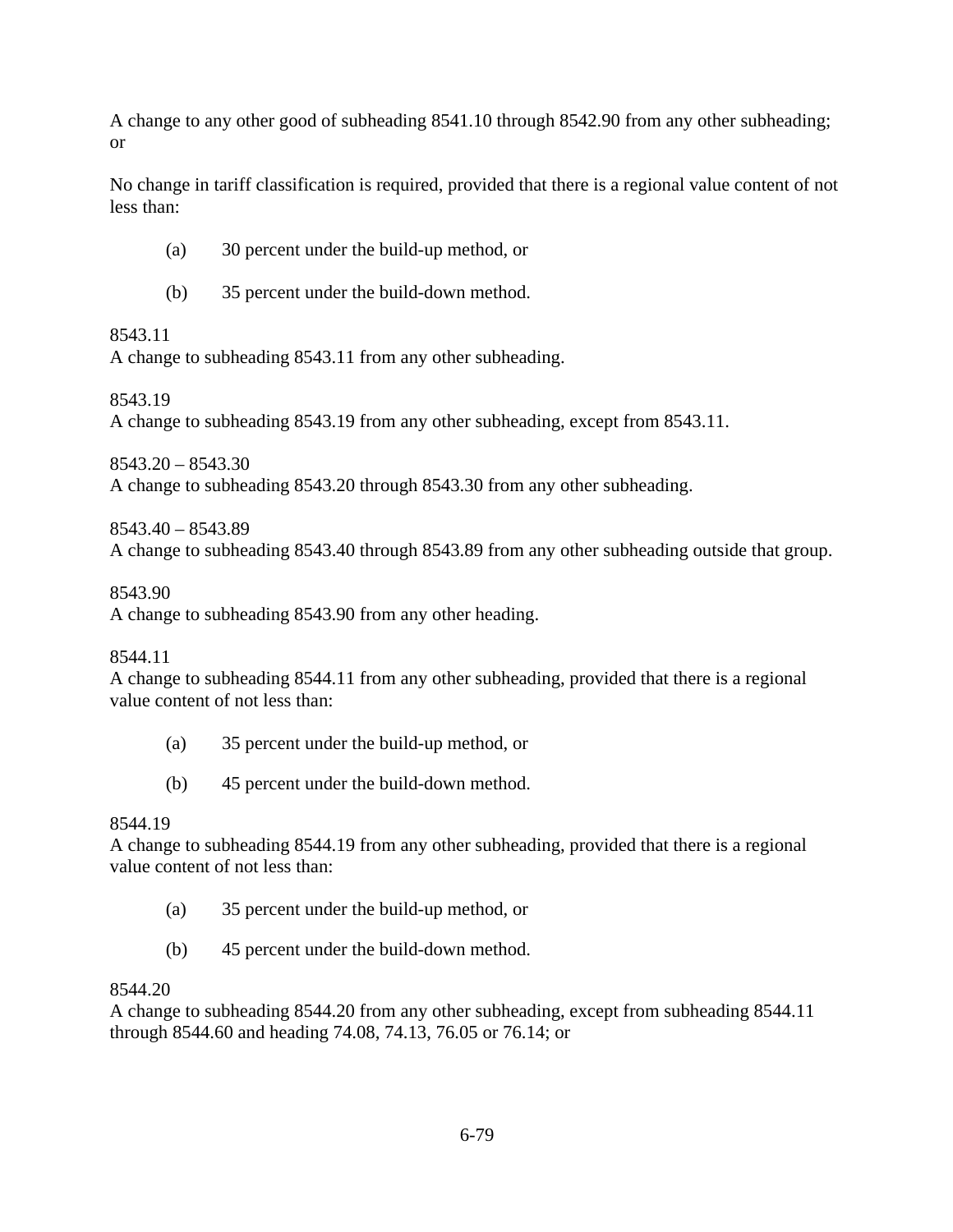A change to subheading 8544.20 from subheading 8544.11 through 8544.60 or from heading 74.08, 74.13, 76.05 or 76.14, whether or not there is also a change from any other subheading, provided that there is also a regional value content of not less than:

- (a) 35 percent under the build-up method, or
- (b) 45 percent under the build-down method.

8544.30 – 8544.49

A change to subheading 8544.30 through 8544.49 from any other heading; or

A change to subheading 8544.30 through 8544.49 from any other subheading, provided that there is also a regional value content of not less than:

- (a) 35 percent under the build-up method, or
- (b) 45 percent under the build-down method.

 $8544.51 - 8544.59$ 

A change to subheading 8544.51 through 8544.59 from any heading.

8544.60

A change to subheading 8544.60 from any other subheading, provided that there is also a regional value content of not less than:

- (a) 35 percent under the build-up method, or
- (b) 45 percent under the build-down method.

8544.70

A change to subheading 8544.70 from any other subheading.

8545.11 – 8545.90

A change to subheading 8545.11 through 8545.90 from any other heading.

85.46

A change to heading 85.46 from any other heading.

8547.10 – 8547.90 A change to subheading 8547.10 through 8547.90 from any other subheading.

85.48

A change to heading 85.48 from any other heading.

#### **Section XVII Vehicles, Aircraft, Vessels and Associated Transport Equipment (Chapter 86-89)**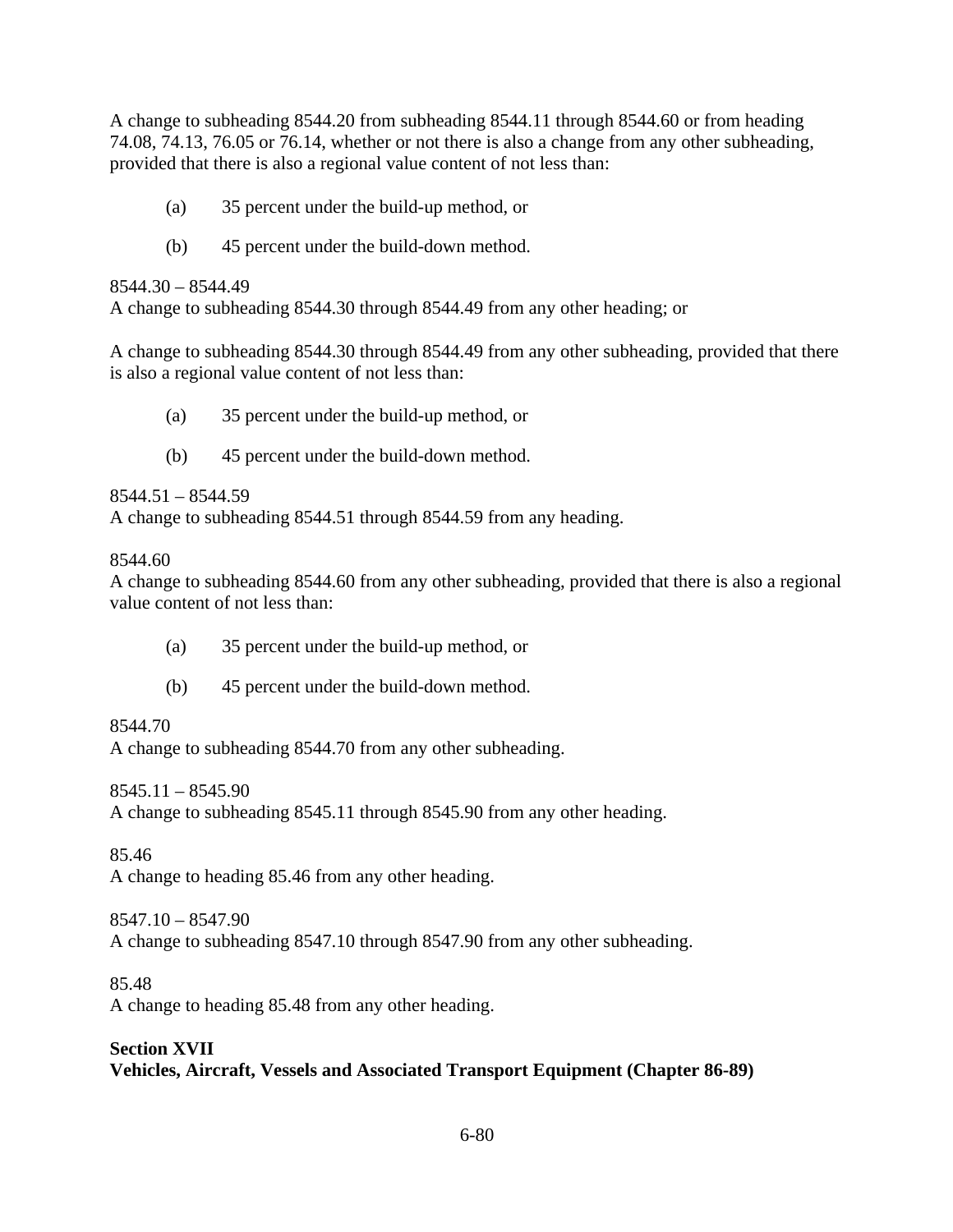**Chapter 86** 

**Railway or Tramway Locomotives, Rolling-Stock and Parts Thereof; Railway or Tramway Track Fixtures and Fittings and Parts Thereof; Mechanical (Including Electro-Mechanical) Traffic Signalling Equipment of all Kinds** 

 $86.01 - 86.02$ A change to heading 86.01 through 86.02 from any other heading.

 $86.03 - 86.06$ A change to heading 86.03 through 86.06 from any other heading, except from heading 86.07; or

A change to heading 86.03 through 86.06 from heading 86.07, whether or not there is also a change from any other heading, provided that there is a regional value content of not less than:

- (a) 35 percent under the build-up method, or
- (b) 45 percent under the build-down method.

8607.11 – 8607.12 A change to subheading 8607.11 through 8607.12 from any subheading outside that group.

8607.19

A change to axles of subheading 8607.19 from parts of axles of subheading 8607.19; or

A change to wheels, whether or not fitted with axles, of subheading 8607.19 from parts of axles or parts of wheels of subheading 8607.19; or

A change to subheading 8607.19 from any other subheading; or

No change in tariff classification is required, provided that there is a regional value content of not less than:

- (a) 30 percent under the build-up method, or
- (b) 35 percent under the build-down method.

8607.21 – 8607.99 A change to subheading 8607.21 through 8607.99 from any other heading.

86.08 – 86.09 A change to heading 86.08 through 86.09 from any other heading.

#### **Chapter 87 Vehicles Other Than Railway or Tramway Rolling-Stock, and Parts and Accessories Thereof**

87.01 – 87.06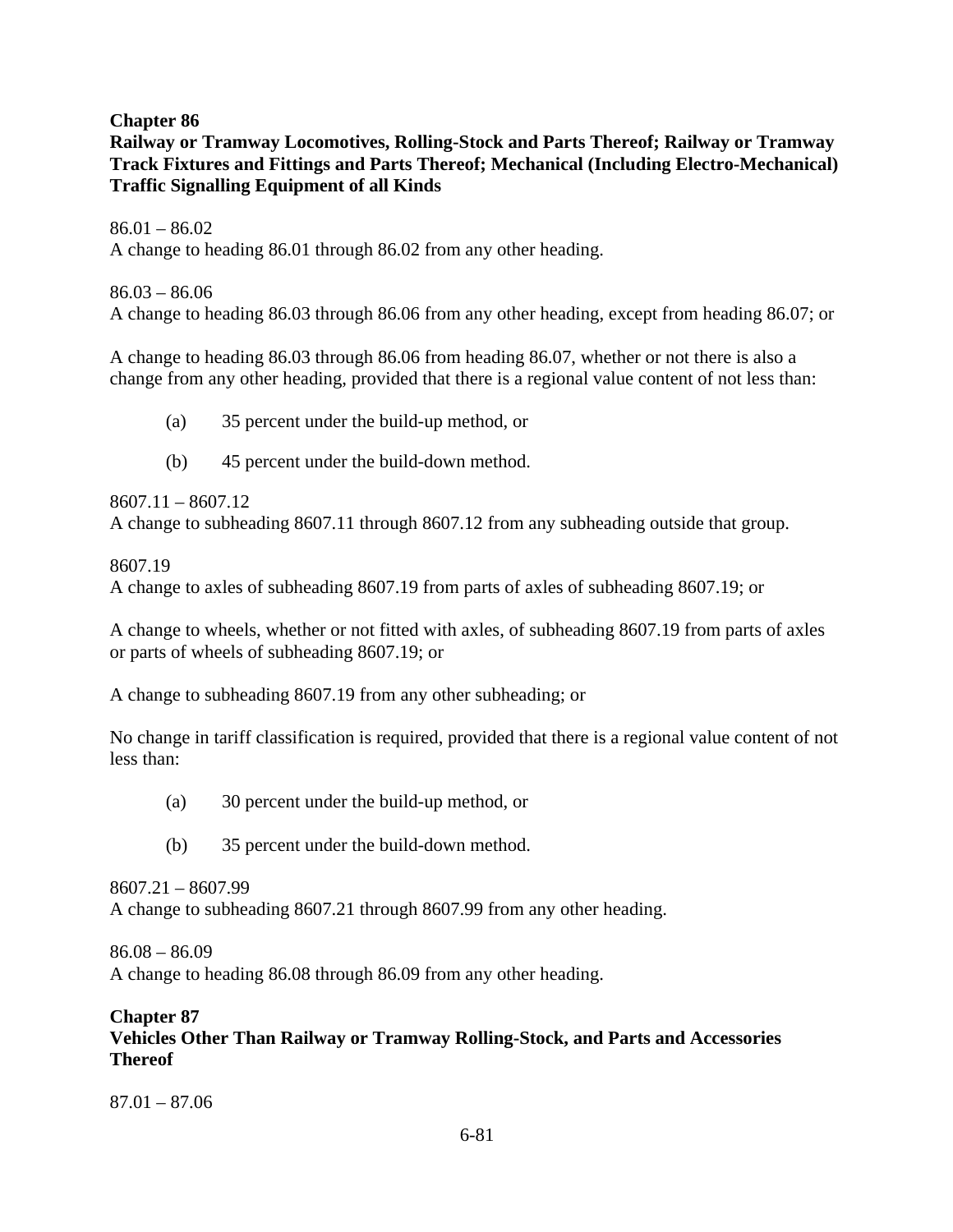No change in tariff classification is required, provided that there is a regional value content of not less than:

- (a) 35 percent under the build-up method; or
- (b) 55 percent under the build-down method; or
- (c) 35 percent under the net cost method.

### 87.07

A change to heading 87.07 from any other heading; or

No change in tariff classification is required, provided that there is a regional value content of not less than:

- (a) 35 percent under the build-up method; or
- (b) 55 percent under the build-down method; or
- (c) 35 percent under the net cost method.

### 8708.10 – 8708.99

A change to subheading 8708.10 through 8708.99 from any other subheading; or

No change in tariff classification is required, provided that there is a regional value content of not less than:

- (a) 35 percent under the build-up method; or
- (b) 55 percent under the build-down method; or
- (c) 35 percent under the net cost method.

8709.11 – 8709.19

A change to subheading 8709.11 through 8709.19 from any other heading; or

A change to subheading 8709.11 through 8709.19 from subheading 8709.90, whether or not there is also a change from any other heading, provided that there is a regional value content of not less than:

- (a) 40 percent under the build-up method, or
- (b) 50 percent under the build-down method.

## 8709.90

A change to subheading 8709.90 from any other heading; or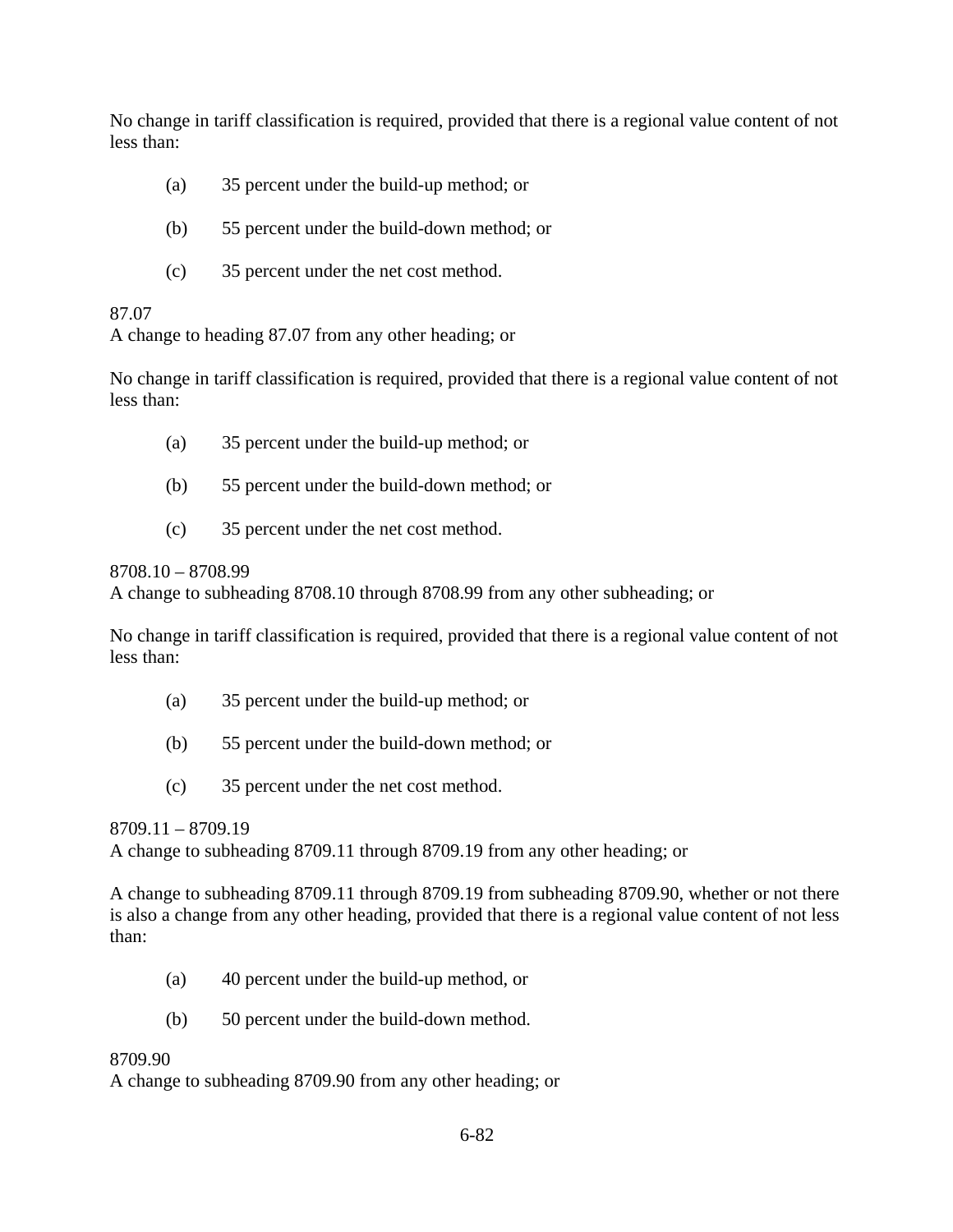No change in tariff classification is required, provided that there is a regional value content of not less than:

- (a) 40 percent under the build-up method, or
- (b) 50 percent under the build-down method.

### 87.10

A change to heading 87.10 from any other heading.

### 87.11 - 87.13

A change to heading 87.11 through 87.13 from any other heading, except from heading 87.14; or

A change to heading 87.11 through 87.13 from heading 87.14, whether or not there is also a change from any other heading, provided there is a regional value content of not less than:

- (a) 35 percent under the build-up method, or
- (b) 45 percent under the build-down method.

## 8714.11 – 8714.96

A change to subheading 8714.11 through 8714.96 from any other heading; or

A change to subheading 8714.11 through 8714.96 from subheading 8714.99, whether or not there is also a change from any other heading, provided that there is a regional value content of not less than:

- (a) 40 percent under the build-up method, or
- (b) 50 percent under the build-down method.

## 8714.99

A change to subheading 8714.99 from any other heading.

87.15 A change to heading 87.15 from any other heading.

8716.10 – 8716.80 A change to subheading 8716.10 through 8716.80 from any other heading; or

A change to subheading 8716.10 through 8716.80 from subheading 8716.90, whether or not there is also a change from any other heading, provided that there is a regional value content of not less than:

- (a) 35 percent under the build-up method, or
- (b) 45 percent under the build-down method.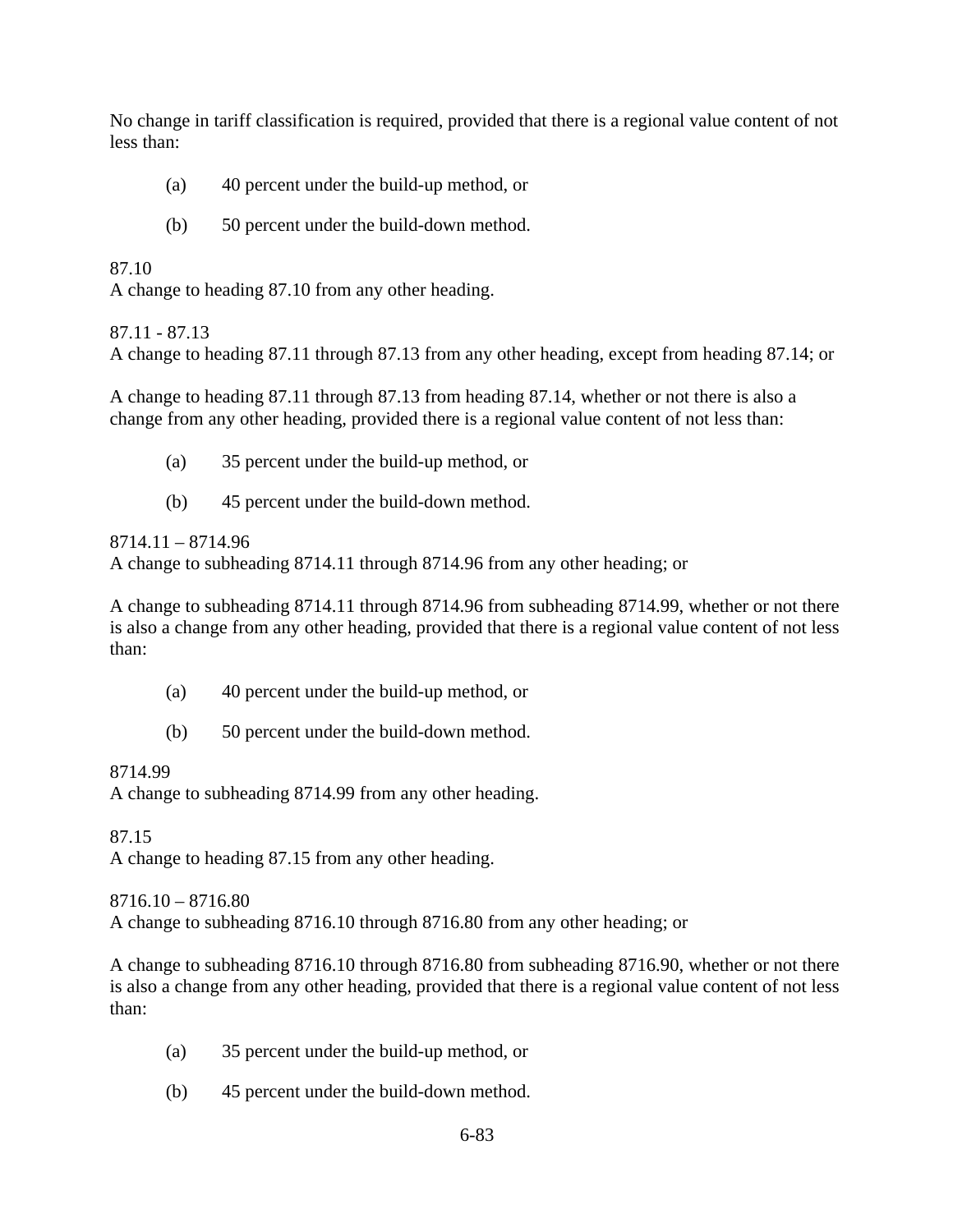8716.90 A change to subheading 8716.90 from any other heading.

#### **Chapter 88 Aircraft, Spacecraft, and Parts Thereof**

8801.10 – 8803.90 A change to subheading 8801.10 through 8803.90 from any other subheading.

88.04 – 88.05 A change to heading 88.04 through 88.05 from any other heading.

# **Chapter 89 Ships, Boats and Floating Structures**

89.01 – 89.02 A change to heading 89.01 through 89.02 from any other chapter; or

A change to heading 89.01 through 89.02 from any other heading, provided that there is a regional value content of not less than:

- (a) 35 percent under the build-up method, or
- (b) 45 percent under the build-down method.

89.03

A change to heading 89.03 from any other heading.

# 89.04 – 89.05

A change to heading 89.04 through 89.05 from any other chapter; or

A change to heading 89.04 through 89.05 from any other heading, provided that there is a regional value content of not less than:

- (a) 35 percent under the build-up method, or
- (b) 45 percent under the build-down method.

89.06 - 89.08

A change to heading 89.06 through 89.08 from any other heading.

# **Section XVIII**

**Optical, Photographic, Cinematographic, Measuring, Checking, Precision, Medical or Surgical Instruments and Apparatus; Clocks and Watches; Musical Instruments; Parts and Accessories Thereof (Chapter 90-92)** 

**Chapter 90**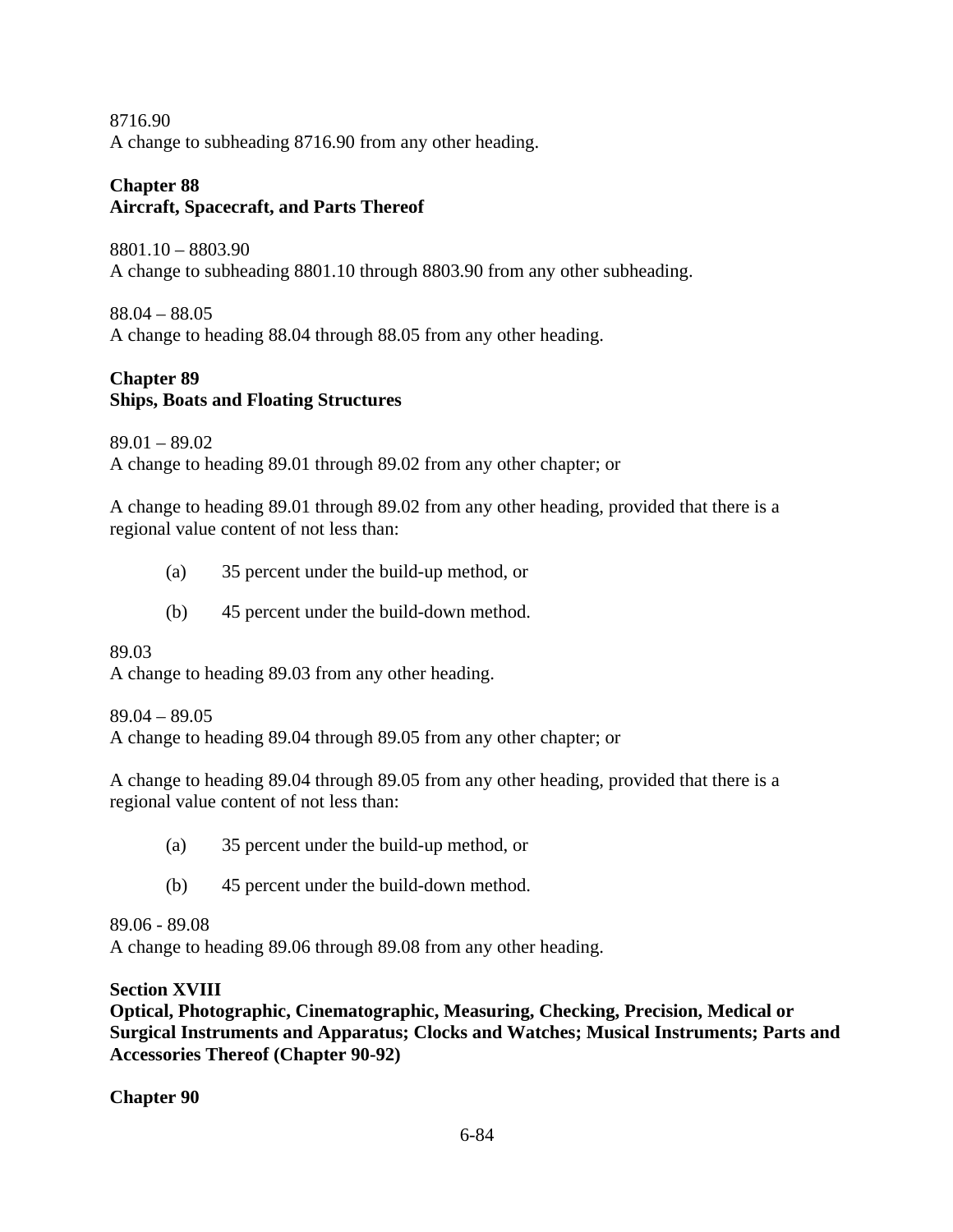### **Optical, Photographic, Cinematographic, Measuring, Checking, Precision, Medical or Surgical Instruments and Apparatus; Parts and Accessories Thereof**

9001.10

A change to subheading 9001.10 from any other chapter, except from heading 70.02; or

A change to subheading 9001.10 from heading 70.02, whether or not there is also a change from any other chapter, provided that there is a regional value content of not less than:

- (a) 35 percent under the build-up method, or
- (b) 45 percent under the build-down method.

9001.20 – 9001.90

A change to subheading 9001.20 through 9001.90 from any other heading.

9002.11 – 9002.90

A change to subheading 9002.11 through 9002.90 from any other heading, except from heading 90.01; or

A change to subheading 9002.11 through 9002.90 from heading 90.01, whether or not there is also a change from any other heading, provided that there is a regional value content of not less than:

- (a) 35 percent under the build-up method, or
- (b) 45 percent under the build-down method.

## 9003.11 – 9003.19

A change to subheading 9003.11 through 9003.19 from any other subheading, except from subheading 9003.90; or

A change to subheading 9003.11 through 9003.19 from subheading 9003.90, whether or not there is also a change from any other subheading, provided that there is a regional value content of not less than:

- (a) 35 percent under the build-up method, or
- (b) 45 percent under the build-down method.

## 9003.90

A change to subheading 9003.90 from any other heading.

## 9004.10

A change to subheading 9004.10 from any other chapter; or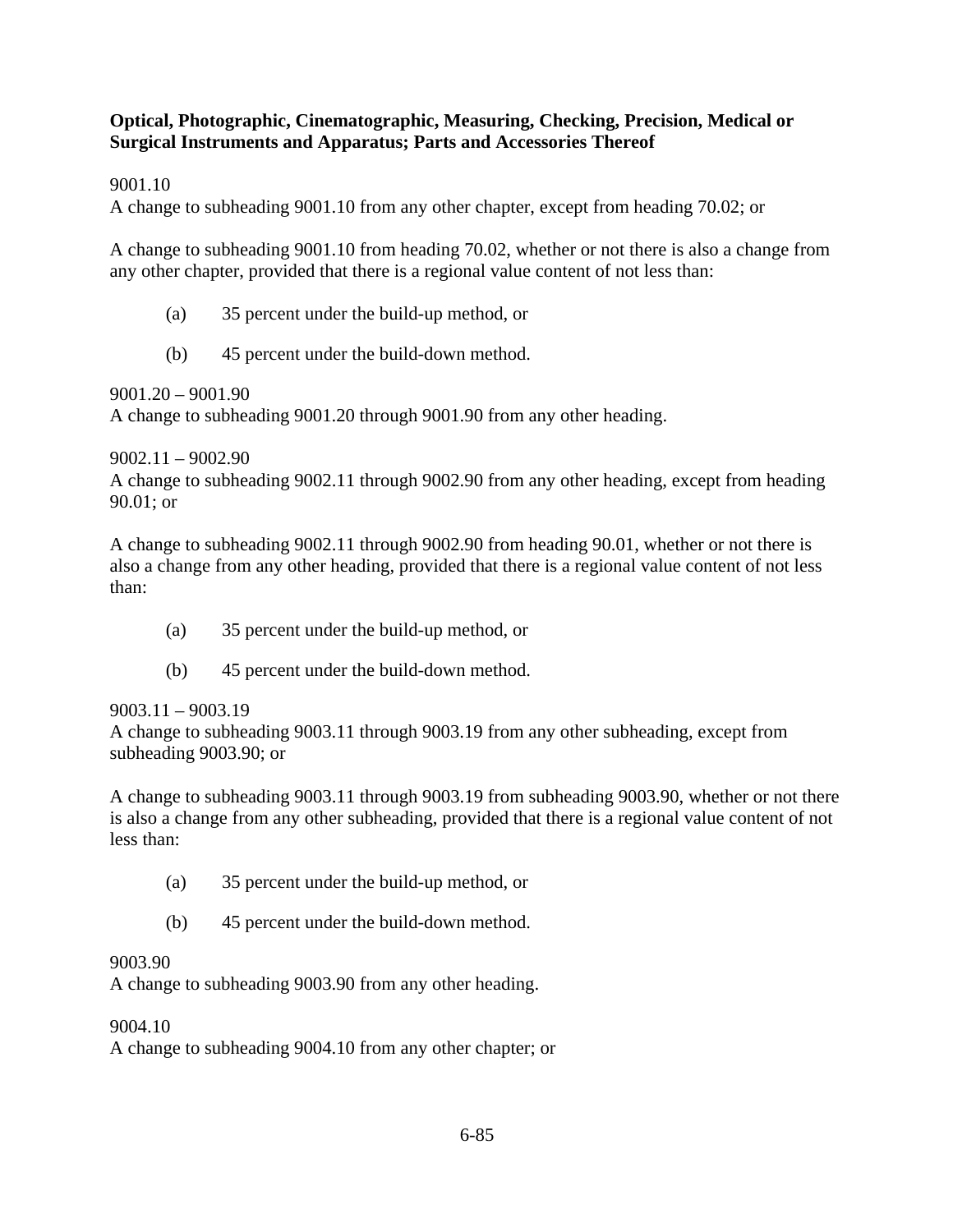A change to subheading 9004.10 from any other heading, provided that there is a regional value content of not less than:

- (a) 35 percent under the build-up method, or
- (b) 45 percent under the build-down method.

### 9004.90

A change to heading 9004.90 from any other heading, except from subheading 9001.40 or 9001.50.

## 9005.10

A change to subheading 9005.10 from any other subheading.

### 9005.80

A change to subheading 9005.80 from any subheading, except from heading 90.01 through 90.02 or subheading 9005.90; or

A change to subheading 9005.80 from subheading 9005.90, whether or not there is also a change from any other heading, provided that there is a regional value content of not less than:

- (a) 35 percent under the build-up method, or
- (b) 45 percent under the build-down method.

## 9005.90

A change to subheading 9005.90 from any other heading.

#### 9006.10 – 9006.69

A change to subheading 9006.10 through 9006.69 from any other heading; or

A change to subheading 9006.10 through 9006.69 from any other subheading, provided that there is a regional value content of not less than:

- (a) 35 percent under the build-up method, or
- (b) 45 percent under the build-down method.

## 9006.91 – 9006.99

A change to subheading 9006.91 through 9006.99 from any other heading**.** 

9007.11 – 9007.20

A change to subheading 9007.11 through 9007.20 from any other heading; or

A change to subheading 9007.11 through 9007.20 from any other subheading, provided that there is a regional value content of not less than: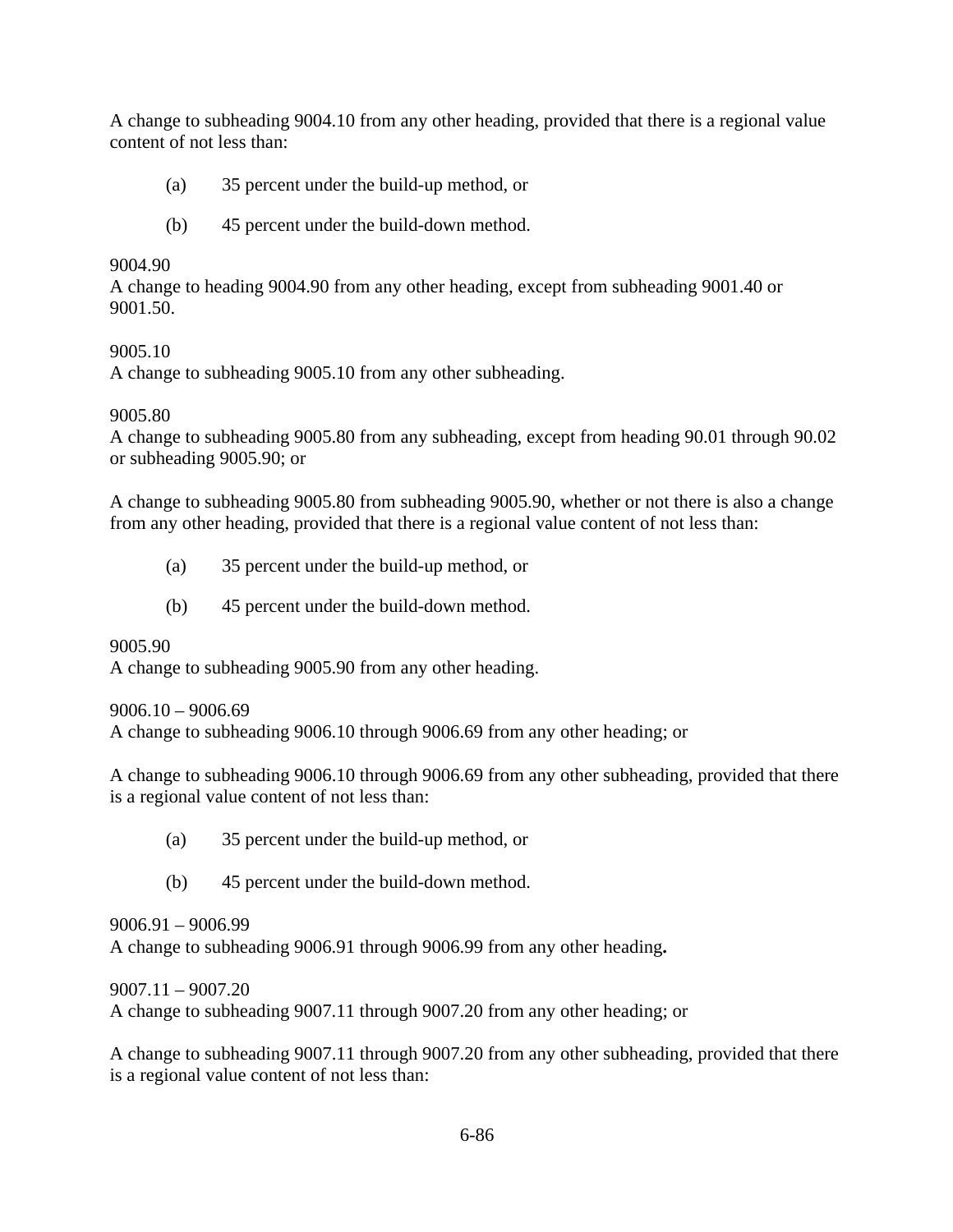- (a) 35 percent under the build-up method, or
- (b) 45 percent under the build-down method.

### 9007.91 – 9007.92

A change to subheading 9007.91 through 9007.92 from any other heading; or

For subheading 9007.92, no change in tariff classification is required, provided that there is a regional value content of not less than:

- (a) 35 percent under the build-up method, or
- (b) 45 percent under the build-down method.

9008.10 – 9008.40

A change to subheading 9008.10 through 9008.40 from any other heading, or

A change to subheading 9008.10 through 9008.40 from any other subheading, provided that there is a regional value content of not less than:

- (a) 35 percent under the build-up method, or
- (b) 45 percent under the build-down method.

## 9008.90

A change to subheading 9008.90 from any other heading.

9009.11

A change to subheading 9009.11 from any other subheading.

9009.12

A change to subheading 9009.12 from any other subheading, except from subheading 9009.91; or

A change to subheading 9009.12 from subheading 9009.91, whether or not there is also a change from any other subheading, provided that there is a regional value content of not less than:

- (a) 35 percent under the build-up method, or
- (b) 45 percent under the build-down method.

9009.21 – 9009.99

A change to subheading 9009.21 through 9009.99 from any other subheading.

9010.10 – 9010.60

A change to subheading 9010.10 through 9010.60 from any other heading; or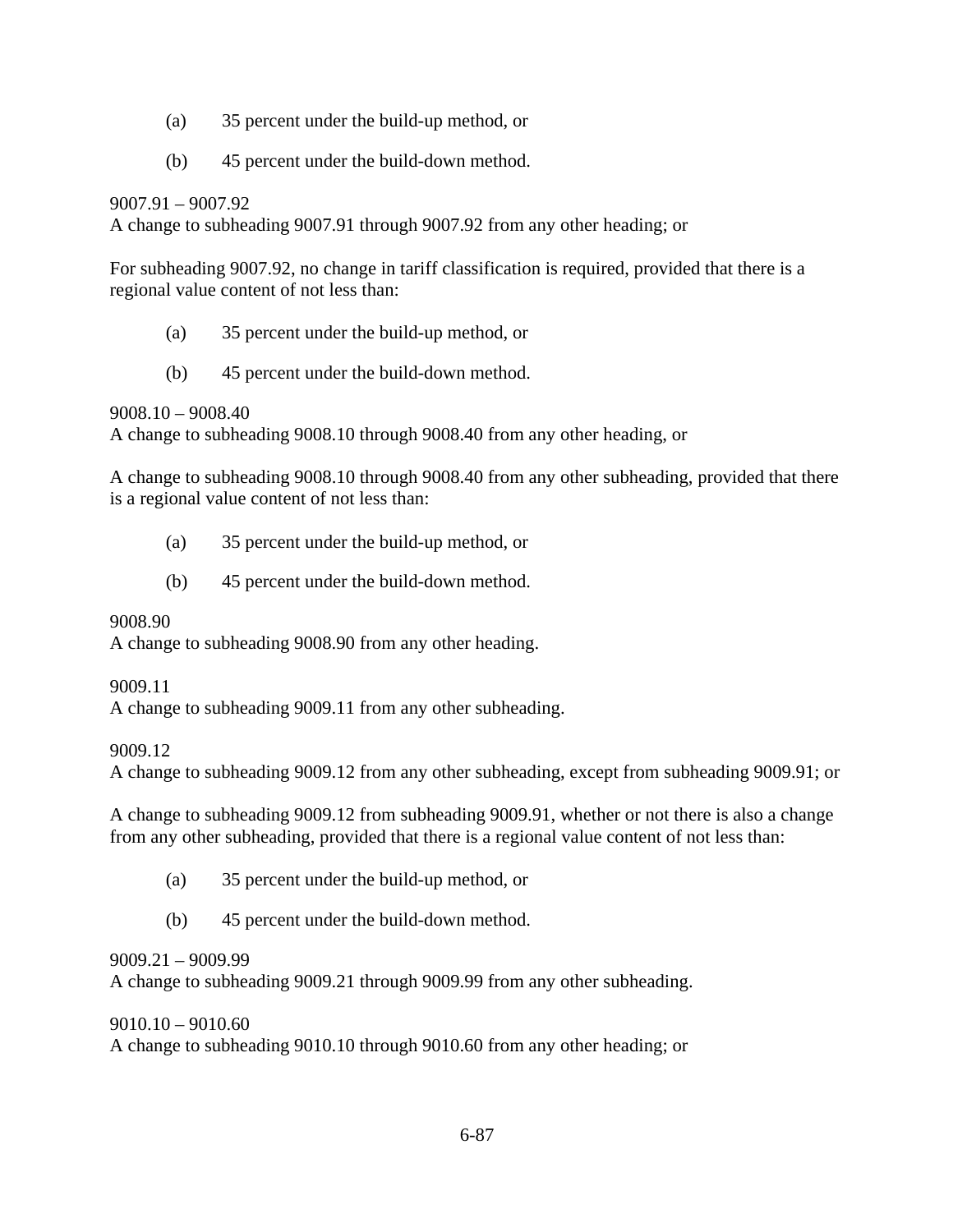A change to subheading 9010.10 through 9010.60 from subheading 9010.90, whether or not there is also a change from any other heading, provided that there is a regional value content of not less than:

- (a) 35 percent under the build-up method, or
- (b) 45 percent under the build-down method.

#### 9010.90

A change to subheading 9010.90 from any other heading.

#### 9011.10 – 9011.80

A change to subheading 9011.10 through 9011.80 from any other heading; or

A change to subheading 9011.10 through 9011.80 from any other subheading, provided that there is a regional value content of not less than:

- (a) 35 percent under the build-up method, or
- (b) 45 percent under the build-down method.

#### 9011.90

A change to subheading 9011.90 from any other heading.

#### 9012.10

A change to subheading 9012.10 from any other heading; or

A change to subheading 9012.10 from subheading 9012.90, whether or not there is also change from any other heading, provided that there is a regional value content of not less than:

- (a) 35 percent under the build-up method, or
- (b) 45 percent under the build-down method.

### 9012.90

A change to subheading 9012.90 from any other heading.

#### 9013.10

A change to subheading 9013.10 from any other heading; or

A change to subheading 9013.10 from any other subheading, provided that there is a regional value content of not less than:

- (a) 35 percent under the build-up method, or
- (b) 45 percent under the build-down method.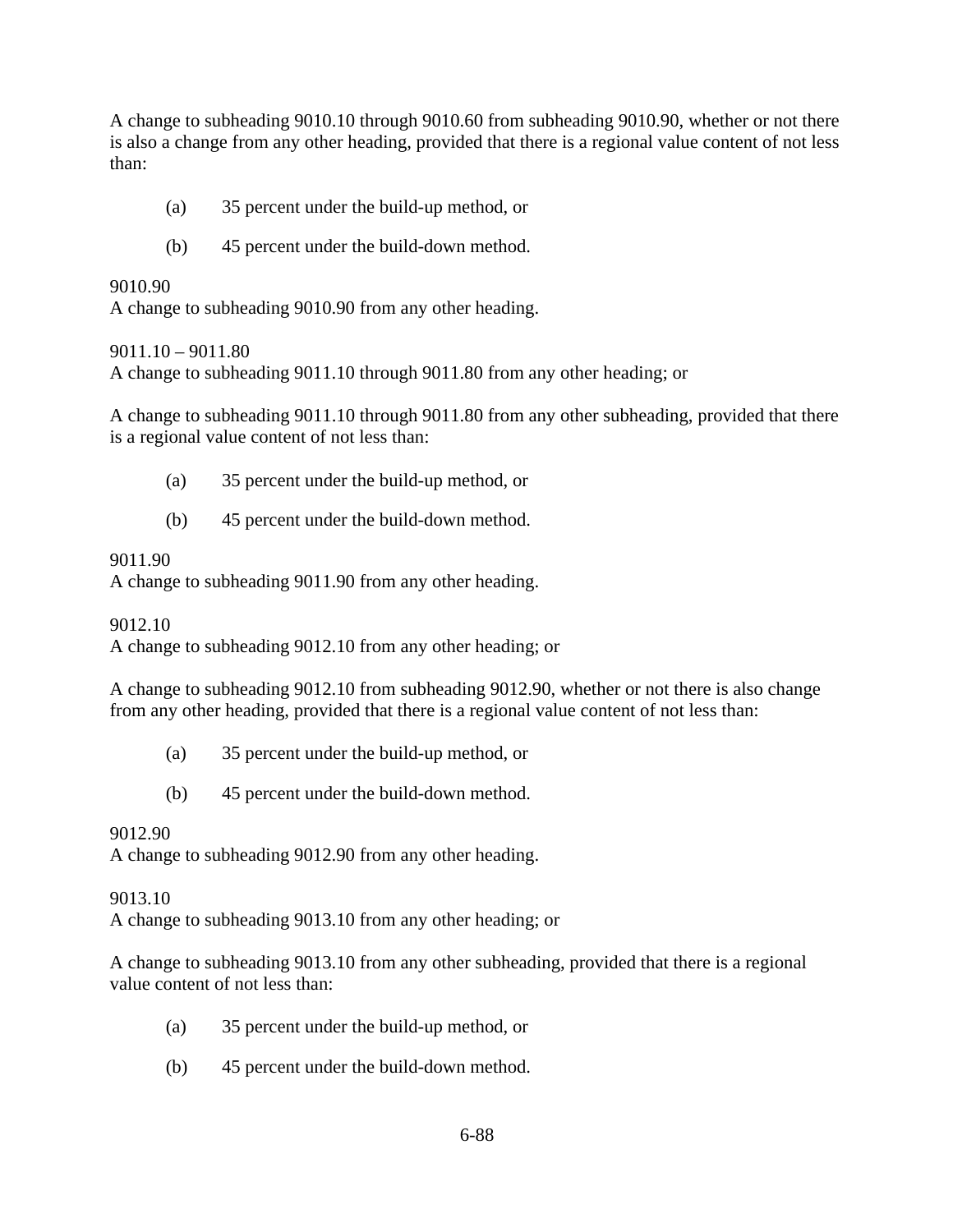#### 9013.20

A change to subheading 9013.20 from any other subheading.

#### 9013.80

A change to subheading 9013.80 from any other heading; or

A change to subheading 9013.80 from any other subheading, provided that there is a regional value content of not less than:

- (a) 35 percent under the build-up method, or
- (b) 45 percent under the build-down method.

#### 9013.90

A change to subheading 9013.90 from any other heading.

9014.10 – 9014.80

A change to subheading 9014.10 through 9014.80 from any other heading; or

A change to subheading 9014.10 through 9014.80 from any other subheading, provided that there is a regional value content of not less than:

- (a) 35 percent under the build-up method, or
- (b) 45 percent under the build-down method.

#### 9014.90

A change to subheading 9014.90 from any other heading.

 $9015.10 - 9015.80$ 

A change to subheading 9015.10 through 9015.80 from any other heading; or

A change to subheading 9015.10 through 9015.80 from any other subheading, provided that there is a regional value content of not less than:

- (a) 35 percent under the build-up method, or
- (b) 45 percent under the build-down method.

#### 9015.90

A change to subheading 9015.90 from any other heading; or

No change in tariff classification is required, provided that there is a regional value content of not less than:

(a) 35 percent under the build-up method, or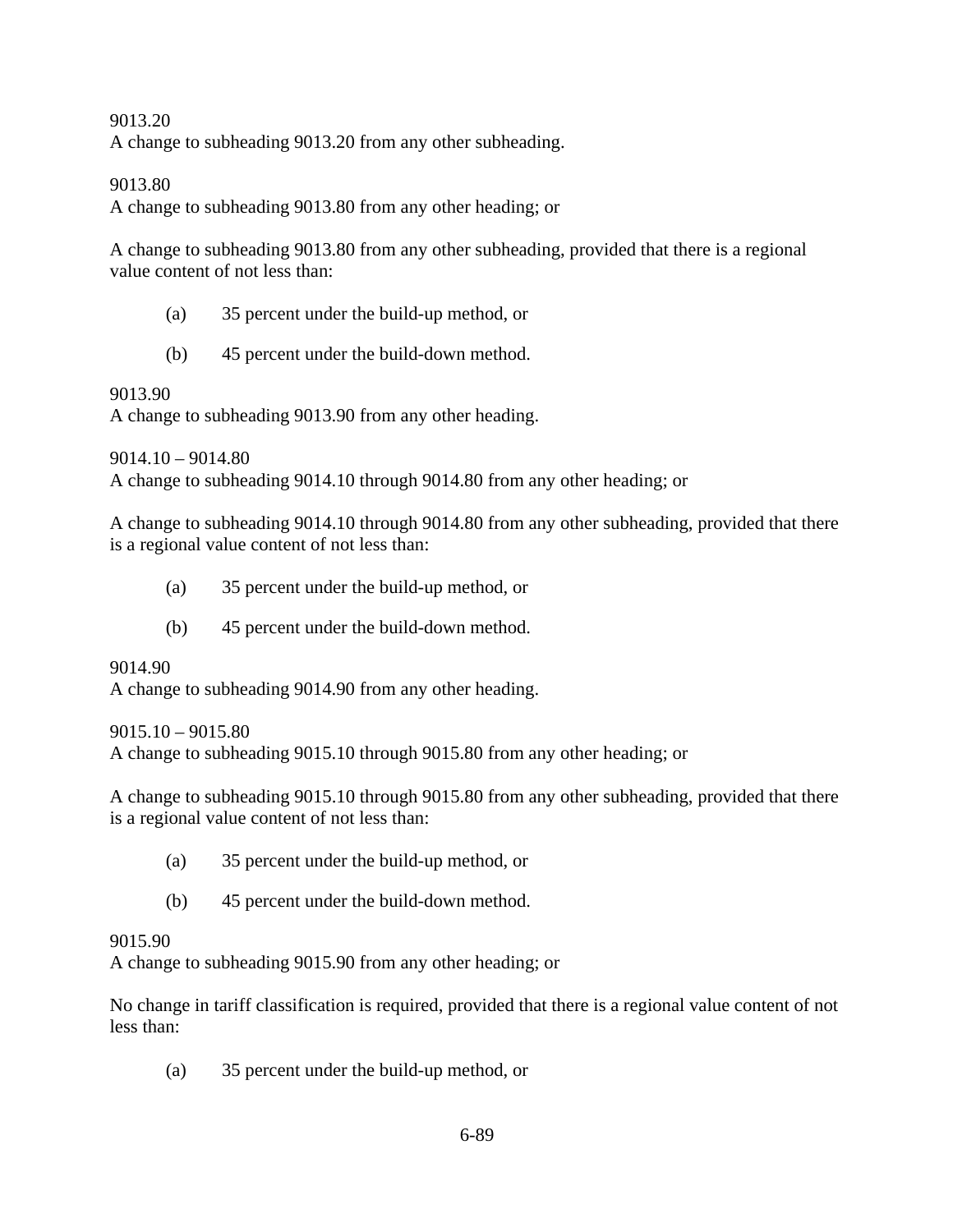(b) 45 percent under the build-down method.

#### 90.16

A change to heading 90.16 from any other heading.

9017.10 – 9021.90

A change to subheading 9017.10 through 9021.90 from any other subheading; or

No change in tariff classification is required, provided that there is a regional value content of not less than:

- (a) 35 percent under the build-up method, or
- (b) 45 percent under the build-down method.

#### 9022.12

A change to subheading 9022.12 from any other subheading; or

No change in tariff classification is required, provided that there is a regional value content of not less than:

- (a) 35 percent under the build-up method, or
- (b) 45 percent under the build-down method.

#### 9022.13

A change to subheading 9022.13 from any other heading; or

No change in tariff classification is required, provided that there is a regional value content of not less than:

- (a) 35 percent under the build-up method, or
- (b) 45 percent under the build-down method.

#### 9022.14 – 9022.90

A change to subheading 9022.14 through 9022.90 from any other subheading; or

No change in tariff classification is required, provided that there is a regional value content of not less than:

- (a) 35 percent under the build-up method, or
- (b) 45 percent under the build-down method.

#### 90.23

A change to heading 90.23 from any other heading.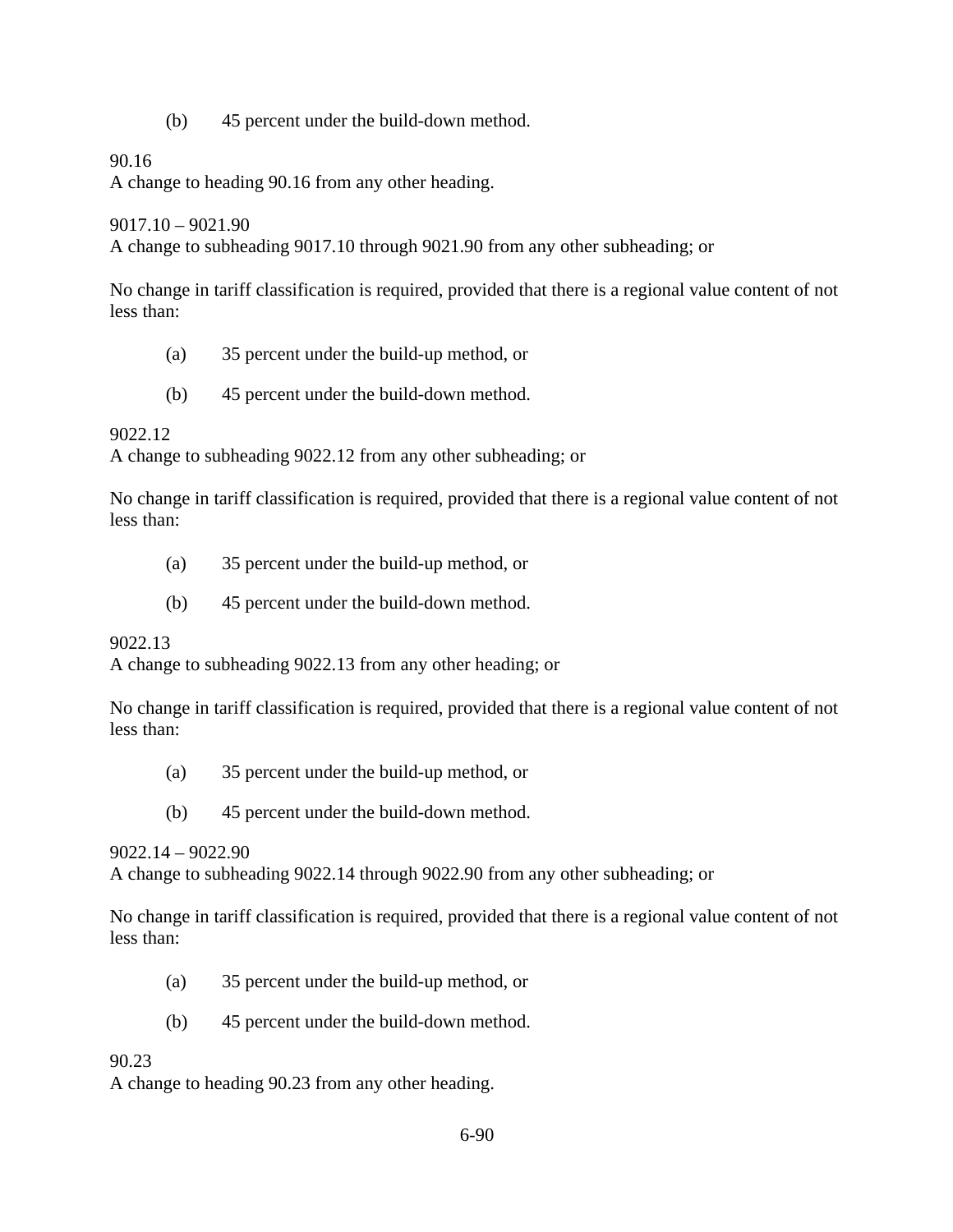9024.10 – 9024.80

A change to subheading 9024.10 through 9024.80 from any other heading; or

A change to subheading 9024.10 through 9024.80 from any other subheading, provided that there is a regional value content of not less than:

- (a) 35 percent under the build-up method, or
- (b) 45 percent under the build-down method.

9024.90

A change to subheading 9024.90 from any other heading.

9025.11 – 9025.80 A change to subheading 9025.11 through 9025.80 from any other heading; or

A change to subheading 9025.11 through 9025.80 from any other subheading, provided that there is a regional value content of not less than:

- (a) 35 percent under the build-up method, or
- (b) 45 percent under the build-down method.

9025.90 A change to subheading 9025.90 from any other heading.

9026.10 – 9026.90 A change to subheading 9026.10 through 9026.90 from any other subheading.

9027.10 – 9027.80 A change to subheading 9027.10 through 9027.80 from any other heading; or

A change to subheading 9027.10 through 9027.80 from any other subheading, provided that there is a regional value content of not less than:

- (a) 35 percent under the build-up method, or
- (b) 45 percent under the build-down method.

#### 9027.90

A change to subheading 9027.90 from any other heading.

9028.10 – 9028.30 A change to subheading 9028.10 through 9028.30 from any other heading; or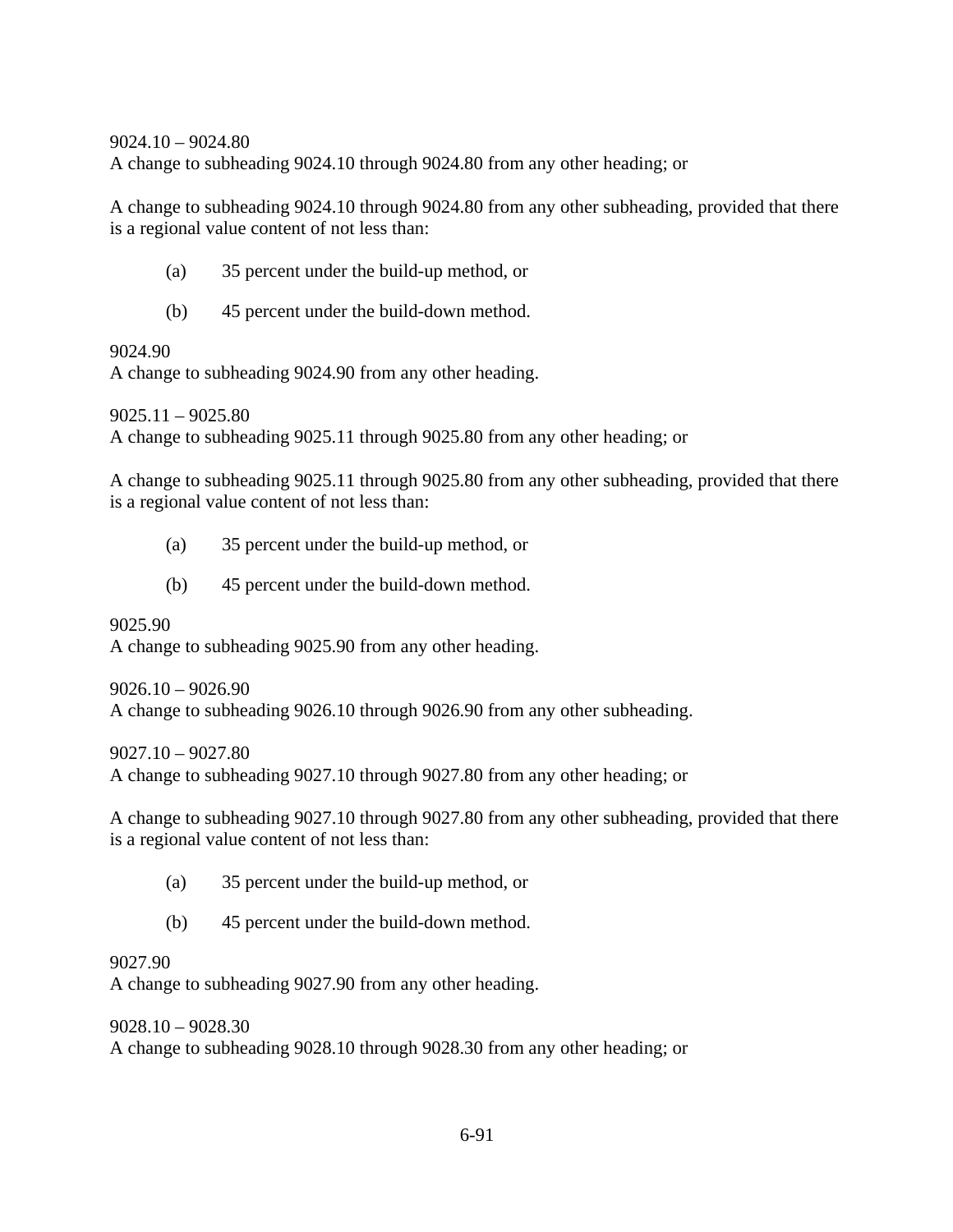A change to subheading 9028.10 through 9028.30 from any other subheading, provided that there is a regional value content of not less than:

- (a) 35 percent under the build-up method, or
- (b) 45 percent under the build-down method.

9028.90

A change to subheading 9028.90 from any other heading.

9029.10 – 9029.20

A change to subheading 9029.10 through 9029.20 from any other heading; or

A change to subheading 9029.10 through 9029.20 from any other subheading, provided that there is a regional value content of not less than:

- (a) 35 percent under the build-up method, or
- (b) 45 percent under the build-down method.

## 9029.90

A change to subheading 9029.90 from any other heading.

9030.10 – 9030.89

A change to subheading 9030.10 through 9030.89 from any other subheading.

9030.90

A change to subheading 9030.90 from any other heading.

9031.10 – 9031.80 A change to subheading 9031.10 through 9031.80 from any other heading; or

A change to coordinate measuring machines of subheading 9031.49 from any other good, except from bases and frames for the goods of the same subheading; or

A change to subheading 9031.10 through 9031.80 from any other subheading, provided that there is a regional value content of not less than:

- (a) 35 percent under the build-up method, or
- (b) 45 percent under the build-down method.

## 9031.90

A change to subheading 9031.90 from any other heading.

9032.10 – 9032.89

A change to subheading 9032.10 through 9032.89 from any other heading; or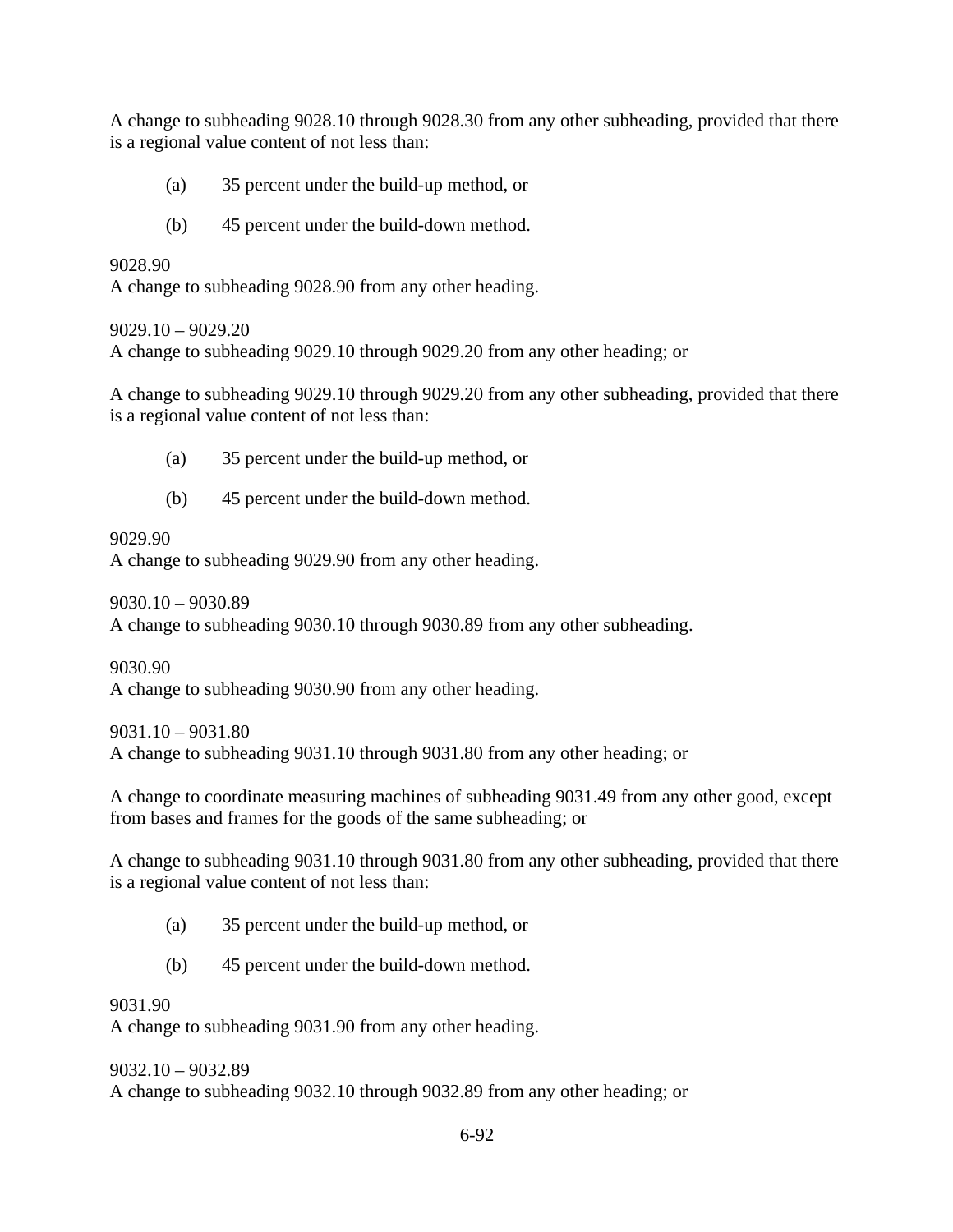A change to subheading 9032.10 through 9032.89 from any other subheading, provided that there is a regional value content of not less than:

- (a) 35 percent under the build-up method, or
- (b) 45 percent under the build-down method.

#### 9032.90

A change to subheading 9032.90 from any other heading.

90.33

A change to heading 90.33 from any other heading.

## **Chapter 91 Clocks and Watches and Parts Thereof**

9101.11 A change to subheading 9101.11 from any other chapter; or

A change to subheading 9101.11 from heading 91.08 through 91.14, whether or not there is a change from any other chapter, provided that there is a regional value content of not less than:

- (a) 30 percent under the build-up method, or
- (b) 40 percent under the build-down method.

#### 9101.12

A change to subheading 9101.12 from any other chapter; or

A change to subheading 9101.12 from any other heading, provided that there is a regional value content of not less than:

- (a) 35 percent under the build-up method, or
- (b) 45 percent under the build-down method.

#### 9101.19

A change to subheading 9101.19 from any other chapter; or

A change to subheading 9101.19 from heading 91.08 through 91.14, whether or not there is a change from any other chapter, provided that there is a regional value content of not less than:

- (a) 30 percent under the build-up method, or
- (b) 40 percent under the build-down method.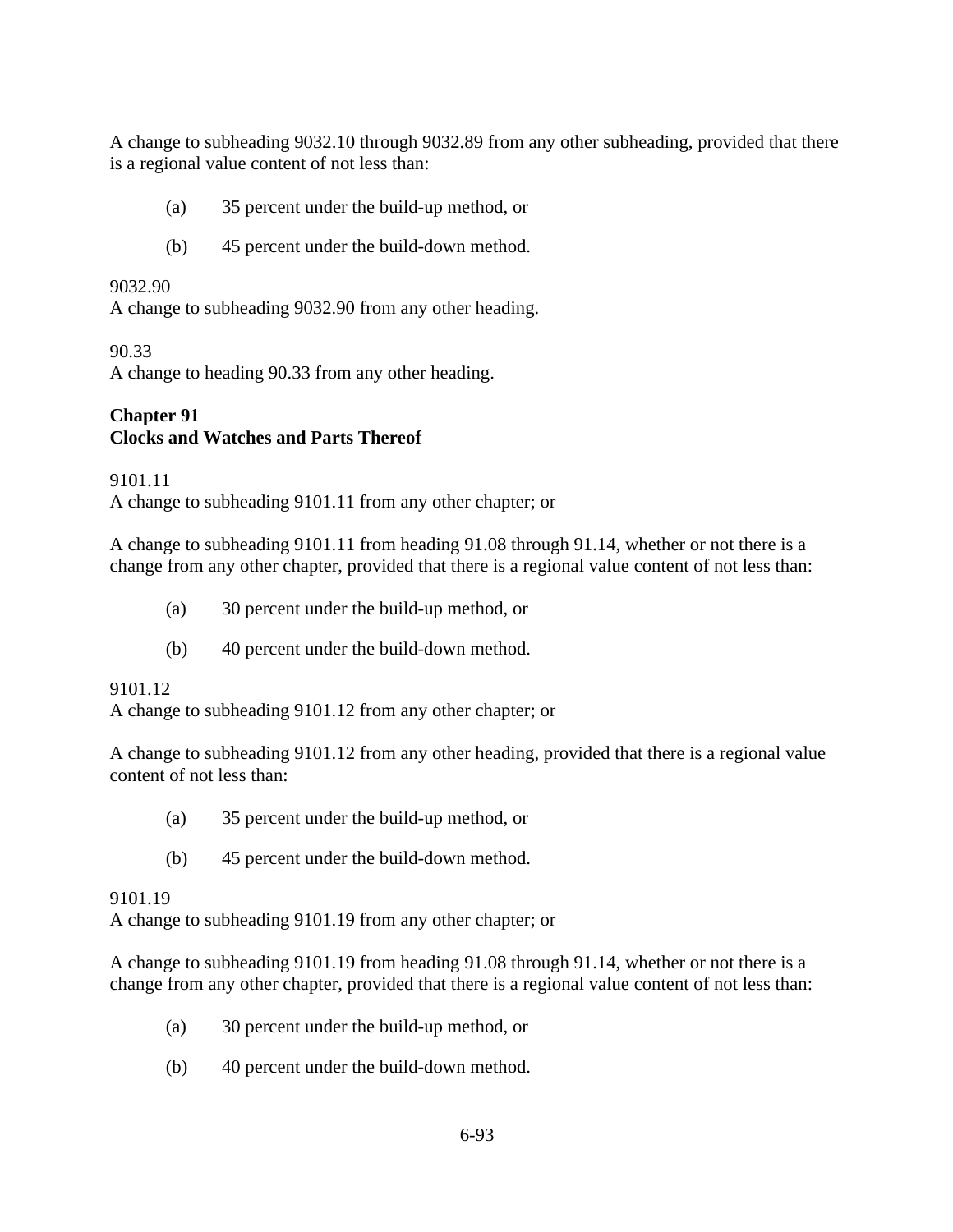9101.21 A change to subheading 9101.21 from any other chapter; or

A change to subheading 9101.21 from heading 91.08 through 91.14, whether or not there is a change from any other chapter, provided that there is a regional value content of not less than:

- (a) 30 percent under the build-up method, or
- (b) 40 percent under the build-down method.

### 9101.29

A change to subheading 9101.29 from any other chapter; or

A change to subheading 9101.29 from heading 91.08 through 91.14, whether or not there is a change from any other chapter, provided that there is a regional value content of not less than:

- (a) 30 percent under the build-up method, or
- (b) 40 percent under the build-down method.

### 9101.91

A change to subheading 9101.91 from any other chapter; or

A change to subheading 9101.91 from any other heading, provided that there is a regional value content of not less than:

- (a) 35 percent under the build-up method, or
- (b) 45 percent under the build-down method.

#### 9101.99

A change to subheading 9101.99 from any other chapter; or

A change to subheading 9101.99 from heading 91.08 through 91.14, whether or not there is a change from any other chapter, provided that there is a regional value content of not less than:

- (a) 30 percent under the build-up method, or
- (b) 40 percent under the build-down method.

## $91.02 - 91.07$

A change to heading 91.02 through 91.07 from any other chapter; or

A change to heading 91.02 through 91.07 from heading 91.08 through 91.14, whether or not there is a change from any other chapter, provided that there is a regional value content of not less than:

(a) 30 percent under the build-up method, or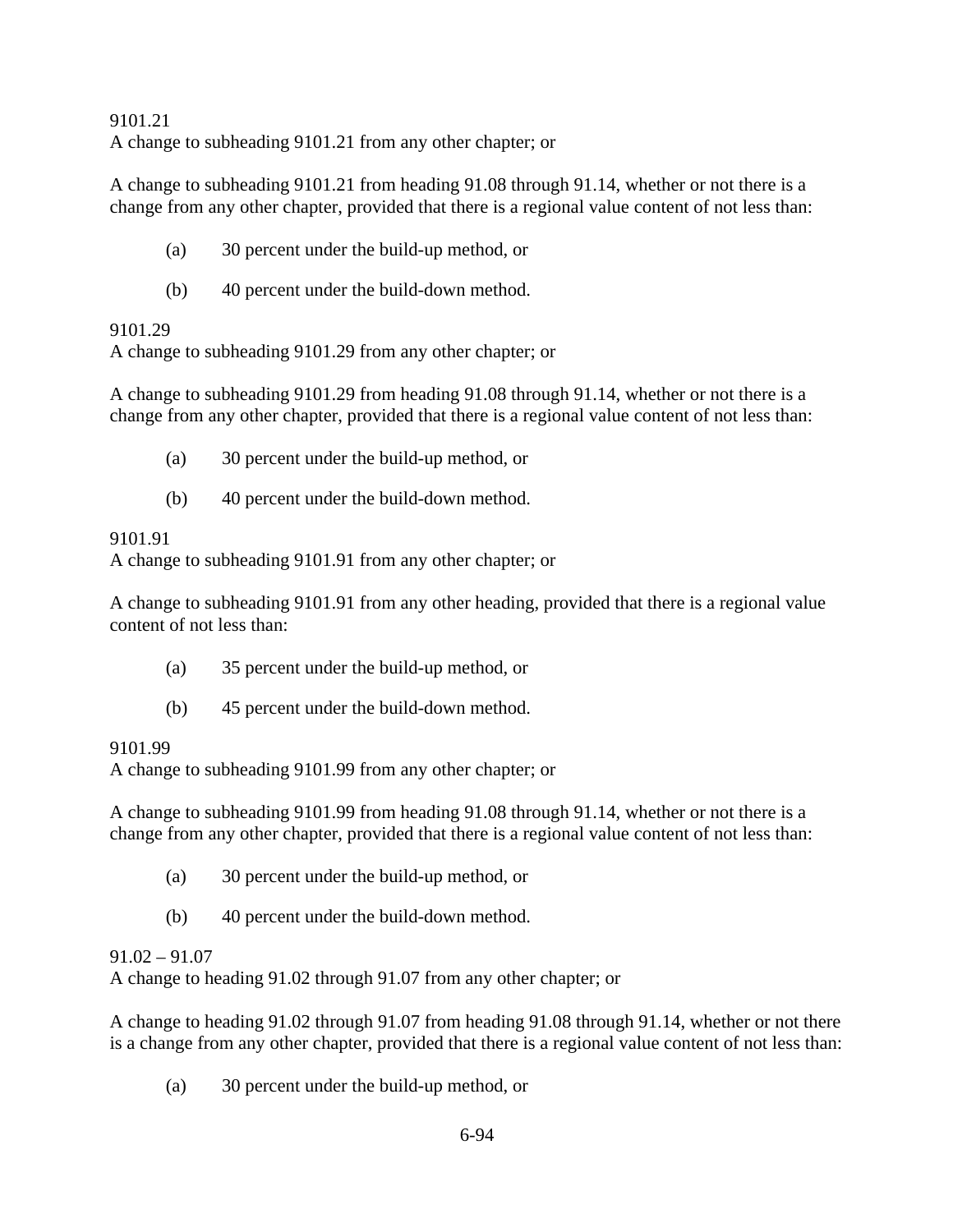(b) 40 percent under the build-down method.

91.08 – 91.10

A change to heading 91.08 through 91.10 from any other chapter; or

A change to heading 91.08 through 91.10 from any other heading, provided that there is a regional value content of not less than:

- (a) 35 percent under the build-up method, or
- (b) 45 percent under the build-down method.

9111.10 – 9111.80

A change to subheading 9111.10 through 9111.80 from any other chapter; or

A change to subheading 9111.10 through 9111.80 from subheading 9111.90, whether or not there is a change from any other chapter, provided that there is a regional value content of not less than:

- (a) 35 percent under the build-up method, or
- (b) 45 percent under the build-down method.

### 9111.90

A change to subheading 9111.90 from any other heading.

## 9112.20

A change to subheading 9112.20 from subheading 9112.90, whether or not there is a change from any other heading, provided that there is regional value content of not less than:

- (a) 30 percent under the build-up method, or
- (b) 40 percent under the build-down method.

## 9112.90

A change to subheading 9112.90 from any other heading.

91.13- 91.14

A change to heading 91.13 through 91.14 from any other heading.

### **Chapter 92 Musical Instruments; Parts and Accessories of Such Articles**

92.01 – 92.08

A change to heading 92.01 through 92.08 from any other chapter; or

A change to heading 92.01 through 92.08 from any other heading, provided that there is a regional value content of not less than: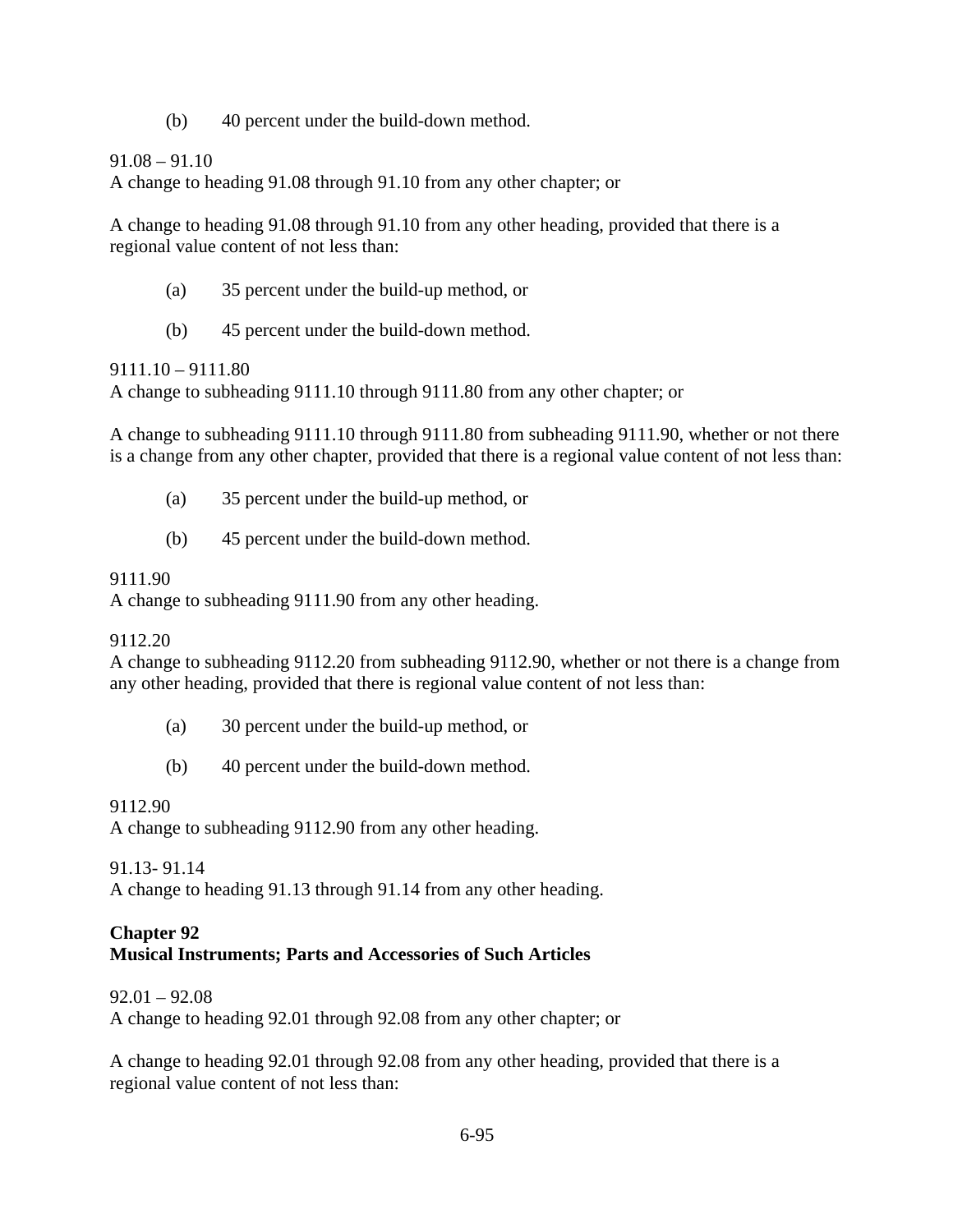- (a) 35 percent under the build-up method, or
- (b) 45 percent under the build-down method.

### 92.09

A change to heading 92.09 from any other heading.

### **Section XIX**

# **Arms and Ammunition; Parts and Accessories Thereof (Chapter 93)**

### **Chapter 93**

## **Arms and Ammunition; Parts and Accessories Thereof**

93.01 – 93.04

A change to heading 93.01 through 93.04 from any other chapter; or

A change to heading 93.01 through 93.04 from any other heading, provided that there is a regional value content of not less than:

- (a) 35 percent under the build-up method, or
- (b) 45 percent under the build-down method.

#### 93.05

A change to heading 93.05 from any other heading.

#### 93.06 – 93.07

A change to heading 93.06 through 93.07 from any other chapter.

## **Section XX**

**Miscellaneous Manufactured Articles (Chapter 94-96)** 

#### **Chapter 94**

**Furniture; Bedding, Mattresses, Mattress Supports, Cushions and Similar Stuffed Furnishings; Lamps and Lighting Fittings, Not Elsewhere Specified or Included; Illuminated Signs, Illuminated Name-Plates and the Like; Prefabricated Buildings** 

9401.10 A change to subheading 9401.10 from any other heading**.** 

#### 9401.20

A change to subheading 9401.20 from any other heading; or

A change to subheading 9401.20 from subheading 9401.90, whether or not there is also a change from any other heading, provided that there is a regional value content of not less than: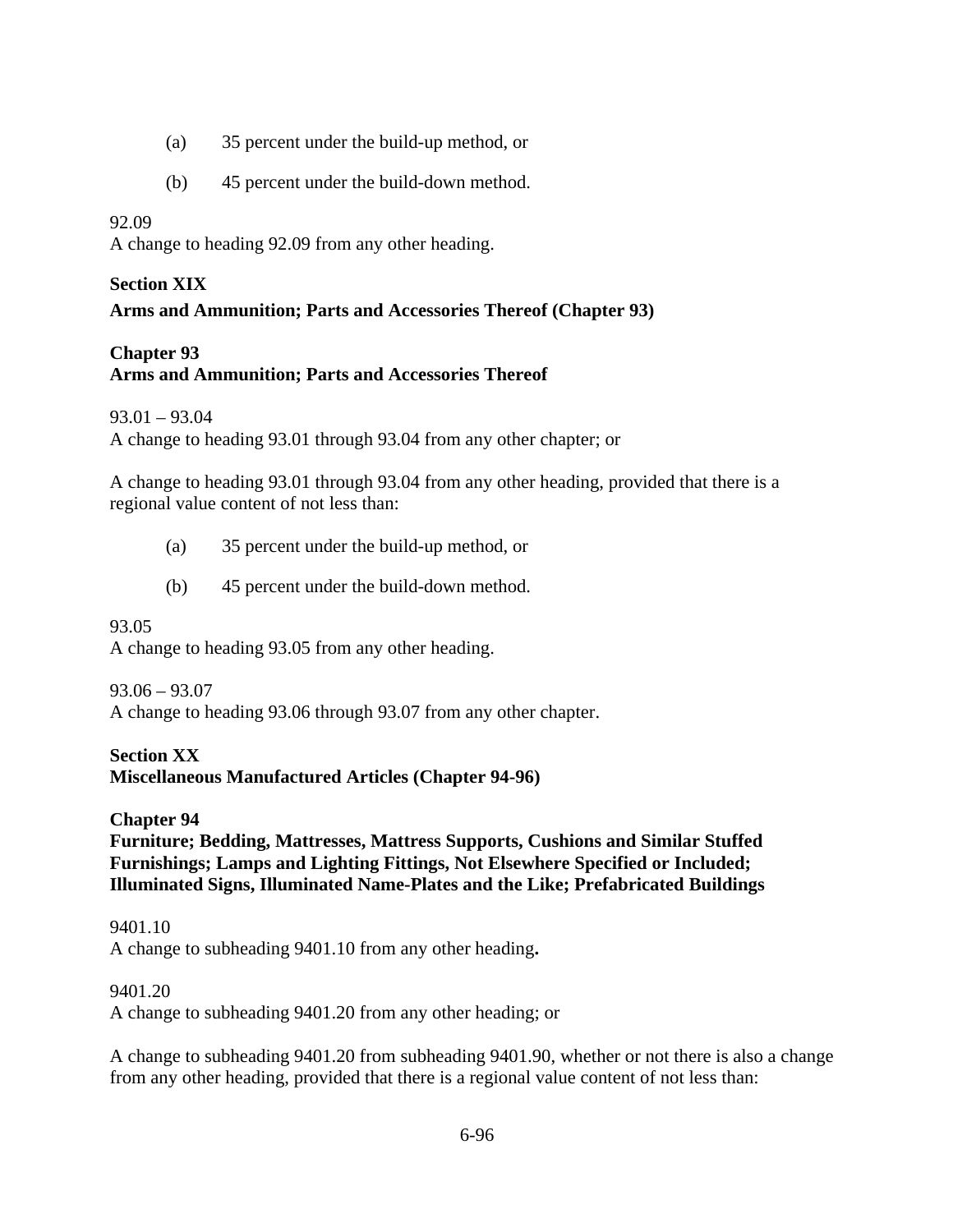- (a) 35 percent under the build-up method, or
- (b) 45 percent under the build-down method.

9401.30 – 9401.90

A change to subheading 9401.30 through 9401.90 from any other heading.

9402.10 – 9402.90 A change to subheading 9402.10 through 9402.90 from any other subheading.

94.03 A change to heading 94.03 from any other heading.

9404.10 – 9404.30 A change to subheading 9404.10 through 9404.30 from any other chapter.

9404.90 See Annex 4-A (Specific Rules of Origin for Textile or Apparel Goods).

9405.10 – 9405.60 A change to subheading 9405.10 through 9405.60 from any other chapter; or

A change to subheading 9405.10 through 9405.60 from subheading 9405.91 through 9405.99, whether or not there is also a change from any other chapter, provided that there is a regional value content of not less than:

- (a) 35 percent under the build-up method, or
- (b) 45 percent under the build-down method.

9405.91 – 9405.99 A change to subheading 9405.91 through 9405.99 from any other heading.

94.06

A change to heading 94.06 from any other chapter.

### **Chapter 95 Toys, Games and Sport Requisites; Parts and Accessories Thereof**

9501.00 – 9505.90

A change to subheading 9501.00 through 9505.90 from any other subheading; or

No change in tariff classification is required, provided that there is a regional value content of not less than:

(a) 35 percent under the build-up method; or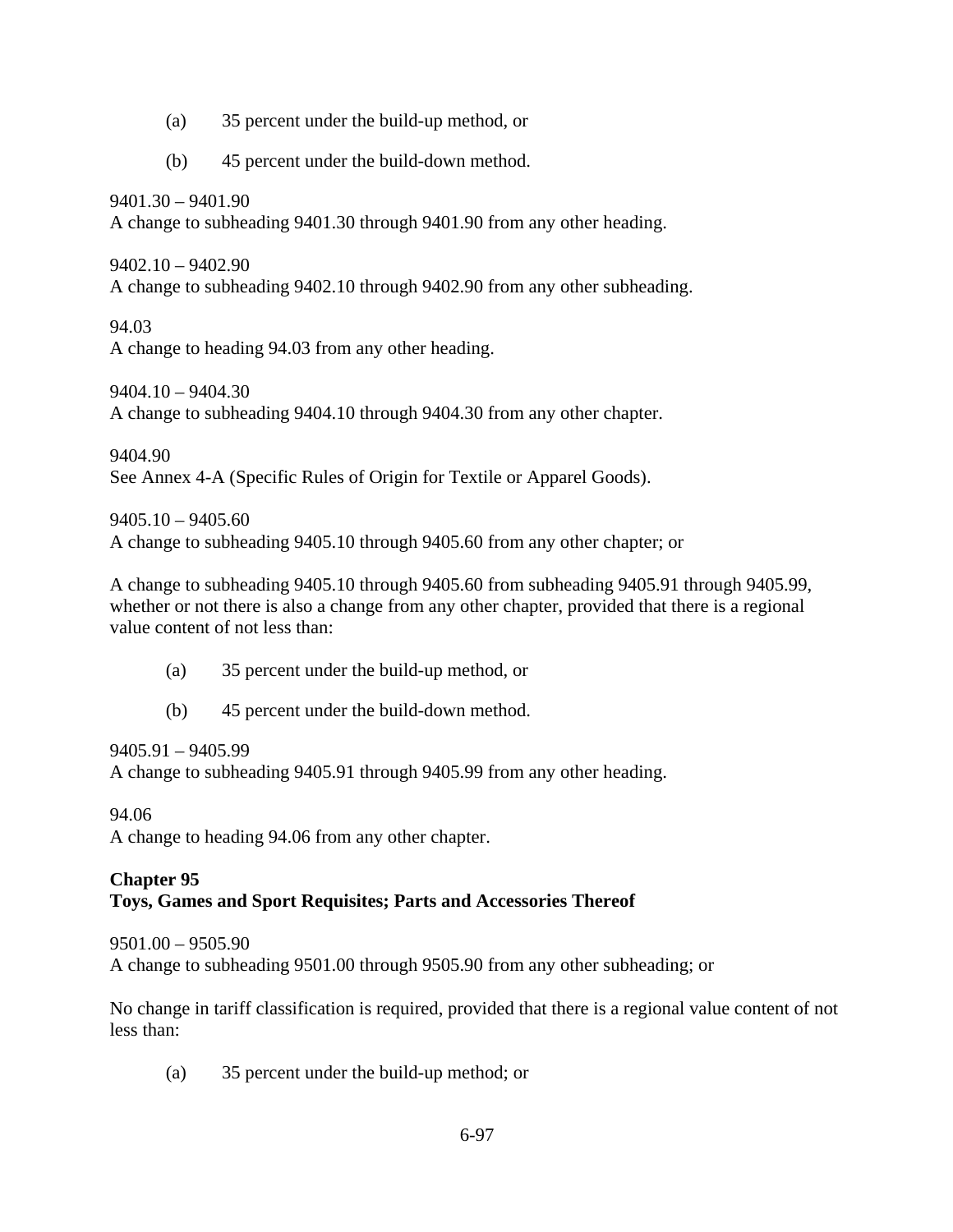(b) 45 percent under the build-down method.

## 95.06 – 95.08

A change to heading 95.06 through 95.08 from any other heading; or

A change to subheading 9506.31 from subheading 9506.39, whether or not there is a change from another heading, provided that there is a regional value content of not less than:

- (a) 35 percent under the build-up method, or
- (b) 45 percent under the build-down method.

# **Chapter 96 Miscellaneous Manufactured Articles**

 $96.01 - 96.05$ 

A change to heading 96.01 through 96.05 from any other chapter.

9606.10

A change to subheading 9606.10 from any other heading; or

No change in tariff classification is required, provided that there is a regional value content of not less than:

- (a) 35 percent under the build-up method, or
- (b) 45 percent under the build-down method.

## 9606.21 – 9606.29

A change to subheading 9606.21 through 9606.29 from any other chapter; or

A change to subheading 9606.21 through 9606.29 from subheading 9606.30, whether or not there is also a change to from any other chapter, provided that there is a regional value content of not less than:

- (a) 35 percent under the build-up method, or
- (b) 45 percent under the build-down method.

## 9606.30

A change to subheading 9606.30 from any other heading*.*

## 9607.11 – 9607.19

A change to subheading 9607.11 through 9607.19 from any other chapter; or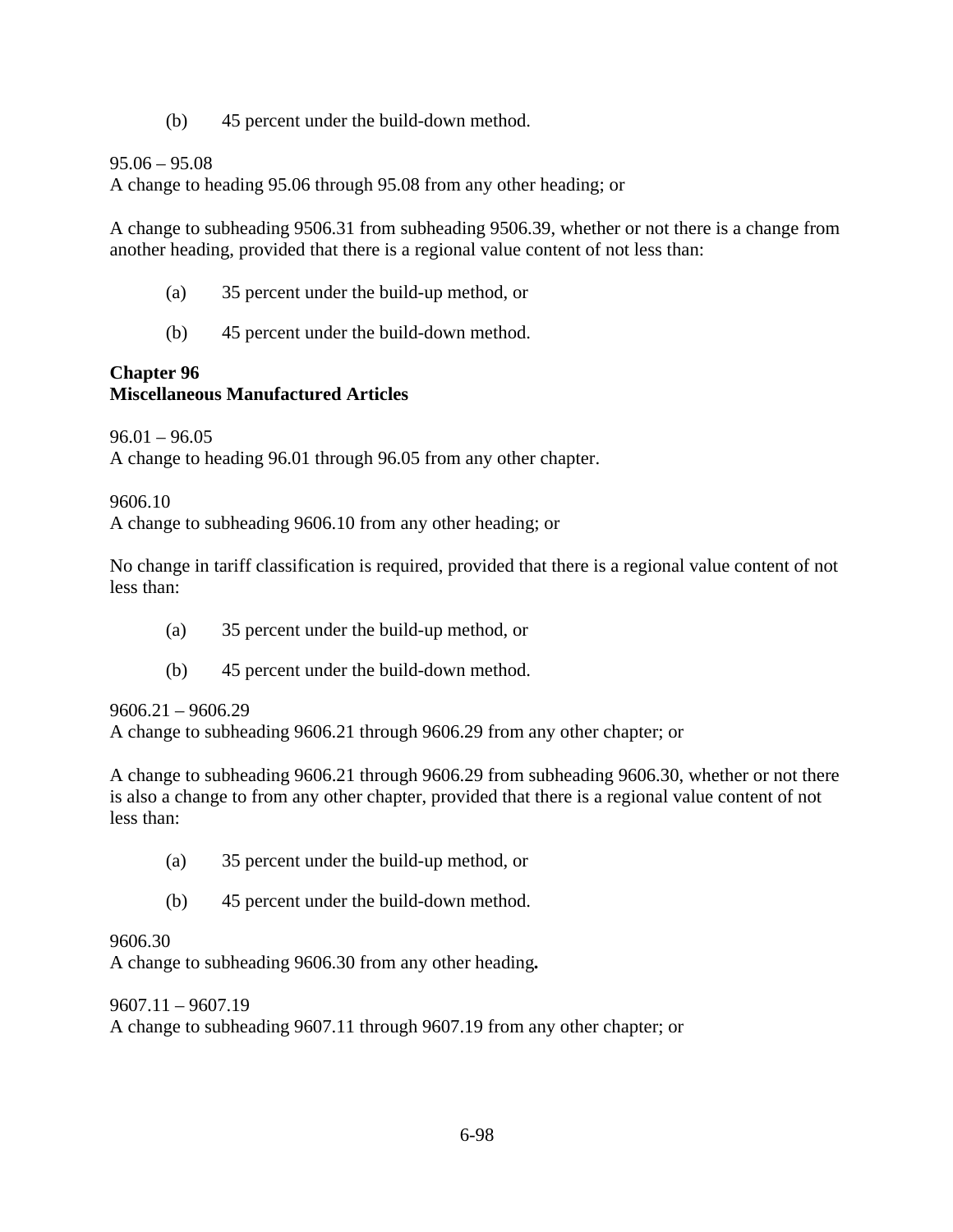A change to subheading 9607.11 through 9607.19 from subheading 9607.20, whether or not there is also a change from any other chapter, provided that there is a regional value content of not less than:

- (a) 35 percent under the build-up method, or
- (b) 45 percent under the build-down method.

9607.20 A change to subheading 9607.20 from any other heading.

9608.10 – 9608.20 A change to subheading 9608.10 through 9608.20 from any other chapter; or

A change to subheading 9608.10 through 9608.20 from subheading 9608.60 through 9608.99, whether or not there is also a change from any other chapter, provided that there is a regional value content of not less than 30 percent under the build-down method.

9608.31 – 9608.50 A change to subheading 9608.31 through 9608.50 from any other chapter; or

A change to subheading 9608.31 through 9608.50 from subheading 9608.60 through 9608.99, whether or not there is also a change from any other chapter, provided that there is a regional value content of not less than:

- (a) 35 percent under the build-up method, or
- (b) 45 percent under the build-down method.

9608.60 – 9608.99

A change to subheading 9608.60 through 9608.99 from any other heading.

9609.10 – 9609.90 A change to subheading 9609.10 through 9609.90 from any other heading; or

A change to subheading 9609.10 through 9609.90 from subheading 9609.20, whether or not there is also a change from any other heading, provided that there is a regional value content of not less than:

- (a) 35 percent under the build-up method, or
- (b) 45 percent under the build-down method.

 $96.10 - 96.11$ 

A change to heading 96.10 through 96.11 from any other heading.

9612.10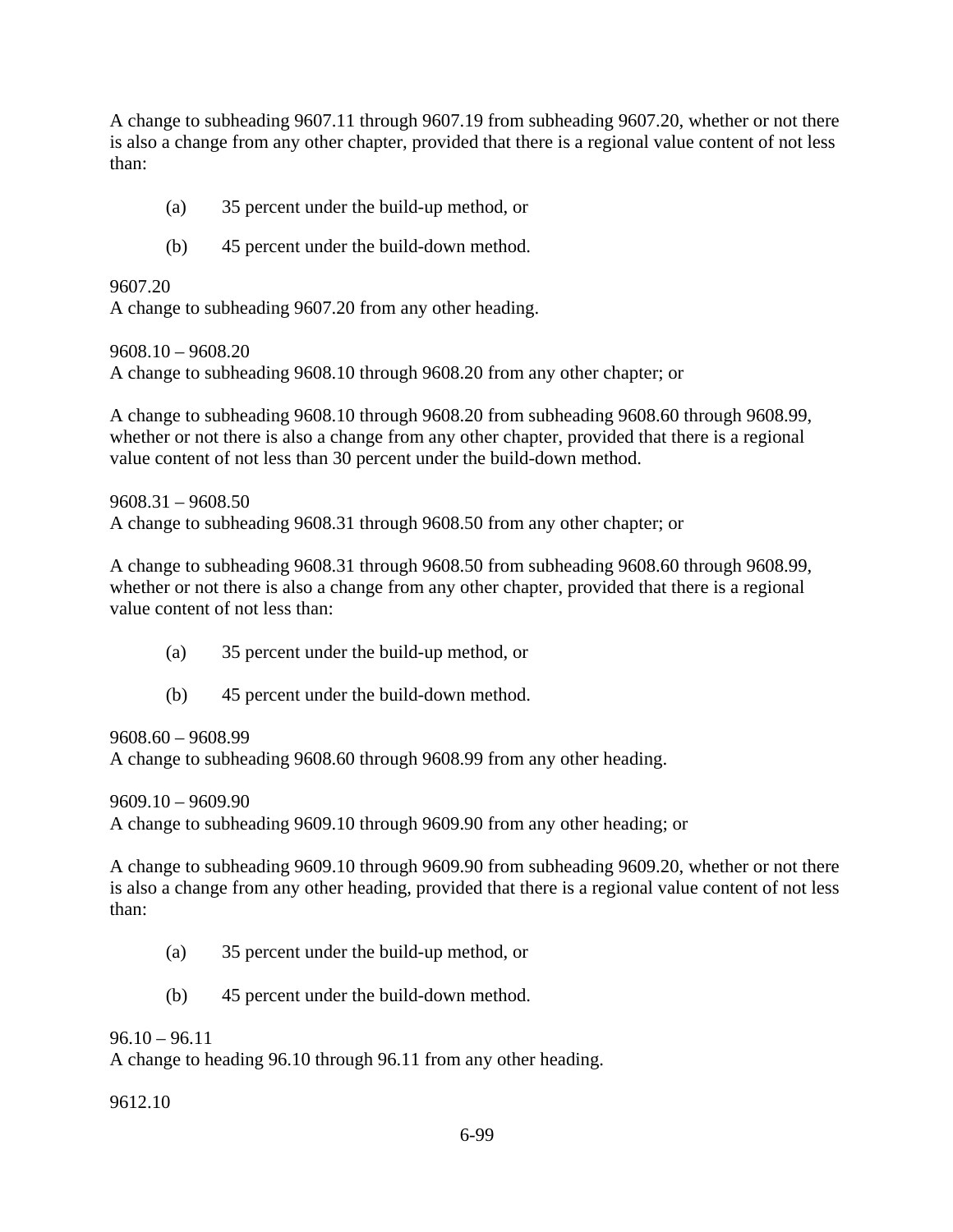A change to subheading 9612.10 from any other chapter.

9612.20

A change to subheading 9612.20 from any other heading.

9613.10 – 9613.80 A change to subheading 9613.10 through 9613.80 from any other chapter; or

A change to subheading 9613.10 through 9613.80 from subheading 9613.90, whether or not there is also a change from any other chapter, provided that there is a regional value content of not less than:

- (a) 35 percent under the build-up method, or
- (b) 45 percent under the build-down method.

9613.90

A change to subheading 9613.90 from any other heading.

9614.20

A change to subheading 9614.20 from any other subheading, except from subheading 9614.90.

9614.90

A change to subheading 9614.90 from any other heading.

 $9615.11 - 9615.19$ 

A change to subheading 9615.11 through 9615.19 from any other heading; or

A change to subheading 9615.11 through 9615.19 from subheading 9615.90, whether or not there is also a change from any other heading, provided that there is a regional value content of not less than:

- (a) 35 percent under the build-up method, or
- (b) 45 percent under the build-down method.

9615.90

A change to subheading 9615.90 from any other heading.

96.16

A change to heading 96.16 from any other heading.

96.17

A change to heading 96.17 from any other chapter.

96.18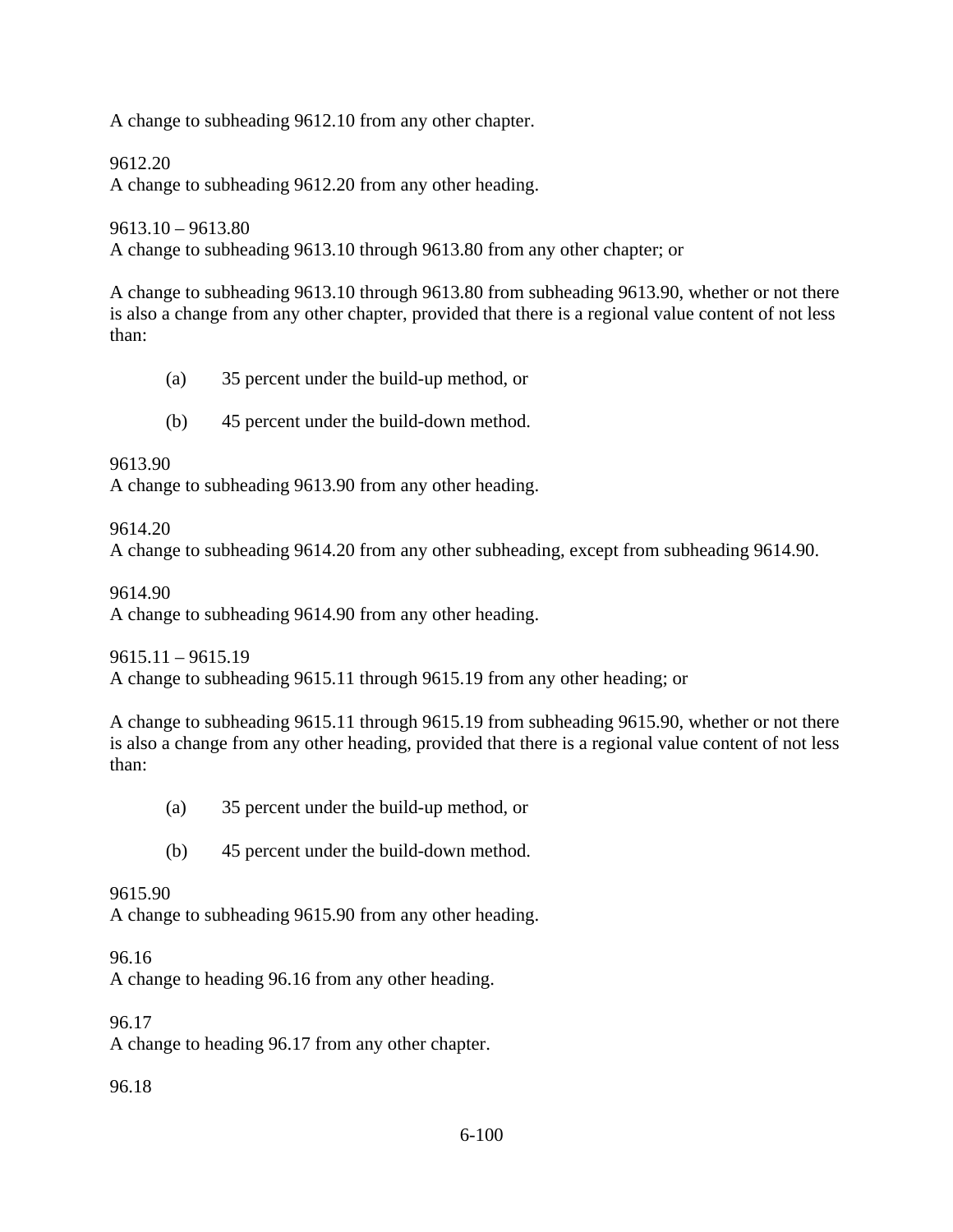A change to heading 96.18 from any other heading.

### **Section XXI Works of Art, Collectors Pieces and Antiques (Chapter 97)**

## **Chapter 97 Works of Art, Collectors Pieces and Antiques**

9701.10 – 9701.90 A change to subheading 9701.10 through 9701.90 from any other subheading.

97.02 – 97.06 A change to heading 97.02 through 97.06 from any other heading.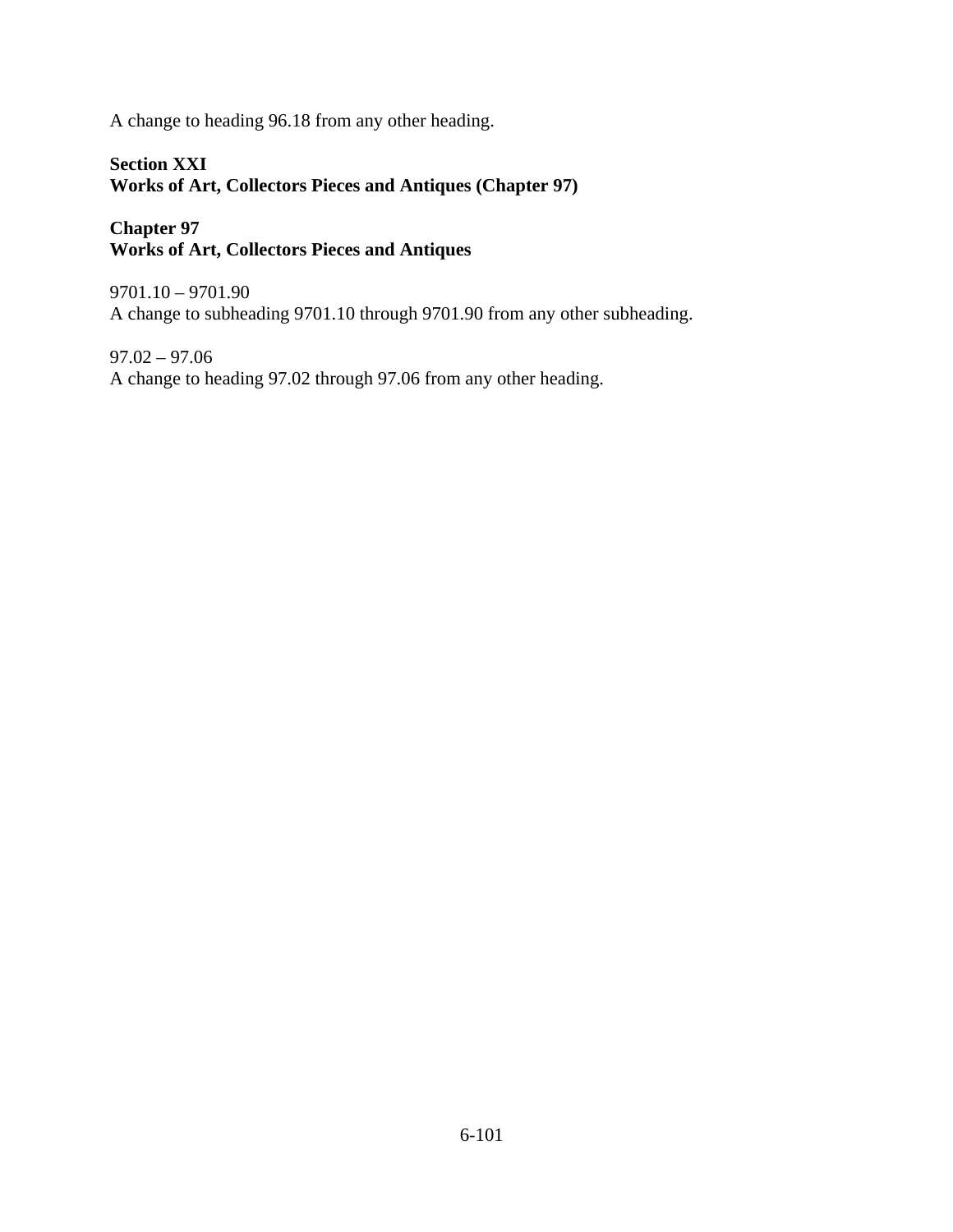### **APPENDIX 6-A-1 CORRELATION TABLE FOR FOOTWEAR**

| <b>TARIFF ITEM</b> | <b>UNITED</b><br><b>STATES</b> | <b>KOREA</b> | <b>DESCRIPTION</b>                                                                                                                                              |
|--------------------|--------------------------------|--------------|-----------------------------------------------------------------------------------------------------------------------------------------------------------------|
| 6401.92.aa         | 6401.92.90                     | ex6401.92    | Waterproof footwear, not mechanically<br>assembled, with outer soles and uppers of<br>rubber or plastics, nesoi, covering ankle<br>but not knee.                |
| 6401.99.aa         | 6401.99.30                     | ex6401.99    | Waterproof protective footwear,<br>not<br>mechanically assembled with outer soles<br>and uppers of rubber or plastics, not<br>covering ankle, without closures. |
| 6401.99.bb         | 6401.99.60 ex6401.99           |              | Waterproof protective footwear,<br>not<br>mechanically assembled with outer soles<br>and uppers of rubber or plastics, not<br>covering ankle, with closures.    |
| 6401.99.cc         | 6401.99.90                     | ex6401.99    | Waterproof footwear, not mechanically<br>assembled, with outer soles and uppers of<br>rubber or plastics, nesoi, not covering<br>ankle.                         |
| 6402.30.aa         | 6402.30.50                     | ex6402.30    | Footwear with outer soles $\&$ uppers of<br>rubber or plastics, nesoi, with metal toe-<br>cap, designed as a protection against<br>liquids, chemicals, weather. |
| 6402.30.bb         | 6402.30.70                     | ex6402.30    | Footwear with outer soles $\&$ uppers of<br>rubber or plastics, nesoi, with metal toe-<br>cap, not protective, valued over US\$3 but<br>not over US\$6.50/pair. |
| 6402.30.cc         | 6402.30.80                     | ex6402.30    | Footwear with outer soles & uppers of<br>rubber or plastics, nesoi, with metal toe-<br>cap, not protective, valued over US\$6.50<br>but not over US\$12/pair.   |
| 6402.91.aa         | 6402.91.50 ex6402.91           |              | Footwear with outer soles $\&$ uppers of<br>rubber or plastics, nesoi, covering ankle,<br>designed as protection against liquids,<br>chemicals, weather.        |
| 6402.91.bb         | 6402.91.80                     | ex6402.91    | Footwear with outer soles $\&$ uppers of<br>rubber or plastics, nesoi, covering ankle,<br>nesoi, valued over US\$6.50 but not over<br>US\$12/pair.              |
| 6402.91.cc         | 6402.91.90                     | ex6402.91    | Footwear with outer soles $\&$ uppers of<br>rubber or plastics, nesoi, covering ankle,<br>nesoi, valued over US\$12/pair.                                       |
| 6402.99.aa         | 6402.99.20                     | ex6402.99    | Footwear with outer soles & uppers of                                                                                                                           |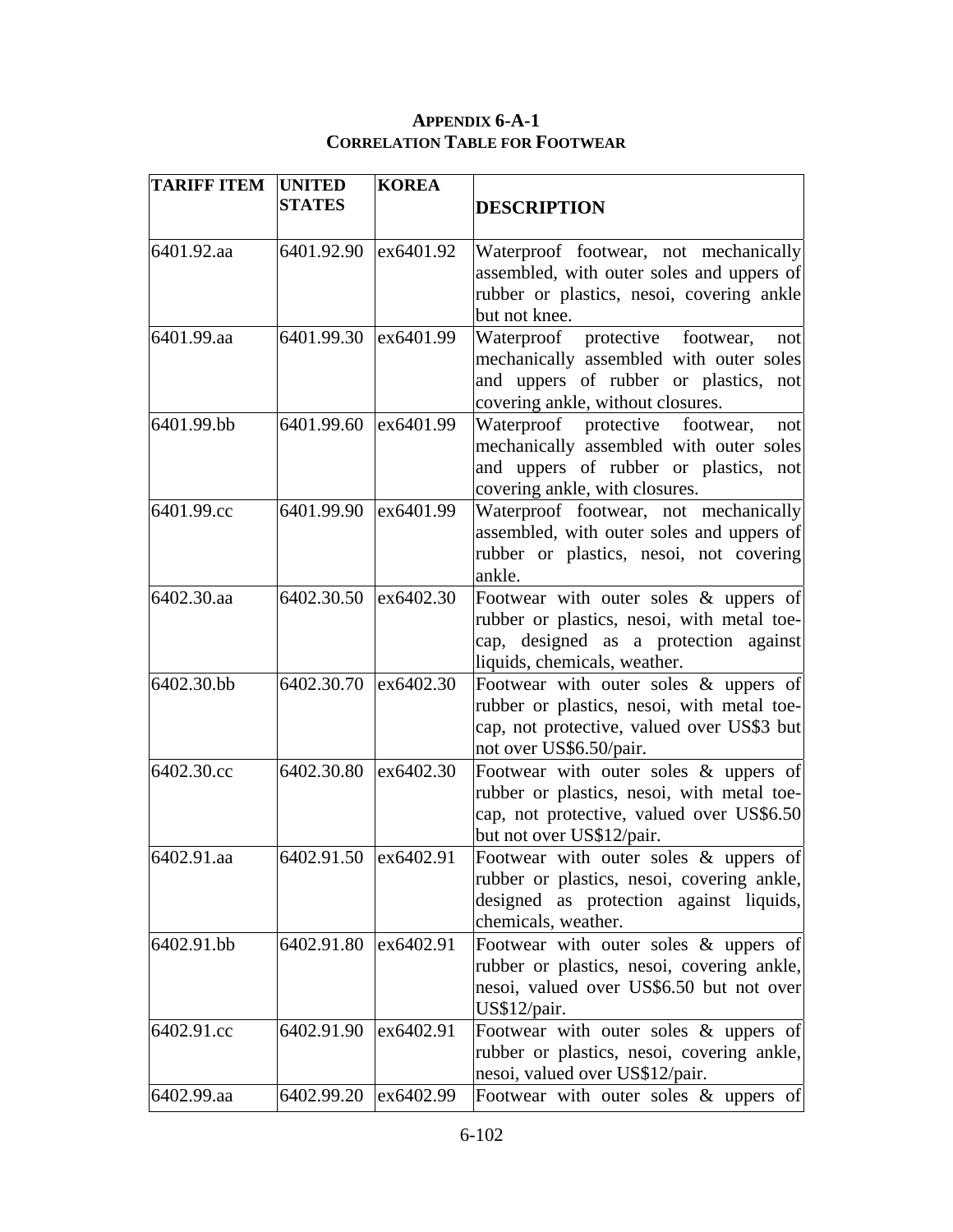| <b>TARIFF ITEM</b> | <b>UNITED</b><br><b>STATES</b> | <b>KOREA</b> | <b>DESCRIPTION</b>                                                                                                                                                 |
|--------------------|--------------------------------|--------------|--------------------------------------------------------------------------------------------------------------------------------------------------------------------|
|                    |                                |              | rubber or plastics, nesoi, not covering<br>ankle, nesoi, designed as protection against<br>liquids, chemicals, weather.                                            |
| 6402.99.bb         | 6402.99.80                     | ex6402.99    | Footwear with outer soles & uppers of<br>rubber or plastics, nesoi, not covering<br>ankle, nesoi, valued over US\$6.50 but not<br>over US\$12/pair.                |
| 6402.99.cc         | 6402.99.90                     | ex6402.99    | Footwear with outer soles & uppers of<br>rubber or plastics, nesoi, not covering<br>ankle, nesoi, valued over US\$12/pair                                          |
| 6404.11.aa         | 6404.11.90                     | ex6404.11    | Sports & athletic footwear w/outer soles of<br>rubber/plastics & uppers of textile, valued<br>over US\$12/pair.                                                    |
| 6404.19.aa         | 6404.19.20                     | ex6404.19    | Footwear with outer soles of rubber or<br>plastics & uppers of textile for protection<br>against water, oil, grease or chemicals, or<br>cold or inclement weather. |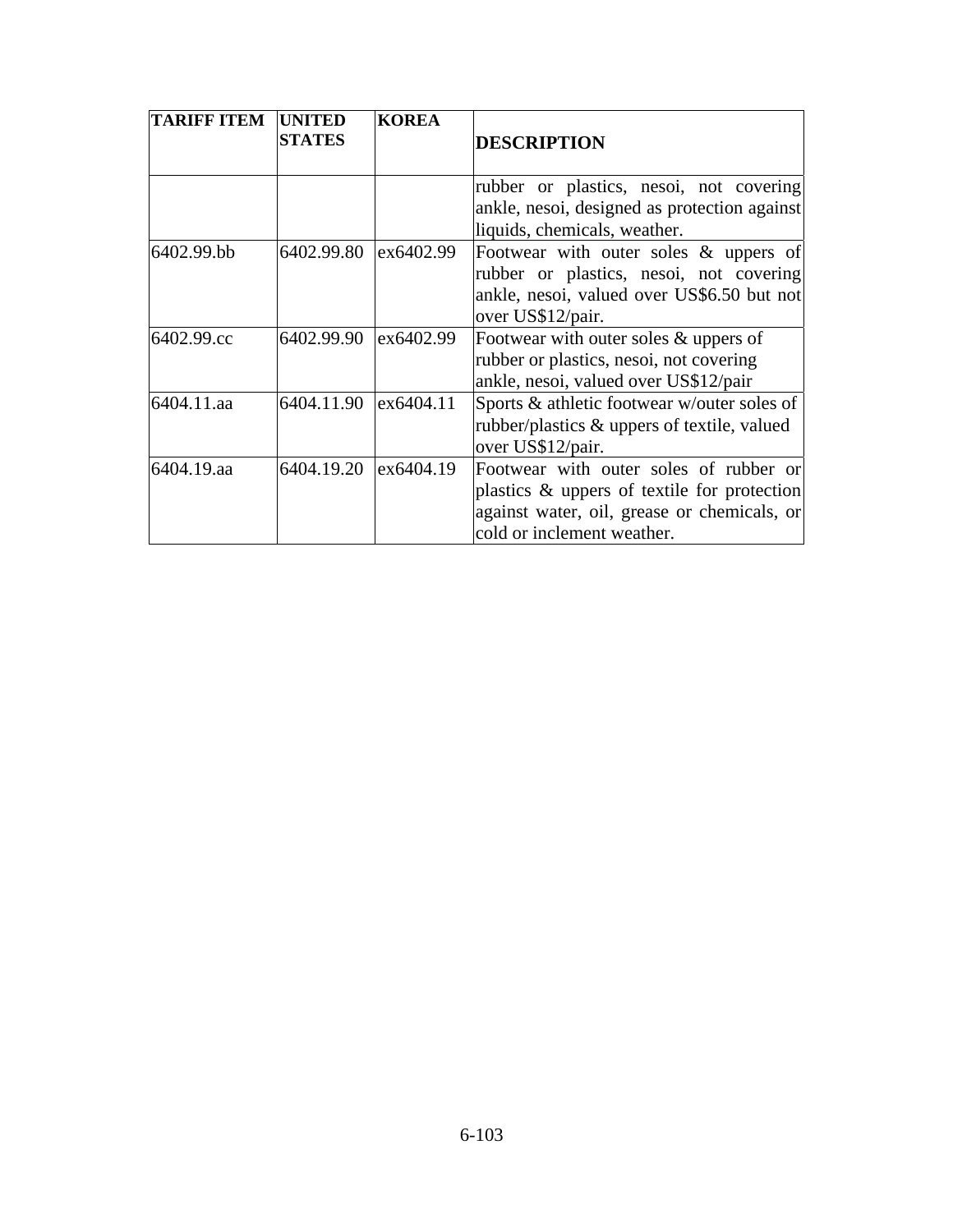## **ANNEX 6-B EXCEPTIONS TO ARTICLE 6.6**

Article 6.6 shall not apply to:

- (a) a non-originating material classified in HS Chapter 3 that is used in the production of a good classified in that Chapter;
- (b) a non-originating material classified in HS Chapter 4, or a non-originating dairy preparation containing over ten percent by weight of milk solids classified under subheading 1901.90 or 2106.90, that is used in the production of a good classified in that Chapter;
- (c) a non-originating material classified in HS Chapter 4, or a non-originating dairy preparation containing over ten percent by weight of milk solids classified under subheading 1901.90, that is used in the production of the following goods: infant preparations containing over ten percent by weight of milk solids classified under subheading 1901.10; mixes and doughs, containing over 25 percent by weight of butterfat, not put up for retail sale, classified under subheading 1901.20; dairy preparations containing over ten percent by weight of milk solids, classified under subheading 1901.90 or 2106.90; goods classified under heading 21.05; beverages containing milk classified under subheading 2202.90; or animal feeds containing over ten percent by weight of milk solids classified under subheading 2309.90;
- (d) a non-originating material classified in HS Chapter 7 that is used in the production of a good classified under subheading 0703.10, 0703.20, 0709.59, 0709.60, 0710.21 through 0710.80, 0711.90, 0712.20, 0712.39 through 0713.10, or 0714.20;
- (e) a non-originating material classified under heading 10.06, or a non-originating rice product classified in HS Chapter 11 that is used in the production of a good classified under heading 10.06, 11.02, 11.03, or 11.04, or subheading 1901.20 or 1901.90;
- (f) a non-originating material classified under heading 08.05 or subheading 2009.11 through 2009.39 that is used in the production of a good classified under subheading 2009.11 through 2009.39, or in fruit or vegetable juice of any single fruit or vegetable, fortified with minerals or vitamins, concentrated or unconcentrated, classified under subheading 2106.90 or 2202.90;
- (g) non-originating peaches, pears, or apricots classified in HS Chapters 8 or 20, that are used in the production of a good classified under heading 20.08;